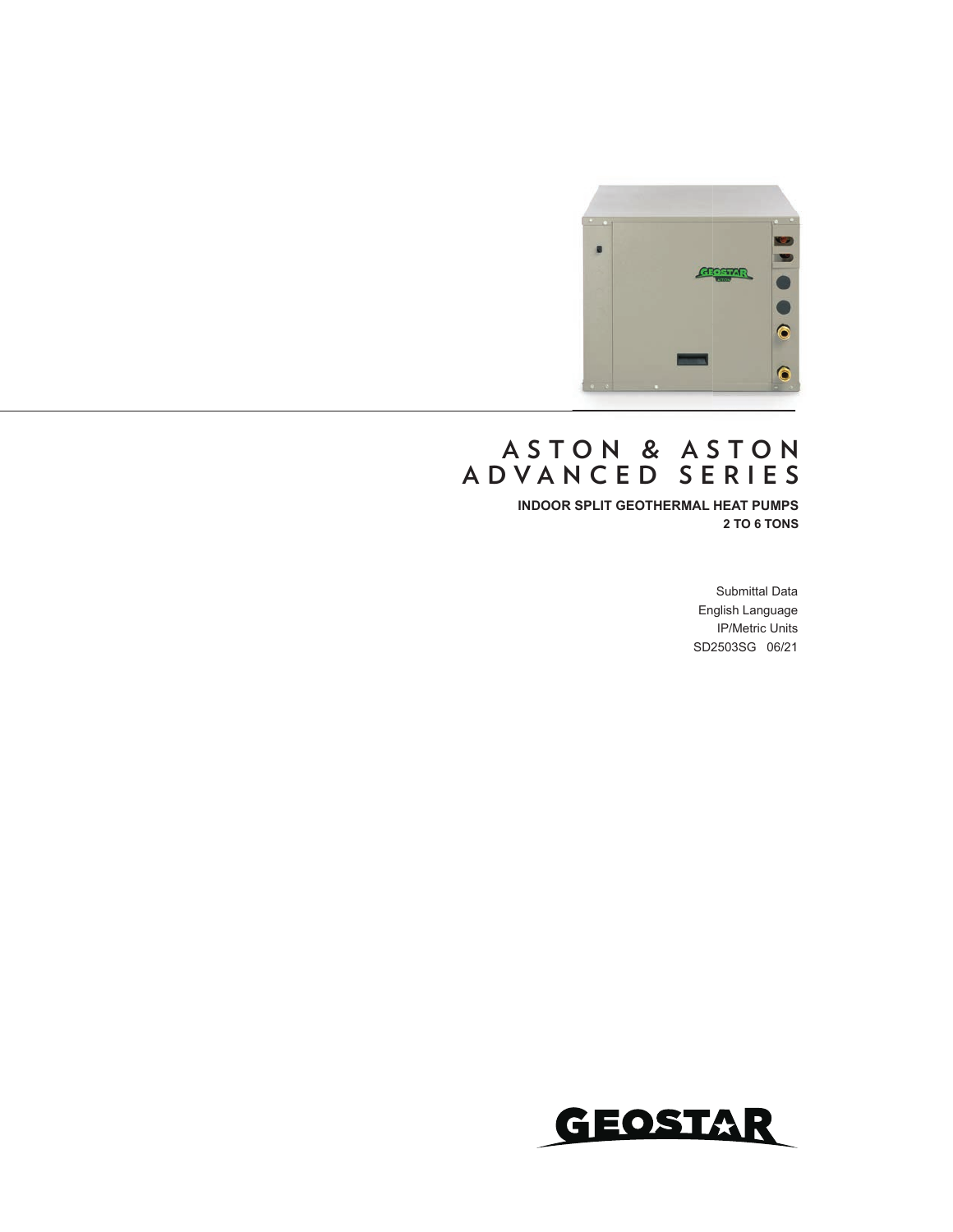|                                                                                                                                                                                 |         |                |         |   |          |    |    |                   |                |    |          |    |                         | <b>Aston &amp; Aston Advanced Series</b><br>2 - 6 Tons 60Hz                                                                                                                                                                                         |
|---------------------------------------------------------------------------------------------------------------------------------------------------------------------------------|---------|----------------|---------|---|----------|----|----|-------------------|----------------|----|----------|----|-------------------------|-----------------------------------------------------------------------------------------------------------------------------------------------------------------------------------------------------------------------------------------------------|
|                                                                                                                                                                                 |         |                |         |   |          |    |    |                   |                |    |          |    |                         |                                                                                                                                                                                                                                                     |
|                                                                                                                                                                                 |         |                |         |   |          |    |    |                   |                |    |          |    |                         | GEOSTAR                                                                                                                                                                                                                                             |
| <b>Model Nomenclature</b>                                                                                                                                                       |         |                |         |   |          |    |    |                   |                |    |          |    |                         |                                                                                                                                                                                                                                                     |
|                                                                                                                                                                                 | $1 - 2$ | 3              | $5 - 7$ | 8 | 9        | 10 | 11 | $12 \overline{ }$ | 13             | 14 | 15       | 16 | 17                      |                                                                                                                                                                                                                                                     |
|                                                                                                                                                                                 | 10      | $\overline{3}$ | 038     | A | $\Delta$ | 1  | ፬  | Α                 | $\overline{c}$ | ⊻  | $\Omega$ | Α  | $\overline{\mathbf{0}}$ |                                                                                                                                                                                                                                                     |
| Model<br>$10 -$ Aston<br>$Type =$<br>3-Indoor Split<br>Vintage 7<br>* - Factory Use Only<br><b>Unit Capacity</b><br>022, 026, 030, 036 038, 042<br>048, 049, 060, 064, 070, 072 |         |                |         |   |          |    |    |                   |                |    |          |    |                         | <b>Future Option</b><br>0 - None<br><b>Controls Option</b><br>A - Aurora <sup>™</sup> Base Control<br><b>Future Option</b><br>$0 -$ Standard<br><b>Future Option</b><br>0 - Standard<br><b>Water Coax Option</b><br>$C - Copper$<br>N - CuproNickel |
| <b>Discharge Configuration</b><br>$A - None$<br>Future Option =                                                                                                                 |         |                |         |   |          |    |    |                   |                |    |          |    |                         | <b>Future Option</b><br>$A - None$                                                                                                                                                                                                                  |

**Rev.:** 4/30/2021

#### A – None

**Voltage** 1 – 208-230/60/1

#### **Hot Water Generation & IntelliStart**

0 – No HWG, No IntelliStart®

- 1 HWG with Factory Installed Pump,
- No IntelliStart 3 – No HWG, IntelliStart
- 4 HWG with Factory Installed Pump,
- IntelliStart

## **Model Nomenclature - Aston Advanced**

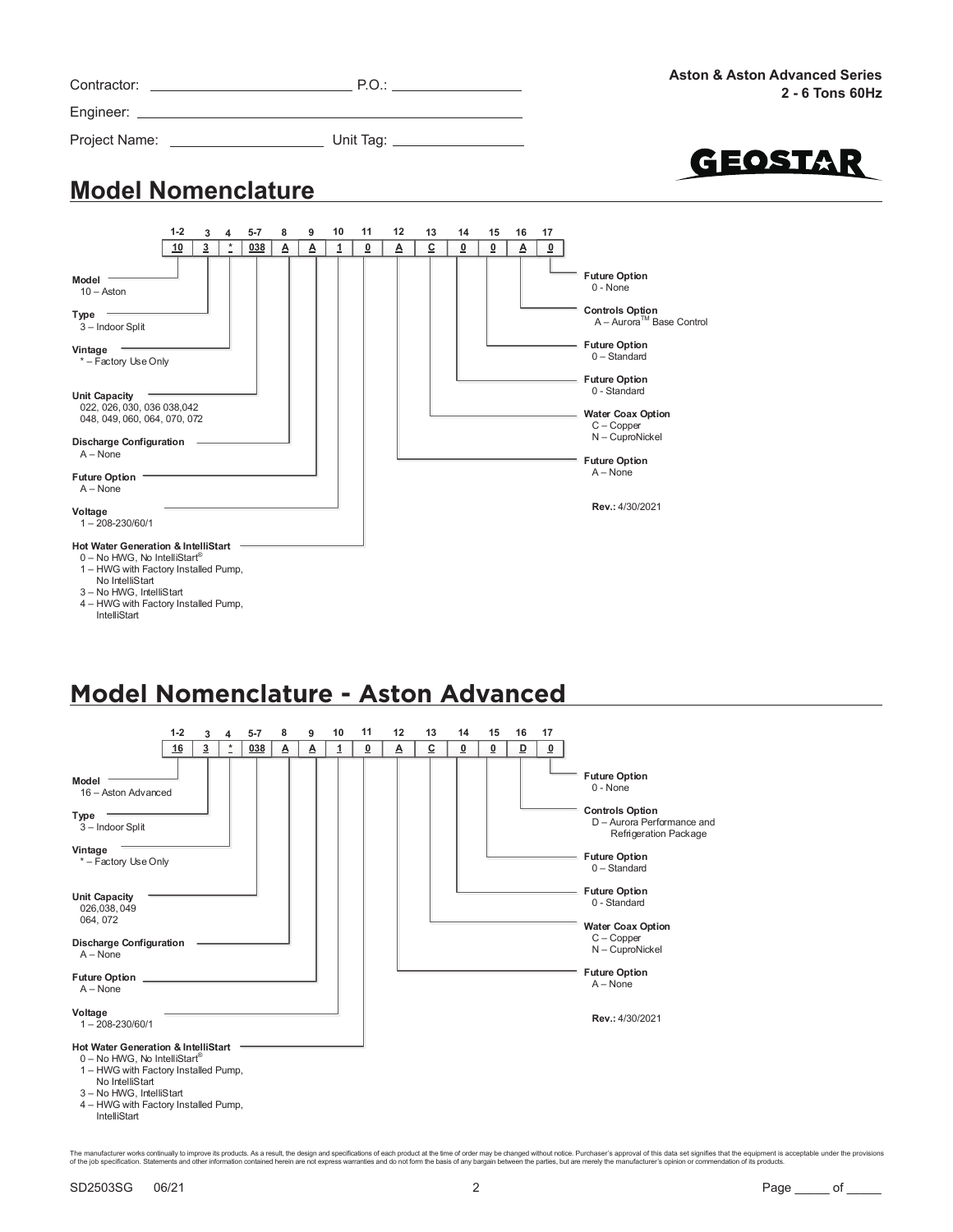|  | Contractor |  |
|--|------------|--|
|  |            |  |

Contractor: P.O.:

Engineer:

Project Name: Unit Tag:



### **AHRI Data**

|       |                                     |                                                                             |                  |      |                                  |               | <b>Water Loop Heat Pump</b>      |     |                         | <b>Ground Water Heat Pump</b> |                            |     | <b>Ground Loop Heat Pump</b>                             |                      |                                                          |            |
|-------|-------------------------------------|-----------------------------------------------------------------------------|------------------|------|----------------------------------|---------------|----------------------------------|-----|-------------------------|-------------------------------|----------------------------|-----|----------------------------------------------------------|----------------------|----------------------------------------------------------|------------|
| Model | <b>SAH</b><br>Air<br><b>Handler</b> | Capacity<br>Modulation                                                      | <b>Flow Rate</b> |      | <b>Cooling Brine</b><br>EWT 86°F |               | <b>Heating Brine</b><br>EWT 68°F |     | Cooling<br>EWT 59°F     |                               | <b>Heating</b><br>EWT 50°F |     | <b>Cooling Brine</b><br>Full Load 77°F<br>Part Load 68°F |                      | <b>Heating Brine</b><br>Full Load 32°F<br>Part Load 41°F |            |
|       | Model                               |                                                                             | gpm              | cfm  | Capacity<br><b>Btuh</b>          | EER<br>Btuh/W | Capacity<br><b>Btuh</b>          | COP | Capacity<br><b>Btuh</b> | <b>EER</b><br>Btuh/W          | Capacity<br><b>Btuh</b>    | COP | Capacity<br><b>Btuh</b>                                  | <b>EER</b><br>Btuh/W | Capacity<br><b>Btuh</b>                                  | COP        |
| 026   | 026                                 | Full                                                                        | 8                | 850  | 22,500                           | 15.0          | 28,100                           | 5.0 | 25,800                  | 23.0                          | 23.300                     | 4.6 | 23.400                                                   | 17.5                 | 18,400                                                   | 3.7        |
|       |                                     | Part                                                                        | $\overline{7}$   | 750  | 17.400                           | 17.0          | 21,200                           | 6.0 | 20.000                  | 29.0                          | 17.400                     | 5.0 | 19,200                                                   | 24.5                 | 15,500                                                   | 4.3        |
| 038   | 036                                 | Full                                                                        | 9                | 1200 | 34.400                           | 16.3          | 41.600                           | 5.2 | 38,200                  | 24.2                          | 35,100                     | 4.7 | 36,000                                                   | 19.0                 | 27,900                                                   | 4.0        |
|       |                                     | Part                                                                        | 8                | 800  | 24,600                           | 18.3          | 30,000                           | 5.4 | 28,000                  | 32.5                          | 25,100                     | 4.7 | 27.000                                                   | 27.0                 | 22,500                                                   | 4.2        |
| 049   | 048                                 | Full                                                                        | 12               | 1500 | 43.200                           | 15.4          | 56.300                           | 5.1 | 51.000                  | 24.2                          | 47.100                     | 4.6 | 46.300                                                   | 18.0                 | 37.700                                                   | 3.9        |
|       |                                     | Part                                                                        | 11               | 1300 | 32,500                           | 17.0          | 41,600                           | 5.9 | 39.400                  | 31.0                          | 34,000                     | 4.9 | 37.500                                                   | 25.8                 | 30.000                                                   | 4.4        |
| 064   | 060                                 | Full                                                                        | 16               | 1800 | 54,800                           | 15.0          | 66,900                           | 4.8 | 63,200                  | 22.5                          | 56,000                     | 4.4 | 57,400                                                   | 17.0                 | 45,200                                                   | 3.7        |
|       |                                     | Part                                                                        | 14               | 1500 | 40.900                           | 16.5          | 48.900                           | 5.4 | 48.500                  | 29.0                          | 40.100                     | 4.6 | 46.300                                                   | 24.5                 | 35.600                                                   | 4.1        |
| 072   | 066                                 | Full                                                                        | 18               | 2000 | 60,400                           | 14.0          | 81,000                           | 4.5 | 70,000                  | 22.0                          | 67,500                     | 4.1 | 62,800                                                   | 16.0                 | 53,500                                                   | 3.5        |
|       |                                     | Part                                                                        | 16               | 1600 | 46.600                           | 15.3          | 61.400                           | 5.2 | 54.600                  | 26.5                          | 50,800                     | 4.2 | 51.900                                                   | 22.0                 | 45.300                                                   | 3.9        |
| 022   | 022                                 | Single                                                                      | 8                | 800  | 17,800                           | 16.2          | 22,100                           | 5.7 | 20.400                  | 26.5                          | 18.100                     | 4.8 | 18.700                                                   | 19.1                 | 14.000                                                   | 3.8        |
| 030   | 030                                 | Single                                                                      | 8                | 1000 | 23.400                           | 15.9          | 30,600                           | 5.7 | 26,900                  | 25.6                          | 24,900                     | 4.8 | 24.600                                                   | 18.9                 | 19,800                                                   | 3.9        |
| 036   | 036                                 | Single                                                                      | 9                | 1200 | 29,100                           | 17.4          | 35,600                           | 5.8 | 33,200                  | 27.4                          | 29,600                     | 4.9 | 30,600                                                   | 20.4                 | 23,100                                                   | 4.0        |
| 042   | 042                                 | Single                                                                      | 11               | 1300 | 36,000                           | 16.7          | 43.100                           | 5.5 | 41.300                  | 25.6                          | 36.000                     | 4.8 | 37,800                                                   | 19.5                 | 27,400                                                   | 3.9        |
| 048   | 048                                 | Single                                                                      | 12               | 1500 | 39,300                           | 15.3          | 50,000                           | 5.3 | 46,900                  | 25.5                          | 41,900                     | 4.7 | 42,500                                                   | 18.7                 | 33,400                                                   | 4.0        |
| 060   | 060                                 | Single                                                                      | 15               | 1800 | 53,500                           | 14.9          | 64.500                           | 4.8 | 61.700                  | 23.6                          | 54,500                     | 4.3 | 56.300                                                   | 17.7                 | 44.000                                                   | 3.7        |
| 070   | 066                                 | Single                                                                      | 18               | 2000 | 57,100                           | 13.8          | 74.700                           | 4.6 | 66,400                  | 21.7                          | 62.100                     | 4.1 | 60.500                                                   | 16.2                 | 50.700                                                   | 3.6        |
|       |                                     | Cooling capacities based upon 80.6°F DB, 66.2°F WB entering air temperature |                  |      |                                  |               |                                  |     |                         |                               |                            |     |                                                          |                      |                                                          | 11/21/2016 |

Heating capacities based upon 68°F DB, 59°F WB entering air temperature

All ratings based upon operation at the lower voltage of dual voltage rated models.

#### **Energy Star Compliance Table**

|       |                 | Tier 3         |
|-------|-----------------|----------------|
| Model | Ground<br>Water | Ground<br>Loop |
| 026   | Yes             | Yes            |
| 038   | Yes             | Yes            |
| 049   | Yes             | Yes            |
| 064   | Yes             | Yes            |
| 072   | Yes             | Yes            |
| 022   | Yes             | Yes            |
| 030   | Yes             | Yes            |
| 036   | Yes             | Yes            |
| 042   | Yes             | Yes            |
| 048   | Yes             | Yes            |
| 060   | Yes             | Yes            |
| 070   | Yes             | Yes            |

**NOTE:** This product meets Energy Star requirements 1/16/17

when purchased with a minimum 5 year warranty and appropriate coil components are used. Ask your contractor for details.

#### **Energy Star Rating Criteria**

In order for water-source heat pumps to be Energy Star rated they must meet or exceed the minimum efficiency requirements listed below.

#### **Tier 3: 1/1/2012 – No Effective End Date Published**

|                            | FFR  | COP |
|----------------------------|------|-----|
| Closed loop water-to-air   | 171  | 3.6 |
| Open loop water-to-air     | 211  | 41  |
| Closed loop water-to-water | 16.1 | 3.1 |
| Open loop water-to-water   | 201  | 35  |

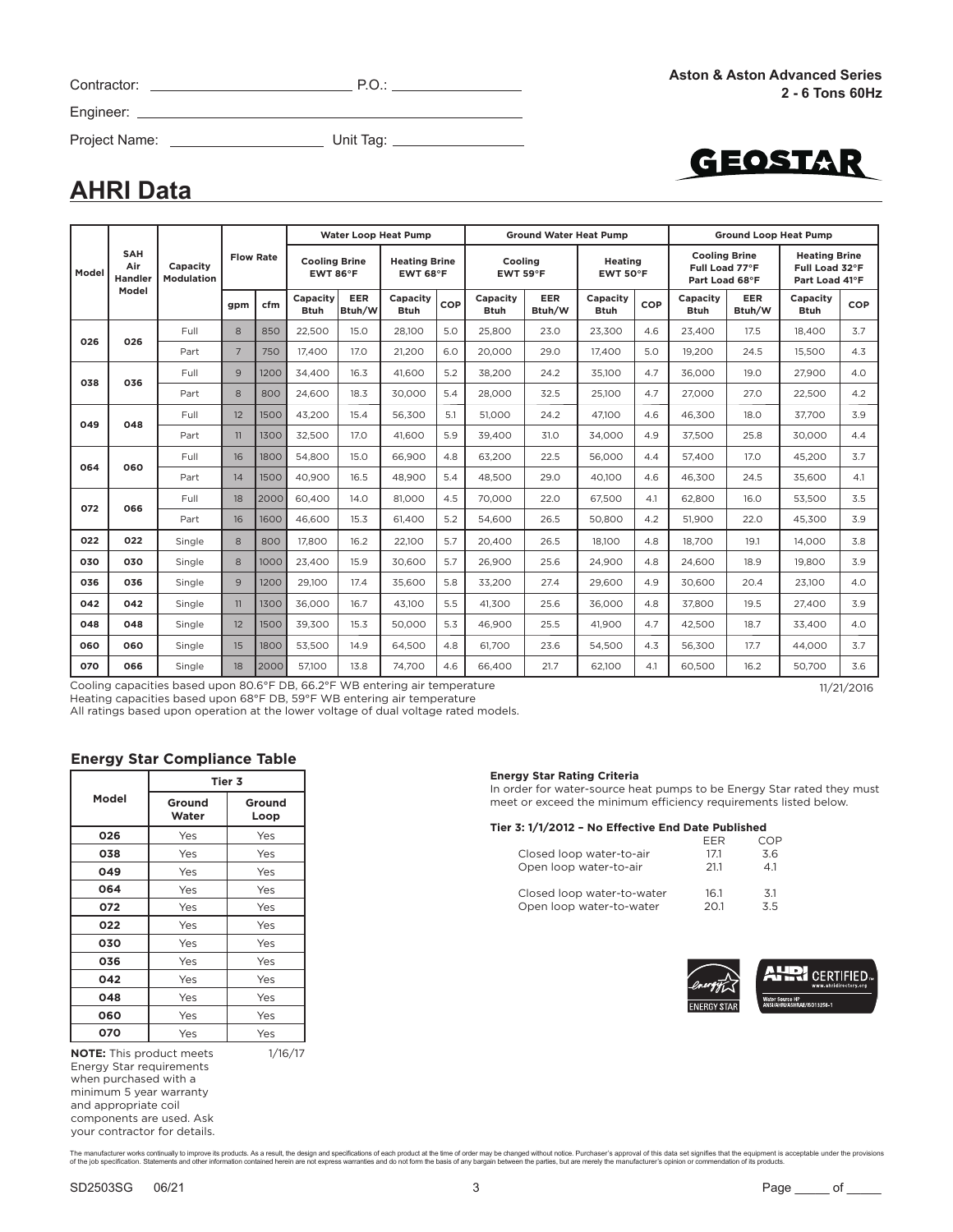| Contractor:   | P.O.      |
|---------------|-----------|
| Engineer:     |           |
| Project Name: | Unit Tag: |



# **Dimensional Data**





#### FRONT SIDE







| Model   |     | Height | Width |       | Water | Water<br>Out | <b>Service Valve</b> |      | <b>HWG</b> | <b>HWG</b> | Low<br>Voltage | <b>External</b><br>Pump | Line<br>Voltage | Knock<br>Out | <b>Knock</b><br>Out |
|---------|-----|--------|-------|-------|-------|--------------|----------------------|------|------------|------------|----------------|-------------------------|-----------------|--------------|---------------------|
|         |     |        |       | Depth | In    |              | Liguid               | Gas  | <b>In</b>  | Out        |                |                         |                 |              |                     |
|         |     | A      | в     | c     | D     | E            |                      | G    | н          |            | K              |                         | M               | N            | P                   |
| 022-030 | in. | 19.3   | 22.5  | 26.5  | .93   | 6.93         | 15.2                 | 16.8 | 9.4        | 11.9       | 12.1           | 14.3                    | 9.5             | 4.6          | 8.2                 |
|         | cm. | 49.0   | 57.1  | 67.3  | 4.9   | 17.6         | 38.6                 | 42.7 | 23.9       | 30.2       | 30.7           | 36.3                    | 24.1            | 11.7         | 20.8                |
| 036-072 | in. | 21.25  | 25.62 | 31.6  | 2.3   | 7.21         | 16.4                 | 18.3 | 10.3       | 13.3       | 12.1           | 14.3                    | 9.5             | 4.7          | 9.1                 |
|         | cm. | 54.0   | 65.1  | 80.3  | 5.8   | 18.5         | 41.7                 | 46.5 | 26.2       | 33.8       | 30.7           | 36.3                    | 24.1            | 11.9         | 23.1                |

Dimensions are in inches.

Decorative molding and water connections extend 1.2 in. [30.5 mm] beyond the front of the cabinet.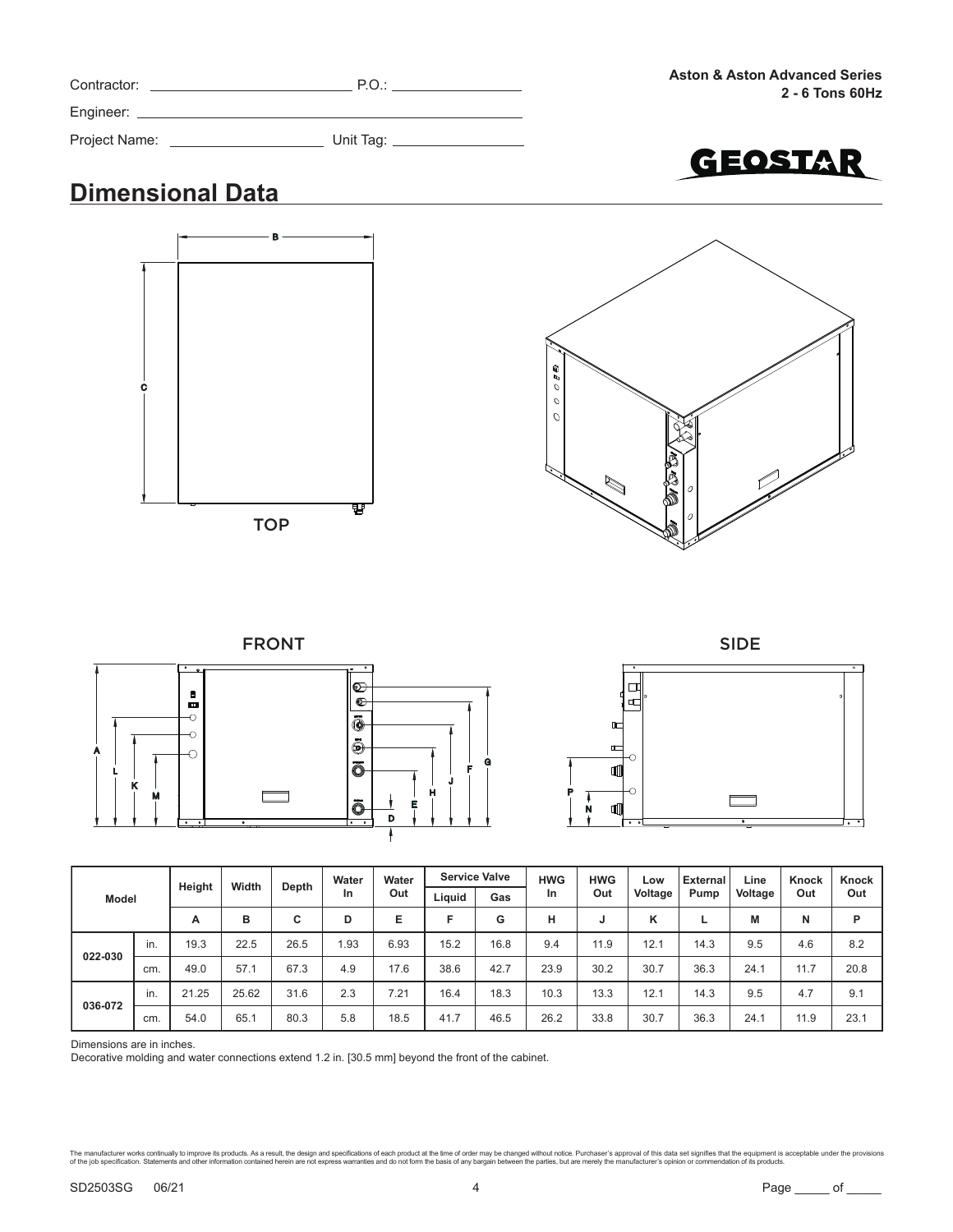| Contractor: |  |
|-------------|--|
| Engineer:   |  |

Project Name: Unit Tag:

GEOSTAR

[1.59]

56 [1.59]

56 [1.59]

Water Connections Size - Swivel- in [mm] 1 [25.4] 1 [25.4] 1 [25.4]

|  | <b>Electrical Data</b> |
|--|------------------------|
|  |                        |

**Physical Data**

Coax and Water Piping

Factory Charge R410a, oz [kg]  $\begin{array}{c} 56 \\ 14.5 \end{array}$ 

|              | Rated        | Voltage |                                        |      | Compressor |                    | <b>HWA</b>         | Ext                | Total       | <b>Min</b>           | Max |
|--------------|--------------|---------|----------------------------------------|------|------------|--------------------|--------------------|--------------------|-------------|----------------------|-----|
| <b>Model</b> | Voltage      | Min/Max | <b>MCC</b><br><b>RLA</b><br><b>LRA</b> |      | LRA*       | Pump<br><b>FLA</b> | Loop<br><b>FLA</b> | Unit<br><b>FLA</b> | Circ<br>Amp | Fuse/<br><b>HACR</b> |     |
| 022          | 208-230/60/1 | 187/253 | 14.0                                   | 9.0  | 48.0       | 17.0               | 0.4                | 5.4                | 14.8        | 17.1                 | 25  |
| 030          | 208-230/60/1 | 187/253 | 20.0                                   | 12.8 | 58.3       | 21.0               | 0.4                | 5.4                | 18.6        | 21.8                 | 30  |
| 036          | 208-230/60/1 | 187/253 | 22.0                                   | 14.1 | 73.0       | 26.0               | 0.4                | 5.4                | 19.9        | 23.4                 | 35  |
| 042          | 208-230/60/1 | 187/253 | 26.0                                   | 16.6 | 79.0       | 28.0               | 0.4                | 5.4                | 22.4        | 26.6                 | 40  |
| 048          | 208-230/60/1 | 187/253 | 31.0                                   | 19.8 | 109.0      | 38.0               | 0.4                | 5.4                | 25.6        | 30.6                 | 50  |
| 060          | 208-230/60/1 | 187/253 | 41.2                                   | 26.4 | 134.0      | 47.0               | 0.4                | 5.4                | 32.2        | 38.8                 | 60  |
| 070          | 208-230/60/1 | 187/253 | 44.2                                   | 28.3 | 158.0      | 63.0               | 0.4                | 5.4                | 34.1        | 41.2                 | 70  |
| 026          | 208-230/60/1 | 187/253 | 18.2                                   | 11.6 | 58.3       | 21.0               | 0.4                | 5.4                | 17.4        | 20.3                 | 30  |
| 038          | 208-230/60/1 | 187/253 | 23.8                                   | 15.2 | 83.0       | 30.0               | 0.4                | 5.4                | 21.0        | 24.8                 | 40  |
| 049          | 208-230/60/1 | 187/253 | 33.0                                   | 21.1 | 104.0      | 37.0               | 0.4                | 5.4                | 26.9        | 32.2                 | 50  |
| 064          | 208-230/60/1 | 187/253 | 42.3                                   | 27.1 | 152.9      | 54.0               | 0.4                | 5.4                | 32.9        | 39.7                 | 70  |
| 072          | 208-230/60/1 | 187/253 | 46.3                                   | 29.6 | 179.2      | 63.0               | 0.4                | 5.4                | 35.4        | 42.8                 | 75  |

Rated voltage of 208-230/60/1 4/3/13 HACR circuit breaker in USA only All fuses Class RK-5 \* With optional IntelliStart

The manufacturer works continually to improve this products. As a result, the design and specifications of each product at the time of order may be changed without notice. Purchaser's approval of this data set signifies th

3] 290 [132] 310 [141]

104 [2.95]

90 [2.55]

92 [2.61]

|                                                                                                                                                                                    |                 |                | $1/2$ [12.7]   |              | $1/2$ [12.7]    |                 |                 |                |              |                 |                |
|------------------------------------------------------------------------------------------------------------------------------------------------------------------------------------|-----------------|----------------|----------------|--------------|-----------------|-----------------|-----------------|----------------|--------------|-----------------|----------------|
|                                                                                                                                                                                    |                 | 3/8<br>[9.525] |                |              |                 | 1/2<br>$[12.7]$ |                 | 3/8<br>[9.525] |              |                 | 1/2<br>[12.7]  |
|                                                                                                                                                                                    | 5/8<br>[15.875] |                | 3/4<br>[19.05] |              | 7/8<br>[22.225] |                 | 5/8<br>[15.875] | 3/4<br>[19.05] |              | 7/8<br>[22.225] |                |
| 0.7<br>$[2.6]$                                                                                                                                                                     | 1.0<br>$[3.8]$  | 1.3<br>[4.9]   | 1.3<br>$[4.9]$ | 1.6<br>[6.1] | 1.6<br>[6.1]    | 2.3<br>[8.7]    | 0.7<br>$[2.6]$  | 1.3<br>[4.9]   | 1.6<br>[6.1] | 1.6<br>[6.1]    | 2.3<br>$[8.7]$ |
| 164<br>$[74]$                                                                                                                                                                      | 174<br>$[79]$   | 212<br>$[96]$  | 213<br>$[97]$  | 246<br>[112] | 251<br>[114]    | 292<br>[132]    | 189<br>[186]    | 236<br>[107]   | 250<br>[113] | 271<br>[123]    | 290<br>$[132]$ |
| 184<br>$[83]$                                                                                                                                                                      | 194<br>[88]     | 232<br>[105]   | 233<br>[106]   | 266<br>[121] | 271<br>$[123]$  | 312<br>[142]    | 209<br>$[95]$   | 256<br>$[116]$ | 270<br>[122] | 291<br>$[132]$  | 310<br>$[141]$ |
| 6/27/11<br>All units have TXV expansion devices, and 1/2 in. [12.2 mm] and 3/4 in. [19.1 mm] electrical knockouts.<br><b>NOTES:</b><br>Brass service valves are sweat type valves. |                 |                |                |              |                 |                 |                 |                |              |                 |                |
|                                                                                                                                                                                    |                 |                |                |              |                 |                 |                 |                |              |                 |                |

**Model 022 030 036 042 048 060 070 026 038 049 064 72** Compressor (1 each) Single Speed Scroll Single Speed Scroll Dual Capacity Scroll Dual Capacity Scroll Dual Capacity Scroll Dual Capacity Scroll Dual Capacity Scroll Dual Capacity Scroll Dual Capacity Scroll Dual Capacity S

> 74 [2.1]

90 [2.55]

92 [2.61]

108 [3.06]

52 [1.47]

56 [1.59]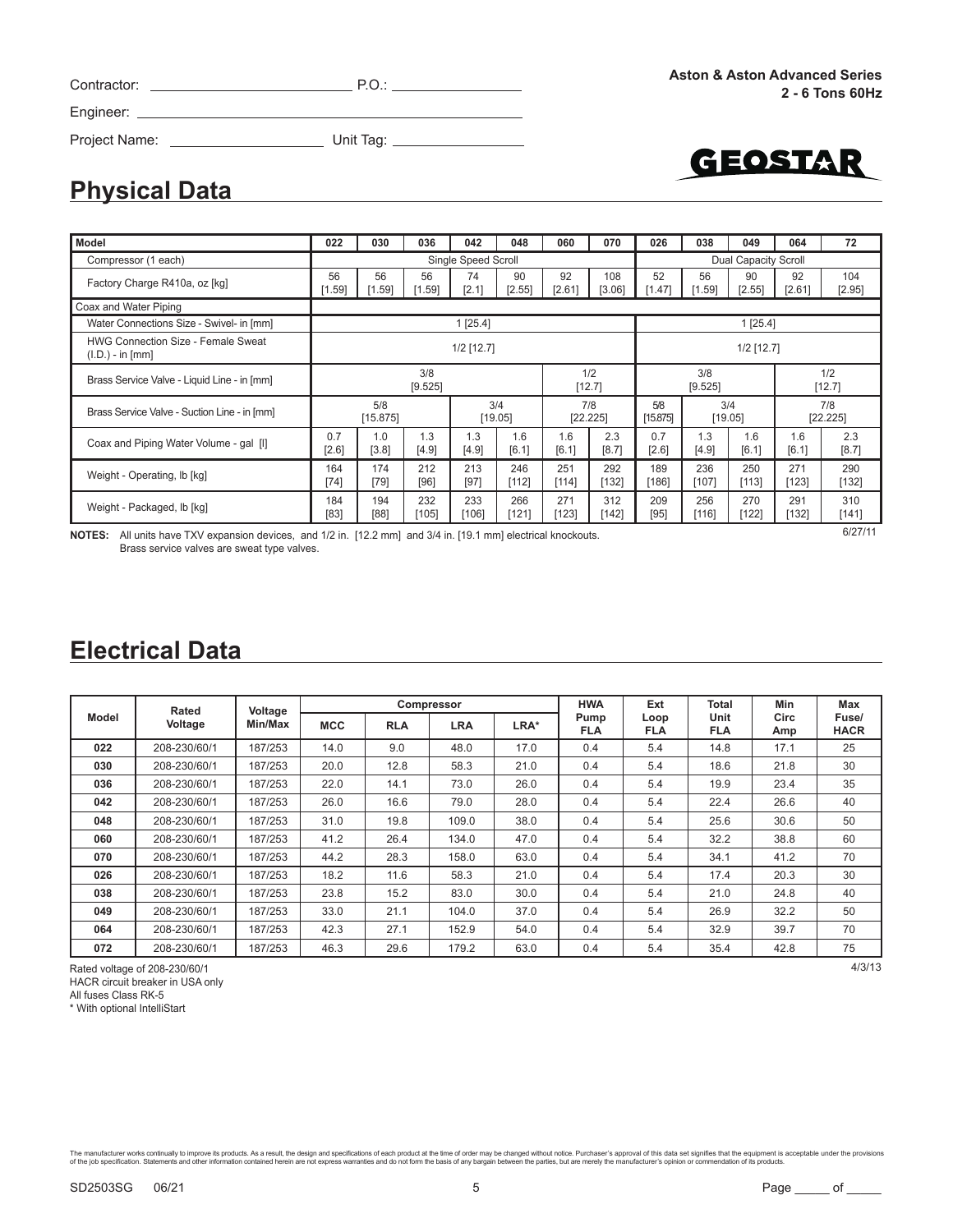| Contractor:   | P.O.      |
|---------------|-----------|
| Engineer:     |           |
| Project Name: | Unit Tag: |



# **Reference Calculations**

**Heating Calculations: Cooling Calculations:**  $LWT = EWT + -$ LAT(DB) = EAT(DB) - SC  $LC = TC - SC$  $S/T = \frac{SC}{T}$ HR gpm x 500 cfm x 1.08 TC **HE** gpm x 500  $LWT = EWT -$ LAT = EAT +  $\frac{HC}{1}$  $TH = HC + HWC$ cfm x 1.08

### **Legend and Notes**

#### **ABBREVIATIONS AND DEFINITIONS:**

|  |  |  |  | $EWT =$ entering water temperature, Fahrenheit |  |
|--|--|--|--|------------------------------------------------|--|
|  |  |  |  |                                                |  |

- gpm = water flow in gallons/minute WPD = water pressure drop, PSI and feet of water
- EAT = entering air temperature, Fahrenheit
- (dry bulb/wet bulb)
- $HC = air heating capacity, MBtu/h$
- $TC = total cooling capacity, MBtu/h$
- SC = sensible cooling capacity, MBtu/h
- kW = total power unit input, kilowatts
- $HR = total heat of rejection, MBtu/h$
- HE = total heat of extraction, MBtu/h
- HWC = hot water generator capacity, MBtu/h
- EER = Energy Efficient Ratio
	- = Btu output/Watt input
- COP = Coefficient of Performance
	- = Btu output/Btu input
- LWT = leaving water temperature,  $\textdegree$ F
- LAT = leaving air temperature,  $\degree$ F
- $TH = total heating capacity, MBtu/h$
- $LC =$  latent cooling capacity, MBtu/h
- $S/T =$  sensible to total cooling ratio

Hot water generator capacity based on 0.4 gpm flow per nominal unit ton at 90°F entering hot water temperature. Performance Data tables do not include water pumping watts and are based upon 15% (by volume) methanol antifreeze solution. Multiple Flow Rates (for EWT) are shown in the Performance Data tables. The lowest flow rate shown is used for geothermal open loop/well water systems with a minimum 50° F. The second flow rate shown is the minimum geothermal closed loop flow rate. The third flow rate shown is optimum for geothermal closed loop and the suggested flow rate for boiler tower applications. Interpolation between EWT, gpm and cfm data is permissible. Extrapolation for heating data down to 25°F is permissible. Catalog illustrations cover the general appearance of products at time of publication. We reserve the right to make changes in design and construction at any time without notice.

## **Operating Limits**

| <b>Operating Limits</b>  |               | Cooling       | Heating       |               |  |  |
|--------------------------|---------------|---------------|---------------|---------------|--|--|
|                          | $(^{\circ}F)$ | $(^{\circ}C)$ | $(^{\circ}F)$ | $(^{\circ}C)$ |  |  |
| Air Limits               |               |               |               |               |  |  |
| Min. Ambient Air         | 45            | 7.2           | 45            | 7.2           |  |  |
| <b>Rated Ambient Air</b> | 80            | 26.7          | 70            | 21.1          |  |  |
| Max. Ambient Air         | 100           | 37.8          | 85            | 29.4          |  |  |
| Min. Entering Air        | 50            | 10.0          | 40            | 4.4           |  |  |
| Rated Entering Air db/wb | 80.6/66.2     | 27/19         | 68            | 20.0          |  |  |
| Max. Entering Air db/wb  | 110/83        | 43/28.3       | 80            | 26.7          |  |  |
| <b>Water Limits</b>      |               |               |               |               |  |  |
| Min. Entering Water      | 30            | $-1.1$        | 20            | $-6.7$        |  |  |
| Normal Entering Water    | 50-110        | $10 - 43.3$   | $30 - 70$     | $-1.1$        |  |  |
| Max. Entering Water      | 120           | 48.9          | 90            | 32.2          |  |  |

**NOTE:** Minimum/maximum limits are only for start-up conditions, and are meant for bringing the space up to occupancy temperature. Units are not designed to operate at the minimum/maximum conditions on a regular basis. The operating limits are dependant upon three primary factors: 1) water temperature, 2) return air temperature, and 3) ambient temperature. When any of the factors are at the minimum or maximum levels, the other two factors must be at the normal level for proper and reliable unit operation.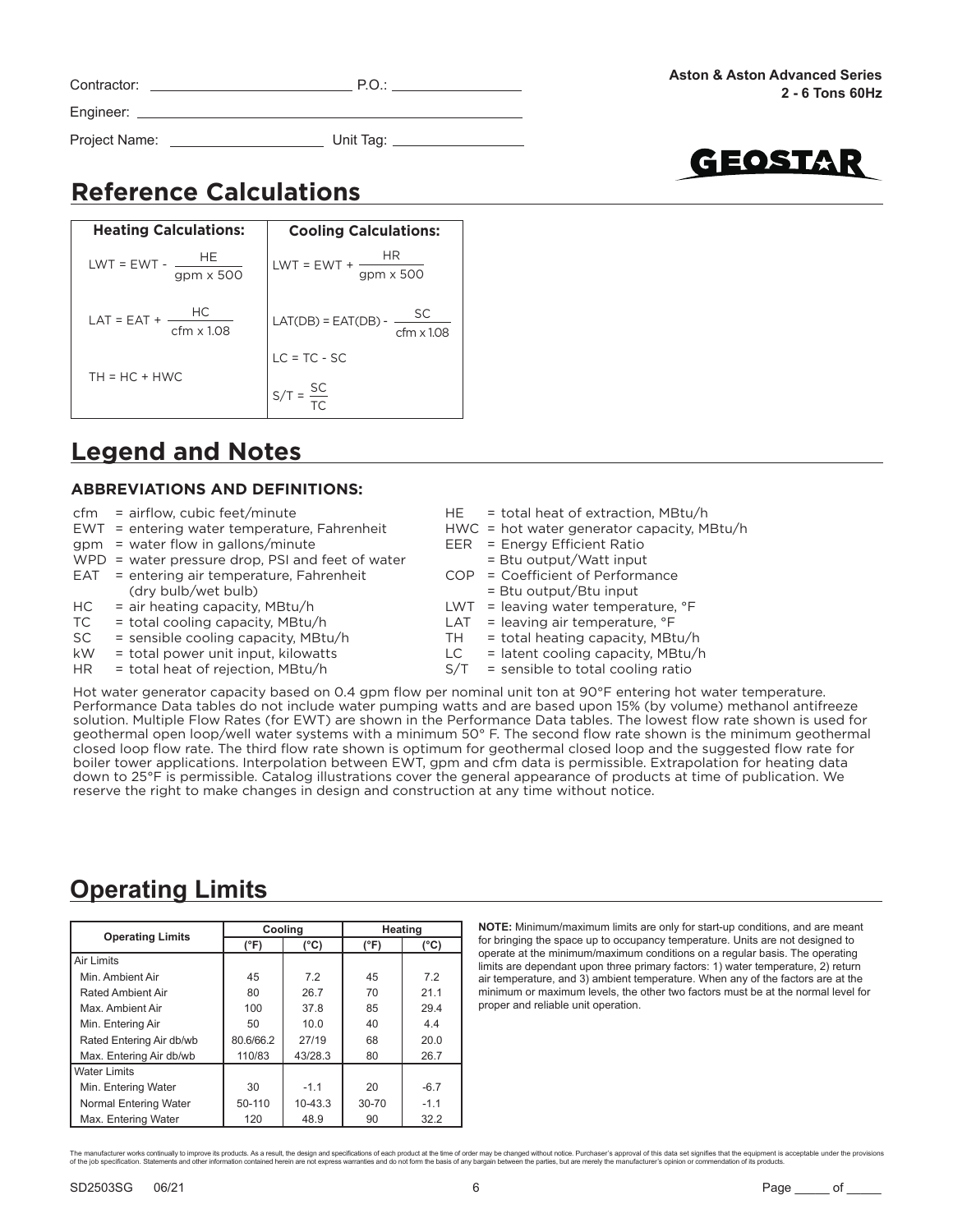| Contractor:   | P.O.      |
|---------------|-----------|
| Engineer:     |           |
| Project Name: | Unit Tag: |



 $\overline{\phantom{0}}$ 

## **Pressure Drop**

| <b>Single Speed</b> |                |      |                |                     |                |        | <b>Dual Capacity</b> |                  |                               |
|---------------------|----------------|------|----------------|---------------------|----------------|--------|----------------------|------------------|-------------------------------|
| <b>Model</b>        | <b>GPM</b>     |      |                | Pressure Drop (psi) |                |        | <b>Model</b>         | <b>GPM</b>       |                               |
|                     |                | 30°F | $50^{\circ}$ F | 70°F                | $90^{\circ}$ F | 110°F  |                      |                  | 3 <sub>C</sub>                |
|                     | 3              | 1.0  | O.1            | 0.9                 | 0.8            | 0.8    | 026                  | $\overline{4}$   | 1.                            |
| 022                 | 4.5            | 2.1  | 1.9            | 1.8                 | 1.6            | 1.5    | full                 | 6                | 3                             |
|                     | 6              | 3.2  | 2.9            | 2.7                 | 2.4            | 2.3    | load                 | 8                | $\frac{5}{7}$                 |
|                     | 8              | 5.1  | 4.6            | 3.9                 | 3.7            | 3.5    |                      | 10               |                               |
|                     | $\overline{4}$ | 1.6  | 1.5            | 1.4                 | 1.3            | 1.2    | 026                  | $\mathsf 3$<br>5 | 1.<br>$\overline{\mathbf{c}}$ |
| 030                 | 6              | 3.2  | 3.0            | 2.8                 | 2.6            | 2.4    | part                 | 7                | $\overline{3}$                |
|                     | 8              | 4.7  | 4.4            | 4.1                 | 3.8            | 3.5    | load                 | $\mathsf 9$      | 6                             |
|                     | 10             | 7.0  | 6.5            | 5.6                 | 5.5            | 5.1    |                      | 5                | 1.                            |
|                     | $\overline{5}$ | 1.6  | 1.5            | 1.4                 | 1.3            | 1.2    | 038<br>full          | $\overline{7}$   | $\overline{2}$                |
| 036                 | $\overline{7}$ | 2.8  | 2.7            | 2.5                 | 2.3            | 2.2    | load                 | $\mathsf 9$      | 3                             |
|                     | 9              | 4.2  | 3.9            | 3.7                 | 3.4            | 3.2    |                      | 11               | 5                             |
|                     | 12             | 6.7  | 6.4            | 6.2                 | 5.6            | 5.4    | 038                  | $\overline{4}$   | $\circ$                       |
|                     | 5              | 1.5  | 1.4            | 1.3                 | 1.2            | 1.1    | part                 | 6                | $\overline{2}$                |
| 042                 | 8              | 3.5  | 3.3            | 3.1                 | 2.9            | 2.7    | load                 | 8<br>10          | $\overline{c}$                |
|                     | 11             | 5.6  | 5.2            | 4.9                 | 4.6            | 4.2    |                      | 6                | 4<br>1.                       |
|                     | 14             | 8.1  | 7.9            | 7.6                 | 7.3            | 7.0    | 049                  | 9                | $\overline{c}$                |
|                     | 6              | 1.3  | 1.2            | 1.1                 | 1.0            | 1.0    | full                 | 12               | $\overline{4}$                |
| 048                 | 9              | 2.7  | 2.6            | 2.4                 | 2.2            | 2.1    | load                 | 15               | 6                             |
|                     | 12             | 4.1  | 3.9            | 3.6                 | 3.4            | 3.1    |                      | 5                | $\circ$                       |
|                     | 16             | 6.9  | 6.7            | 6.4                 | 6.2            | 5.9    | 049<br>part          | 8                | $\overline{c}$                |
|                     | 9              | 2.1  | 2.0            | 1.9                 | 1.8            | 1.6    | load                 | 11               | 3                             |
| 060                 | 12             | 3.9  | 3.6            | 3.4                 | 3.2            | 2.9    |                      | 14               | 5                             |
|                     | 15             | 5.7  | 5.3            | 5.0                 | 4.6            | 4.3    | 064                  | 8                | 1.                            |
|                     | 20             | 9.5  | 8.9            | 8.3                 | 7.8            | 7.2    | full                 | 12               | 4                             |
|                     | 12             | 3.3  | 3.1            | 2.9                 | 2.7            | 2.5    | load                 | 16<br>20         | 6<br>9                        |
| 070                 | 15             | 5.0  | 4.7            | 4.4                 | 4.1            | 3.8    |                      | 6                | $\mathbf{1}$                  |
|                     | 18             | 6.7  | 6.3            | 5.9                 | 5.5            | 5.1    | 064                  | 10               | 3                             |
|                     | 24             | 9.7  | 9.5            | 9.2                 | 8.4            | 7.9    | part                 | 14               | 5                             |
|                     |                |      |                |                     |                | 1/4/16 | load                 | 18               | 8                             |

|       | <b>GPM</b>     |                             |            | Pressure Drop (psi) |            |            |
|-------|----------------|-----------------------------|------------|---------------------|------------|------------|
| Model |                | 30°F                        | 50°F       | 70°F                | 90°F       | 110°F      |
| 026   | $\overline{4}$ | 1.4                         | 1.3        | 1.2                 | 1.1        | 1.0        |
| full  | 6              | 3.3                         | 3.1        | 2.9                 | 2.7        | 2.5        |
| load  | 8              | 5.1                         | 4.8        | 4.5                 | 4.2        | 3.9        |
|       | 10             | 7.2                         | 6.9        | 6.6                 | 6.3        | 6.0        |
| 026   | 3              | 1.0                         | 0.9        | 0.9                 | 0.8        | 0.7        |
| part  | 5              | 2.5                         | 2.3        | 2.2                 | 2.0        | 1.9        |
| load  | 7              | 3.9                         | 3.6        | 3.4                 | 3.2        | 2.9        |
|       | 9              | 6.2                         | 5.9        | 5.7                 | 5.5        | 5.2        |
| 038   | 5              | 1.2                         | 1.2        | 1.1                 | 1.0        | 1.0        |
| full  | 7              | 2.5                         | 2.3        | 2.2                 | 2.0        | 1.9        |
| load  | 9              | 3.6                         | 3.4        | 3.2                 | 3.0        | 2.8        |
|       | 11             | 5.2                         | 5.0        | 4.8                 | 4.6        | 4.4        |
| 038   | 4              | 0.9                         | 0.9        | 0.8                 | 0.8        | 0.7        |
| part  | 6              | 2.0                         | 1.9        | 1.8                 | 1.7        | 1.6        |
| load  | 8              | 2.9                         | 2.8        | 2.7                 | 2.5        | 2.3        |
|       | 10             | 4.1                         | 4.0        | 3.8                 | 3.6        | 3.4        |
| 049   | 6              | 1.3                         | 1.2        | 1.1                 | 1.1        | 1.0        |
| full  | 9              | 2.7                         | 2.6        | 2.4                 | 2.2        | 2.1        |
| load  | 12             | 4.2                         | 3.9        | 3.7                 | 3.3        | 3.2        |
|       | 15             | 6.0                         | 5.7        | 5.5                 | 5.2        | 5.0        |
| 049   | 5              | 0.9                         | 0.8        | 0.8                 | 0.7        | 0.7        |
| part  | 8              | 2.2                         | 2.0        | 1.9                 | 1.7        | 1.6        |
| load  | 11             | 3.5                         | 3.3        | 3.1                 | 2.8        | 2.7        |
|       | 14             | 5.1                         | 4.9        | 4.7                 | 4.4        | 4.2        |
| 064   | 8              | 1.8                         | 1.7        | 1.6                 | 1.5        | 1.4        |
| full  | 12             | 4.1                         | 3.8        | 3.6                 | 3.4        | 3.1        |
| load  | 16             | 6.5                         | 6.1        | 5.7                 | 5.3        | 4.9        |
|       | 20             | 9.7                         | 9.2        | 8.6                 | 8.2        | 7.6        |
| 064   | 6              | 1.1                         | 1.0        | 0.9                 | 0.9        | 0.8        |
| part  | 10<br>14       | 3.3                         | 3.1        | 2.9                 | 2.7        | 2.5        |
| load  | 18             | 5.6<br>8.4                  | 5.3<br>8.1 | 4.9<br>7.7          | 4.6<br>7.4 | 4.3<br>7.1 |
|       | 12             | $\overline{3}.\overline{3}$ | 3.1        | 2.9                 | 2.7        | 2.5        |
| 072   | 15             | 5.0                         | 4.7        | 4.4                 | 4.1        | 3.8        |
| full  | 18             | 6.8                         | 6.4        | 6.0                 | 5.5        | 5.1        |
| load  | 21             | 8.4                         | 8.0        | 7.6                 | 7.1        | 6.8        |
|       | 10             | 2.4                         | 2.3        | 2.1                 | 2.0        | 1.8        |
| 072   | 13             | 4.0                         | 3.7        | 3.5                 | 3.3        | 3.0        |
| part  | 16             | 5.6                         | 5.2        | 4.9                 | 4.6        | 4.2        |
| load  | 19             | 7.1                         | 6.8        | 6.5                 | 6.2        | 5.9        |

 $\frac{1}{4/17}$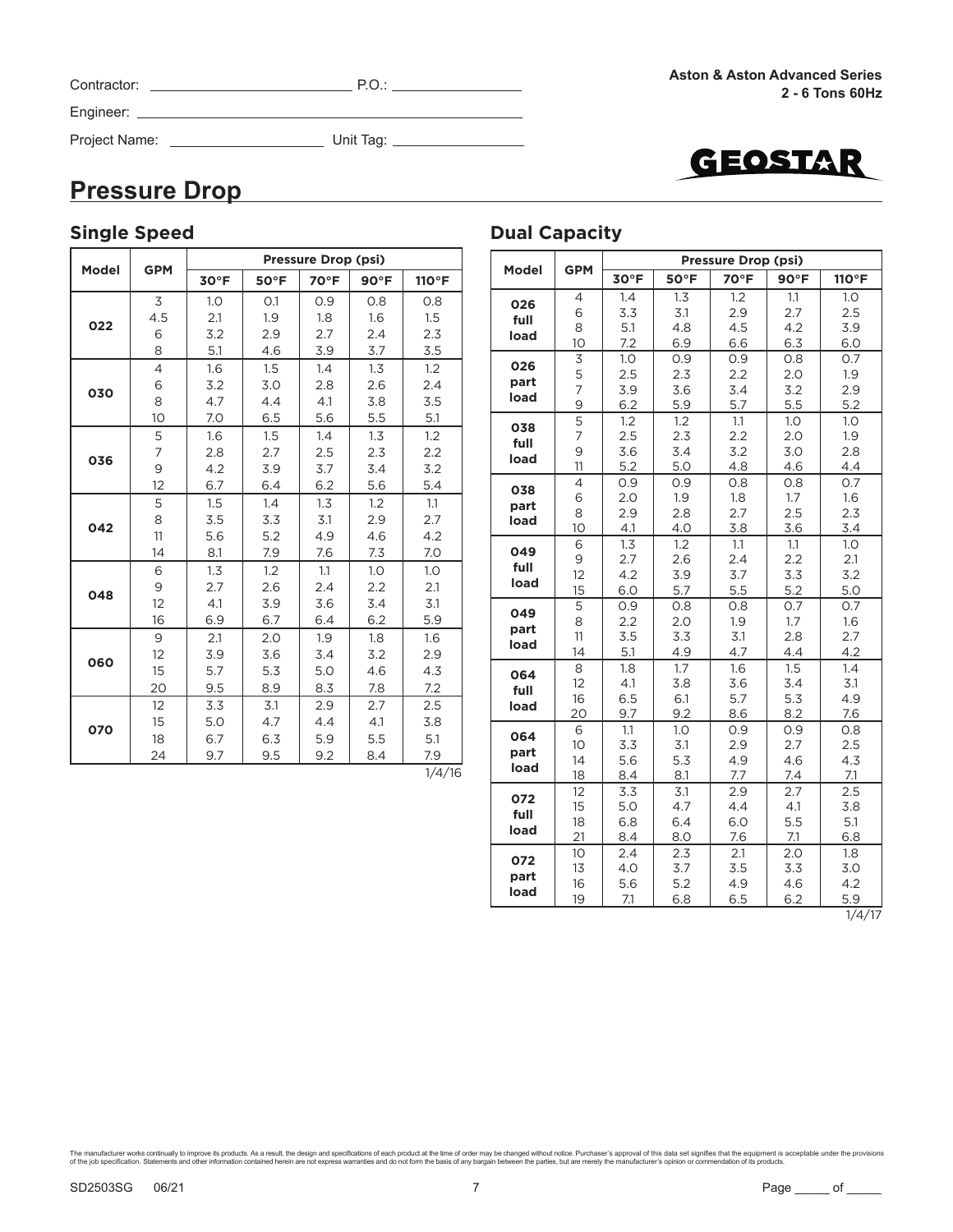| Contractor: | ה ר<br>ب |
|-------------|----------|

Project Name: Unit Tag:



# **Model 022 - Performance Data**

#### **022 - Single Speed**

| <b>EWT</b><br>°F | Flow | <b>WPD</b>        |     | <b>HEATING - EAT 70°F</b> |              |                           |              |                  |              |                      |                                          | COOLING - EAT 80/67 °F |              |                           |                           |              |              |                          |  |  |  |  |
|------------------|------|-------------------|-----|---------------------------|--------------|---------------------------|--------------|------------------|--------------|----------------------|------------------------------------------|------------------------|--------------|---------------------------|---------------------------|--------------|--------------|--------------------------|--|--|--|--|
|                  | gpm  | PSI               | FT  | Airflow<br>cfm            | HC<br>Mbtu/h | Power<br>kW               | HE<br>Mbtu/h | LAT<br>$\circ$ F | COP          | <b>HWC</b><br>Mbtu/h | Airflow<br>cfm                           | <b>TC</b><br>Mbtu/h    | SC<br>Mbtu/h | S/T<br>Ratio              | Power<br>kW               | HR<br>Mbtu/h | EER          | <b>HWC</b><br>Mbtu/h     |  |  |  |  |
|                  | 3.0  | 1.0               | 2.4 |                           |              | Operation not recommended |              |                  |              |                      |                                          |                        |              |                           |                           |              |              |                          |  |  |  |  |
| 20               | 4.5  | 2.1               | 4.9 | 600                       | 11.7         | 1.17                      | 7.7          | 88.0             | 2.92         | 1.6                  |                                          |                        |              | Operation not recommended |                           |              |              |                          |  |  |  |  |
|                  | 6.0  | 3.2               | 7.3 | 700                       | 11.9         | 1.18                      | 7.9          | 85.7             | 2.96         | 1.5                  |                                          |                        |              |                           |                           |              |              |                          |  |  |  |  |
|                  | 3.0  | 1.0               | 2.3 |                           |              | Operation not recommended |              |                  |              |                      | Operation not recommended                |                        |              |                           |                           |              |              |                          |  |  |  |  |
| 30               | 4.5  | 2.0               | 4.7 | 600                       | 13.4         | 1.15                      | 9.5          | 90.7             | 3.43         | 1.7                  | 600                                      | 19.2                   | 11.5         | 0.60                      | 0.67                      | 21.5         | 28.8         |                          |  |  |  |  |
|                  |      |                   |     | 700<br>600                | 14.0<br>14.6 | 1.18<br>1.20              | 10.0<br>10.5 | 88.5<br>92.5     | 3.48<br>3.57 | 1.6<br>1.8           | 700<br>600                               | 19.5<br>19.3           | 12.6<br>11.5 | 0.64<br>0.60              | 0.70<br>0.65              | 21.9<br>21.8 | 27.8<br>29.8 | $\omega$<br>÷,           |  |  |  |  |
|                  | 6.0  | 3.1               | 7.1 | 700                       | 14.9         | 1.21                      | 10.8         | 89.7             | 3.61         | 1.6                  | 700                                      | 19.8                   | 12.6         | 0.64                      | 0.68                      | 22.1         | 29.1         | $\sim$                   |  |  |  |  |
|                  | 3.0  | 1.0               | 2.2 |                           |              | Operation not recommended |              |                  |              |                      |                                          |                        |              |                           | Operation not recommended |              |              |                          |  |  |  |  |
| 40               | 4.5  | 2.0               | 4.6 | 600                       | 15.9         | 1.18                      | 11.8         | 94.5             | 3.93         | 1.9                  | 600                                      | 20.3                   | 13.3         | 0.65                      | 0.74                      | 22.9         | 27.5         | $\overline{\phantom{a}}$ |  |  |  |  |
|                  |      |                   |     | 700<br>600                | 16.4<br>16.7 | 1.21<br>1.21              | 12.3<br>12.6 | 91.7<br>95.8     | 3.99<br>4.04 | 1.8<br>2.0           | 700<br>600                               | 20.7<br>20.5           | 14.5<br>13.3 | 0.70<br>0.65              | 0.78<br>0.72              | 23.4<br>22.9 | 26.7<br>28.6 | ä,<br>$\sim$             |  |  |  |  |
|                  | 6.0  | 3.0               | 6.9 | 700                       | 17.3         | 1.24                      | 13.1         | 92.9             | 4.11         | 1.8                  | 700                                      | 21.0                   | 14.5         | 0.69                      | 0.75                      | 23.5         | 27.9         | $\overline{\phantom{a}}$ |  |  |  |  |
|                  | 3.0  | 0.9               | 2.1 | 600<br>700                | 17.7<br>18.2 | 1.22                      | 13.5         | 97.2             | 4.26         | 2.1                  | 600<br>700                               | 21.0<br>21.5           | 14.4         | 0.69                      | 0.83                      | 23.8         | 25.2         | 1.1                      |  |  |  |  |
|                  |      |                   |     | 600                       | 18.3         | 1.23<br>1.22              | 14.0<br>14.1 | 94.1<br>98.2     | 4.33<br>4.40 | 2.0<br>2.2           | 600                                      | 21.2                   | 15.9<br>14.4 | 0.74<br>0.68              | 0.85<br>0.81              | 24.4<br>23.9 | 25.4<br>26.1 | 1.2<br>1.0               |  |  |  |  |
| 50               | 4.5  | 1.9               | 4.4 | 700                       | 18.8         | 1.23                      | 14.6         | 94.9             | 4.48         | 2.0                  | 700                                      | 21.7                   | 16.0         | 0.74                      | 0.83                      | 24.6         | 26.3         | 1.1                      |  |  |  |  |
|                  | 6.0  | 2.9               | 6.7 | 600<br>700                | 19.1<br>19.7 | 1.25<br>1.26              | 14.9<br>15.4 | 99.5<br>96.1     | 4.50<br>4.58 | 2.2<br>2.1           | 600<br>700                               | 21.5<br>22.1           | 14.8<br>16.4 | 0.69<br>0.74              | 0.80<br>0.82              | 24.2<br>24.9 | 26.7<br>27.0 | 1.0<br>1.1               |  |  |  |  |
|                  |      |                   |     | 600                       | 20.1         | 1.26                      | 15.8         | 101.1            | 4.69         | 2.4                  | 600                                      | 20.4                   | 14.1         | 0.69                      | 0.93                      | 23.6         | 21.8         | 1.3                      |  |  |  |  |
|                  | 3.0  | 0.9               | 2.1 | 700                       | 20.6         | 1.27                      | 16.3         | 97.3             | 4.77         | 2.2                  | 700                                      | 21.0                   | 15.6         | 0.74                      | 0.95                      | 24.2         | 22.0         | 1.4                      |  |  |  |  |
| 60               | 4.5  | 1.9               | 4.3 | 600<br>700                | 20.9<br>21.4 | 1.26<br>1.26              | 16.7<br>17.1 | 102.3<br>98.3    | 4.89<br>4.97 | 2.4<br>2.3           | 600<br>700                               | 20.6<br>21.2           | 14.2<br>15.7 | 0.69<br>0.74              | 0.91<br>0.93              | 23.7<br>24.3 | 22.6<br>22.8 | 1.2<br>1.3               |  |  |  |  |
|                  | 6.0  | 2.8               | 6.5 | 600                       | 21.7         | 1.28                      | 17.3         | 103.4            | 4.95         | 2.5                  | 600                                      | 20.9                   | 14.5         | 0.70                      | 0.90                      | 24.0         | 23.2         | 1.1                      |  |  |  |  |
|                  |      |                   |     | 700                       | 22.2         | 1.29                      | 17.7         | 99.3             | 5.03         | 2.3                  | 700                                      | 21.5                   | 16.1         | 0.75                      | 0.92                      | 24.6         | 23.4         | 1.3                      |  |  |  |  |
| 70               | 3.0  | 0.9               | 2.0 | 600<br>700                | 22.6<br>31.2 | 1.30<br>1.83              | 18.1<br>25.0 | 104.8<br>111.3   | 5.09<br>5.00 | 2.7<br>2.5           | 600<br>700                               | 19.8<br>20.4           | 13.8<br>15.3 | 0.70<br>0.75              | 1.04<br>1.06              | 23.4<br>24.0 | 19.1<br>19.3 | 1.6<br>1.7               |  |  |  |  |
|                  |      | 4.5<br>1.8<br>4.2 |     | 600                       | 23.6         | 1.29                      | 19.2         | 106.4            | 5.34         | 2.7                  | 600                                      | 20.0                   | 13.9         | 0.70                      | 1.01                      | 23.5         | 19.8         | 1.5                      |  |  |  |  |
|                  |      |                   |     | 700<br>600                | 24.0<br>22.9 | 1.29<br>1.30              | 19.6<br>19.5 | 101.8<br>105.3   | 5.44<br>5.16 | 2.5<br>2.8           | 700<br>600                               | 20.6<br>20.3           | 15.4<br>14.3 | 0.75<br>0.70              | 1.03<br>1.00              | 24.1<br>23.7 | 20.0<br>20.3 | 1.7<br>1.4               |  |  |  |  |
|                  | 6.0  | 2.7               | 6.3 | 700                       | 24.6         | 1.32                      | 20.1         | 102.5            | 5.46         | 2.6                  | 700                                      | 20.9                   | 15.8         | 0.76                      | 1.02                      | 24.4         | 20.5         | 1.6                      |  |  |  |  |
|                  | 3.0  | 0.8               | 1.9 | 600                       | 24.8         | 1.34                      | 20.2         | 108.3            | 5.42         | 3.0                  | 600                                      | 18.6                   | 13.6         | 0.73                      | 1.17                      | 22.6         | 16.0         | 2.0                      |  |  |  |  |
|                  |      |                   |     | 700<br>600                | 25.2<br>26.0 | 1.34<br>1.33              | 20.6<br>21.5 | 103.3<br>110.1   | 5.52<br>5.71 | 2.8<br>3.1           | 700<br>600                               | 19.2<br>18.8           | 15.0<br>13.7 | 0.78<br>0.73              | 1.19<br>1.14              | 23.2<br>22.7 | 16.1<br>16.5 | 2.2<br>1.9               |  |  |  |  |
| 80               | 4.5  | 1.7               | 4.0 | 700                       | 26.3         | 1.32                      | 21.8         | 104.8            | 5.82         | 2.8                  | 700                                      | 19.3                   | 15.1         | 0.78                      | 1.16                      | 23.3         | 16.7         | 2.1                      |  |  |  |  |
|                  | 6.0  | 2.6               | 6.0 | 600                       | 26.4         | 1.36                      | 21.7         | 110.7            | 5.68         | 3.2                  | 600                                      | 19.1                   | 14.0         | 0.73                      | 1.13                      | 23.0         | 16.9         | 1.8                      |  |  |  |  |
|                  |      |                   |     | 700<br>600                | 26.7<br>27.1 | 1.35<br>1.39              | 22.0<br>22.3 | 105.3<br>111.7   | 5.79<br>5.72 | 2.9<br>3.3           | 700<br>600                               | 19.7<br>17.5           | 15.5<br>13.3 | 0.79<br>0.76              | 1.15<br>1.30              | 23.6<br>21.9 | 17.1<br>13.4 | 2.0<br>2.5               |  |  |  |  |
|                  | 3.0  | 0.8               | 1.9 | 700                       | 27.3         | 1.37                      | 22.6         | 106.1            | 5.83         | 3.1                  | 700                                      | 17.9                   | 14.7         | 0.82                      | 1.33                      | 22.5         | 13.5         | 2.7                      |  |  |  |  |
| 90               | 4.5  | 1.7               | 3.9 | 600<br>700                | 28.4<br>28.6 | 1.37<br>1.36              | 23.8<br>24.0 | 113.9<br>107.9   | 6.06<br>6.19 | 3.4<br>3.2           | 600<br>700                               | 17.6<br>18.1           | 13.4<br>14.8 | 0.76<br>0.82              | 1.27<br>1.29              | 22.1<br>22.5 | 13.9<br>14.0 | 2.4<br>2.6               |  |  |  |  |
|                  |      |                   |     | 600                       | 28.6         | 1.40                      | 23.8         | 114.1            | 5.97         | 3.5                  | 600                                      | 18.1                   | 14.0         | 0.77                      | 1.26                      | 22.4         | 14.4         | 2.2                      |  |  |  |  |
|                  | 6.0  | 2.5               | 5.8 | 700                       | 28.7         | 1.38                      | 24.0         | 108.0            | 6.10         | 3.3                  | 700                                      | 18.4                   | 15.2         | 0.83                      | 1.28                      | 22.8         | 14.4         | 2.4                      |  |  |  |  |
|                  | 3.0  | 0.8               | 1.8 |                           |              |                           |              |                  |              |                      |                                          |                        | 13.0         |                           | Operation not recommended |              |              |                          |  |  |  |  |
| 100              | 4.5  | 1.6               | 3.7 |                           |              |                           |              |                  |              |                      | 600<br>700                               | 16.2<br>16.6           | 14.3         | 0.80<br>0.86              | 1.45<br>1.47              | 21.1<br>21.7 | 11.2<br>11.3 | 2.9<br>3.2               |  |  |  |  |
|                  | 6.0  | 2.4               | 5.6 |                           |              |                           |              |                  |              |                      | 600<br>700                               | 16.4<br>16.9           | 13.3<br>14.7 | 0.81<br>0.87              | 1.43<br>1.46              | 21.3<br>21.9 | 11.5<br>11.6 | 2.7<br>3.0               |  |  |  |  |
|                  | 3.0  | 0.8               | 1.7 |                           |              |                           |              |                  |              |                      |                                          |                        |              |                           | Operation not recommended |              |              |                          |  |  |  |  |
|                  | 4.5  | 1.6               | 3.6 |                           |              |                           |              |                  |              |                      | 600                                      | 14.7                   | 12.5         | 0.85                      | 1.62                      | 20.4         | 9.1          | 3.6                      |  |  |  |  |
| 110              |      |                   |     |                           |              | Operation not recommended |              |                  |              |                      | 700<br>600                               | 15.2<br>15.0           | 13.8<br>12.8 | 0.91<br>0.86              | 1.65<br>1.61              | 20.8<br>20.5 | 9.2<br>9.3   | 3.9<br>3.3               |  |  |  |  |
|                  | 6.0  | 2.3               | 5.4 |                           |              |                           |              |                  |              |                      | 700                                      | 15.4                   | 14.2         | 0.92                      | 1.64                      | 21.0         | 9.4          | 3.7                      |  |  |  |  |
|                  | 3.0  | O.7               | 1.7 |                           |              |                           |              |                  |              |                      | Operation not recommended<br>600<br>13.9 |                        |              |                           |                           |              |              |                          |  |  |  |  |
| 120              | 4.5  | 1.5               | 3.5 |                           |              |                           |              |                  |              |                      |                                          |                        | 12.7<br>13.8 | 0.92<br>0.98              | 1.86<br>1.91              | 20.2<br>20.7 | 7.4<br>7.4   | 4.3<br>4.7               |  |  |  |  |
|                  | 6.0  | 2.2               | 5.2 |                           |              |                           |              |                  |              |                      | 700<br>600                               | 14.1<br>14.0           | 12.7         | 0.91                      | 1.80                      | 20.2         | 7.8          | 4.0                      |  |  |  |  |
|                  |      |                   |     |                           |              |                           |              |                  |              |                      | 700                                      | 14.3                   | 13.8         | 0.97                      | 1.86                      | 20.6         | 7.7          | 4.4<br>3/7/17            |  |  |  |  |

Multiple Flow Rates (for EWT) are shown in the table above. The lowest flow rate shown is used for geothermal open loop/well water systems with a minimum 50° F. The second flow rate shown is the minimum geothermal closed loop flow rate. The third flow rate shown is optimum for geothermal closed loop and the suggested flow rate for boiler tower applications.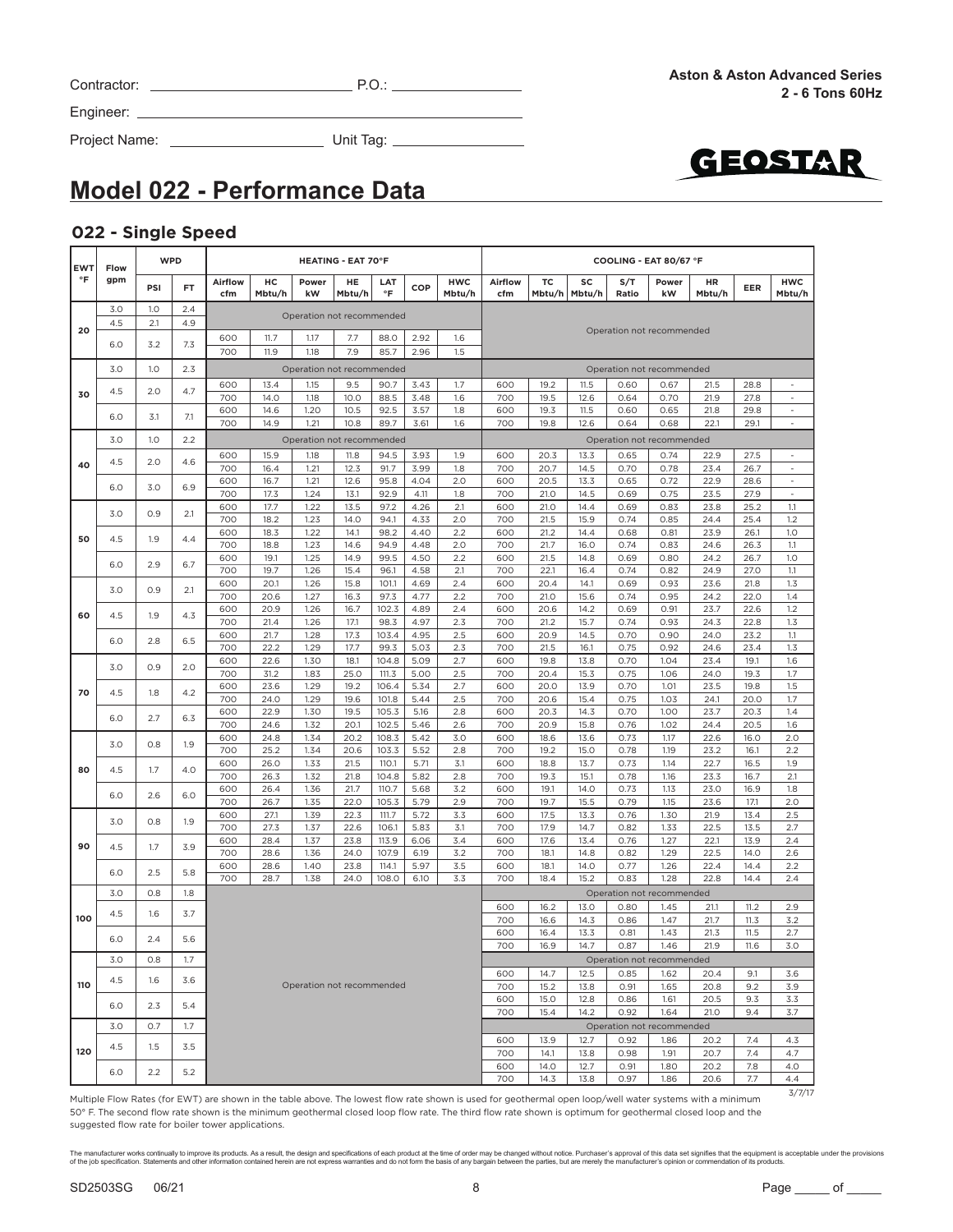| Contractor: |  |
|-------------|--|
|             |  |
|             |  |

Contractor: P.O.:

Engineer:

Project Name: Unit Tag:



### **Model 030 - Performance Data**

#### **030 - Single Speed**

| <b>EWT</b> | Flow | <b>WPD</b> |      | <b>HEATING - EAT 70°F</b> |              |                           |              |                |              |                      |                | COOLING - EAT 80/67 °F |              |              |                           |              |              |                                                      |  |
|------------|------|------------|------|---------------------------|--------------|---------------------------|--------------|----------------|--------------|----------------------|----------------|------------------------|--------------|--------------|---------------------------|--------------|--------------|------------------------------------------------------|--|
| $\circ$ F  | gpm  | <b>PSI</b> | FT   | Airflow<br>cfm            | HC<br>Mbtu/h | Power<br>kW               | HE<br>Mbtu/h | LAT<br>°F      | COP          | <b>HWC</b><br>Mbtu/h | Airflow<br>cfm | тc<br>Mbtu/h           | SC<br>Mbtu/h | S/T<br>Ratio | Power<br>kW               | HR<br>Mbtu/h | EER          | <b>HWC</b><br>Mbtu/h                                 |  |
|            | 4.0  | 1.6        | 3.8  |                           |              | Operation not recommended |              |                |              |                      |                |                        |              |              |                           |              |              |                                                      |  |
| 20         | 6.0  | 3.3        | 7.6  |                           | 16.6         |                           |              |                |              | 2.2                  |                |                        |              |              | Operation not recommended |              |              |                                                      |  |
|            | 8.0  | 4.8        | 11.1 | 700<br>900                | 17.1         | 1.58<br>1.59              | 11.2<br>11.7 | 92.0<br>87.6   | 3.08<br>3.15 | 2.0                  |                |                        |              |              |                           |              |              |                                                      |  |
|            | 4.0  | 1.6        | 3.7  |                           |              | Operation not recommended |              |                |              |                      |                |                        |              |              | Operation not recommended |              |              |                                                      |  |
|            | 6.0  |            | 7.4  | 700                       | 18.7         | 1.60                      | 13.2         | 94.7           | 3.43         | 2.4                  | 700            | 21.5                   | 12.9         | 0.60         | 0.92                      | 24.6         | 23.3         | $\sim$                                               |  |
| 30         |      | 3.2        |      | 900                       | 19.4         | 1.64                      | 13.9         | 90.0           | 3.48         | 2.2                  | 900            | 21.8                   | 14.1         | 0.65         | 0.97                      | 25.1         | 22.4         | $\overline{\phantom{a}}$                             |  |
|            | 8.0  | 4.7        | 10.8 | 700                       | 20.1         | 1.67                      | 14.4         | 96.6           | 3.53         | 2.4                  | 700            | 21.6                   | 12.9         | 0.60         | 0.90                      | 24.8         | 24.1         | $\sim$                                               |  |
|            |      |            |      | 900                       | 20.7         | 1.68                      | 15.0         | 91.3           | 3.61         | 2.2                  | 900            | 22.1                   | 14.1         | 0.64         | 0.94                      | 25.3         | 23.5         | $\sim$                                               |  |
|            | 4.0  | 1.5        | 3.6  |                           |              | Operation not recommended |              |                |              |                      |                |                        |              |              | Operation not recommended |              |              |                                                      |  |
| 40         | 6.0  | 3.1        | 7.1  | 700<br>900                | 21.8         | 1.65<br>1.68              | 16.2         | 98.9<br>93.2   | 3.87         | 2.6<br>2.4           | 700<br>900     | 23.9                   | 15.4<br>16.9 | 0.65         | 1.02<br>1.06              | 27.4<br>28.0 | 23.6<br>22.9 | $\overline{\phantom{a}}$<br>$\overline{\phantom{a}}$ |  |
|            |      |            |      | 700                       | 22.6<br>23.0 | 1.69                      | 16.8<br>17.2 | 100.4          | 3.93<br>3.98 | 2.7                  | 700            | 24.4<br>24.1           | 15.4         | 0.69<br>0.64 | 0.98                      | 27.5         | 24.5         | $\sim$                                               |  |
|            | 8.0  | 4.5        | 10.4 | 900                       | 23.8         | 1.73                      | 17.9         | 94.5           | 4.04         | 2.5                  | 900            | 24.7                   | 16.9         | 0.68         | 1.03                      | 28.2         | 23.9         | $\sim$                                               |  |
|            | 4.0  | 1.5        | 3.5  | 700                       | 24.1         | 1.71                      | 18.3         | 101.9          | 4.14         | 2.8                  | 700            | 25.8                   | 17.2         | 0.67         | 1.14                      | 29.7         | 22.7         | 1.4                                                  |  |
| 50         |      |            |      | 900                       | 24.9         | 1.73                      | 19.0         | 95.6           | 4.21         | 2.6                  | 900            | 26.5                   | 19.0         | 0.72         | 1.16                      | 30.5         | 22.9         | 1.5                                                  |  |
|            | 6.0  | 3.0        | 6.9  | 700<br>900                | 25.0<br>25.7 | 1.71<br>1.73              | 19.1<br>19.8 | 103.0<br>96.5  | 4.28<br>4.35 | 2.9<br>2.7           | 700<br>900     | 26.0<br>26.8           | 17.3<br>19.1 | 0.66<br>0.71 | 1.11<br>1.13              | 29.8<br>30.6 | 23.5<br>23.7 | 1.3<br>1.4                                           |  |
|            |      |            |      | 700                       | 26.1         | 1.75                      | 20.2         | 104.6          | 4.38         | 3.0                  | 700            | 26.5                   | 17.7         | 0.67         | 1.10                      | 30.2         | 24.1         | 1.2                                                  |  |
|            | 8.0  | 4.4        | 10.1 | 900                       | 26.9         | 1.77                      | 20.9         | 97.7           | 4.45         | 2.8                  | 900            | 27.2                   | 19.6         | 0.72         | 1.12                      | 31.0         | 24.3         | 1.4                                                  |  |
|            | 4.0  | 1.4        | 3.3  | 700                       | 27.3         | 1.77                      | 21.3         | 106.2          | 4.52         | 3.2                  | 700            | 25.9                   | 17.8         | 0.69         | 1.26                      | 30.2         | 20.6         | 1.7                                                  |  |
|            |      |            |      | 900<br>700                | 28.0<br>28.4 | 1.79<br>1.77              | 21.9<br>22.4 | 98.8<br>107.6  | 4.60<br>4.71 | 3.0<br>3.3           | 900<br>700     | 26.6<br>26.1           | 19.7<br>17.9 | 0.74<br>0.69 | 1.28<br>1.23              | 31.0<br>30.3 | 20.7<br>21.3 | 1.8<br>1.6                                           |  |
| 60         | 6.0  | 2.9        | 6.7  | 900                       | 29.1         | 1.78                      | 23.0         | 100.0          | 4.79         | 3.0                  | 900            | 26.9                   | 19.8         | 0.74         | 1.25                      | 31.1         | 21.5         | 1.7                                                  |  |
|            | 8.0  | 4.2        | 9.8  | 700                       | 29.4         | 1.81                      | 23.3         | 108.9          | 4.76         | 3.4                  | 700            | 26.6                   | 18.4         | 0.69         | 1.22                      | 30.7         | 21.8         | 1.5                                                  |  |
|            |      |            |      | 900                       | 30.1         | 1.82                      | 23.9         | 101.0          | 4.85         | 3.1                  | 900            | 27.3                   | 20.4         | 0.75         | 1.24                      | 31.5         | 22.0         | 1.6                                                  |  |
|            | 4.0  | 1.4        | 3.2  | 700<br>900                | 30.6<br>31.2 | 1.84<br>1.83              | 24.3<br>25.0 | 110.4<br>102.1 | 4.87<br>5.00 | 3.6<br>3.3           | 700<br>900     | 26.0<br>26.7           | 18.5<br>20.5 | 0.71<br>0.77 | 1.38<br>1.41              | 30.7<br>31.5 | 18.8<br>19.0 | 2.1<br>2.2                                           |  |
| 70         |      |            |      | 700                       | 31.9         | 1.83                      | 25.6         | 112.2          | 5.10         | 3.7                  | 700            | 26.2                   | 18.6         | 0.71         | 1.35                      | 30.8         | 19.5         | 2.0                                                  |  |
|            | 6.0  | 2.8        | 6.5  | 900                       | 32.5         | 1.83                      | 26.2         | 103.4          | 5.20         | 3.4                  | 900            | 27.0                   | 20.6         | 0.76         | 1.37                      | 31.6         | 19.6         | 2.1                                                  |  |
|            | 8.0  | 4.1        | 9.5  | 700                       | 32.7         | 1.87                      | 26.3         | 113.3          | 5.12         | 3.8                  | 700            | 26.7                   | 19.1         | 0.72         | 1.33                      | 31.2         | 20.0         | 1.8                                                  |  |
|            |      |            |      | 900                       | 33.3         | 1.87                      | 26.9         | 104.3          | 5.22         | 3.5                  | 900            | 27.4                   | 21.1         | 0.77         | 1.36                      | 32.0         | 20.1         | 2.0                                                  |  |
|            | 4.0  | 1.4        | 3.1  | 700<br>900                | 33.7<br>34.2 | 1.92<br>1.91              | 27.2<br>27.7 | 114.6<br>105.2 | 5.15<br>5.25 | 4.0<br>3.7           | 700<br>900     | 24.1<br>24.8           | 18.0<br>19.9 | 0.75<br>0.80 | 1.54<br>1.57              | 29.4<br>30.1 | 15.6<br>15.7 | 2.6<br>2.8                                           |  |
|            |      |            |      | 700                       | 35.3         | 1.91                      | 28.8         | 116.7          | 5.43         | 4.1                  | 700            | 24.3                   | 18.1         | 0.74         | 1.50                      | 29.4         | 16.2         | 2.5                                                  |  |
| 80         | 6.0  | 2.7        | 6.3  | 900                       | 35.7         | 1.89                      | 29.3         | 106.8          | 5.53         | 3.8                  | 900            | 25.0                   | 20.0         | 0.80         | 1.53                      | 30.2         | 16.3         | 2.7                                                  |  |
|            | 8.0  | 4.0        | 9.2  | 700                       | 35.8         | 1.95                      | 29.2         | 117.4          | 5.39         | 4.3                  | 700            | 24.7                   | 18.5         | 0.75         | 1.49                      | 29.8         | 16.6         | 2.3                                                  |  |
|            |      |            |      | 900<br>700                | 36.2<br>36.9 | 1.93<br>2.00              | 29.6<br>30.0 | 107.2<br>118.7 | 5.50<br>5.40 | 3.9<br>4.5           | 900<br>700     | 25.4<br>22.2           | 20.5<br>17.4 | 0.81<br>0.79 | 1.52<br>1.71              | 30.6<br>28.0 | 16.7<br>13.0 | 2.5<br>3.3                                           |  |
|            | 4.0  | 1.3        | 3.0  | 900                       | 37.2         | 1.98                      | 30.4         | 108.2          | 5.51         | 4.2                  | 900            | 22.8                   | 19.3         | 0.85         | 1.74                      | 28.8         | 13.1         | 3.5                                                  |  |
| 90         | 6.0  | 2.6        | 6.0  | 700                       | 38.8         | 1.98                      | 31.8         | 121.3          | 5.73         | 4.6                  | 700            | 22.4                   | 17.5         | 0.78         | 1.66                      | 28.1         | 13.5         | 3.1                                                  |  |
|            |      |            |      | 900                       | 39.0         | 1.95                      | 32.0         | 110.1          | 5.85         | 4.3                  | 900            | 23.0                   | 19.4         | 0.84         | 1.69                      | 28.8         | 13.6         | 3.3                                                  |  |
|            | 8.0  | 3.8        | 8.8  | 700<br>900                | 38.9<br>39.1 | 2.02<br>1.99              | 32.0<br>32.3 | 121.5<br>110.2 | 5.64<br>5.76 | 4.8<br>4.4           | 700<br>900     | 23.3<br>23.4           | 17.5<br>19.9 | 0.75<br>0.85 | 1.65<br>1.68              | 28.3<br>29.1 | 14.1<br>13.9 | 2.8<br>3.2                                           |  |
|            | 4.0  | 1.3        | 2.9  |                           |              |                           |              |                |              |                      |                |                        |              |              | Operation not recommended |              |              |                                                      |  |
| 100        | 6.0  | 2.5        | 5.8  |                           |              |                           |              |                |              |                      | 700<br>900     | 21.1<br>21.7           | 17.0<br>18.8 | 0.80<br>0.87 | 1.87<br>1.91              | 27.5<br>28.2 | 11.3<br>11.4 | 3.8<br>4.1                                           |  |
|            |      |            |      |                           |              |                           |              |                |              |                      | 700            | 21.5                   | 17.4         | 0.81         | 1.85                      | 27.8         | 11.6         | 3.5                                                  |  |
|            | 8.0  | 3.7        | 8.5  |                           |              |                           |              |                |              |                      | 900            | 22.1                   | 19.3         | 0.87         | 1.89                      | 28.5         | 11.7         | 3.9                                                  |  |
|            | 4.0  | 1.2        | 2.8  |                           |              |                           |              |                |              |                      |                |                        |              |              | Operation not recommended |              |              |                                                      |  |
| 110        | 6.0  | 2.4        | 5.6  |                           |              | Operation not recommended |              |                |              |                      | 700<br>900     | 19.8<br>20.4           | 16.4<br>18.1 | 0.83<br>0.89 | 2.08<br>2.12              | 27.2<br>27.6 | 9.5<br>9.6   | 4.6<br>5.0                                           |  |
|            | 8.0  | 3.5<br>8.2 |      |                           |              |                           |              |                |              |                      | 700            | 20.1                   | 16.8         | 0.83         | 2.06                      | 27.4         | 9.8          | 4.3                                                  |  |
|            |      |            |      |                           |              |                           |              |                |              |                      | 900            | 20.7                   | 18.6         | 0.90         | 2.10                      | 27.9         | 9.9          | 4.7                                                  |  |
|            | 4.0  | 1.2        | 2.7  |                           |              |                           |              |                |              |                      |                |                        |              |              | Operation not recommended |              |              |                                                      |  |
| 120        | 6.0  | 2.3        | 5.4  |                           |              |                           |              |                |              |                      | 700            | 18.9                   | 16.6         | 0.88         | 2.35                      | 27.0         | 8.0          | 5.5                                                  |  |
|            |      |            |      |                           |              |                           |              |                |              | 900<br>700           | 19.3<br>19.1   | 18.0<br>16.6           | 0.93<br>0.87 | 2.42<br>2.28 | 27.5<br>26.9              | 8.0<br>8.4   | 6.0<br>5.1   |                                                      |  |
|            | 8.0  | 3.4        | 7.9  |                           |              |                           |              |                |              |                      | 900            | 19.5                   | 18.0         | 0.92         | 2.35                      | 27.5         | 8.3          | 5.7                                                  |  |

Multiple Flow Rates (for EWT) are shown in the table above. The lowest flow rate shown is used for geothermal open loop/well water systems with a minimum 50° F. The second flow rate shown is the minimum geothermal closed loop flow rate. The third flow rate shown is optimum for geothermal closed loop and the suggested flow rate for boiler tower applications.

The manufacturer works continually to improve this products. As a result, the design and specifications of each product at the time of order may be changed without notice. Purchaser's approval of this data set signifies th

3/7/17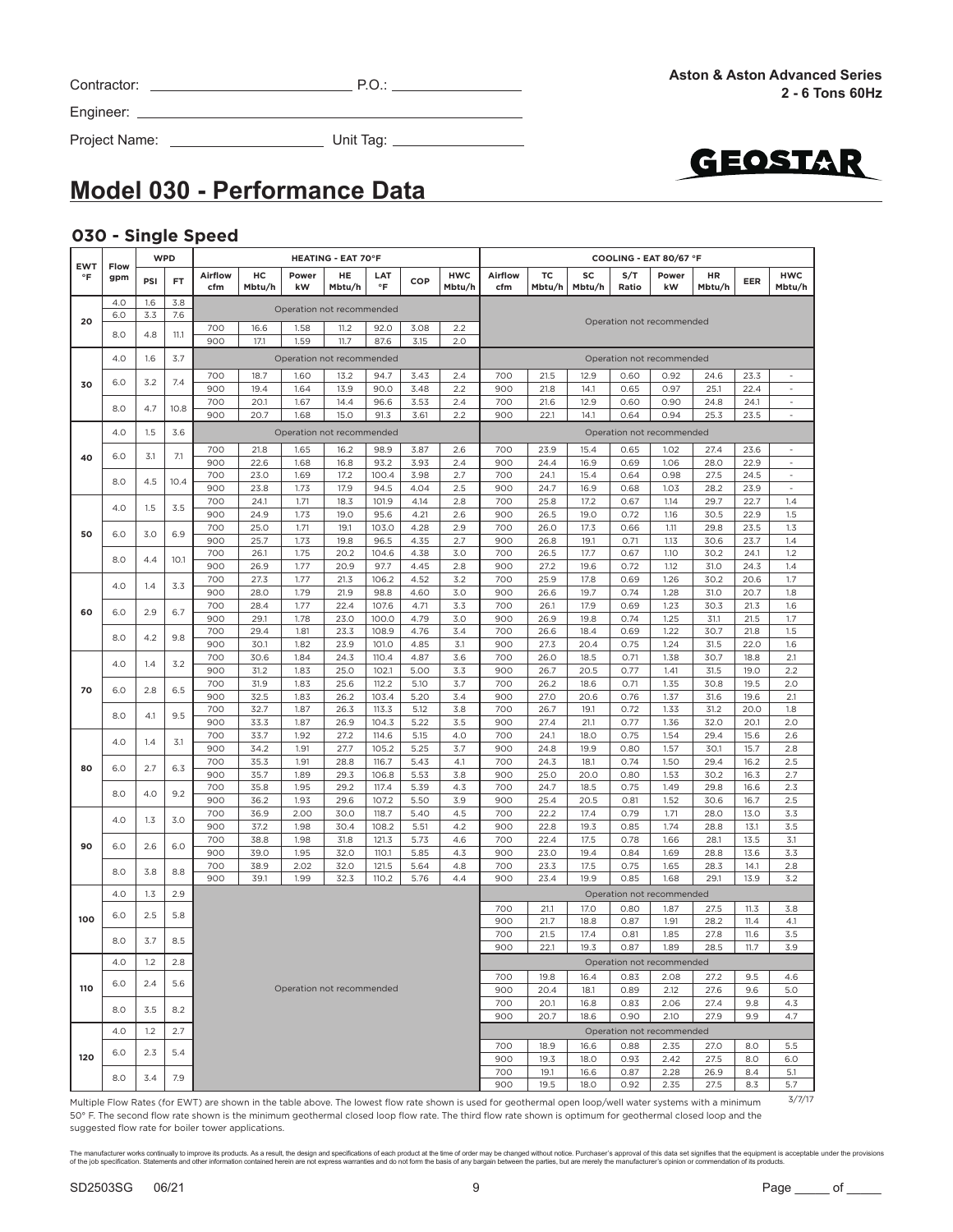| Contractor: |  |
|-------------|--|
|             |  |

Project Name: Unit Tag:



# **Model 036 - Performance Data**

#### **036 - Single Speed**

|                         |             | <b>WPD</b><br><b>HEATING - EAT 70°F</b> |     |                                                     |              |              |                           |                  |              |                      | COOLING - EAT 80/67 °F                                      |                           |              |              |                           |              |              |                          |  |  |
|-------------------------|-------------|-----------------------------------------|-----|-----------------------------------------------------|--------------|--------------|---------------------------|------------------|--------------|----------------------|-------------------------------------------------------------|---------------------------|--------------|--------------|---------------------------|--------------|--------------|--------------------------|--|--|
| <b>EWT</b><br>$\circ$ F | Flow<br>gpm | PSI                                     | FT. | Airflow<br>cfm                                      | HC<br>Mbtu/h | Power<br>kW  | HE<br>Mbtu/h              | LAT<br>$\circ$ F | COP          | <b>HWC</b><br>Mbtu/h | Airflow<br>cfm                                              | ТC<br>Mbtu/h              | SC<br>Mbtu/h | S/T<br>Ratio | Power<br>kW               | HR<br>Mbtu/h | EER          | <b>HWC</b><br>Mbtu/h     |  |  |
|                         | 5.0         | 1.6                                     | 3.8 |                                                     |              |              |                           |                  |              |                      |                                                             |                           |              |              |                           |              |              |                          |  |  |
| 20                      | 7.0         | 2.9                                     | 6.8 |                                                     |              |              | Operation not recommended |                  |              |                      |                                                             |                           |              |              |                           |              |              |                          |  |  |
|                         | 9.0         | 4.3                                     | 9.9 | 20.1<br>3.20<br>2.7<br>1000<br>1.84<br>88.6<br>13.8 |              |              |                           |                  |              |                      |                                                             | Operation not recommended |              |              |                           |              |              |                          |  |  |
|                         |             |                                         |     | 1200                                                | 20.6         | 1.88         | 14.2                      | 85.9             | 3.21         | 2.4                  |                                                             |                           |              |              |                           |              |              |                          |  |  |
|                         | 5.0         | 1.6                                     | 3.7 |                                                     |              |              | Operation not recommended |                  |              |                      |                                                             |                           |              |              | Operation not recommended |              |              |                          |  |  |
|                         |             |                                         |     | 1000                                                | 22.4         | 1.86         | 16.0                      | 90.7             | 3.52         | 2.9                  | 1000                                                        | 27.7                      | 16.2         | 0.59         | 1.09                      | 31.4         | 25.4         | $\overline{\phantom{a}}$ |  |  |
| 30                      | 7.0         | 2.8                                     | 6.6 | 1200                                                | 23.3         | 1.91         | 16.8                      | 88.0             | 3.57         | 2.6                  | 1200                                                        | 28.1                      | 17.7         | 0.63         | 1.15                      | 32.0         | 24.5         | $\sim$                   |  |  |
|                         | 9.0         | 4.2                                     | 9.6 | 1000                                                | 24.2         | 1.92         | 17.6                      | 92.4             | 3.69         | 3.0                  | 1000                                                        | 27.8                      | 16.2         | 0.58         | 1.06                      | 31.6         | 26.3         | $\omega$                 |  |  |
|                         |             |                                         |     | 1200                                                | 24.8         | 1.96         | 18.1                      | 89.1             | 3.71         | 2.7                  | 1200                                                        | 28.5                      | 17.7         | 0.62         | 1.11                      | 32.3         | 25.7         | $\overline{\phantom{a}}$ |  |  |
|                         | 5.0         | 1.5                                     | 3.6 |                                                     |              |              | Operation not recommended |                  |              |                      | Operation not recommended                                   |                           |              |              |                           |              |              |                          |  |  |
|                         |             |                                         |     | 1000                                                | 26.3         | 1.93         | 19.7                      | 94.4             | 4.00         | 3.2                  | 1000                                                        | 30.6                      | 19.1         | 0.62         | 1.20                      | 34.7         | 25.4         | $\overline{\phantom{a}}$ |  |  |
| 40                      | 7.0         | 2.8                                     | 6.4 | 1200                                                | 27.2         | 1.97         | 20.5                      | 91.0             | 4.06         | 3.0                  | 1200                                                        | 31.1                      | 20.8         | 0.67         | 1.26                      | 35.4         | 24.7         | $\overline{\phantom{a}}$ |  |  |
|                         | 9.0         | 4.0                                     | 9.3 | 1000                                                | 27.7         | 1.98         | 21.0                      | 95.7             | 4.11         | 3.3                  | 1000                                                        | 30.8                      | 19.1         | 0.62         | 1.17                      | 34.8         | 26.4         | $\blacksquare$           |  |  |
|                         |             |                                         |     | 1200                                                | 28.7         | 2.02         | 21.8                      | 92.1             | 4.17         | 3.0                  | 1200                                                        | 31.5                      | 20.8         | 0.66         | 1.22                      | 35.7         | 25.8         | $\mathcal{L}$            |  |  |
|                         | 5.0         | 1.5                                     | 3.5 | 1000                                                | 29.2         | 2.00         | 22.4                      | 97.0             | 4.29         | 3.5                  | 1000                                                        | 32.7                      | 20.9         | 0.64         | 1.35                      | 37.3         | 24.2         | 1.7                      |  |  |
|                         |             |                                         |     | 1200                                                | 30.1         | 2.03         | 23.2                      | 93.2             | 4.36         | 3.2                  | 1200                                                        | 33.6                      | 23.2         | 0.69         | 1.38                      | 38.3         | 24.4         | 1.8                      |  |  |
| 50                      | 7.0         | 2.7                                     | 6.2 | 1000                                                | 30.2         | 2.00         | 23.4                      | 98.0             | 4.43         | 3.6                  | 1000                                                        | 33.0                      | 21.1         | 0.64         | 1.32                      | 37.5         | 25.1         | 1.6                      |  |  |
|                         |             |                                         |     | 1200                                                | 31.2         | 2.02         | 24.3                      | 94.0             | 4.51         | 3.3                  | 1200                                                        | 33.9                      | 23.3         | 0.69         | 1.34                      | 38.5         | 25.3         | 1.7                      |  |  |
|                         | 9.0         | 3.9                                     | 9.1 | 1000                                                | 31.7         | 2.05         | 24.7                      | 99.3             | 4.54         | 3.7                  | 1000                                                        | 33.6                      | 21.6         | 0.64         | 1.30                      | 38.0         | 25.7         | 1.4                      |  |  |
|                         |             |                                         |     | 1200<br>1000                                        | 32.6<br>32.9 | 2.07<br>2.06 | 25.5<br>25.9              | 95.2<br>100.5    | 4.62<br>4.68 | 3.4<br>3.9           | 1200<br>1000                                                | 34.5<br>32.5              | 23.9<br>22.2 | 0.69<br>0.68 | 1.33<br>1.51              | 39.0<br>37.7 | 25.9<br>21.5 | 1.6<br>2.0               |  |  |
|                         | 5.0         | 1.4                                     | 3.3 | 1200                                                | 33.7         | 2.08         | 26.6                      | 96.0             | 4.76         | 3.6                  | 1200                                                        | 33.4                      | 24.5         | 0.73         | 1.54                      | 38.7         | 21.7         | 2.1                      |  |  |
|                         |             |                                         |     | 1000                                                | 34.2         | 2.06         | 27.2                      | 101.7            | 4.87         | 4.0                  | 1000                                                        | 32.8                      | 22.3         | 0.68         | 1.47                      | 37.9         | 22.3         | 1.9                      |  |  |
| 60                      | 7.0         | 2.6                                     | 6.0 | 1200                                                | 35.0         | 2.07         | 27.9                      | 97.0             | 4.96         | 3.7                  | 1200                                                        | 33.7                      | 24.7         | 0.73         | 1.50                      | 38.9         | 22.4         | 2.0                      |  |  |
|                         |             |                                         |     | 1000                                                | 35.4         | 2.10         | 28.2                      | 102.8            | 4.93         | 4.2                  | 1000                                                        | 33.4                      | 22.9         | 0.68         | 1.46                      | 38.4         | 22.8         | 1.7                      |  |  |
|                         | 9.0         | 3.8                                     | 8.8 | 1200                                                | 36.2         | 2.12         | 29.0                      | 97.9             | 5.02         | 3.8                  | 1200                                                        | 34.3                      | 25.3         | 0.74         | 1.49                      | 39.4         | 23.0         | 1.9                      |  |  |
|                         |             |                                         |     | 1000                                                | 36.5         | 2.13         | 29.3                      | 103.8            | 5.03         | 4.4                  | 1000                                                        | 32.3                      | 23.4         | 0.72         | 1.68                      | 38.1         | 19.3         | 2.5                      |  |  |
| 70                      | 5.0         | 1.4                                     | 3.2 | 1200                                                | 37.5         | 2.13         | 30.2                      | 98.9             | 5.16         | 4.1                  | 1200                                                        | 33.2                      | 25.9         | 0.78         | 1.71                      | 39.1         | 19.5         | 2.6                      |  |  |
|                         | 7.0         | 2.5                                     | 5.8 | 1000                                                | 38.1         | 2.12         | 30.9                      | 105.3            | 5.28         | 4.5                  | 1000                                                        | 32.6                      | 23.5         | 0.72         | 1.63                      | 38.2         | 20.0         | 2.3                      |  |  |
|                         |             |                                         |     | 1200                                                | 38.8         | 2.12         | 31.6                      | 100.0            | 5.38         | 4.2                  | 1200                                                        | 33.5                      | 26.0         | 0.78         | 1.66                      | 39.2         | 20.2         | 2.5                      |  |  |
|                         | 9.0         | 3.7                                     | 8.5 | 1000                                                | 39.1         | 2.16         | 31.7                      | 106.2            | 5.30         | 4.7                  | 1000                                                        | 33.2                      | 24.1         | 0.73         | 1.62                      | 38.7         | 20.5         | 2.2                      |  |  |
|                         |             |                                         |     | 1200                                                | 39.8         | 2.16         | 32.4                      | 100.7            | 5.40         | 4.3                  | 1200                                                        | 34.1                      | 26.7         | 0.78         | 1.65                      | 39.7         | 20.7         | 2.4                      |  |  |
|                         | 5.0         | 1.4                                     | 3.1 | 1000                                                | 39.9         | 2.19         | 32.4                      | 106.9            | 5.33         | 4.9                  | 1000                                                        | 30.5                      | 22.9         | 0.75         | 1.86                      | 36.8         | 16.4         | 3.1                      |  |  |
|                         |             |                                         |     | 1200                                                | 40.4         | 2.18         | 33.0                      | 101.2            | 5.43         | 4.6<br>5.1           | 1200<br>1000                                                | 31.3                      | 25.4         | 0.81         | 1.90                      | 37.8         | 16.5<br>17.0 | 3.3                      |  |  |
| 80                      | 7.0         | 2.4                                     | 5.6 | 1000<br>1200                                        | 41.8<br>42.3 | 2.18<br>2.16 | 34.4<br>34.9              | 108.7<br>102.7   | 5.62<br>5.73 | 4.7                  | 1200                                                        | 30.7<br>31.6              | 23.1<br>25.5 | 0.75<br>0.81 | 1.81<br>1.85              | 36.9<br>37.9 | 17.1         | 2.9<br>3.1               |  |  |
|                         |             |                                         |     | 1000                                                | 42.4         | 2.22         | 34.8                      | 109.3            | 5.59         | 5.2                  | 1000                                                        | 31.2                      | 23.7         | 0.76         | 1.80                      | 37.4         | 17.4         | 2.7                      |  |  |
|                         | 9.0         | 3.5                                     | 8.2 | 1200                                                | 42.9         | 2.21         | 35.3                      | 103.1            | 5.70         | 4.8                  | 1200                                                        | 32.1                      | 26.2         | 0.82         | 1.83                      | 38.3         | 17.5         | 3.0                      |  |  |
|                         |             |                                         |     | 1000                                                | 43.3         | 2.26         | 35.5                      | 110.1            | 5.61         | 5.5                  | 1000                                                        | 28.6                      | 22.5         | 0.79         | 2.04                      | 35.5         | 14.0         | 3.9                      |  |  |
|                         | 5.0         | 1.3                                     | 3.0 | 1200                                                | 43.6         | 2.23         | 36.0                      | 103.7            | 5.72         | 5.1                  | 1200                                                        | 29.3                      | 24.9         | 0.85         | 2.08                      | 36.4         | 14.1         | 4.1                      |  |  |
|                         |             |                                         |     | 1000                                                | 45.5         | 2.24         | 37.8                      | 112.1            | 5.95         | 5.7                  | 1000                                                        | 28.8                      | 22.6         | 0.79         | 1.99                      | 35.6         | 14.5         | 3.6                      |  |  |
| 90                      | 7.0         | 2.3                                     | 5.4 | 1200                                                | 45.8         | 2.21         | 38.2                      | 105.3            | 6.07         | 5.3                  | 1200                                                        | 29.6                      | 25.1         | 0.85         | 2.03                      | 36.5         | 14.6         | 3.9                      |  |  |
|                         | 9.0         | 3.4                                     | 7.9 | 1000                                                | 45.7         | 2.29         | 37.9                      | 112.3            | 5.86         | 5.9                  | 1000                                                        | 29.5                      | 23.3         | 0.79         | 1.93                      | 36.1         | 15.3         | 3.4                      |  |  |
|                         |             |                                         |     | 1200                                                | 45.9         | 2.25         | 38.2                      | 105.4            | 5.98         | 5.4                  | 1200                                                        | 30.1                      | 25.7         | 0.85         | 2.01                      | 37.0         | 15.0         | 3.7                      |  |  |
|                         | 5.0         | 1.3                                     | 2.9 |                                                     |              |              |                           |                  |              |                      |                                                             |                           |              |              | Operation not recommended |              |              |                          |  |  |
|                         | 7.0         | 2.2                                     | 5.2 |                                                     |              |              |                           |                  |              |                      | 1000                                                        | 27.2                      | 21.8         | 0.80         | 2.22                      | 34.7         | 12.3         | 4.5                      |  |  |
| 100                     |             |                                         |     |                                                     |              |              |                           |                  |              |                      | 1200                                                        | 27.9                      | 24.2         | 0.87         | 2.26                      | 35.7         | 12.4         | 4.8                      |  |  |
|                         | 9.0         | 3.3                                     | 7.6 |                                                     |              |              |                           |                  |              |                      | 1000                                                        | 27.6                      | 22.4         | 0.81         | 2.20                      | 35.1         | 12.6         | 4.1                      |  |  |
|                         |             |                                         |     |                                                     |              |              |                           |                  |              |                      | 1200                                                        | 28.4                      | 24.8         | 0.87         | 2.24                      | 36.0         | 12.7         | 4.6                      |  |  |
|                         | 5.0         | 1.2                                     | 2.8 |                                                     |              |              |                           |                  |              |                      |                                                             |                           |              |              | Operation not recommended |              |              |                          |  |  |
|                         |             |                                         |     |                                                     |              |              |                           |                  |              |                      | 1000                                                        | 25.6                      | 21.1         | 0.82         | 2.44                      | 33.9         | 10.5         | 5.4                      |  |  |
| 110                     | 7.0         | 2.2                                     | 5.0 |                                                     |              |              | Operation not recommended |                  |              |                      | 1200                                                        | 26.3                      | 23.3         | 0.89         | 2.49                      | 34.8         | 10.5         | 5.9                      |  |  |
|                         | 9.0         | 3.2                                     | 7.3 |                                                     |              |              |                           |                  |              |                      | 1000                                                        | 26.0                      | 21.6         | 0.83         | 2.42                      | 34.2         | 10.7         | 5.0                      |  |  |
|                         |             |                                         |     |                                                     |              |              |                           |                  |              |                      | 1200<br>23.9<br>0.90<br>26.7<br>2.47<br>35.1<br>10.8<br>5.6 |                           |              |              |                           |              |              |                          |  |  |
|                         | 5.0         | 1.2                                     | 2.7 |                                                     |              |              |                           |                  |              |                      | Operation not recommended                                   |                           |              |              |                           |              |              |                          |  |  |
|                         |             |                                         |     |                                                     |              |              |                           |                  |              |                      | 1000                                                        | 24.2                      | 2.1          | 0.09         | 2.76                      | 33.6         | 8.8          | 6.5                      |  |  |
| 120                     | 7.0         | 2.1                                     | 4.8 |                                                     |              |              |                           |                  |              |                      |                                                             |                           | 2.3          | 0.09         | 2.83                      | 34.3         | 8.7          | 7.1                      |  |  |
|                         |             |                                         |     |                                                     |              |              |                           |                  |              |                      | 1200<br>1000                                                | 24.6<br>24.4              | 2.1          | 0.09         | 2.67                      | 33.5         | 9.1          | 6.1                      |  |  |
|                         | 9.0         | 3.0                                     | 7.0 |                                                     |              |              |                           |                  |              |                      | 1200                                                        | 24.9                      | 2.3          | 0.09         | 2.75                      | 34.3         | 9.1          | 6.7                      |  |  |

 $3/7/17$ 

Multiple Flow Rates (for EWT) are shown in the table above. The lowest flow rate shown is used for geothermal open loop/well water systems with a minimum 50° F. The second flow rate shown is the minimum geothermal closed loop flow rate. The third flow rate shown is optimum for geothermal closed loop and the suggested flow rate for boiler tower applications.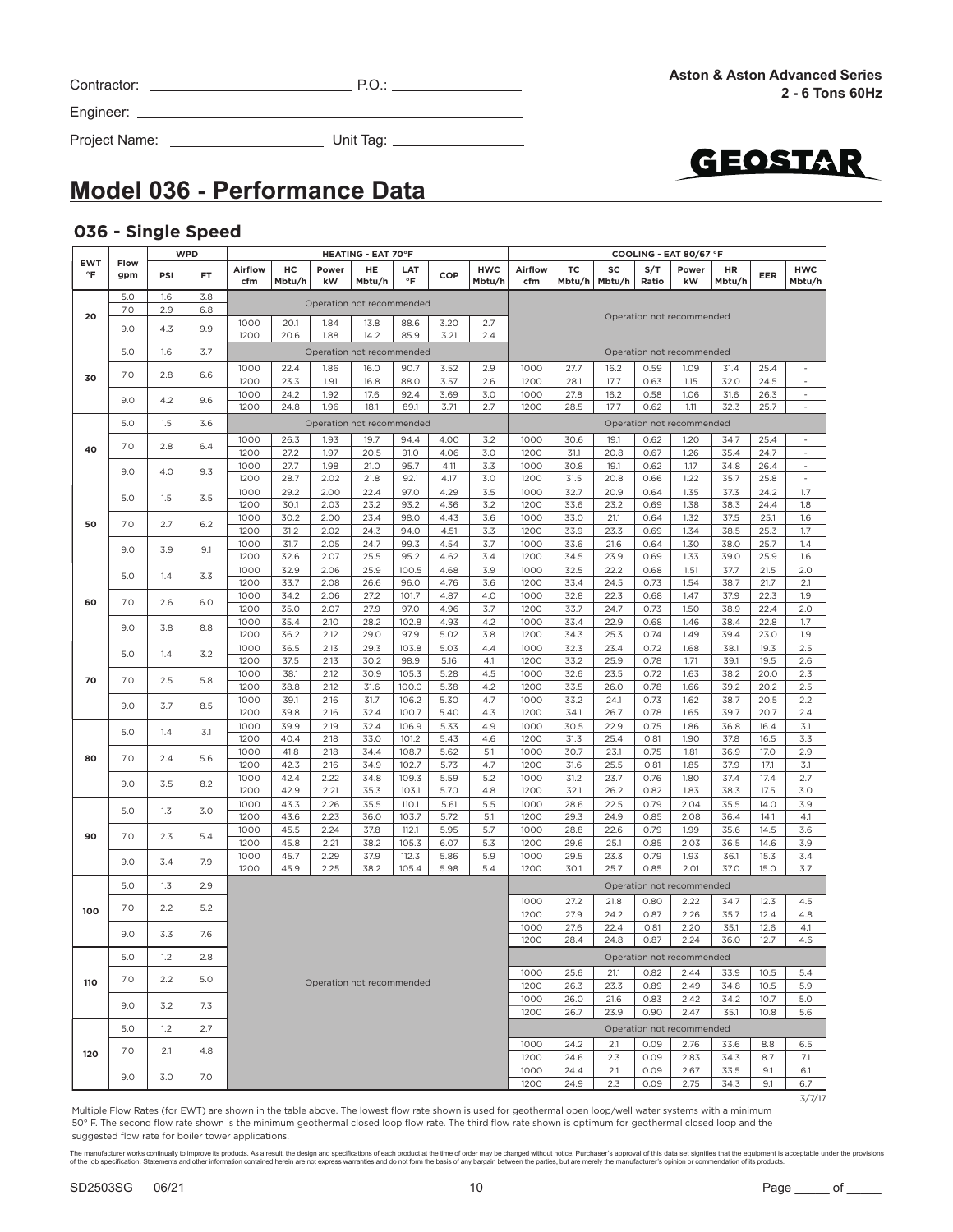| Contractor: |  |
|-------------|--|
|             |  |

Project Name: Unit Tag:



### **Model 042 - Performance Data**

#### **042 - Single Speed**

| EWT |             | <b>WPD</b> |           |                | <b>HEATING - EAT 70°F</b> |                           |              |                |              |                      |                                                                                                                                                           |              | COOLING - EAT 80/67 °F |              |                           |              |              |                          |  |
|-----|-------------|------------|-----------|----------------|---------------------------|---------------------------|--------------|----------------|--------------|----------------------|-----------------------------------------------------------------------------------------------------------------------------------------------------------|--------------|------------------------|--------------|---------------------------|--------------|--------------|--------------------------|--|
| °F  | Flow<br>gpm | PSI        | <b>FT</b> | Airflow<br>cfm | HC<br>Mbtu/h              | Power<br>kW               | HE<br>Mbtu/h | LAT<br>°F      | COP          | <b>HWC</b><br>Mbtu/h | Airflow<br>cfm                                                                                                                                            | TC<br>Mbtu/h | SC<br>Mbtu/h           | S/T<br>Ratio | Power<br>kW               | HR<br>Mbtu/h | EER          | <b>HWC</b><br>Mbtu/h     |  |
|     | 5.0         | 1.5        | 3.5       |                |                           |                           |              |                |              |                      |                                                                                                                                                           |              |                        |              |                           |              |              |                          |  |
| 20  | 8.0         | 3.6        | 8.4       |                |                           | Operation not recommended |              |                |              |                      |                                                                                                                                                           |              |                        |              | Operation not recommended |              |              |                          |  |
|     | 11.O        | 5.7        | 13.2      | 1100           | 25.2                      | 2.45                      | 16.9         | 91.2           | 3.02         | 4.1                  |                                                                                                                                                           |              |                        |              |                           |              |              |                          |  |
|     |             |            |           | 1400           | 25.9                      | 2.48                      | 17.4         | 87.1           | 3.06         | 3.7                  |                                                                                                                                                           |              |                        |              |                           |              |              |                          |  |
|     | 5.0         | 1.5        | 3.4       |                |                           | Operation not recommended |              |                |              |                      |                                                                                                                                                           |              |                        |              | Operation not recommended |              |              |                          |  |
| 30  | 8.0         | 3.5        | 8.1       | 1100           | 27.3                      | 2.40                      | 19.1         | 93.0           | 3.33         | 4.3                  | 1100                                                                                                                                                      | 34.1         | 22.6                   | 0.66         | 1.60                      | 39.6         | 21.3         | ÷,                       |  |
|     |             |            |           | 1400<br>1100   | 28.5<br>29.5              | 2.47<br>2.50              | 20.0<br>21.0 | 88.8<br>94.8   | 3.38<br>3.46 | 3.9<br>4.4           | 1400<br>1100                                                                                                                                              | 34.6<br>34.3 | 24.7<br>22.6           | 0.71<br>0.66 | 1.69<br>1.55              | 40.4<br>39.8 | 20.5<br>22.1 | ÷,<br>ä,                 |  |
|     | 11.O        | 5.6        | 12.8      | 1400           | 30.3                      | 2.53                      | 21.7         | 90.0           | 3.51         | 4.0                  | 1400                                                                                                                                                      | 35.1         | 24.7                   | 0.70         | 1.63                      | 40.7         | 21.5         | ٠                        |  |
|     | 5.0         | 1.4        | 3.3       |                |                           | Operation not recommended |              |                |              |                      |                                                                                                                                                           |              |                        |              | Operation not recommended |              |              |                          |  |
|     |             |            |           | 1100           | 31.7                      | 2.46                      | 23.3         | 96.7           | 3.78         | 4.7                  | 1100                                                                                                                                                      | 38.5         | 25.7                   | 0.67         | 1.73                      | 44.4         | 22.2         | $\overline{\phantom{a}}$ |  |
| 40  | 8.0         | 3.4        | 7.9       | 1400           | 32.8                      | 2.51                      | 24.3         | 91.7           | 3.83         | 4.3                  | 1400                                                                                                                                                      | 39.2         | 28.1                   | 0.72         | 1.82                      | 45.4         | 21.6         | $\overline{\phantom{a}}$ |  |
|     | 11.O        |            |           | 1100           | 33.5                      | 2.52                      | 24.8         | 98.2           | 3.89         | 4.9                  | 1100                                                                                                                                                      | 38.8         | 25.7                   | 0.66         | 1.68                      | 44.5         | 23.0         | $\frac{1}{2}$            |  |
|     |             | 5.4        | 12.5      | 1400           | 34.6                      | 2.57                      | 25.8         | 92.9           | 3.95         | 4.4                  | 1400                                                                                                                                                      | 39.7         | 28.1                   | 0.71         | 1.76                      | 45.7         | 22.5         | $\sim$                   |  |
|     | 5.0         | 1.4        | 3.2       | 1100           | 34.9                      | 2.52                      | 26.3         | 99.3           | 4.06         | 5.1                  | 1100                                                                                                                                                      | 41.9         | 27.5                   | 0.66         | 1.92                      | 48.5         | 21.8         | 2.5                      |  |
|     |             |            |           | 1400<br>1100   | 36.0<br>36.1              | 2.55<br>2.52              | 27.2<br>27.5 | 93.8<br>100.4  | 4.13<br>4.20 | 4.7<br>5.3           | 1400<br>1100                                                                                                                                              | 43.1<br>42.3 | 30.4<br>27.7           | 0.71<br>0.65 | 1.96<br>1.87              | 49.8<br>48.7 | 22.0<br>22.6 | 2.6<br>2.3               |  |
| 50  | 8.0         | 3.3        | 7.7       | 1400           | 37.2                      | 2.55                      | 28.5         | 94.6           | 4.27         | 4.8                  | 1400                                                                                                                                                      | 43.5         | 30.6                   | 0.70         | 1.91                      | 50.0         | 22.8         | 2.5                      |  |
|     |             |            |           | 1100           | 37.8                      | 2.58                      | 29.0         | 101.8          | 4.29         | 5.4                  | 1100                                                                                                                                                      | 43.0         | 28.4                   | 0.66         | 1.85                      | 49.3         | 23.2         | 2.1                      |  |
|     | 11.O        | 5.2        | 12.1      | 1400           | 38.9                      | 2.61                      | 30.0         | 95.7           | 4.37         | 5.0                  | 1400                                                                                                                                                      | 44.2         | 31.4                   | 0.71         | 1.89                      | 50.6         | 23.4         | 2.4                      |  |
|     | 5.0         | 1.3        | 3.1       | 1100           | 39.3                      | 2.61                      | 30.4         | 103.0          | 4.41         | 5.7                  | 1100                                                                                                                                                      | 40.6         | 27.4                   | 0.68         | 2.09                      | 47.7         | 19.4         | 3.0                      |  |
|     |             |            |           | 1400           | 40.2                      | 2.63                      | 31.3         | 96.6           | 4.49         | 5.3                  | 1400                                                                                                                                                      | 41.7<br>41.0 | 30.3                   | 0.73         | 2.13                      | 49.0         | 19.6         | 3.2                      |  |
| 60  | 8.0         | 3.2        | 7.4       | 1100<br>1400   | 40.8<br>41.8              | 2.60<br>2.62              | 31.9<br>32.9 | 104.4<br>97.6  | 4.60<br>4.68 | 5.9<br>5.4           | 1100<br>1400                                                                                                                                              | 42.1         | 27.6<br>30.5           | 0.67<br>0.72 | 2.04<br>2.08              | 47.9<br>49.2 | 20.1<br>20.3 | 2.8<br>3.0               |  |
|     |             |            |           | 1100           | 42.3                      | 2.66                      | 33.2         | 105.6          | 4.65         | 6.1                  | 1100                                                                                                                                                      | 41.6         | 28.3                   | 0.68         | 2.02                      | 48.5         | 20.6         | 2.6                      |  |
|     | 11.O        | 5.1        | 11.7      | 1400           | 43.2                      | 2.68                      | 34.1         | 98.6           | 4.73         | 5.6                  | 1400                                                                                                                                                      | 42.8         | 31.3                   | 0.73         | 2.06                      | 49.8         | 20.8         | 2.9                      |  |
|     | 5.0         | 1.3        | 3.0       | 1100           | 43.6                      | 2.70                      | 34.4         | 106.7          | 4.74         | 6.4                  | 1100                                                                                                                                                      | 39.3         | 27.3                   | 0.70         | 2.27                      | 47.0         | 17.3         | 3.8                      |  |
|     |             |            |           | 1400<br>1100   | 44.3                      | 2.71                      | 35.1         | 99.3           | 4.79         | 6.0                  | 1400                                                                                                                                                      | 40.4         | 30.2<br>27.5           | 0.75         | 2.31                      | 48.2         | 17.5         | 4.0                      |  |
| 70  | 8.0         | 3.1        | 7.2       | 1400           | 45.5<br>46.3              | 2.69<br>2.69              | 36.3<br>37.2 | 108.3<br>100.7 | 4.96<br>5.06 | 6.6<br>6.1           | 1100<br>1400                                                                                                                                              | 39.6<br>40.7 | 30.4                   | 0.69<br>0.75 | 2.21<br>2.25              | 47.2<br>48.4 | 18.0<br>18.1 | 3.5<br>3.8               |  |
|     |             |            |           | 1100           | 46.7                      | 2.75                      | 37.3         | 109.3          | 4.98         | 6.8                  | 1100                                                                                                                                                      | 40.3         | 28.2                   | 0.70         | 2.19                      | 47.7         | 18.4         | 3.3                      |  |
|     | 11.0        | 4.9        | 11.3      | 1400           | 47.5                      | 2.74                      | 38.2         | 101.4          | 5.08         | 6.3                  | 1400                                                                                                                                                      | 41.4         | 31.2                   | 0.75         | 2.23                      | 49.0         | 18.6         | 3.6                      |  |
|     | 5.0         | 1.2        | 2.9       | 1100           | 48.0                      | 2.79                      | 38.4         | 110.4          | 5.03         | 7.2                  | 1100                                                                                                                                                      | 37.7         | 26.7                   | 0.71         | 2.50                      | 46.2         | 15.1         | 4.8                      |  |
|     |             |            |           | 1400           | 48.6                      | 2.78                      | 39.1         | 102.2          | 5.13         | 6.7                  | 1400                                                                                                                                                      | 38.8         | 29.5                   | 0.76         | 2.55                      | 47.4         | 15.2         | 5.1                      |  |
| 80  | 8.0         | 3.0        | 6.9       | 1100<br>1400   | 50.3<br>50.9              | 2.78<br>2.76              | 40.8<br>41.5 | 112.3<br>103.6 | 5.30<br>5.41 | 7.5<br>6.9           | 1100<br>1400                                                                                                                                              | 38.1<br>39.1 | 26.8<br>29.7           | 0.71<br>0.76 | 2.43<br>2.48              | 46.4<br>47.6 | 15.6<br>15.8 | 4.5<br>4.8               |  |
|     |             |            |           | 1100           | 51.0                      | 2.84                      | 41.3         | 112.9          | 5.27         | 7.7                  | 1100                                                                                                                                                      | 38.7         | 27.5                   | 0.71         | 2.41                      | 46.9         | 16.0         | 4.1                      |  |
|     | 11.O        | 4.7        | 10.9      | 1400           | 51.5                      | 2.81                      | 41.9         | 104.1          | 5.37         | 7.1                  | 1400                                                                                                                                                      | 39.8         | 30.5                   | 0.77         | 2.46                      | 48.1         | 16.2         | 4.6                      |  |
|     | 5.0         | 1.2        | 2.8       | 1100           | 52.3                      | 2.89                      | 42.4         | 114.0          | 5.30         | 8.1                  | 1100                                                                                                                                                      | 36.1         | 26.0                   | 0.72         | 2.73                      | 45.5         | 13.2         | 6.0                      |  |
|     |             |            |           | 1400           | 52.7                      | 2.86                      | 43.0         | 104.9          | 5.41         | 7.5                  | 1400                                                                                                                                                      | 37.1         | 28.8                   | 0.78         | 2.79                      | 46.7         | 13.3         | 6.4                      |  |
| 90  | 8.0         | 2.9        | 6.7       | 1100<br>1400   | 55.0<br>55.4              | 2.87<br>2.83              | 45.2<br>45.7 | 116.3<br>106.6 | 5.62<br>5.74 | 8.4<br>7.8           | 1100<br>1400                                                                                                                                              | 36.5<br>37.5 | 26.2<br>29.0           | 0.72<br>0.77 | 2.66<br>2.71              | 45.6<br>46.7 | 13.7<br>13.8 | 5.6<br>6.1               |  |
|     |             |            |           | 1100           | 55.2                      | 2.93                      | 45.4         | 116.5          | 5.53         | 8.6                  | 1100                                                                                                                                                      | 37.3         | 26.5                   | 0.71         | 2.51                      | 45.9         | 14.9         | 5.2                      |  |
|     | 11.O        | 4.6        | 10.5      | 1400           | 55.5                      | 2.88                      | 45.7         | 106.7          | 5.65         | 8.0                  | 1400                                                                                                                                                      | 38.1         | 29.7                   | 0.78         | 2.69                      | 47.3         | 14.2         | 5.8                      |  |
|     | 5.0         | 1.2        | 2.7       |                |                           |                           |              |                |              |                      |                                                                                                                                                           |              |                        |              | Operation not recommended |              |              |                          |  |
|     |             |            |           |                |                           |                           |              |                |              |                      | 1100                                                                                                                                                      | 34.7         | 25.5                   | 0.74         | 2.95                      | 44.8         | 11.7         | 6.9                      |  |
| 100 | 8.0         | 2.8        | 6.4       |                |                           |                           |              |                |              |                      | 1400                                                                                                                                                      | 35.7         | 28.3                   | 0.79         | 3.01                      | 45.9         | 11.8         | 7.5                      |  |
|     | 11.0        | 4.4        | 10.1      |                |                           |                           |              |                |              |                      | 1100                                                                                                                                                      | 35.3         | 26.2                   | 0.74         | 2.93                      | 45.3         | 12.0         | 6.4                      |  |
|     |             |            |           |                |                           |                           |              |                |              |                      | 1400                                                                                                                                                      | 36.3         | 29.0                   | 0.80         | 2.99                      | 46.4         | 12.1         | 7.2                      |  |
|     | 5.0         | 1.1        | 2.6       |                |                           |                           |              |                |              |                      |                                                                                                                                                           |              |                        |              | Operation not recommended |              |              |                          |  |
| 110 | 8.0         | 2.7        | 6.2       |                |                           | Operation not recommended |              |                |              |                      | 1100                                                                                                                                                      | 32.9         | 24.9                   | 0.76         | 3.25                      | 44.2         | 10.1         | 8.5                      |  |
|     |             |            |           |                |                           |                           |              |                |              |                      | 1400<br>1100                                                                                                                                              | 33.8<br>33.5 | 27.6<br>25.6           | 0.82<br>0.76 | 3.31<br>3.22              | 45.1<br>44.4 | 10.2<br>10.4 | 9.2<br>7.9               |  |
|     | 11.O        | 4.2        | 9.8       |                |                           |                           |              |                |              |                      | 1400                                                                                                                                                      | 34.4         | 28.3                   | 0.82         | 3.28                      | 45.6         | 10.5         | 8.8                      |  |
|     | 5.0         | 1.1        | 2.5       |                |                           |                           |              |                |              |                      |                                                                                                                                                           |              |                        |              | Operation not recommended |              |              |                          |  |
|     |             |            |           |                |                           |                           |              |                |              |                      | 1100                                                                                                                                                      | 31.3         | 25.1                   | 0.80         | 3.65                      | 43.7         | 8.6          | 10.3                     |  |
| 120 | 8.0         | 2.6        | 5.9       |                |                           |                           |              |                |              |                      | 1400                                                                                                                                                      | 31.8         | 27.2                   | 0.85         | 3.74                      | 44.6         | 8.5          | 11.1                     |  |
|     |             |            |           |                |                           |                           |              |                |              |                      | 1100                                                                                                                                                      | 31.5         | 25.1                   | 0.79         | 3.53                      | 44.0         | 8.9          | 9.5                      |  |
|     | 11.O        | 4.1        | 9.4       |                |                           |                           |              |                |              |                      | 1400                                                                                                                                                      | 32.2         | 27.2                   | 0.84         | 3.64                      | 44.6         | 8.8          | 10.6                     |  |
|     |             |            |           |                |                           |                           |              |                |              |                      | Multiple Flow Rates (for FWT) are shown in the table above. The lowest flow rate shown is used for geothermal open loop/well water systems with a minimum |              |                        |              |                           |              |              | 3/7/17                   |  |

Multiple Flow Rates (for EWT) are shown in the table above. The lowest flow rate shown is used for geothermal open loop/well water systems with a minimum 50° F. The second flow rate shown is the minimum geothermal closed loop flow rate. The third flow rate shown is optimum for geothermal closed loop and the suggested flow rate for boiler tower applications.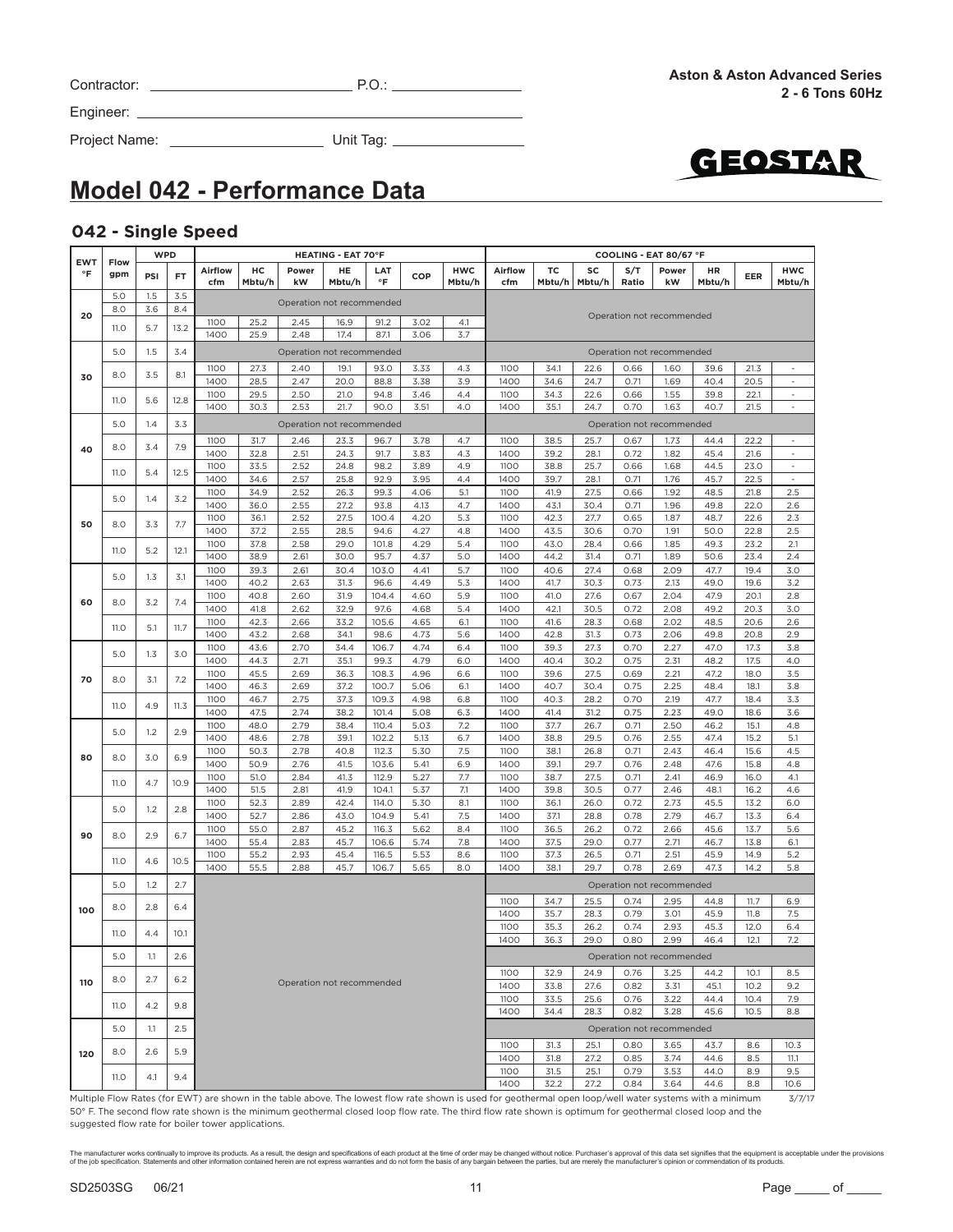| Contractor: | $P.O$ |
|-------------|-------|
|             |       |

Project Name: Unit Tag:



# **Model 048 - Performance Data**

#### **048 - Single Speed**

|                  |             | <b>WPD</b> |            |                |              |                                   | <b>HEATING - EAT 70°F</b> |                  |              |                      | COOLING - EAT 80/67 °F                                                                                                                             |              |              |              |                           |              |              |                                    |
|------------------|-------------|------------|------------|----------------|--------------|-----------------------------------|---------------------------|------------------|--------------|----------------------|----------------------------------------------------------------------------------------------------------------------------------------------------|--------------|--------------|--------------|---------------------------|--------------|--------------|------------------------------------|
| <b>EWT</b><br>°F | Flow<br>gpm | PSI        | FT.        | Airflow<br>cfm | HC<br>Mbtu/h | Power<br>kW                       | HE<br>Mbtu/h              | LAT<br>$\circ$ F | COP          | <b>HWC</b><br>Mbtu/h | Airflow<br>cfm                                                                                                                                     | тс<br>Mbtu/h | SC<br>Mbtu/h | S/T<br>Ratio | Power<br>kW               | HR<br>Mbtu/h | EER          | <b>HWC</b><br>Mbtu/h               |
|                  | 6.0<br>9.0  | 1.3<br>2.8 | 3.0<br>6.5 |                |              | Operation not recommended         |                           |                  |              |                      |                                                                                                                                                    |              |              |              |                           |              |              |                                    |
| 20               | 12.0        | 4.3        | 9.8        | 1300           | 29.5         | 2.78                              | 20.0                      | 91.0             | 3.11         | 5.3                  |                                                                                                                                                    |              |              |              | Operation not recommended |              |              |                                    |
|                  | 6.0         | 1.3        | 2.9        | 1500           | 29.8         | 2.80<br>Operation not recommended | 20.2                      | 88.4             | 3.12         | 4.8                  |                                                                                                                                                    |              |              |              | Operation not recommended |              |              |                                    |
|                  |             |            |            | 1300           | 34.3         | 2.72                              | 25.0                      | 94.4             | 3.69         | 5.6                  | 1300                                                                                                                                               | 42.1         | 27.4         | 0.65         | 1.74                      | 48.0         | 24.2         | $\sim$                             |
| 30               | 9.0         | 2.7        | 6.3        | 1500           | 35.2         | 2.89                              | 25.4                      | 91.7             | 3.57         | 5.2                  | 1500                                                                                                                                               | 42.7         | 29.9         | 0.70         | 1.83                      | 49.0         | 23.3         | $\overline{\phantom{a}}$           |
|                  | 12.0        | 4.1        | 9.6        | 1300<br>1500   | 35.2<br>35.6 | 2.90<br>2.92                      | 25.3<br>25.6              | 95.1<br>92.0     | 3.56<br>3.57 | 5.8<br>5.3           | 1300<br>1500                                                                                                                                       | 42.3<br>43.3 | 27.4<br>29.9 | 0.65<br>0.69 | 1.69<br>1.77              | 48.2<br>49.3 | 25.1<br>24.5 | $\sim$<br>$\overline{\phantom{a}}$ |
|                  | 6.0         | 1.2        | 2.9        |                |              | Operation not recommended         |                           |                  |              |                      |                                                                                                                                                    |              |              |              | Operation not recommended |              |              |                                    |
|                  |             |            |            | 1300           | 39.3         | 2.86                              | 29.5                      | 98.0             | 4.03         | 6.2                  | 1300                                                                                                                                               | 45.7         | 30.2         | 0.66         | 1.91                      | 52.2         | 23.9         | $\sim$                             |
| 40               | 9.0         | 2.6        | 6.1        | 1500           | 40.2         | 2.98                              | 30.0                      | 94.8             | 3.95         | 5.7                  | 1500                                                                                                                                               | 46.5         | 33.0         | 0.71         | 2.00                      | 53.3         | 23.3         | $\overline{\phantom{a}}$           |
|                  | 12.0        | 4.0        | 9.3        | 1300           | 39.9         | 2.91                              | 30.0                      | 98.4             | 4.02         | 6.4                  | 1300                                                                                                                                               | 46.0         | 30.2         | 0.66         | 1.85                      | 52.3         | 24.9         | $\overline{\phantom{a}}$           |
|                  |             |            |            | 1500           | 40.8         | 3.01                              | 30.5                      | 95.2             | 3.97         | 5.8                  | 1500                                                                                                                                               | 47.1         | 33.0         | 0.70         | 1.94                      | 53.7         | 24.3         | $\sim$                             |
|                  | 6.0         | 1.2        | 2.8        | 1300           | 41.9         | 2.94                              | 31.9                      | 99.8             | 4.18         | 6.7                  | 1300                                                                                                                                               | 48.8         | 32.5         | 0.67         | 2.05                      | 55.8         | 23.8         | 2.9                                |
|                  |             |            |            | 1500<br>1300   | 42.8<br>44.3 | 3.03<br>2.99                      | 32.4<br>34.1              | 96.4<br>101.6    | 4.14<br>4.34 | 6.2<br>6.9           | 1500<br>1300                                                                                                                                       | 49.8<br>49.3 | 35.3<br>32.8 | 0.71<br>0.67 | 2.18<br>2.01              | 57.3<br>56.2 | 22.8<br>24.5 | 3.1<br>2.7                         |
| 50               | 9.0         | 2.6        | 5.9        | 1500           | 45.2         | 3.07                              | 34.7                      | 97.9             | 4.32         | 6.4                  | 1500                                                                                                                                               | 50.3         | 35.7         | 0.71         | 2.13                      | 57.6         | 23.6         | 2.9                                |
|                  |             |            |            | 1300           | 45.0         | 3.03                              | 34.7                      | 102.1            | 4.36         | 7.2                  | 1300                                                                                                                                               | 49.8         | 33.2         | 0.67         | 1.98                      | 56.5         | 25.2         | 2.5                                |
|                  | 12.0        | 3.9        | 9.0        | 1500           | 46.0         | 3.10                              | 35.4                      | 98.4             | 4.35         | 6.5                  | 1500                                                                                                                                               | 50.8         | 36.0         | 0.71         | 2.10                      | 58.0         | 24.2         | 2.8                                |
|                  | 6.0         | 1.2        | 2.7        | 1300           | 46.5         | 3.05                              | 36.1                      | 103.1            | 4.47         | 7.6                  | 1300                                                                                                                                               | 47.4         | 32.3         | 0.68         | 2.26                      | 55.1         | 21.0         | 3.5                                |
|                  |             |            |            | 1500           | 47.5         | 3.10                              | 36.9                      | 99.3             | 4.49         | 7.0                  | 1500                                                                                                                                               | 48.6         | 35.1         | 0.72         | 2.40                      | 56.8         | 20.2         | 3.7                                |
| 60               | 9.0         | 2.5        | 5.7        | 1300<br>1500   | 48.6<br>49.7 | 3.10<br>3.14                      | 38.1<br>39.0              | 104.6<br>100.7   | 4.60<br>4.64 | 7.8<br>7.2           | 1300<br>1500                                                                                                                                       | 47.9<br>49.1 | 32.6<br>35.5 | 0.68<br>0.72 | 2.21<br>2.35              | 55.4<br>57.2 | 21.6<br>20.9 | 3.3<br>3.6                         |
|                  |             |            |            | 1300           | 49.7         | 3.13                              | 39.0                      | 105.4            | 4.64         | 8.0                  | 1300                                                                                                                                               | 48.4         | 33.0         | 0.68         | 2.18                      | 55.8         | 22.2         | 3.0                                |
|                  | 12.0        | 3.8        | 8.7        | 1500           | 50.8         | 3.17                              | 40.0                      | 101.4            | 4.70         | 7.4                  | 1500                                                                                                                                               | 49.6         | 35.8         | 0.72         | 2.32                      | 57.5         | 21.4         | 3.4                                |
|                  | 6.0         | 1.1        | 2.6        | 1300           | 51.1         | 3.16                              | 40.3                      | 106.4            | 4.74         | 8.5                  | 1300                                                                                                                                               | 46.0         | 32.1         | 0.70         | 2.47                      | 54.4         | 18.6         | 4.4                                |
|                  |             |            |            | 1500           | 52.4         | 3.21                              | 41.4                      | 102.3            | 4.78         | 7.9                  | 1500                                                                                                                                               | 47.4         | 34.9         | 0.74         | 2.63                      | 56.4         | 18.1         | 4.7                                |
| 70               | 9.0         | 2.4        | 5.5        | 1300           | 53.0         | 3.20                              | 42.1                      | 107.7            | 4.85         | 8.8                  | 1300                                                                                                                                               | 46.4         | 32.4         | 0.70         | 2.42                      | 54.7         | 19.2         | 4.1                                |
|                  | 12.0        |            |            | 1500<br>1300   | 54.2<br>54.3 | 3.21<br>3.24                      | 43.2<br>43.3              | 103.4<br>108.7   | 4.95<br>4.91 | 8.1<br>9.0           | 1500<br>1300                                                                                                                                       | 47.9<br>46.9 | 35.2<br>32.7 | 0.73<br>0.70 | 2.57<br>2.38              | 56.7<br>55.0 | 18.6<br>19.7 | 4.5<br>3.8                         |
|                  |             | 3.6        | 8.4        | 1500           | 55.6         | 3.24                              | 44.5                      | 104.3            | 5.03         | 8.3                  | 1500                                                                                                                                               | 48.4         | 35.6         | 0.74         | 2.53                      | 57.0         | 19.1         | 4.2                                |
|                  |             |            |            | 1300           | 55.5         | 3.30                              | 44.3                      | 109.6            | 4.93         | 9.6                  | 1300                                                                                                                                               | 43.2         | 31.1         | 0.72         | 2.74                      | 52.6         | 15.8         | 5.6                                |
|                  | 6.0         | $1.1\,$    | 2.5        | 1500           | 56.8         | 3.28                              | 45.6                      | 105.1            | 5.08         | 8.8                  | 1500                                                                                                                                               | 44.8         | 33.8         | 0.75         | 2.92                      | 54.8         | 15.3         | 5.9                                |
| 80               | 9.0         | 2.3        | 5.4        | 1300           | 56.9         | 3.34                              | 45.5                      | 110.5            | 4.99         | 9.8                  | 1300                                                                                                                                               | 43.7         | 31.4         | 0.72         | 2.69                      | 52.9         | 16.2         | 5.2                                |
|                  |             |            |            | 1500<br>1300   | 58.2<br>58.6 | 3.31<br>3.38                      | 46.9<br>47.0              | 105.9<br>111.7   | 5.16<br>5.08 | 9.1<br>10.1          | 1500<br>1300                                                                                                                                       | 45.3<br>44.1 | 34.1<br>31.7 | 0.75<br>0.72 | 2.86<br>2.64              | 55.1<br>53.1 | 15.8<br>16.7 | 5.6<br>4.8                         |
|                  | 12.0        | 3.5        | 8.1        | 1500           | 60.1         | 3.34                              | 48.7                      | 107.1            | 5.27         | 9.4                  | 1500                                                                                                                                               | 45.8         | 34.5         | 0.75         | 2.82                      | 55.4         | 16.3         | 5.4                                |
|                  |             |            |            | 1300           | 60.0         | 3.44                              | 48.2                      | 112.7            | 5.11         | 10.7                 | 1300                                                                                                                                               | 40.5         | 30.1         | 0.74         | 3.02                      | 50.8         | 13.4         | 7.0                                |
|                  | 6.0         | 1.0        | 2.4        | 1500           | 61.4         | 3.39                              | 49.8                      | 107.9            | 5.31         | 9.9                  | 1500                                                                                                                                               | 42.2         | 32.7         | 0.77         | 3.22                      | 53.2         | 13.1         | 7.4                                |
| 90               | 9.0         | 2.2        | 5.2        | 1300           | 60.8         | 3.48                              | 48.9                      | 113.3            | 5.12         | 11.1                 | 1300                                                                                                                                               | 40.9         | 30.3         | 0.74         | 2.96                      | 51.0         | 13.8         | 6.5                                |
|                  |             |            |            | 1500           | 62.3         | 3.40                              | 50.7                      | 108.4            | 5.36         | 10.2                 | 1500                                                                                                                                               | 42.6         | 33.0         | 0.77         | 3.15                      | 53.4         | 13.5         | 7.1                                |
|                  | 12.0        | 3.4        | 7.8        | 1300<br>1500   | 62.8<br>64.5 | 3.52<br>3.44                      | 50.8<br>52.8              | 114.8<br>109.8   | 5.23<br>5.50 | 11.4<br>10.6         | 1300<br>1500                                                                                                                                       | 41.2<br>43.1 | 30.5<br>33.3 | 0.74<br>0.77 | 3.02<br>3.10              | 51.5<br>53.7 | 13.6<br>13.9 | 6.1<br>6.7                         |
|                  | 6.0         | 1.0        | 2.3        |                |              |                                   |                           |                  |              |                      |                                                                                                                                                    |              |              |              | Operation not recommended |              |              |                                    |
|                  | 9.0         | 2.2        | 5.0        |                |              |                                   |                           |                  |              |                      | 1300                                                                                                                                               | 37.0         | 29.3         | 0.79         | 3.31                      | 48.3         | 11.2         | 8.1                                |
| 100              |             |            |            |                |              |                                   |                           |                  |              |                      | 1500                                                                                                                                               | 38.8         | 31.9         | 0.82         | 3.52                      | 50.8         | <b>11.0</b>  | 8.8                                |
|                  | 12.0        | 3.3        | 7.6        |                |              |                                   |                           |                  |              |                      | 1300<br>1500                                                                                                                                       | 37.4<br>39.2 | 29.7<br>32.2 | 0.79<br>0.82 | 3.25<br>3.47              | 48.4<br>51.0 | 11.5<br>11.3 | 7.5<br>8.4                         |
|                  | 6.0         | 1.0        | 2.2        |                |              |                                   |                           |                  |              |                      |                                                                                                                                                    |              |              |              | Operation not recommended |              |              |                                    |
|                  |             |            |            |                |              |                                   |                           |                  |              |                      | 1300                                                                                                                                               | 33.1         | 28.3         | 0.86         | 3.65                      | 45.6         | 9.1          | 9.9                                |
| 110              | 9.0         | 2.1        | 4.8        |                |              | Operation not recommended         |                           |                  |              |                      | 1500                                                                                                                                               | 34.9         | 30.7         | 0.88         | 3.89                      | 48.2         | 9.0          | 10.8                               |
|                  | 12.0        | 3.1        | 7.3        |                |              |                                   |                           |                  |              |                      | 1300                                                                                                                                               | 33.4         | 28.6         | 0.86         | 3.59                      | 45.7         | 9.3          | 9.2                                |
|                  |             |            |            |                |              |                                   |                           |                  |              |                      | 1500                                                                                                                                               | 35.2         | 31.1         | 0.88         | 3.83                      | 48.3         | 9.2          | 10.2                               |
|                  | 6.0         | 0.9        | 2.1        |                |              |                                   |                           |                  |              |                      |                                                                                                                                                    |              |              |              | Operation not recommended |              |              |                                    |
| 120              | 9.0         | 2.0        | 4.6        |                |              |                                   |                           |                  |              |                      | 1300                                                                                                                                               | 34.6         | 27.6         | 0.80         | 4.27                      | 49.2         | 8.1          | 12.0                               |
|                  |             |            |            |                |              |                                   |                           |                  |              |                      | 1500<br>1300                                                                                                                                       | 35.3<br>35.0 | 30.0<br>27.6 | 0.85<br>0.79 | 4.38<br>4.13              | 50.2<br>49.0 | 8.1<br>8.5   | 13.0<br>11.1                       |
|                  | 12.0        | 3.0        | 7.0        |                |              |                                   |                           |                  |              |                      | 1500                                                                                                                                               | 35.7         | 30.0         | 0.84         | 4.26                      | 50.2         | 8.4          | 12.4                               |
|                  |             |            |            |                |              |                                   |                           |                  |              |                      | Multiple Flow Pates (for FWT) are shown in the table above. The lowest flow rate shown is used for geothermal open loop (well water systems with a |              |              |              |                           |              |              | 3/7/17                             |

Multiple Flow Rates (for EWT) are shown in the table above. The lowest flow rate shown is used for geothermal open loop/well water systems with a minimum 50° F. The second flow rate shown is the minimum geothermal closed loop flow rate. The third flow rate shown is optimum for geothermal closed loop and the suggested flow rate for boiler tower applications.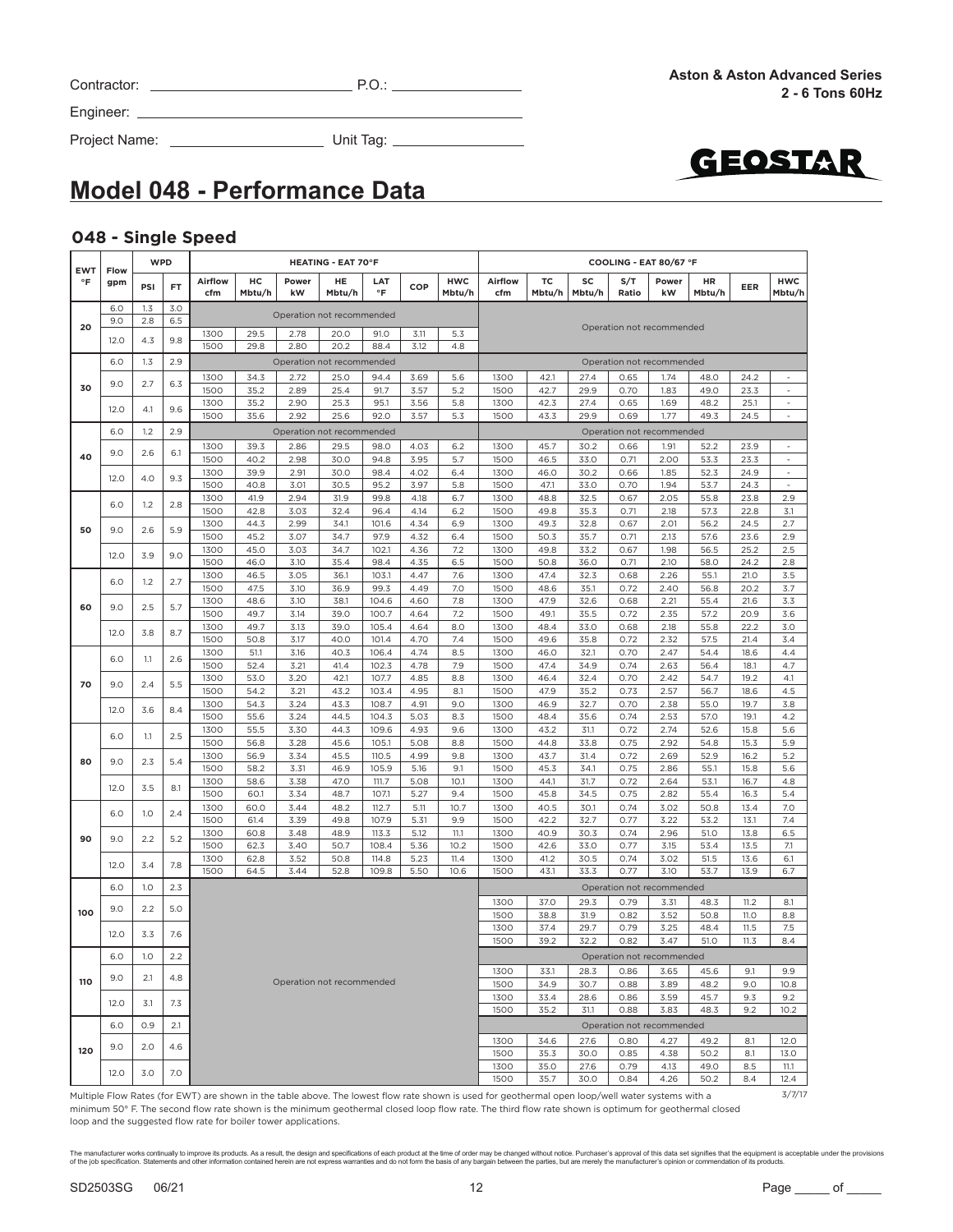| Contractor: |  |
|-------------|--|
|             |  |

Contractor: P.O.:

Engineer:

Project Name: Unit Tag:



# **Model 060 - Performance Data**

#### **060 - Single Speed**

|                         |             | <b>WPD</b> |      |                                                                                                                                                        |              |                           | <b>HEATING - EAT 70°F</b> |                  |              |                      | COOLING - EAT 80/67 °F |              |              |              |                           |                     |              |                                          |
|-------------------------|-------------|------------|------|--------------------------------------------------------------------------------------------------------------------------------------------------------|--------------|---------------------------|---------------------------|------------------|--------------|----------------------|------------------------|--------------|--------------|--------------|---------------------------|---------------------|--------------|------------------------------------------|
| <b>EWT</b><br>$\circ$ F | Flow<br>gpm | PSI        | FT   | <b>Airflow</b><br>cfm                                                                                                                                  | HС<br>Mbtu/h | Power<br>kW               | HE<br>Mbtu/h              | LAT<br>$\circ$ F | COP          | <b>HWC</b><br>Mbtu/h | Airflow<br>cfm         | TC<br>Mbtu/h | SC<br>Mbtu/h | S/T<br>Ratio | Power<br>kW               | <b>HR</b><br>Mbtu/h | EER          | <b>HWC</b><br>Mbtu/h                     |
|                         | 9.0         | 2.2        | 5.1  |                                                                                                                                                        |              | Operation not recommended |                           |                  |              |                      |                        |              |              |              |                           |                     |              |                                          |
| 20                      | 12.0        | 4.0        | 9.2  |                                                                                                                                                        |              |                           |                           |                  |              |                      |                        |              |              |              | Operation not recommended |                     |              |                                          |
|                         | 15.0        | 5.8        | 13.5 | 1500                                                                                                                                                   | 40.5         | 3.88                      | 27.2                      | 95.0             | 3.05         | 6.5                  |                        |              |              |              |                           |                     |              |                                          |
|                         |             |            |      | 2000                                                                                                                                                   | 41.6         | 3.92                      | 28.2                      | 89.3             | 3.11         | 5.8                  |                        |              |              |              |                           |                     |              |                                          |
|                         | 9.0         | 2.1        | 4.9  |                                                                                                                                                        |              | Operation not recommended |                           |                  |              |                      |                        |              |              |              | Operation not recommended |                     |              |                                          |
|                         | 12.0        | 3.9        | 8.9  | 1500                                                                                                                                                   | 45.5         | 3.76                      | 32.6                      | 98.1             | 3.54         | 6.8                  | 1500                   | 54.0         | 33.1         | 0.61         | 2.46                      | 62.4                | 22.0         |                                          |
| 30                      |             |            |      | 2000                                                                                                                                                   | 46.7         | 4.00                      | 33.0                      | 91.6             | 3.42         | 6.2                  | 2000                   | 54.9         | 36.2         | 0.66         | 2.59                      | 63.7                | 21.2         | $\sim$                                   |
|                         | 15.0        | 5.7        | 13.1 | 1500                                                                                                                                                   | 45.9         | 4.00                      | 32.9                      | 98.3             | 3.36         | 7.0                  | 1500                   | 54.3         | 33.1         | 0.61         | 2.38                      | 62.6                | 22.8         | ÷,                                       |
|                         |             |            |      | 2000                                                                                                                                                   | 47.2         | 4.04                      | 33.4                      | 91.9             | 3.42         | 6.4                  | 2000                   | 55.6         | 36.2         | 0.65         | 2.50                      | 64.1                | 22.2         | $\sim$                                   |
|                         | 9.0         | 2.1        | 4.8  |                                                                                                                                                        |              | Operation not recommended |                           |                  |              |                      |                        |              |              |              | Operation not recommended |                     |              |                                          |
| 40                      | 12.0        | 3.7        | 8.7  | 1500                                                                                                                                                   | 51.6         | 3.97                      | 38.0                      | 101.8            | 3.81         | 7.5                  | 1500                   | 58.1         | 36.9         | 0.64         | 2.71                      | 67.4                | 21.5         | $\sim$                                   |
|                         |             |            |      | 2000                                                                                                                                                   | 52.8         | 4.14                      | 38.6                      | 94.4             | 3.74         | 6.9                  | 2000                   | 59.2         | 40.3         | 0.68         | 2.84                      | 68.9                | 20.8         | $\qquad \qquad \blacksquare$<br>$\omega$ |
|                         | 15.0        | 5.5        | 12.7 | 1500<br>2000                                                                                                                                           | 52.4<br>53.6 | 4.04<br>4.18              | 38.6<br>39.3              | 102.3<br>94.8    | 3.80<br>3.75 | 7.8<br>7.1           | 1500<br>2000           | 58.6<br>59.9 | 36.9<br>40.3 | 0.63<br>0.67 | 2.63<br>2.75              | 67.6<br>69.3        | 22.3         | $\sim$                                   |
|                         |             |            |      | 1500                                                                                                                                                   | 54.5         | 4.09                      | 40.6                      | 103.7            | 3.91         | 8.1                  | 1500                   | 61.7         | 40.1         | 0.65         | 2.93                      | 71.7                | 21.8<br>21.0 | 3.9                                      |
|                         | 9.0         | 2.0        | 4.6  | 2000                                                                                                                                                   | 55.7         | 4.22                      | 41.3                      | 95.8             | 3.87         | 7.5                  | 2000                   | 62.9         | 43.6         | 0.69         | 3.12                      | 73.6                | 20.2         | 4.1                                      |
|                         |             |            |      | 1500                                                                                                                                                   | 57.7         | 4.17                      | 43.5                      | 105.6            | 4.05         | 8.4                  | 1500                   | 62.3         | 40.4         | 0.65         | 2.87                      | 72.1                | 21.7         | 3.6                                      |
| 50                      | 12.0        | 3.6        | 8.4  | 2000                                                                                                                                                   | 58.8         | 4.27                      | 44.3                      | 97.2             | 4.03         | 7.7                  | 2000                   | 63.6         | 44.0         | 0.69         | 3.05                      | 74.0                | 20.8         | 3.9                                      |
|                         | 15.0        | 5.3        | 12.3 | 1500                                                                                                                                                   | 58.6         | 4.22                      | 44.2                      | 106.2            | 4.07         | 8.6                  | 1500                   | 62.9         | 40.9         | 0.65         | 2.82                      | 72.6                | 22.3         | 3.4                                      |
|                         |             |            |      | 2000                                                                                                                                                   | 59.9         | 4.32                      | 45.2                      | 97.7             | 4.06         | 7.9                  | 2000                   | 64.2         | 44.4         | 0.69         | 3.00                      | 74.4                | 21.4         | 3.7                                      |
|                         | 9.0         | 1.9        | 4.5  | 1500                                                                                                                                                   | 60.2         | 4.27                      | 45.7                      | 107.2            | 4.13         | 9.1                  | 1500                   | 59.9         | 39.9         | 0.67         | 3.21                      | 70.8                | 18.6         | 4.7                                      |
|                         |             |            |      | 2000                                                                                                                                                   | 61.5         | 4.34                      | 46.7                      | 98.5             | 4.15         | 8.4                  | 2000                   | 61.4         | 43.4         | 0.71         | 3.42                      | 73.1                | 18.0         | 5.0                                      |
| 60                      | 12.0        | 3.5        | 8.1  | 1500                                                                                                                                                   | 63.0         | 4.34                      | 48.2                      | 108.9            | 4.25         | 9.4                  | 1500                   | 60.5         | 40.3         | 0.67         | 3.15                      | 71.2                | 19.2         | 4.4                                      |
|                         |             |            |      | 2000                                                                                                                                                   | 64.3         | 4.40<br>4.39              | 49.3<br>49.4              | 99.8<br>109.7    | 4.29<br>4.30 | 8.7<br>9.7           | 2000                   | 62.1         | 43.8<br>40.7 | 0.71<br>0.67 | 3.34<br>3.09              | 73.5<br>71.6        | 18.6<br>19.7 | 4.8                                      |
|                         | 15.0        | 5.1        | 11.9 | 1500<br>2000                                                                                                                                           | 64.3<br>65.8 | 4.44                      | 50.7                      | 100.5            | 4.34         | 8.9                  | 1500<br>2000           | 61.1<br>62.7 | 44.3         | 0.71         | 3.29                      | 73.9                | 19.0         | 4.1<br>4.6                               |
|                         |             |            |      | 1500                                                                                                                                                   | 65.9         | 4.44                      | 50.7                      | 110.7            | 4.35         | 10.3                 | 1500                   | 58.1         | 39.8         | 0.69         | 3.49                      | 70.0                | 16.6         | 5.9                                      |
|                         | 9.0         | 1.9        | 4.3  | 2000                                                                                                                                                   | 68.9         | 4.53                      | 53.4                      | 101.9            | 4.46         | 9.5                  | 2000                   | 59.9         | 43.2         | 0.72         | 3.72                      | 72.6                | 16.1         | 6.3                                      |
|                         |             |            |      | 1500                                                                                                                                                   | 68.3         | 4.51                      | 52.9                      | 112.2            | 4.44         | 10.6                 | 1500                   | 58.6         | 40.2         | 0.69         | 3.42                      | 70.3                | 17.1         | 5.5                                      |
| 70                      | 12.0        | 3.4        | 7.9  | 2000                                                                                                                                                   | 69.9         | 4.52                      | 54.4                      | 102.3            | 4.53         | 9.8                  | 2000                   | 60.5         | 43.6         | 0.72         | 3.64                      | 72.9                | 16.6         | 6.0                                      |
|                         | 15.0        | 5.0        | 11.5 | 1500                                                                                                                                                   | 70.1         | 4.56                      | 54.5                      | 113.2            | 4.50         | 10.9                 | 1500                   | 59.2         | 40.6         | 0.69         | 3.36                      | 70.7                | 17.6         | 5.1                                      |
|                         |             |            |      | 2000                                                                                                                                                   | 71.7         | 4.56                      | 56.1                      | 103.2            | 4.61         | 10.0                 | 2000                   | 61.1         | 44.1         | 0.72         | 3.58                      | 73.3                | 17.1         | 5.7                                      |
|                         | 9.0         | 1.8        | 4.2  | 1500                                                                                                                                                   | 71.2         | 4.63                      | 55.4                      | 113.9            | 4.50         | 11.5                 | 1500                   | 54.9         | 38.4         | 0.70         | 3.85                      | 68.0                | 14.2         | 7.5                                      |
|                         |             |            |      | 2000                                                                                                                                                   | 72.8         | 4.61                      | 57.1                      | 103.7            | 4.63         | 10.7                 | 2000                   | 56.9         | 41.7         | 0.73         | 4.11                      | 70.9                | 13.9         | 8.0                                      |
| 80                      | 12.0        | 3.3        | 7.6  | 1500<br>2000                                                                                                                                           | 72.9<br>74.6 | 4.69                      | 56.9                      | 115.0            | 4.55         | 11.9                 | 1500                   | 55.5         | 38.7         | 0.70<br>0.73 | 3.78<br>4.02              | 68.4<br>71.2        | 14.7         | 7.0<br>7.6                               |
|                         |             |            |      | 1500                                                                                                                                                   | 75.1         | 4.64<br>4.75              | 58.8<br>58.9              | 104.5<br>116.3   | 4.71<br>4.63 | 11.0<br>12.2         | 2000<br>1500           | 57.5<br>56.0 | 42.1<br>39.1 | 0.70         | 3.71                      | 68.7                | 14.3<br>15.1 | 6.5                                      |
|                         | 15.0        | 4.8        | 11.1 | 2000                                                                                                                                                   | 77.0         | 4.69                      | 60.9                      | 105.6            | 4.81         | 11.3                 | 2000                   | 58.1         | 42.5         | 0.73         | 3.96                      | 71.6                | 14.7         | 7.2                                      |
|                         |             |            |      | 1500                                                                                                                                                   | 76.4         | 4.82                      | 60.0                      | 117.2            | 4.65         | 13.0                 | 1500                   | 51.7         | 36.9         | 0.71         | 4.22                      | 66.1                | 12.3         | 9.4                                      |
|                         | 9.0         | 1.8        | 4.0  | 2000                                                                                                                                                   | 78.3         | 4.75                      | 62.1                      | 106.2            | 4.83         | 12.0                 | 2000                   | 54.0         | 40.1         | 0.74         | 4.49                      | 69.3                | 12.0         | 10.0                                     |
| 90                      | 12.0        | 3.2        |      | 1500                                                                                                                                                   | 77.4         | 4.87                      | 60.8                      | 117.8            | 4.66         | 13.4                 | 1500                   | 52.3         | 37.2         | 0.71         | 4.14                      | 66.4                | 12.6         | 8.8                                      |
|                         |             |            | 7.3  | 2000                                                                                                                                                   | 79.4         | 4.77                      | 63.1                      | 106.7            | 4.88         | 12.4                 | 2000                   | 54.5         | 40.5         | 0.74         | 4.40                      | 69.5                | 12.4         | 9.5                                      |
|                         | 15.0        | 4.6        | 10.7 | 1500                                                                                                                                                   | 80.1         | 4.93                      | 63.3                      | 119.4            | 4.76         | 13.8                 | 1500                   | 54.4         | 37.3         | 0.69         | 4.03                      | 68.2                | 13.5         | 8.2                                      |
|                         |             |            |      | 2000                                                                                                                                                   | 82.2         | 4.82                      | 65.8                      | 108.1            | 5.00         | 12.8                 | 2000                   | 55.1         | 40.9         | 0.74         | 4.33                      | 69.9                | 12.7         | 9.1                                      |
|                         | 9.0         | 1.7        | 3.9  |                                                                                                                                                        |              |                           |                           |                  |              |                      |                        |              |              |              | Operation not recommended |                     |              |                                          |
|                         |             |            |      |                                                                                                                                                        |              |                           |                           |                  |              |                      | 1500                   | 49.4         | 36.2         | 0.73         | 4.61                      | 65.2                | 10.7         | 10.9                                     |
| 100                     | 12.0        | 3.1        | 7.1  |                                                                                                                                                        |              |                           |                           |                  |              |                      | 2000                   | 51.8         | 39.3         | 0.76         | 4.92                      | 68.6                | 10.5         | 11.8                                     |
|                         | 15.0        | 4.5        | 10.3 |                                                                                                                                                        |              |                           |                           |                  |              |                      | 1500                   | 49.9         | 36.6         | 0.73         | 4.53                      | 65.4                | <b>11.0</b>  | 10.1                                     |
|                         |             |            |      |                                                                                                                                                        |              |                           |                           |                  |              |                      | 2000                   | 52.3         | 39.8         | 0.76         | 4.84                      | 68.8                | 10.8         | 11.2                                     |
|                         | 9.0         | 1.6        | 3.8  |                                                                                                                                                        |              |                           |                           |                  |              |                      |                        |              |              |              | Operation not recommended |                     |              |                                          |
|                         |             |            |      |                                                                                                                                                        |              |                           |                           |                  |              |                      | 1500                   | 46.6         | 35.2         | 0.76         | 5.09                      | 63.9                | 9.1          | 13.4                                     |
| 110                     | 12.0        | 2.9        | 6.8  |                                                                                                                                                        |              | Operation not recommended |                           |                  |              |                      | 2000                   | 49.1         | 38.2         | 0.78         | 5.43                      | 67.6                | 9.0          | 14.5                                     |
|                         | 15.0        | 4.3        | 9.9  |                                                                                                                                                        |              |                           |                           |                  |              |                      | 1500                   | 47.0         | 35.5         | 0.76         | 5.00                      | 64.1                | 9.4          | 12.4                                     |
|                         |             |            |      |                                                                                                                                                        |              |                           |                           |                  |              |                      | 2000                   | 49.5         | 38.6         | 0.78         | 5.34                      | 67.7                | 9.3          | 13.8                                     |
|                         | 9.0         | 1.6        | 3.6  |                                                                                                                                                        |              |                           |                           |                  |              |                      |                        |              |              |              | Operation not recommended |                     |              |                                          |
|                         |             |            |      |                                                                                                                                                        |              |                           |                           |                  |              |                      | 1500                   | 44.2         | 33.7         | 0.76         | 5.97                      | 64.5                | 7.4          | 16.1                                     |
| 120                     | 12.0        | 2.8        | 6.5  |                                                                                                                                                        |              |                           |                           |                  |              |                      | 2000                   | 45.0         | 36.6         | 0.81         | 6.13                      | 65.9                | 7.3          | 17.5                                     |
|                         |             |            |      |                                                                                                                                                        |              |                           |                           |                  |              |                      | 1500                   | 44.6         | 33.7         | 0.76         | 5.78                      | 64.3                | 7.7          | 15.0                                     |
|                         | 15.0        | 4.1        | 9.6  |                                                                                                                                                        |              |                           |                           |                  |              |                      | 2000                   | 45.5         | 36.6         | 0.80         | 5.96                      | 65.8                | 7.6          | 16.7                                     |
|                         |             |            |      | Multiple Elow Pates (for EWT) are shown in the table above. The lowest flow rate shown is used for geethermal epen leep (well water systems with a min |              |                           |                           |                  |              |                      |                        |              |              |              |                           |                     |              | 3/7/17                                   |

Multiple Flow Rates (for EWT) are shown in the table above. The lowest flow rate shown is used for geothermal open loop/well water systems with a minimum 50° F. The second flow rate shown is the minimum geothermal closed loop flow rate. The third flow rate shown is optimum for geothermal closed loop and the suggested flow rate for boiler tower applications.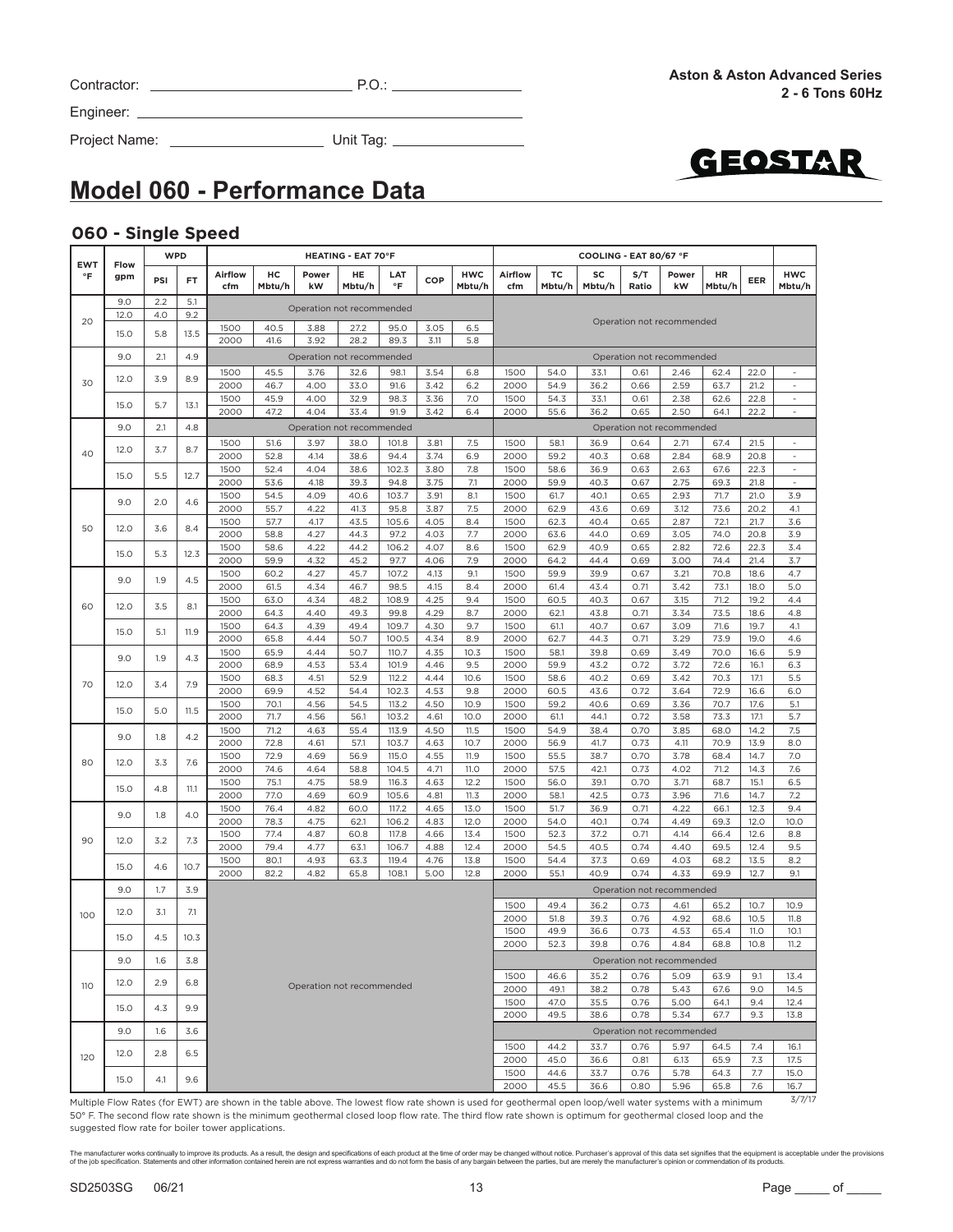Contractor: P.O.:

GEOSTAR

### Project Name: Unit Tag:

**Model 070 - Performance Data**

#### **070 - Single Speed**

Engineer:

| <b>WPD</b><br><b>EWT</b><br>Flow |      |     |           |                |              | <b>HEATING - EAT 70°F</b> |                           |                |              |                                                                                                                                                           |                |              |              | COOLING - EAT 80/67 °F |                           |              |              |                                       |
|----------------------------------|------|-----|-----------|----------------|--------------|---------------------------|---------------------------|----------------|--------------|-----------------------------------------------------------------------------------------------------------------------------------------------------------|----------------|--------------|--------------|------------------------|---------------------------|--------------|--------------|---------------------------------------|
| $\circ$ F                        | gpm  | PSI | <b>FT</b> | Airflow<br>cfm | HC<br>Mbtu/h | Power<br>kW               | HE<br>Mbtu/h              | LAT<br>°F      | COP          | <b>HWC</b><br>Mbtu/h                                                                                                                                      | Airflow<br>cfm | тc<br>Mbtu/h | SC<br>Mbtu/h | S/T<br>Ratio           | Power<br>kW               | HR<br>Mbtu/h | <b>EER</b>   | <b>HWC</b><br>Mbtu/h                  |
|                                  | 12.0 | 3.4 | 7.8       |                |              |                           | Operation not recommended |                |              |                                                                                                                                                           |                |              |              |                        |                           |              |              |                                       |
| 20                               | 15.0 | 5.1 | 11.9      |                |              |                           |                           |                |              |                                                                                                                                                           |                |              |              |                        | Operation not recommended |              |              |                                       |
|                                  | 18.0 | 6.9 | 16.0      | 1700<br>2100   | 44.5<br>45.9 | 4.44<br>4.50              | 29.4<br>30.5              | 94.3<br>90.2   | 2.94<br>2.99 | 7.7<br>6.9                                                                                                                                                |                |              |              |                        |                           |              |              |                                       |
|                                  | 12.0 |     |           |                |              |                           |                           |                |              |                                                                                                                                                           |                |              |              |                        |                           |              |              |                                       |
|                                  |      | 3.3 | 7.6       |                |              |                           | Operation not recommended |                |              |                                                                                                                                                           |                |              |              |                        | Operation not recommended |              |              |                                       |
| 30                               | 15.0 | 5.0 | 11.6      | 1700<br>2100   | 51.9<br>53.3 | 4.41<br>4.70              | 36.8<br>37.3              | 98.3<br>93.5   | 3.45<br>3.33 | 8.1<br>7.4                                                                                                                                                | 1700<br>2100   | 57.4<br>58.3 | 34.0<br>37.2 | 0.59<br>0.64           | 2.87<br>3.02              | 67.2<br>68.6 | 20.0<br>19.3 | $\bar{a}$<br>$\overline{\phantom{a}}$ |
|                                  |      |     |           | 1700           | 52.3         | 4.68                      | 37.2                      | 98.5           | 3.28         | 8.4                                                                                                                                                       | 1700           | 57.7         | 34.0         | 0.59                   | 2.78                      | 67.6         | 20.7         | $\blacksquare$                        |
|                                  | 18.0 | 6.7 | 15.6      | 2100           | 53.9         | 4.74                      | 37.7                      | 93.8           | 3.33         | 7.6                                                                                                                                                       | 2100           | 59.1         | 37.2         | 0.63                   | 2.92                      | 69.1         | 20.2         | $\bar{z}$                             |
|                                  | 12.0 | 3.2 | 7.4       |                |              |                           | Operation not recommended |                |              |                                                                                                                                                           |                |              |              |                        | Operation not recommended |              |              |                                       |
|                                  |      |     |           | 1700           | 59.0         | 4.68                      | 43.1                      | 102.2          | 3.70         | 8.9                                                                                                                                                       | 1700           | 62.6         | 38.7         | 0.62                   | 3.14                      | 73.3         | 19.9         | $\blacksquare$                        |
| 40                               | 15.0 | 4.8 | 11.2      | 2100           | 60.4         | 4.88                      | 43.7                      | 96.6           | 3.63         | 8.2                                                                                                                                                       | 2100           | 63.7         | 42.2         | 0.66                   | 3.30                      | 75.0         | 19.3         | $\Box$                                |
|                                  | 18.0 | 6.5 | 15.1      | 1700           | 59.9         | 4.76                      | 43.7                      | 102.6          | 3.69         | 9.2                                                                                                                                                       | 1700           | 63.0         | 38.7         | 0.61                   | 3.05                      | 73.4         | 20.7         | $\overline{\phantom{a}}$              |
|                                  |      |     |           | 2100           | 61.3         | 4.93                      | 44.5                      | 97.0           | 3.64         | 8.4                                                                                                                                                       | 2100           | 64.5         | 42.2         | 0.65                   | 3.19                      | 75.3         | 20.2         | $\overline{\phantom{a}}$              |
|                                  | 12.0 | 3.1 | 7.1       | 1700           | 62.5         | 4.85                      | 46.0                      | 104.1          | 3.78         | 9.7                                                                                                                                                       | 1700           | 67.1         | 42.6         | 0.64                   | 3.38                      | 78.6         | 19.8         | 4.3                                   |
|                                  |      |     |           | 2100<br>1700   | 63.9<br>66.2 | 5.00<br>4.94              | 46.8<br>49.3              | 98.2<br>106.0  | 3.74<br>3.92 | 8.9<br>10.0                                                                                                                                               | 2100<br>1700   | 68.4<br>67.8 | 46.3<br>43.0 | 0.68<br>0.63           | 3.60<br>3.31              | 80.7<br>79.1 | 19.0<br>20.5 | 4.5<br>4.0                            |
| 50                               | 15.0 | 4.7 | 10.9      | 2100           | 67.5         | 5.07                      | 50.2                      | 99.8           | 3.90         | 9.2                                                                                                                                                       | 2100           | 69.1         | 46.8         | 0.68                   | 3.52                      | 81.1         | 19.7         | 4.3                                   |
|                                  |      |     |           | 1700           | 67.2         | 5.00                      | 50.2                      | 106.6          | 3.94         | 10.3                                                                                                                                                      | 1700           | 68.4         | 43.5         | 0.64                   | 3.26                      | 79.5         | 21.0         | 3.7                                   |
|                                  | 18.0 | 6.3 | 14.6      | 2100           | 68.7         | 5.12                      | 51.2                      | 100.3          | 3.93         | 9.4                                                                                                                                                       | 2100           | 69.8         | 47.2         | 0.68                   | 3.46                      | 81.6         | 20.2         | 4.1                                   |
|                                  | 12.0 | 3.0 | 6.9       | 1700           | 69.6         | 5.10                      | 52.2                      | 107.9          | 4.00         | 10.8                                                                                                                                                      | 1700           | 66.3         | 42.3         | 0.64                   | 3.68                      | 78.9         | 18.0         | 5.2                                   |
|                                  |      |     |           | 2100           | 71.1         | 5.18                      | 53.4                      | 101.3          | 4.02         | 10.0                                                                                                                                                      | 2100           | 68.0         | 46.0         | 0.68                   | 3.92                      | 81.4         | 17.3         | 5.5                                   |
| 60                               | 15.0 | 4.5 | 10.5      | 1700           | 72.8         | 5.18                      | 55.1                      | 109.6          | 4.11         | 11.2                                                                                                                                                      | 1700           | 67.0         | 42.7         | 0.64                   | 3.61                      | 79.3         | 18.5         | 4.8                                   |
|                                  |      |     |           | 2100           | 74.3         | 5.25                      | 56.4                      | 102.8          | 4.15         | 10.3                                                                                                                                                      | 2100           | 68.7         | 46.4         | 0.68                   | 3.84                      | 81.8         | 17.9         | 5.2                                   |
|                                  | 18.0 | 6.1 | 14.2      | 1700<br>2100   | 74.3<br>76.0 | 5.24<br>5.30              | 56.4<br>57.9              | 110.5<br>103.5 | 4.16<br>4.20 | 11.5<br>10.6                                                                                                                                              | 1700<br>2100   | 67.6<br>69.4 | 43.1<br>46.9 | 0.64<br>0.68           | 3.55<br>3.78              | 79.7<br>82.2 | 19.0<br>18.4 | 4.5<br>5.0                            |
|                                  |      |     |           | 1700           | 76.6         | 5.34                      | 58.3                      | 111.7          | 4.20         | 12.2                                                                                                                                                      | 1700           | 65.5         | 42.0         | 0.64                   | 3.99                      | 79.1         | 16.4         | 6.5                                   |
| 70                               | 12.0 | 2.9 | 6.7       | 2100           | 80.4         | 5.42                      | 61.9                      | 105.4          | 4.35         | 11.3                                                                                                                                                      | 2100           | 67.5         | 45.6         | 0.68                   | 4.25                      | 82.0         | 15.9         | 6.9                                   |
|                                  | 15.0 | 4.4 | 10.2      | 1700           | 79.4         | 5.42                      | 60.9                      | 113.2          | 4.29         | 12.6                                                                                                                                                      | 1700           | 66.1         | 42.4         | 0.64                   | 3.91                      | 79.5         | 16.9         | 6.1                                   |
|                                  |      |     |           | 2100           | 81.2         | 5.43                      | 62.6                      | 105.8          | 4.38         | 11.6                                                                                                                                                      | 2100           | 68.3         | 46.0         | 0.67                   | 4.16                      | 82.4         | 16.4         | 6.6                                   |
|                                  | 18.0 | 5.9 | 13.7      | 1700           | 81.4         | 5.48                      | 62.7                      | 114.3          | 4.35         | 13.0                                                                                                                                                      | 1700           | 66.8         | 42.8         | 0.64                   | 3.84                      | 79.9         | 17.4         | 5.6                                   |
|                                  |      |     |           | 2100           | 83.3         | 5.48                      | 64.6                      | 106.7          | 4.46         | 11.9                                                                                                                                                      | 2100           | 68.9         | 46.5         | 0.67                   | 4.09                      | 82.9         | 16.8         | 6.3                                   |
|                                  | 12.0 | 2.8 | 6.5       | 1700<br>2100   | 82.3<br>84.2 | 5.57<br>5.54              | 63.3<br>65.3              | 114.8<br>107.1 | 4.33<br>4.46 | 13.7<br>12.7                                                                                                                                              | 1700<br>2100   | 60.3<br>62.5 | 22.9<br>24.9 | 0.38<br>0.40           | 4.39<br>4.67              | 75.2<br>78.5 | 13.7<br>13.4 | 8.2<br>8.7                            |
|                                  |      |     |           | 1700           | 84.3         | 5.64                      | 65.0                      | 115.9          | 4.38         | 14.1                                                                                                                                                      | 1700           | 60.9         | 23.1         | 0.38                   | 4.30                      | 75.6         | 14.2         | 7.7                                   |
| 80                               | 15.0 | 4.3 | 9.8       | 2100           | 86.3         | 5.58                      | 67.2                      | 108.0          | 4.53         | 13.1                                                                                                                                                      | 2100           | 63.2         | 25.1         | 0.40                   | 4.57                      | 78.8         | 13.8         | 8.3                                   |
|                                  |      |     |           | 1700           | 86.8         | 5.70                      | 67.4                      | 117.3          | 4.46         | 14.6                                                                                                                                                      | 1700           | 61.5         | 23.4         | 0.38                   | 4.23                      | 75.9         | 14.6         | 7.1                                   |
|                                  | 18.0 | 5.7 | 13.2      | 2100           | 89.0         | 5.64                      | 69.8                      | 109.2          | 4.63         | 13.5                                                                                                                                                      | 2100           | 63.8         | 25.4         | 0.40                   | 4.50                      | 79.2         | 14.2         | 7.9                                   |
|                                  | 12.0 | 2.7 | 6.2       | 1700           | 88.0         | 5.79                      | 68.3                      | 118.0          | 4.46         | 15.4                                                                                                                                                      | 1700           | 55.1         | 3.8          | 0.07                   | 4.78                      | 71.4         | 11.5         | 10.3                                  |
|                                  |      |     |           | 2100           | 90.2         | 5.70                      | 70.7                      | 109.8          | 4.63         | 14.3                                                                                                                                                      | 2100           | 57.5         | 4.2          | 0.07                   | 5.10                      | 74.9         | 11.3         | 10.9                                  |
| 90                               | 15.0 | 4.1 | 9.5       | 1700           | 89.2         | 5.85                      | 69.2                      | 118.6          | 4.47         | 15.9<br>14.7                                                                                                                                              | 1700           | 55.7         | 3.9<br>4.2   | 0.07<br>0.07           | 4.69<br>4.99              | 71.7         | 11.9         | 9.6                                   |
|                                  |      |     |           | 2100<br>1700   | 91.4<br>92.3 | 5.73<br>5.92              | 71.9<br>72.1              | 110.3<br>120.3 | 4.68<br>4.56 | 16.4                                                                                                                                                      | 2100<br>1700   | 58.1<br>58.3 | 40.1         | 0.69                   | 4.66                      | 75.1<br>74.2 | 11.6<br>12.5 | 10.4<br>8.9                           |
|                                  | 18.0 | 5.5 | 12.8      | 2100           | 94.7         | 5.79                      | 74.9                      | 111.8          | 4.79         | 15.2                                                                                                                                                      | 2100           | 58.7         | 4.2          | 0.07                   | 4.91                      | 75.5         | 12.0         | 9.9                                   |
|                                  | 12.0 | 2.6 | 6.0       |                |              |                           |                           |                |              |                                                                                                                                                           |                |              |              |                        | Operation not recommended |              |              |                                       |
|                                  |      |     |           |                |              |                           |                           |                |              |                                                                                                                                                           | 1700           | 52.8         | 20.2         | 0.38                   | 5.19                      | 70.5         | 10.2         | 12.0                                  |
| 100                              | 15.0 | 4.0 | 9.1       |                |              |                           |                           |                |              |                                                                                                                                                           | 2100           | 55.2         | 21.9         | 0.40                   | 5.53                      | 74.1         | 10.0         | 13.0                                  |
|                                  |      |     |           |                |              |                           |                           |                |              |                                                                                                                                                           | 1700           | 53.3         | 20.4         | 0.38                   | 5.10                      | 70.7         | 10.4         | 11.1                                  |
|                                  | 18.0 | 5.3 | 12.3      |                |              |                           |                           |                |              |                                                                                                                                                           | 2100           | 55.8         | 22.2         | 0.40                   | 5.44                      | 74.4         | 10.3         | 12.3                                  |
|                                  | 12.0 | 2.5 | 5.8       |                |              |                           |                           |                |              |                                                                                                                                                           |                |              |              |                        | Operation not recommended |              |              |                                       |
|                                  |      |     |           |                |              |                           |                           |                |              |                                                                                                                                                           | 1700           | 49.8         | 36.5         | 0.73                   | 5.69                      | 69.2         | 8.7          | 14.6                                  |
| 110                              | 15.0 | 3.8 | 8.8       |                |              |                           | Operation not recommended |                |              |                                                                                                                                                           | 2100           | 52.4         | 39.6         | 0.76                   | 6.07                      | 73.1         | 8.6          | 15.9                                  |
|                                  | 18.0 | 5.1 | 11.8      |                |              |                           |                           |                |              |                                                                                                                                                           | 1700           | 50.2         | 36.9         | 0.73                   | 5.59                      | 69.4         | 9.0          | 13.6                                  |
|                                  |      |     |           |                |              |                           |                           |                |              |                                                                                                                                                           | 2100           | 52.9         | 40.1         | 0.76                   | 5.97                      | 73.3         | 8.9          | 15.1                                  |
|                                  | 12.0 | 2.4 | 5.5       |                |              |                           |                           |                |              |                                                                                                                                                           |                |              |              |                        | Operation not recommended |              |              |                                       |
|                                  | 15.0 | 3.7 | 8.4       |                |              |                           |                           |                |              |                                                                                                                                                           | 1700           | 47.5         | 35.2         | 0.74                   | 6.59                      | 70.0         | 7.2          | 17.7                                  |
| 120                              |      |     |           |                |              |                           |                           |                |              |                                                                                                                                                           | 2100           | 48.3         | 38.2         | 0.79                   | 6.76                      | 71.4         | 7.1          | 19.2                                  |
|                                  | 18.0 | 4.9 | 11.4      |                |              |                           |                           |                |              |                                                                                                                                                           | 1700           | 47.9         | 35.2         | 0.73                   | 6.38                      | 69.6         | 7.5          | 16.4                                  |
|                                  |      |     |           |                |              |                           |                           |                |              | Multiple Flow Rates (for EWT) are shown in the table above. The lowest flow rate shown is used for geothermal open loop/well water systems with a minimum | 2100           | 48.9         | 38.2         | 0.78                   | 6.58                      | 71.4         | 7.4          | 18.2<br>3/7/17                        |

Multiple Flow Rates (for EWT) are shown in the table above. The lowest flow rate shown is used for geothermal open loop/well water systems with a minimum 50° F. The second flow rate shown is the minimum geothermal closed loop flow rate. The third flow rate shown is optimum for geothermal closed loop and the suggested flow rate for boiler tower applications.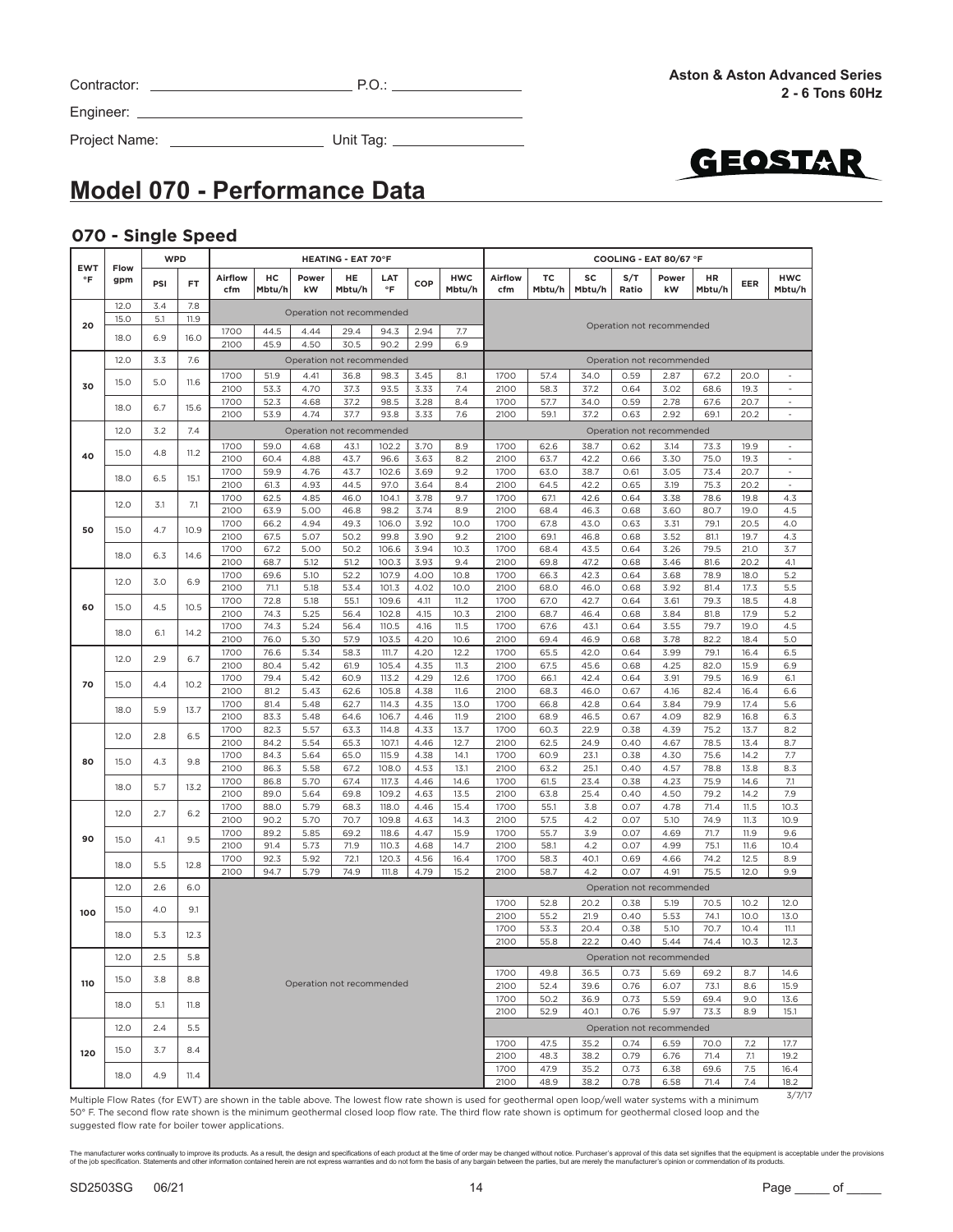| Contractor: |  |
|-------------|--|
|-------------|--|

Project Name: Unit Tag:



## **Model 026 Low Speed - Performance Data**

#### **026 - Dual Capacity Low Speed**

| <b>EWT</b><br>$\circ$ F | Flow       | <b>WPD</b><br><b>HEATING - EAT 70°F</b> |            |            |              |                           |              |                | COOLING - EAT 80/67 °F |            |            |              |              |              |                           |                                                                                                                                                           |              |                                    |
|-------------------------|------------|-----------------------------------------|------------|------------|--------------|---------------------------|--------------|----------------|------------------------|------------|------------|--------------|--------------|--------------|---------------------------|-----------------------------------------------------------------------------------------------------------------------------------------------------------|--------------|------------------------------------|
|                         | gpm        | PSI                                     | FT.        | Airflow    | нc           | Power                     | HE           | LAT            | COP                    | <b>HWC</b> | Airflow    | TC           | SC           | S/T          | Power                     | HR                                                                                                                                                        | EER          | <b>HWC</b>                         |
|                         |            |                                         |            | cfm        | Mbtu/h       | kW                        | Mbtu/h       | °F             |                        | Mbtu/h     | cfm        | Mbtu/h       | Mbtu/h       | Ratio        | kW                        | Mbtu/h                                                                                                                                                    |              | Mbtu/h                             |
|                         | 3.0<br>5.0 | 1.0<br>2.6                              | 2.3<br>5.9 |            |              | Operation not recommended |              |                |                        |            |            |              |              |              |                           |                                                                                                                                                           |              |                                    |
| 20                      |            |                                         |            | 500        | 11.7         | 1.22                      | 7.6          | 91.7           | 2.82                   | 1.8        |            |              |              |              | Operation not recommended |                                                                                                                                                           |              |                                    |
|                         | 7.0        | 4.0                                     | 9.2        | 700        | 11.9         | 1.17                      | 7.9          | 85.7           | 2.98                   | 1.6        |            |              |              |              |                           |                                                                                                                                                           |              |                                    |
|                         | 3.0        | 1.0                                     | 2.3        |            |              | Operation not recommended |              |                |                        |            |            |              |              |              | Operation not recommended |                                                                                                                                                           |              |                                    |
|                         |            |                                         |            | 500        | 12.5         | 1.12                      | 8.7          | 93.2           | 3.28                   | 1.8        | 500        | 17.2         | 10.2         | 0.60         | 0.63                      | 19.3                                                                                                                                                      | 27.4         | $\overline{\phantom{a}}$           |
| 30                      | 5.0        | 2.5                                     | 5.8        | 700        | 13.1         | 1.15                      | 9.1          | 87.3           | 3.32                   | 1.6        | 700        | 17.5         | 11.2         | 0.64         | 0.66                      | 19.7                                                                                                                                                      | 26.4         |                                    |
|                         | 7.0        | 3.9                                     | 8.9        | 500        | 13.7         | 1.23                      | 9.5          | 95.4           | 3.26                   | 1.8        | 500        | 17.3         | 10.2         | 0.59         | 0.61                      | 19.4                                                                                                                                                      | 28.3         | $\omega$                           |
|                         |            |                                         |            | 700        | 13.9         | 1.18                      | 9.9          | 88.4           | 3.45                   | 1.6        | 700        | 17.7         | 11.2         | 0.63         | 0.64                      | 19.9                                                                                                                                                      | 27.7         | $\overline{\phantom{a}}$           |
|                         | 3.0        | 1.0                                     | 2.2        |            |              | Operation not recommended |              |                |                        |            |            |              |              |              | Operation not recommended |                                                                                                                                                           |              |                                    |
|                         | 5.0        | 2.4                                     | 5.6        | 500        | 14.9         | 1.14                      | 11.0         | 97.5           | 3.80                   | 1.8        | 500        | 18.6         | 12.3         | 0.66         | 0.68                      | 21.0                                                                                                                                                      | 27.2         | $\sim$                             |
| 40                      |            |                                         |            | 700        | 15.4         | 1.17                      | 11.4         | 90.3           | 3.86                   | 1.7        | 700        | 19.0         | 13.5         | 0.71         | 0.72                      | 21.4                                                                                                                                                      | 26.4         | $\overline{\phantom{a}}$           |
|                         | 7.0        | 3.7                                     | 8.7        | 500<br>700 | 15.7<br>16.2 | 1.17<br>1.20              | 11.7<br>12.1 | 99.0<br>91.4   | 3.91<br>3.97           | 1.9<br>1.7 | 500<br>700 | 18.8<br>19.2 | 12.3<br>13.5 | 0.66<br>0.70 | 0.66<br>0.70              | 21.0<br>21.6                                                                                                                                              | 28.3<br>27.6 | $\overline{\phantom{a}}$<br>$\sim$ |
|                         |            |                                         |            | 500        | 16.6         | 1.17                      | 12.6         | 100.7          | 4.16                   | 1.9        | 500        | 19.6         | 13.8         | 0.70         | 0.76                      | 22.2                                                                                                                                                      | 25.8         | 0.7                                |
|                         | 3.0        | 0.9                                     | 2.1        | 700        | 17.1         | 1.18                      | 13.1         | 92.6           | 4.23                   | 1.7        | 700        | 20.2         | 15.2         | 0.75         | 0.78                      | 22.8                                                                                                                                                      | 26.0         | 0.8                                |
|                         |            |                                         |            | 500        | 17.2         | 1.17                      | 13.2         | 101.8          | 4.31                   | 1.9        | 500        | 19.8         | 13.8         | 0.70         | 0.74                      | 22.3                                                                                                                                                      | 26.7         | 0.7                                |
| 50                      | 5.0        | 2.3                                     | 5.4        | 700        | 17.7         | 1.18                      | 13.6         | 93.4           | 4.38                   | 1.8        | 700        | 20.4         | 15.3         | 0.75         | 0.76                      | 22.9                                                                                                                                                      | 26.9         | O.7                                |
|                         | 7.0        | 3.6                                     | 8.4        | 500        | 18.0         | 1.20                      | 13.9         | 103.3          | 4.40                   | 2.0        | 500        | 20.1         | 14.2         | 0.70         | 0.74                      | 22.7                                                                                                                                                      | 27.4         | 0.6                                |
|                         |            |                                         |            | 700        | 18.5         | 1.21                      | 14.4         | 94.5           | 4.48                   | 1.8        | 700        | 20.7         | 15.7         | 0.76         | 0.75                      | 23.3                                                                                                                                                      | 27.6         | 0.7                                |
|                         | 3.0        | 0.9                                     | 2.1        | 500        | 18.8         | 1.19                      | 14.7         | 104.7          | 4.60                   | 2.1        | 500        | 19.1         | 13.6         | 0.71         | 0.86                      | 22.1                                                                                                                                                      | 22.1         | 1.0                                |
|                         |            |                                         |            | 700        | 19.2<br>19.5 | 1.20                      | 15.1<br>15.4 | 95.4           | 4.68                   | 1.9<br>2.1 | 700        | 19.6<br>19.3 | 15.1<br>13.7 | 0.77<br>0.71 | 0.88<br>0.84              | 22.6                                                                                                                                                      | 22.3         | 1.0<br>0.9                         |
| 60                      | 5.0        | 2.3                                     | 5.3        | 500<br>700 | 20.0         | 1.19<br>1.20              | 15.9         | 106.1<br>96.4  | 4.80<br>4.88           | 2.0        | 500<br>700 | 19.8         | 15.2         | 0.76         | 0.86                      | 22.2<br>22.7                                                                                                                                              | 22.9<br>23.1 | 1.0                                |
|                         |            |                                         |            | 500        | 20.2         | 1.22                      | 16.0         | 107.4          | 4.86                   | 2.2        | 500        | 19.6         | 14.0         | 0.72         | 0.83                      | 22.5                                                                                                                                                      | 23.5         | 0.8                                |
|                         | 7.0        | 3.5                                     | 8.1        | 700        | 20.7         | 1.23                      | 16.5         | 97.3           | 4.94                   | 2.0        | 700        | 20.2         | 15.6         | 0.77         | 0.85                      | 23.1                                                                                                                                                      | 23.7         | 0.9                                |
|                         |            |                                         |            | 500        | 20.9         | 1.22                      | 16.8         | 108.8          | 5.02                   | 2.3        | 500        | 18.6         | 13.5         | 0.73         | 0.97                      | 21.9                                                                                                                                                      | 19.3         | 1.3                                |
|                         | 3.0        | 0.9                                     | 2.0        | 700        | 21.3         | 1.22                      | 17.2         | 98.2           | 5.12                   | 2.1        | 700        | 19.1         | 14.9         | 0.78         | 0.98                      | 22.5                                                                                                                                                      | 19.4         | 1.4                                |
| 70                      | 5.0        | 2.2                                     | 5.1        | 500        | 21.8         | 1.22                      | 17.7         | 110.5          | 5.26                   | 2.4        | 500        | 18.8         | 13.6         | 0.72         | 0.94                      | 22.0                                                                                                                                                      | 20.0         | 1.3                                |
|                         |            |                                         |            | 700        | 22.2         | 1.22                      | 18.1         | 99.4           | 5.37                   | 2.2        | 700        | 19.3         | 15.0         | 0.78         | 0.96                      | 22.6                                                                                                                                                      | 20.1         | 1.4                                |
|                         | 7.0        | 3.4                                     | 7.9        | 500        | 22.4         | 1.24                      | 18.2         | 111.5          | 5.29                   | 2.4        | 500        | 19.1         | 13.9         | 0.73         | 0.93                      | 22.3                                                                                                                                                      | 20.5         | 1.2                                |
|                         |            |                                         |            | 700        | 22.8         | 1.24                      | 18.6         | 100.2          | 5.39                   | 2.2        | 700        | 19.6         | 15.4         | 0.79         | 0.95                      | 22.8                                                                                                                                                      | 20.6         | 1.3<br>1.8                         |
|                         | 3.0        | 0.8                                     | 1.9        | 500<br>700 | 23.1<br>23.4 | 1.25<br>1.24              | 18.8<br>19.2 | 112.8<br>101.0 | 5.42<br>5.53           | 2.6<br>2.4 | 500<br>700 | 17.2<br>17.6 | 12.1<br>13.4 | 0.70<br>0.76 | 1.09<br>1.11              | 20.9<br>21.4                                                                                                                                              | 15.7<br>15.9 | 1.9                                |
|                         |            |                                         |            | 500        | 24.2         | 1.24                      | 20.0         | 114.8          | 5.72                   | 2.6        | 500        | 17.3         | 12.2         | 0.70         | 1.06                      | 21.0                                                                                                                                                      | 16.3         | 1.7                                |
| 80                      | 5.0        | 2.1                                     | 4.9        | 700        | 24.5         | 1.23                      | 20.3         | 102.4          | 5.83                   | 2.4        | 700        | 17.8         | 13.5         | 0.76         | 1.08                      | 21.5                                                                                                                                                      | 16.4         | 1.9                                |
|                         | 7.0        | 3.3                                     | 7.6        | 500        | 24.5         | 1.27                      | 20.2         | 115.5          | 5.68                   | 2.7        | 500        | 17.6         | 12.5         | 0.71         | 1.05                      | 21.2                                                                                                                                                      | 16.7         | 1.6                                |
|                         |            |                                         |            | 700        | 24.8         | 1.26                      | 20.5         | 102.8          | 5.79                   | 2.5        | 700        | 18.1         | 13.8         | 0.76         | 1.08                      | 21.8                                                                                                                                                      | 16.8         | 1.8                                |
|                         | 3.0        | 0.8                                     | 1.9        | 500        | 25.3         | 1.28                      | 20.9         | 116.8          | 5.80                   | 2.9        | 500        | 15.7         | 10.7         | 0.68         | 1.22                      | 19.9                                                                                                                                                      | 12.9         | 2.4                                |
|                         |            |                                         |            | 700        | 25.5         | 1.26                      | 21.2         | 103.7          | 5.92                   | 2.7        | 700        | 16.2         | 11.8         | 0.73         | 1.24                      | 20.4                                                                                                                                                      | 13.0         | 2.6                                |
| 90                      | 5.0        | 2.0                                     | 4.7        | 500<br>700 | 26.6<br>26.7 | 1.27<br>1.25              | 22.2<br>22.5 | 119.2          | 6.15<br>6.28           | 3.0<br>2.8 | 500<br>700 | 15.9<br>16.3 | 10.7<br>11.9 | 0.68<br>0.73 | 1.19<br>1.21              | 20.1<br>20.5                                                                                                                                              | 13.4<br>13.5 | 2.3<br>2.5                         |
|                         |            |                                         |            | 500        | 26.7         | 1.29                      | 22.3         | 105.4<br>119.4 | 6.06                   | 3.1        | 500        | 16.2         | <b>11.0</b>  | 0.68         | 1.18                      | 20.2                                                                                                                                                      | 13.7         | 2.1                                |
|                         | 7.0        | 3.2                                     | 7.3        | 700        | 26.8         | 1.27                      | 22.5         | 105.4          | 6.18                   | 2.8        | 700        | 16.6         | 12.2         | 0.73         | 1.20                      | 20.7                                                                                                                                                      | 13.8         | 2.4                                |
|                         | 3.0        | 0.8                                     | 1.8        |            |              |                           |              |                |                        |            |            |              |              |              | Operation not recommended |                                                                                                                                                           |              |                                    |
|                         |            |                                         |            |            |              |                           |              |                |                        |            | 500        | 14.9         | 11.5         | 0.77         | 1.38                      | 19.6                                                                                                                                                      | 10.8         | 3.0                                |
| 100                     | 5.0        | 2.0                                     | 4.6        |            |              |                           |              |                |                        |            | 700        | 15.3         | 12.7         | 0.83         | 1.41                      | 20.1                                                                                                                                                      | 10.9         | 3.2                                |
|                         |            |                                         |            |            |              |                           |              |                |                        |            | 500        | 15.1         | 11.8         | 0.78         | 1.37                      | 19.8                                                                                                                                                      | 11.1         | 2.8                                |
|                         | 7.0        | 3.1                                     | 7.1        |            |              |                           |              |                |                        |            | 700        | 15.6         | 13.1         | 0.84         | 1.40                      | 20.3                                                                                                                                                      | 11.1         | 3.1                                |
|                         | 3.0        | 0.7                                     | 1.7        |            |              |                           |              |                |                        |            |            |              |              |              | Operation not recommended |                                                                                                                                                           |              |                                    |
|                         |            |                                         |            |            |              |                           |              |                |                        |            | 500        | 13.9         | 12.2         | 0.88         | 1.57                      | 19.2                                                                                                                                                      | 8.8          | 3.8                                |
| 110                     | 5.0        | 1.9                                     | 4.4        |            |              | Operation not recommended |              |                |                        |            | 700        | 14.3         | 13.6         | 0.95         | 1.60                      | 19.7                                                                                                                                                      | 8.9          | 4.1                                |
|                         | 7.0        | 2.9                                     | 6.8        |            |              |                           |              |                |                        |            | 500        | 14.1         | 12.6         | 0.89         | 1.56                      | 19.4                                                                                                                                                      | 9.0          | 3.5                                |
|                         |            |                                         |            |            |              |                           |              |                |                        |            | 700        | 14.5         | 13.9         | 0.96         | 1.59                      | 19.9                                                                                                                                                      | 9.1          | 3.9                                |
|                         | 3.0        | 0.7                                     | 1.7        |            |              |                           |              |                |                        |            |            |              |              |              | Operation not recommended |                                                                                                                                                           |              |                                    |
|                         |            |                                         |            |            |              |                           |              |                |                        |            | 500        | 13.1         | 12.2         | 0.93         | 1.81                      | 19.3                                                                                                                                                      | 7.2          | 4.7                                |
| 120                     | 5.0        | 1.8                                     | 4.2        |            |              |                           |              |                |                        |            | 700        | 13.3         | 13.2         | 0.99         | 1.86                      | 19.7                                                                                                                                                      | 7.2          | 5.1                                |
|                         | 7.0        | 2.8                                     | 6.5        |            |              |                           |              |                |                        |            | 500        | 13.2         | 12.2         | 0.92         | 1.75                      | 19.2                                                                                                                                                      | 7.5          | 4.3                                |
|                         |            |                                         |            |            |              |                           |              |                |                        |            | 700        | 13.5         | 13.2         | 0.98         | 1.81                      | 19.7                                                                                                                                                      | 7.5          | 4.8                                |
|                         |            |                                         |            |            |              |                           |              |                |                        |            |            |              |              |              |                           | Multiple Flow Rates (for FWT) are shown in the table above. The lowest flow rate shown is used for geothermal open loop/well water systems with a minimum |              | 3/7/17                             |

Multiple Flow Rates (for EWT) are shown in the table above. The lowest flow rate shown is used for geothermal open loop/well water systems with a minimum 50° F. The second flow rate shown is the minimum geothermal closed loop flow rate. The third flow rate shown is optimum for geothermal closed loop and the suggested flow rate for boiler tower applications.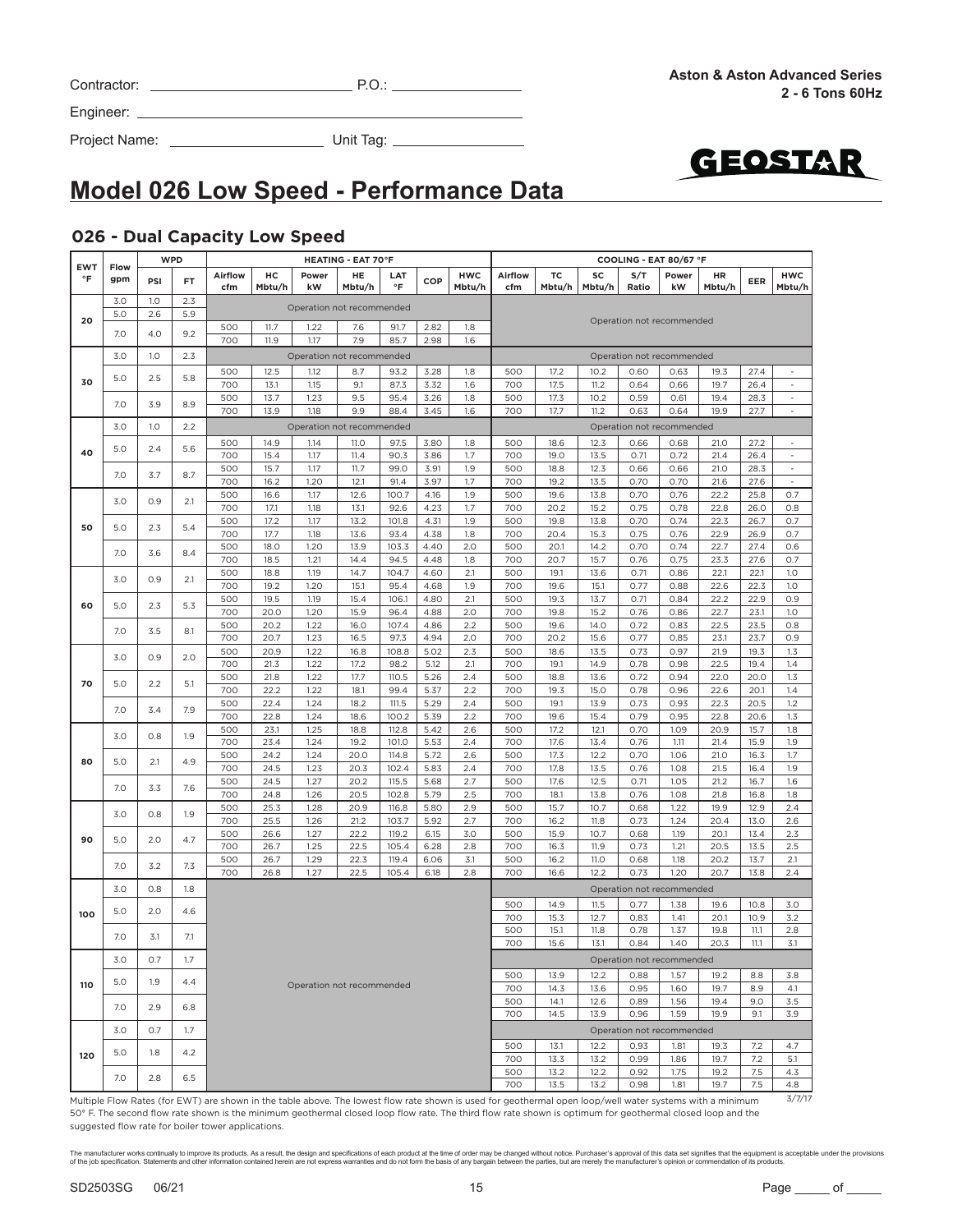| Contractor: | $P.O$ |
|-------------|-------|
|             |       |

Project Name: Unit Tag:



# **Model 026 High Speed - Performance Data**

#### **026 - Dual Capacity High Speed**

|                         |             |                             | <b>WPD</b>  |                                                                      |              |                           | <b>HEATING - EAT 70°F</b> |                  |              |                      |                |              |              | COOLING - EAT 80/67 °F    |              |              |              |                                |
|-------------------------|-------------|-----------------------------|-------------|----------------------------------------------------------------------|--------------|---------------------------|---------------------------|------------------|--------------|----------------------|----------------|--------------|--------------|---------------------------|--------------|--------------|--------------|--------------------------------|
| <b>EWT</b><br>$\circ$ F | Flow<br>gpm | PSI                         | <b>FT</b>   | Airflow<br>cfm                                                       | нc<br>Mbtu/h | Power<br>kW               | HE<br>Mbtu/h              | LAT<br>$\circ$ F | COP          | <b>HWC</b><br>Mbtu/h | Airflow<br>cfm | TC<br>Mbtu/h | SC<br>Mbtu/h | S/T<br>Ratio              | Power<br>kW  | HR<br>Mbtu/h | EER          | <b>HWC</b><br>Mbtu/h           |
|                         | 4.0         | 1.4                         | 3.2         |                                                                      |              | Operation not recommended |                           |                  |              |                      |                |              |              |                           |              |              |              |                                |
| 20                      | 6.0<br>8.0  | 3.4<br>5.3                  | 7.8<br>12.2 | 700                                                                  | 16.0         | 1.49                      | 10.9                      | 91.1             | 3.14         | 2.1                  |                |              |              | Operation not recommended |              |              |              |                                |
|                         |             |                             |             | 900                                                                  | 16.4         | 1.50                      | 11.3                      | 86.9             | 3.20         | 2.0                  |                |              |              |                           |              |              |              |                                |
|                         | 4.0         | 1.4                         | 3.2         |                                                                      |              | Operation not recommended |                           |                  |              |                      |                |              |              | Operation not recommended |              |              |              |                                |
| 30                      | 6.0         | 3.3                         | 7.6         | 700<br>900                                                           | 18.2<br>18.7 | 1.50<br>1.54              | 13.1<br>13.5              | 94.1<br>89.3     | 3.56<br>3.55 | 2.3<br>2.1           | 700<br>900     | 23.0<br>23.4 | 14.0<br>15.3 | 0.61<br>0.65              | 1.00<br>1.06 | 26.4<br>27.0 | 23.0<br>22.2 | $\overline{\phantom{a}}$<br>÷, |
|                         | 8.0         |                             | 11.8        | 700                                                                  | 18.6         | 1.55                      | 13.3                      | 94.6             | 3.52         | 2.3                  | 700            | 23.1         | 14.0         | 0.61                      | 0.97         | 26.5         | 23.8         | $\omega$                       |
|                         |             | 5.1                         |             | 900                                                                  | 19.1         | 1.56                      | 13.8                      | 89.7             | 3.59         | 2.2                  | 900            | 23.7         | 15.3         | 0.65                      | 1.02         | 27.2         | 23.2         | $\overline{\phantom{a}}$       |
|                         | 4.0         | 1.3                         | 3.1         |                                                                      |              | Operation not recommended |                           |                  |              |                      |                |              |              | Operation not recommended |              |              |              |                                |
| 40                      | 6.0         | 3.2                         | 7.4         | 700                                                                  | 20.9         | 1.57                      | 15.5                      | 97.6             | 3.90         | 2.5                  | 700            | 25.0         | 16.4         | 0.66                      | 1.10         | 28.8         | 22.6         | $\sim$                         |
|                         |             |                             |             | 900<br>700                                                           | 21.5<br>21.3 | 1.60<br>1.58              | 16.0<br>15.9              | 92.1<br>98.1     | 3.94<br>3.94 | 2.3<br>2.6           | 900<br>700     | 25.5<br>25.2 | 17.9<br>16.4 | 0.70<br>0.65              | 1.16<br>1.07 | 29.4<br>28.8 | 22.0<br>23.5 | $\blacksquare$                 |
|                         | 8.0         | 5.0                         | 11.5        | 900                                                                  | 22.0         | 1.62                      | 16.4                      | 92.6             | 3.98         | 2.4                  | 900            | 25.8         | 17.9         | 0.70                      | 1.12         | 29.6         | 23.0         | $\overline{\phantom{a}}$       |
|                         | 4.0         | 1.3                         | 3.0         | 700                                                                  | 22.7         | 1.60                      | 17.2                      | 100.0            | 4.16         | 2.7                  | 700            | 25.6         | 17.1         | 0.67                      | 1.26         | 29.9         | 20.3         | 1.3                            |
|                         |             |                             |             | 900<br>700                                                           | 23.4         | 1.62<br>1.63              | 17.8<br>17.9              | 94.0<br>101.1    | 4.23         | 2.5<br>2.8           | 900<br>700     | 26.9<br>26.2 | 19.0<br>17.3 | 0.71                      | 1.33<br>1.19 | 31.5         | 20.3<br>22.0 | 1.4<br>1.3                     |
| 50                      | 6.0         | 3.1                         | 7.2         | 900                                                                  | 23.5<br>24.3 | 1.66                      | 18.6                      | 95.0             | 4.22<br>4.30 | 2.6                  | 900            | 27.5         | 19.2         | 0.66<br>0.70              | 1.25         | 30.2<br>31.8 | 22.0         | 1.4                            |
|                         | 8.0         | 4.8                         | 11.1        | 700                                                                  | 24.0         | 1.65                      | 18.4                      | 101.8            | 4.28         | 2.9                  | 700            | 26.4         | 18.5         | 0.70                      | 1.16         | 30.4         | 22.7         | 1.2                            |
|                         |             |                             |             | 900                                                                  | 24.8         | 1.67                      | 19.1                      | 95.5             | 4.35         | 2.7                  | 900            | 27.8         | 20.5         | 0.74                      | 1.22         | 32.0         | 22.8         | 1.3                            |
|                         | 4.0         | 1.2                         | 2.9         | 700<br>900                                                           | 25.0<br>25.8 | 1.67<br>1.68              | 19.3<br>20.0              | 103.0<br>96.5    | 4.39<br>4.50 | 3.1<br>2.9           | 700<br>900     | 25.0<br>26.2 | 17.2<br>19.1 | 0.69<br>0.73              | 1.38<br>1.44 | 29.7<br>31.1 | 18.1<br>18.2 | 1.6<br>1.7                     |
|                         |             |                             |             | 700                                                                  | 26.1         | 1.71                      | 20.2                      | 104.5            | 4.46         | 3.2                  | 700            | 25.6         | 17.4         | 0.68                      | 1.31         | 30.0         | 19.5         | 1.5                            |
| 60                      | 6.0         | 3.0                         | 6.9         | 900                                                                  | 26.9         | 1.73                      | 21.0                      | 97.7             | 4.57         | 2.9                  | 900            | 26.8         | 19.3         | 0.72                      | 1.36         | 31.4         | 19.6         | 1.6                            |
|                         | 8.0         | 4.7                         | 10.8        | 700                                                                  | 26.7         | 1.73                      | 20.8                      | 105.3            | 4.52         | 3.3                  | 700            | 25.8         | 18.3         | 0.71                      | 1.28         | 30.2         | 20.2         | 1.4                            |
|                         |             |                             |             | 900<br>700                                                           | 27.6<br>27.3 | 1.74<br>1.74              | 21.7<br>21.3              | 98.4<br>106.1    | 4.65<br>4.60 | 3.0<br>3.5           | 900<br>700     | 27.1<br>24.4 | 20.3<br>17.2 | 0.75<br>0.71              | 1.34<br>1.49 | 31.7<br>29.5 | 20.3<br>16.3 | 1.6<br>2.0                     |
| 70                      | 4.0         | 1.2                         | 2.8         | 900                                                                  | 28.6         | 1.81                      | 22.4                      | 99.4             | 4.63         | 3.2                  | 900            | 25.5         | 19.2         | 0.75                      | 1.55         | 30.7         | 16.4         | 2.1                            |
|                         | 6.0         | 2.9                         | 6.7         | 700                                                                  | 28.7         | 1.80                      | 22.5                      | 107.9            | 4.68         | 3.6                  | 700            | 25.0         | 17.4         | 0.70                      | 1.43         | 29.9         | 17.5         | 1.9                            |
|                         |             |                             |             | 900                                                                  | 29.6         | 1.80                      | 23.5                      | 100.5            | 4.83         | 3.3                  | 900            | 26.1         | 19.3         | 0.74                      | 1.48         | 31.1         | 17.6         | 2.0                            |
|                         | 8.0         | 4.5                         | 10.4        | 700<br>900                                                           | 29.4<br>30.4 | 1.82<br>1.81              | 23.2<br>24.2              | 108.9<br>101.3   | 4.74<br>4.92 | 3.7<br>3.4           | 700<br>900     | 25.3<br>26.4 | 18.1<br>20.1 | 0.72<br>0.76              | 1.39<br>1.45 | 30.0<br>31.3 | 18.1<br>18.2 | 1.7<br>1.9                     |
|                         |             |                             |             | 700                                                                  | 29.5         | 1.81                      | 23.3                      | 109.0            | 4.77         | 3.9                  | 700            | 22.8         | 17.1         | 0.75                      | 1.65         | 28.4         | 13.8         | 2.5                            |
|                         | 4.0         | 1.2                         | 2.7         | 900                                                                  | 30.5         | 1.80                      | 24.4                      | 101.4            | 4.98         | 3.6                  | 900            | 23.7         | 19.1         | 0.80                      | 1.70         | 29.5         | 14.0         | 2.7                            |
| 80                      | 6.0         | 2.8                         | 6.5         | 700                                                                  | 31.2         | 1.88                      | 24.8                      | 111.3            | 4.85         | 4.0                  | 700            | 23.4         | 17.4         | 0.74                      | 1.59         | 28.9         | 14.7         | 2.3                            |
|                         |             |                             |             | 900<br>700                                                           | 32.3<br>32.1 | 1.87<br>1.91              | 25.9<br>25.6              | 103.2<br>112.5   | 5.07<br>4.93 | 3.7<br>4.1           | 900<br>700     | 24.4<br>23.7 | 19.2<br>17.8 | 0.79<br>0.75              | 1.64<br>1.56 | 30.0<br>29.0 | 14.9<br>15.2 | 2.5<br>2.2                     |
|                         | 8.0         | 4.3                         | 10.0        | 900                                                                  | 33.2         | 1.88                      | 26.8                      | 104.2            | 5.18         | 3.8                  | 900            | 24.7         | 19.7         | 0.80                      | 1.61         | 30.1         | 15.4         | 2.4                            |
|                         | 4.0         | 1.1                         | 2.6         | 700                                                                  | 31.7         | 1.89                      | 25.3                      | 112.0            | 4.93         | 4.3                  | 700            | 21.2         | 17.1         | 0.80                      | 1.80         | 27.4         | 11.8         | 3.1                            |
|                         |             |                             |             | 900                                                                  | 32.9         | 1.86                      | 26.5                      | 103.8            | 5.19         | 4.0                  | 900            | 22.0         | 18.9         | 0.86                      | 1.85         | 28.3         | 11.9         | 3.3                            |
| 90                      | 6.0         | 2.7                         | 6.2         | 700<br>900                                                           | 33.7<br>34.9 | 1.97<br>1.94              | 27.0<br>28.3              | 114.6<br>105.9   | 5.02<br>5.29 | 4.5<br>4.1           | 700<br>900     | 21.8<br>22.6 | 17.3<br>19.2 | 0.79<br>0.85              | 1.75<br>1.80 | 27.8<br>28.8 | 12.5<br>12.6 | 2.9<br>3.2                     |
|                         |             |                             |             | 700                                                                  | 34.8         | 2.00                      | 28.0                      | 116.0            | 5.10         | 4.6                  | 700            | 22.2         | 17.1         | 0.77                      | 1.66         | 27.9         | 13.4         | 2.7                            |
|                         | 8.0         | 4.2                         | 9.7         | 900                                                                  | 36.0         | 1.95                      | 29.3                      | 107.0            | 5.41         | 4.3                  | 900            | 22.9         | 19.3         | 0.84                      | 1.76         | 28.9         | 13.0         | 3.0                            |
|                         | 4.0         | 1.1                         | 2.5         |                                                                      |              |                           |                           |                  |              |                      |                |              |              | Operation not recommended |              |              |              |                                |
| 100                     | 6.0         | 2.6                         | 6.0         |                                                                      |              |                           |                           |                  |              |                      | 700            | 20.8         | 16.9         | 0.81                      | 1.96         | 27.5         | 10.6         | 3.6                            |
|                         |             |                             |             |                                                                      |              |                           |                           |                  |              |                      | 900<br>700     | 21.5<br>21.1 | 18.8         | 0.87<br>0.80              | 1.99<br>1.93 | 28.3<br>27.7 | 10.8<br>10.9 | 3.9<br>3.3                     |
|                         | 8.0         | 4.0                         | 9.3         |                                                                      |              |                           |                           |                  |              |                      | 900            | 21.8         | 16.9<br>18.7 | 0.86                      | 1.96         | 28.4         | 11.1         | 3.7                            |
|                         | 4.0         | 1.0                         | 2.4         |                                                                      |              |                           |                           |                  |              |                      |                |              |              | Operation not recommended |              |              |              |                                |
|                         | 6.0         | 2.5                         | 5.8         |                                                                      |              |                           |                           |                  |              |                      | 700            | 19.9         | 16.5         | 0.83                      | 2.18         | 27.3         | 9.1          | 4.4                            |
| 110                     |             |                             |             |                                                                      |              | Operation not recommended |                           |                  |              |                      | 900            | 20.4         | 18.4         | 0.90                      | 2.19         | 27.9         | 9.3          | 4.7                            |
|                         | 8.0         | 3.9                         | 9.0         |                                                                      |              |                           |                           |                  |              |                      | 700<br>900     | 20.1<br>20.6 | 16.3<br>18.0 | 0.81<br>0.87              | 2.14<br>2.16 | 27.6<br>28.0 | 9.4<br>9.5   | 4.1<br>4.5                     |
|                         | 4.0         | 1.0                         | 2.3         |                                                                      |              |                           |                           |                  |              |                      |                |              |              | Operation not recommended |              |              |              |                                |
|                         |             |                             |             |                                                                      |              |                           |                           |                  |              |                      | 700            | 17.9         | 16.2         | 0.91                      | 2.40         | 26.1         | 7.4          | 5.3                            |
| 120                     | 6.0         | 2.4                         | 5.6         |                                                                      |              |                           |                           |                  |              |                      | 900            | 18.2         | 17.6         | 0.97                      | 2.47         | 26.6         | 7.4          | 5.7                            |
|                         | 8.0         | 3.7                         | 8.6         |                                                                      |              |                           |                           |                  |              |                      | 700            | 18.0         | 16.2         | 0.90                      | 2.33         | 26.0         | 7.7          | 4.9                            |
| $M_{11}$                | Flor.       | $D2$ $\leftrightarrow$ $C1$ |             | $\epsilon$ $\Gamma$ WT) are choun in the table above. The lowest fle |              |                           |                           |                  |              |                      | 900            | 18.4         | 17.6         | 0.96                      | 2.40         | 26.6         | 7.7          | 5.4<br>3/7/17                  |

Multiple Flow Rates (for EWT) are shown in the table above. The lowest flow rate shown is used for geothermal open loop/well water systems with a minimum 50° F. The second flow rate shown is the minimum geothermal closed loop flow rate. The third flow rate shown is optimum for geothermal closed loop and the suggested flow rate for boiler tower applications.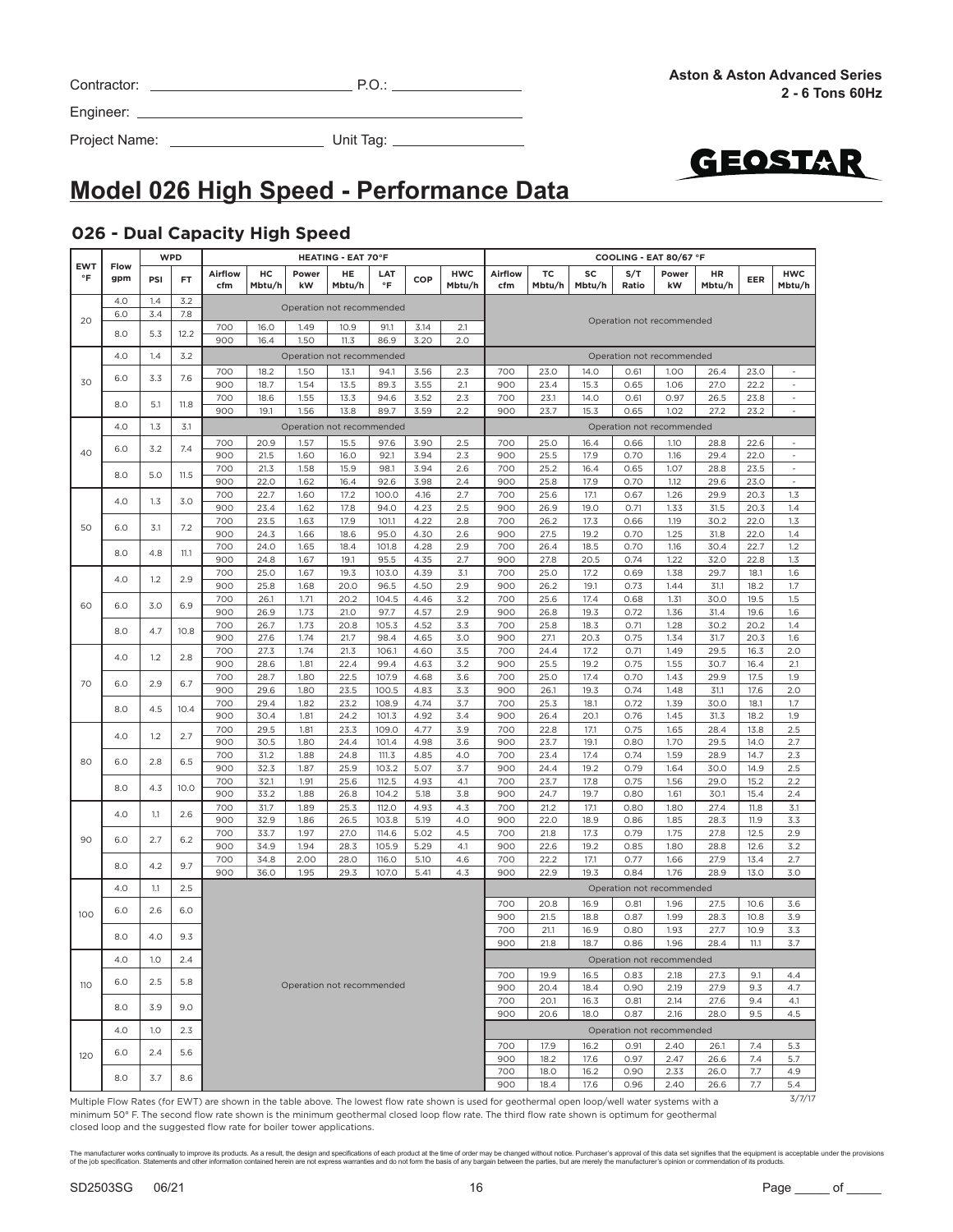| Contractor: |  |  |
|-------------|--|--|
|             |  |  |

Project Name: Unit Tag:



# **Model 038 Low Speed - Performance Data**

#### **038 - Dual Capacity Low Speed**

| <b>EWT</b>            |             | <b>WPD</b> |           |                                               |              |                           | <b>HEATING - EAT 70°F</b> |               |              |            |             |              |                    | COOLING - EAT 80/67 °F    |              |              |              |                          |
|-----------------------|-------------|------------|-----------|-----------------------------------------------|--------------|---------------------------|---------------------------|---------------|--------------|------------|-------------|--------------|--------------------|---------------------------|--------------|--------------|--------------|--------------------------|
| °F                    | Flow<br>gpm | PSI        | <b>FT</b> | <b>Airflow</b>                                | нc           | Power                     | HE                        | LAT           | COP          | <b>HWC</b> | Airflow     | тс           | SC                 | S/T                       | Power        | HR           | EER          | <b>HWC</b>               |
|                       |             |            |           | cfm                                           | Mbtu/h       | kW                        | Mbtu/h                    | $\circ$ F     |              | Mbtu/h     | cfm         | Mbtu/h       | Mbtu/h             | Ratio                     | kW           | Mbtu/h       |              | Mbtu/h                   |
|                       | 4.0         | 1.0        | 2.2       |                                               |              | Operation not recommended |                           |               |              |            |             |              |                    |                           |              |              |              |                          |
| 20                    | 6.0         | 2.1        | 4.9       |                                               |              |                           |                           |               |              |            |             |              |                    | Operation not recommended |              |              |              |                          |
|                       | 8.0         | 3.1        | 7.2       | 800                                           | 17.2         | 1.69                      | 11.4                      | 89.9          | 2.97         | 2.5        |             |              |                    |                           |              |              |              |                          |
|                       |             |            |           | 1000                                          | 17.5         | 1.70                      | 11.7                      | 86.2          | 3.02         | 2.3        |             |              |                    |                           |              |              |              |                          |
|                       | 4.0         | 0.9        | 2.2       |                                               |              | Operation not recommended |                           |               |              |            |             |              |                    | Operation not recommended |              |              |              |                          |
|                       |             |            |           | 800                                           | 18.3         | 1.65                      | 12.7                      | 91.2          | 3.25         | 2.4        | 800         | 23.4         | 13.6               | 0.58                      | 0.84         | 26.3         | 27.7         | $\bar{a}$                |
| 30                    | 6.0         | 2.0        | 4.7       | 1000                                          | 19.1         | 1.70                      | 13.3                      | 87.7          | 3.29         | 2.2        | 1000        | 23.8         | 14.9               | 0.63                      | 0.89         | 26.8         | 26.7         | $\overline{\phantom{a}}$ |
|                       |             |            |           | 800                                           | 19.9         | 1.73                      | 14.0                      | 93.0          | 3.37         | 2.5        | 800         | 23.5         | 13.6               | 0.58                      | 0.82         | 26.6         | 28.7         | $\overline{\phantom{a}}$ |
|                       | 8.0         | 3.0        | 7.0       | 1000                                          | 20.3         | 1.74                      | 14.4                      | 88.8          | 3.42         | 2.3        | 1000        | 24.1         | 14.9               | 0.62                      | 0.86         | 27.0         | 28.0         | $\omega$                 |
|                       | 4.0         | 0.9        | 2.1       |                                               |              | Operation not recommended |                           |               |              |            |             |              |                    | Operation not recommended |              |              |              |                          |
|                       |             |            |           |                                               |              |                           |                           |               |              |            |             |              |                    |                           |              |              |              |                          |
| 40                    | 6.0         | 2.0        | 4.6       | 800                                           | 21.6         | 1.68                      | 15.9                      | 95.1          | 3.77         | 2.5        | 800         | 26.2         | 16.9               | 0.65                      | 0.93         | 29.4         | 28.3         | $\bar{a}$                |
|                       |             |            |           | 1000                                          | 22.4         | 1.71                      | 16.6                      | 90.7          | 3.83         | 2.3        | 1000        | 26.7         | 18.5               | 0.69                      | 0.97         | 30.0         | 27.5         | $\overline{\phantom{a}}$ |
|                       | 8.0         | 2.9        | 6.7       | 800                                           | 22.8         | 1.72                      | 16.9                      | 96.4          | 3.88         | 2.6        | 800         | 26.4         | 16.9               | 0.64                      | 0.90         | 29.5         | 29.4         | $\sim$                   |
|                       |             |            |           | 1000                                          | 23.6         | 1.76                      | 17.6                      | 91.9          | 3.94         | 2.4        | 1000        | 27.0         | 18.5               | 0.69                      | 0.94         | 30.2         | 28.7         | $\overline{\phantom{a}}$ |
|                       | 4.0         | 0.9        | 2.0       | 800                                           | 24.1         | 1.71                      | 18.3                      | 97.9          | 4.14         | 2.6        | 800         | 28.4         | 19.4               | 0.68                      | 1.04         | 31.9         | 27.4         | 1.0                      |
|                       |             |            |           | 1000                                          | 24.9         | 1.73                      | 19.0                      | 93.0          | 4.21         | 2.4        | 1000        | 29.2         | 21.4               | 0.73                      | 1.06         | 32.8         | 27.6         | 1.1                      |
| 50                    | 6.0         | 1.9        | 4.4       | 800                                           | 25.0         | 1.71                      | 19.1                      | 98.9          | 4.28         | 2.7        | 800         | 28.6         | 19.5               | 0.68                      | 1.01         | 32.1         | 28.4         | 0.9                      |
|                       |             |            |           | 1000                                          | 25.7         | 1.73                      | 19.8                      | 93.8          | 4.35         | 2.5        | 1000        | 29.4         | 21.5               | 0.73                      | 1.03         | 32.9         | 28.6         | 1.0                      |
|                       | 8.0         | 2.8        | 6.5       | 800                                           | 26.1         | 1.75                      | 20.2                      | 100.2         | 4.38         | 2.8        | 800         | 29.1         | 20.0               | 0.69                      | 1.00         | 32.5         | 29.1         | 0.9                      |
|                       |             |            |           | 1000                                          | 26.9         | 1.77                      | 20.9                      | 94.9          | 4.45         | 2.5        | 1000        | 29.9         | 22.1               | 0.74                      | 1.02         | 33.4         | 29.3         | 1.0                      |
|                       | 4.0         | 0.9        | 2.0       | 800                                           | 27.3         | 1.75                      | 21.3                      | 101.6         | 4.56         | 2.9        | 800         | 27.9         | 19.6               | 0.70                      | 1.18         | 31.9         | 23.6         | 1.3                      |
|                       |             |            |           | 1000                                          | 28.0         | 1.77                      | 21.9                      | 95.9          | 4.64         | 2.6        | 1000        | 28.7         | 21.7               | 0.76                      | 1.21         | 32.8         | 23.8         | 1.4                      |
| 60                    | 6.0         | 1.9        | 4.3       | 800<br>1000                                   | 28.4         | 1.75                      | 22.4                      | 102.9<br>96.9 | 4.75         | 3.0        | 800<br>1000 | 28.1         | 19.7               | 0.70                      | 1.15         | 32.1         | 24.4         | 1.3                      |
|                       |             |            |           |                                               | 29.1<br>29.4 | 1.76<br>1.79              | 23.1<br>23.3              | 104.0         | 4.83         | 2.7<br>3.0 |             | 28.9<br>28.6 | 21.8<br>20.2       | 0.75<br>0.71              | 1.18<br>1.14 | 32.9<br>32.5 | 24.6<br>25.0 | 1.4<br>1.2               |
|                       | 8.0         | 2.7        | 6.3       | 800<br>1000                                   | 30.1         | 1.80                      | 23.9                      | 97.8          | 4.81<br>4.89 | 2.8        | 800<br>1000 | 29.4         | 22.4               | 0.76                      | 1.17         | 33.4         | 25.2         | 1.3                      |
|                       |             |            |           | 800                                           | 30.5         | 1.80                      | 24.3                      | 105.3         | 4.96         | 3.2        | 800         |              | 19.8               | 0.72                      | 1.33         | 32.0         |              | 1.9                      |
|                       | 4.0         | 0.8        | 1.9       | 1000                                          | 31.1         | 1.81                      | 24.9                      | 98.8          | 5.04         | 2.9        | 1000        | 27.4<br>28.2 | 21.9               | 0.78                      | 1.36         | 32.8         | 20.6<br>20.8 | 2.0                      |
|                       |             |            |           | 800                                           | 31.8         | 1.79                      | 25.7                      | 106.8         | 5.19         | 3.3        | 800         | 27.7         | 19.9               | 0.72                      | 1.30         | 32.1         | 21.3         | 1.7                      |
| 70                    | 6.0         | 1.8        | 4.2       | 1000                                          | 32.4         | 1.79                      | 26.3                      | 100.0         | 5.29         | 3.0        | 1000        | 28.4         | 22.0               | 0.78                      | 1.32         | 32.9         | 21.5         | 1.9                      |
|                       |             |            |           | 800                                           | 32.6         | 1.83                      | 26.4                      | 107.8         | 5.22         | 3.4        | 800         | 28.1         | 20.4               | 0.73                      | 1.29         | 32.5         | 21.9         | 1.6                      |
|                       | 8.0         | 2.7        | 6.1       | 1000                                          | 33.2         | 1.83                      | 27.0                      | 100.7         | 5.32         | 3.1        | 1000        | 28.9         | 22.6               | 0.78                      | 1.31         | 33.4         | 22.1         | 1.8                      |
|                       |             |            |           | 800                                           | 33.3         | 1.83                      | 27.1                      | 108.6         | 5.34         | 3.6        | 800         | 25.6         | 19.4               | 0.76                      | 1.53         | 30.8         | 16.8         | 2.5                      |
|                       | 4.0         | 0.8        | 1.9       | 1000                                          | 33.8         | 1.82                      | 27.6                      | 101.3         | 5.44         | 3.3        | 1000        | 26.3         | 21.5               | 0.82                      | 1.56         | 31.6         | 16.9         | 2.7                      |
|                       |             |            |           | 800                                           | 34.9         | 1.82                      | 28.7                      | 110.4         | 5.63         | 3.7        | 800         | 25.8         | 19.5               | 0.76                      | 1.49         | 30.9         | 17.4         | 2.4                      |
| 80                    | 6.0         | 1.7        | 4.0       | 1000                                          | 35.4         | 1.81                      | 29.2                      | 102.7         | 5.74         | 3.4        | 1000        | 26.6         | 21.6               | 0.81                      | 1.52         | 31.7         | 17.5         | 2.6                      |
|                       |             |            |           | 800                                           | 35.4         | 1.86                      | 29.1                      | 111.O         | 5.59         | 3.8        | 800         | 26.3         | 20.0               | 0.76                      | 1.48         | 31.3         | 17.8         | 2.2                      |
|                       | 8.0         | 2.6        | 5.9       | 1000                                          | 35.8         | 1.84                      | 29.5                      | 103.1         | 5.70         | 3.5        | 1000        | 27.0         | 22.2               | 0.82                      | 1.51         | 32.1         | 17.9         | 2.5                      |
|                       |             |            |           | 800                                           | 36.2         | 1.86                      | 29.9                      | 111.9         | 5.71         | 4.0        | 800         | 23.8         | 19.0               | 0.80                      | 1.73         | 29.7         | 13.8         | 3.4                      |
|                       | 4.0         | 0.8        | 1.8       | 1000                                          | 36.5         | 1.84                      | 30.2                      | 103.8         | 5.82         | 3.7        | 1000        | 24.5         | 21.0               | 0.86                      | 1.76         | 30.5         | 13.9         | 3.6                      |
|                       |             |            |           | 800                                           | 38.1         | 1.84                      | 31.8                      | 114.1         | 6.05         | 4.2        | 800         | 24.0         | 19.1               | 0.80                      | 1.68         | 29.8         | 14.3         | 3.2                      |
| 90                    | 6.0         | 1.7        | 3.9       | 1000                                          | 38.3         | 1.82                      | 32.1                      | 105.5         | 6.18         | 3.8        | 1000        | 24.7         | 21.2               | 0.86                      | 1.72         | 30.5         | 14.4         | 3.4                      |
|                       |             |            |           | 800                                           | 38.2         | 1.88                      | 32.0                      | 114.2         | 5.96         | 4.3        | 800         | 24.2         | 19.3               | 0.80                      | 1.65         | 30.0         | 14.7         | 2.9                      |
|                       | 8.0         | 2.5        | 5.7       | 1000                                          | 38.4         | 1.85                      | 32.1                      | 105.6         | 6.08         | 4.0        | 1000        | 25.1         | 21.7               | 0.86                      | 1.70         | 30.9         | 14.8         | 3.3                      |
|                       | 4.0         | 0.7        | 1.7       |                                               |              |                           |                           |               |              |            |             |              |                    | Operation not recommended |              |              |              |                          |
|                       |             |            |           |                                               |              |                           |                           |               |              |            | 800         | 22.5         | 18.5               | 0.82                      | 1.93         | 29.1         | 11.7         | 4.1                      |
| 100                   | 6.0         | 1.6        | 3.7       |                                               |              |                           |                           |               |              |            | 1000        | 23.2         | 20.5               | 0.89                      | 1.96         | 29.9         | 11.8         | 4.5                      |
|                       |             |            |           |                                               |              |                           |                           |               |              |            | 800         | 22.9         | 19.0               | 0.83                      | 1.91         | 29.4         | 12.0         | 3.8                      |
|                       | 8.0         | 2.4        | 5.5       |                                               |              |                           |                           |               |              |            | 1000        | 23.6         | 21.1               | 0.89                      | 1.95         | 30.2         | 12.1         | 4.2                      |
|                       |             |            |           |                                               |              |                           |                           |               |              |            |             |              |                    |                           |              |              |              |                          |
|                       | 4.0         | 0.7        | 1.7       |                                               |              |                           |                           |               |              |            |             |              |                    | Operation not recommended |              |              |              |                          |
|                       | 6.0         | 1.6        | 3.6       |                                               |              |                           |                           |               |              |            | 800         | 21.1         | 18.0               | 0.85                      | 2.17         | 28.5         | 9.7          | 5.2                      |
| 110                   |             |            |           |                                               |              | Operation not recommended |                           |               |              |            | 1000        | 21.6         | 19.9               | 0.92                      | 2.21         | 29.2         | 9.8          | 5.7                      |
|                       | 8.0         | 2.3        | 5.3       |                                               |              |                           |                           |               |              |            | 800         | 21.4         | 18.4               | 0.86                      | 2.15         | 28.7         | 10.0         | 4.8                      |
|                       |             |            |           |                                               |              |                           |                           |               |              |            | 1000        | 22.0         | 20.4               | 0.93                      | 2.19         | 29.5         | 10.0         | 5.4                      |
|                       | 4.0         | 0.7        | 1.6       |                                               |              |                           |                           |               |              |            |             |              |                    | Operation not recommended |              |              |              |                          |
|                       |             |            |           |                                               |              |                           |                           |               |              |            | 800         | 18.8         | 16.2               | 0.86                      | 2.49         | 27.3         | 7.5          | 6.5                      |
| 120                   | 6.0         | 1.5        | 3.5       |                                               |              |                           |                           |               |              |            | 1000        | 19.2         | 17.6               | 0.92                      | 2.56         | 27.9         | 7.5          | 7.0                      |
|                       |             |            |           |                                               |              |                           |                           |               |              |            | 800         | 19.0         | 16.2               | 0.85                      | 2.41         | 27.2         | 7.9          | 6.0                      |
|                       | 8.0         | 2.2        | 5.1       |                                               |              |                           |                           |               |              |            | 1000        | 19.4         | 17.6               | 0.91                      | 2.49         | 27.9         | 7.8          | 6.7                      |
| $M_1$ , $H_2$ , $H_3$ | $D - +$     |            |           | a Chair EMTS and also constant to the balance |              | about The la              |                           |               |              |            |             |              | $\sim\sim\sqrt{2}$ | $-+ -$                    |              |              |              | 3/7/17                   |

Multiple Flow Rates (for EWT) are shown in the table above. The lowest flow rate shown is used for geothermal open loop/well water systems with a minimum 50° F. The second flow rate shown is the minimum geothermal closed loop flow rate. The third flow rate shown is optimum for geothermal closed loop and the suggested flow rate for boiler tower applications.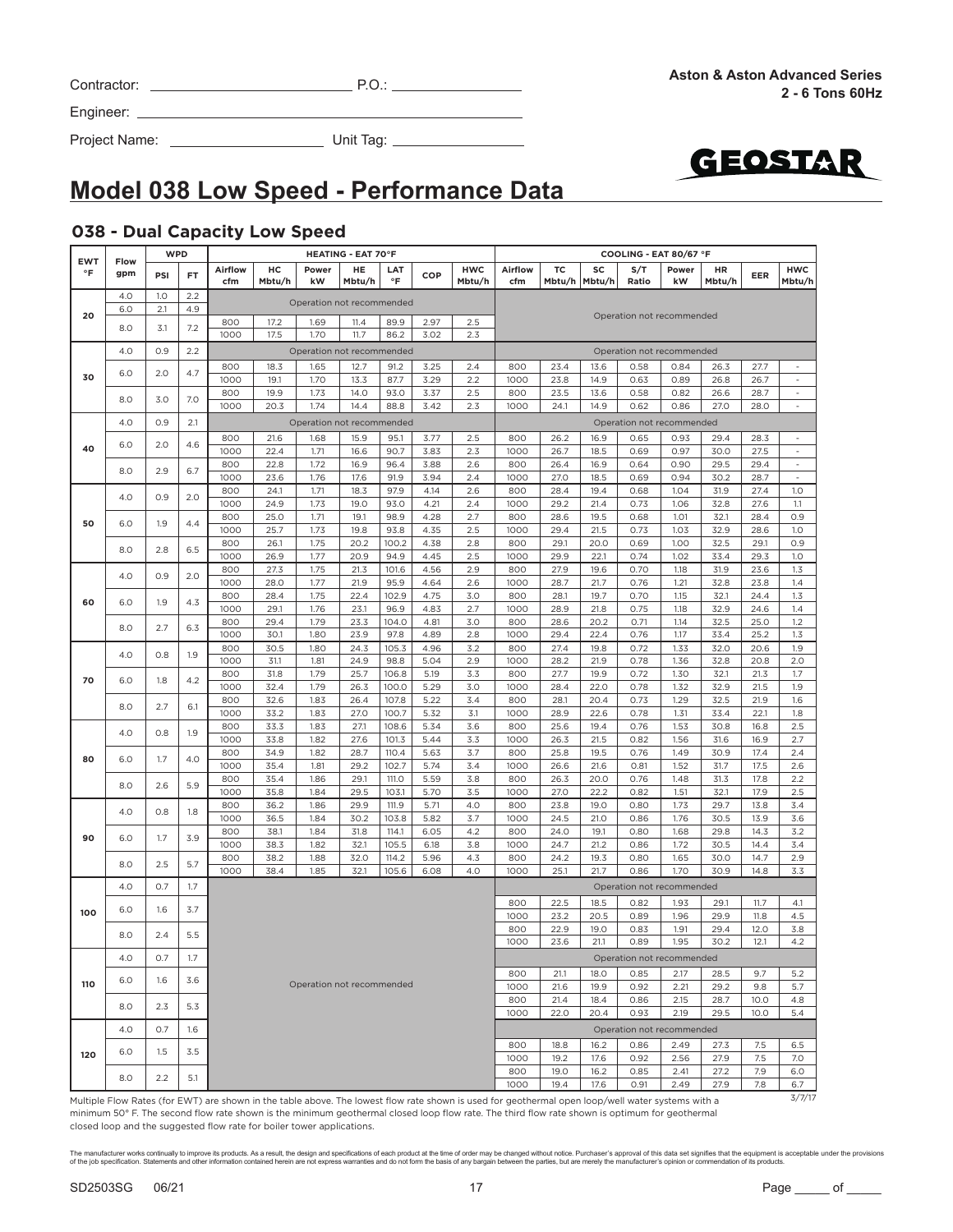|  | the contract of the contract of the contract of the contract of the contract of the contract of the contract of<br>the contract of the contract of the contract of the contract of the contract of the contract of the contract of | the contract of the contract of the contract of the contract of the contract of |  |
|--|------------------------------------------------------------------------------------------------------------------------------------------------------------------------------------------------------------------------------------|---------------------------------------------------------------------------------|--|

**EWT °F**

**20**

**Flow gpm**

|     |     |     |     | 1000 | 28.2 | 2.29 | 20.4                      | 96.1  | 3.62 | 3.1 | 1000         | 30.4         | 18.5         | 0.61         | 1.41                      | 35.2         | 21.5       |            |
|-----|-----|-----|-----|------|------|------|---------------------------|-------|------|-----|--------------|--------------|--------------|--------------|---------------------------|--------------|------------|------------|
| 30  | 7.0 | 2.5 | 5.8 | 1200 | 29.0 | 2.36 | 21.0                      | 92.4  | 3.61 | 2.8 | 1200         | 30.9         | 20.2         | 0.65         | 1.49                      | 36.0         | 20.7       |            |
|     |     |     |     | 1000 | 28.9 | 2.36 | 20.8                      | 96.8  | 3.59 | 3.2 | 1000         | 30.6         | 18.5         | 0.61         | 1.37                      | 35.4         | 22.3       | $\sim$     |
|     | 9.0 | 3.6 | 8.4 | 1200 | 29.6 | 2.38 | 21.5                      | 92.8  | 3.65 | 2.9 | 1200         | 31.3         | 20.2         | 0.65         | 1.44                      | 36.2         | 21.7       |            |
|     | 5.0 | 1.2 | 2.8 |      |      |      | Operation not recommended |       |      |     |              |              |              |              | Operation not recommended |              |            |            |
|     |     |     |     | 1000 | 31.9 | 2.39 | 23.8                      | 99.6  | 3.91 | 3.4 | 1000         | 33.6         | 20.5         | 0.61         | 1.56                      | 38.9         | 21.6       | $\sim$     |
| 40  | 7.0 | 2.4 | 5.6 | 1200 | 32.9 | 2.44 | 24.6                      | 95.4  | 3.95 | 3.1 | 1200         | 34.2         | 22.4         | 0.65         | 1.63                      | 39.8         | 21.0       | $\sim$     |
|     | 9.0 |     |     | 1000 | 32.6 | 2.41 | 24.3                      | 100.2 | 3.95 | 3.5 | 1000         | 33.8         | 20.5         | 0.61         | 1.51                      | 39.0         | 22.4       | ÷,         |
|     |     | 3.5 | 8.2 | 1200 | 33.6 | 2.47 | 25.2                      | 95.9  | 3.99 | 3.2 | 1200         | 34.6         | 22.4         | 0.65         | 1.58                      | 40.0         | 21.9       | $\sim$     |
|     |     |     |     | 1000 | 34.4 | 2.44 | 26.1                      | 101.9 | 4.14 | 3.7 | 1000         | 34.9         | 20.5         | 0.59         | 1.78                      | 41.0         | 19.6       | 1.9        |
|     | 5.0 | 1.2 | 2.7 | 1200 | 35.4 | 2.47 | 27.0                      | 97.3  | 4.20 | 3.4 | 1200         | 36.7         | 22.8         | 0.62         | 1.87                      | 43.1         | 19.6       | 2.0        |
|     |     |     |     | 1000 | 35.7 | 2.49 | 27.1                      | 103.0 | 4.19 | 3.8 | 1000         | 35.7         | 20.7         | 0.58         | 1.68                      | 41.4         | 21.2       | 1.8        |
| 50  | 7.0 | 2.3 | 5.4 | 1200 | 36.8 | 2.53 | 28.2                      | 98.4  | 4.27 | 3.5 | 1200         | 37.5         | 23.0         | 0.61         | 1.76                      | 43.5         | 21.3       | 1.9        |
|     | 9.0 | 3.4 | 7.9 | 1000 | 36.5 | 2.52 | 27.9                      | 103.8 | 4.25 | 3.9 | 1000         | 36.0         | 22.1         | 0.62         | 1.64                      | 41.6         | 22.0       | 1.7        |
|     |     |     |     | 1200 | 37.6 | 2.55 | 28.9                      | 99.0  | 4.32 | 3.6 | 1200         | 37.9         | 24.6         | 0.65         | 1.72                      | 43.8         | 22.0       | 1.8        |
|     |     |     |     | 1000 | 37.2 | 2.53 | 28.6                      | 104.5 | 4.32 | 4.2 | 1000         | 35.5         | 22.7         | 0.64         | 1.96                      | 42.2         | 18.1       | 2.3        |
|     | 5.0 | 1.1 | 2.6 | 1200 | 38.4 | 2.54 | 29.7                      | 99.6  | 4.43 | 3.8 | 1200         | 37.2         | 25.2         | 0.68         | 2.04                      | 44.2         | 18.2       | 2.4        |
|     |     | 2.3 |     | 1000 | 38.9 | 2.60 | 30.0                      | 106.0 | 4.39 | 4.3 | 1000         | 36.3         | 22.9         | 0.63         | 1.86                      | 42.7         | 19.5       | 2.2        |
| 60  | 7.0 |     | 5.3 | 1200 | 40.2 | 2.61 | 31.2                      | 101.0 | 4.50 | 4.0 | 1200         | 38.1         | 25.4         | 0.67         | 1.94                      | 44.7         | 19.7       | 2.3        |
|     | 9.0 | 3.3 | 7.6 | 1000 | 39.8 | 2.62 | 30.9                      | 106.9 | 4.45 | 4.4 | 1000         | 36.7         | 24.2         | 0.66         | 1.81                      | 42.9         | 20.2       | 2.0        |
|     |     |     |     | 1200 | 41.2 | 2.64 | 32.2                      | 101.8 | 4.58 | 4.1 | 1200         | 38.5         | 26.8         | 0.70         | 1.90                      | 45.0         | 20.3       | 2.2        |
|     |     |     |     | 1000 | 40.1 | 2.61 | 31.2                      | 107.1 | 4.50 | 4.7 | 1000         | 36.1         | 24.9         | 0.69         | 2.13                      | 43.4         | 16.9       | 2.9        |
|     | 5.0 | 1.1 | 2.5 | 1200 | 42.7 | 2.67 | 33.6                      | 102.9 | 4.69 | 4.3 | 1200         | 37.7         | 27.7         | 0.73         | 2.21                      | 45.2         | 17.0       | 3.0        |
| 70  | 7.0 | 2.2 |     | 1000 | 42.1 | 2.70 | 32.9                      | 109.0 | 4.58 | 4.8 | 1000         | 37.0         | 25.2         | 0.68         | 2.04                      | 44.0         | 18.2       | 2.7        |
|     |     |     | 5.1 | 1200 | 43.5 | 2.70 | 34.3                      | 103.6 | 4.73 | 4.4 | 1200         | 38.6         | 27.9         | 0.72         | 2.11                      | 45.8         | 18.3       | 2.9        |
|     |     |     |     | 1000 | 43.2 | 2.73 | 33.9                      | 110.0 | 4.64 | 5.0 | 1000         | 37.4         | 26.2         | 0.70         | 1.99                      | 44.2         | 18.8       | 2.5        |
|     | 9.0 | 3.2 | 7.4 | 1200 | 44.7 | 2.72 | 35.4                      | 104.5 | 4.82 | 4.6 | 1200         | 39.1         | 29.0         | 0.74         | 2.07                      | 46.2         | 18.9       | 2.8        |
|     |     |     |     | 1000 | 43.3 | 2.73 | 34.0                      | 110.1 | 4.65 | 5.2 | 1000         | 34.8         | 24.6         | 0.71         | 2.34                      | 42.8         | 14.8       | 3.6        |
|     | 5.0 | 1.1 | 2.5 | 1200 | 44.8 | 2.71 | 35.6                      | 104.6 | 4.85 | 4.8 | 1200         | 36.2         | 27.3         | 0.76         | 2.41                      | 44.4         | 15.0       | 3.8        |
|     |     |     |     | 1000 | 45.8 | 2.84 | 36.1                      | 112.4 | 4.73 | 5.4 | 1000         | 35.7         | 24.9         | 0.70         | 2.26                      | 43.4         | 15.8       | 3.3        |
| 80  | 7.0 | 2.1 | 4.9 | 1200 | 47.3 | 2.81 | 37.7                      | 106.5 | 4.94 | 5.0 | 1200         | 37.2         | 27.6         | 0.74         | 2.33                      | 45.1         | 16.0       | 3.6        |
|     |     |     |     | 1000 | 47.1 | 2.87 | 37.3                      | 113.6 | 4.80 | 5.6 | 1000         | 36.1         | 25.5         | 0.71         | 2.21                      | 43.7         | 16.3       | 3.1        |
|     | 9.0 | 3.1 | 7.1 | 1200 | 48.7 | 2.83 | 39.0                      | 107.6 | 5.04 | 5.1 | 1200         | 37.6         | 28.3         | 0.75         | 2.28                      | 45.4         | 16.5       | 3.4        |
|     | 5.0 | 1.0 |     | 1000 | 46.5 | 2.84 | 36.8                      | 113.0 | 4.79 | 5.9 | 1000         | 33.4         | 24.3         | 0.73         | 2.55                      | 42.1         | 13.1       | 4.4        |
|     |     |     | 2.4 | 1200 | 48.1 | 2.80 | 38.6                      | 107.1 | 5.04 | 5.4 | 1200         | 34.6         | 27.0         | 0.78         | 2.62                      | 43.5         | 13.2       | 4.7        |
| 90  | 7.0 | 2.0 | 4.7 | 1000 | 49.4 | 2.97 | 39.2                      | 115.7 | 4.87 | 6.0 | 1000         | 34.4         | 24.6         | 0.71         | 2.48                      | 42.9         | 13.9       | 4.1        |
|     |     |     |     | 1200 | 51.1 | 2.92 | 41.2                      | 109.5 | 5.14 | 5.6 | 1200         | 35.7         | 27.3         | 0.76         | 2.54                      | 44.4         | 14.0       | 4.5        |
|     | 9.0 | 3.0 | 6.9 | 1000 | 50.9 | 3.01 | 40.7                      | 117.2 | 4.95 | 6.2 | 1000         | 35.2         | 25.2         | 0.72         | 2.37                      | 43.3         | 14.9       | 3.9        |
|     |     |     |     | 1200 | 52.7 | 2.94 | 42.7                      | 110.7 | 5.25 | 5.8 | 1200         | 36.1         | 27.5         | 0.76         | 2.49                      | 44.6         | 14.5       | 4.3        |
|     | 5.0 | 1.0 | 2.3 |      |      |      |                           |       |      |     |              |              |              |              | Operation not recommended |              |            |            |
|     |     |     |     |      |      |      |                           |       |      |     | 1000         | 31.6         | 24.0         | 0.76         | 2.77                      | 41.0         | 11.4       | 5.1        |
| 100 | 7.0 | 2.0 | 4.6 |      |      |      |                           |       |      |     | 1200         | 32.6         | 26.7         | 0.82         | 2.81                      | 42.2         | 11.6       | 5.5        |
|     |     |     |     |      |      |      |                           |       |      |     | 1000         | 31.9         | 24.0         | 0.75         | 2.72                      | 41.2         | 11.7       | 4.8        |
|     | 9.0 | 2.9 | 6.6 |      |      |      |                           |       |      |     | 1200         | 33.0         | 26.5         | 0.80         | 2.76                      | 42.4         | 11.9       | 5.3        |
|     | 5.0 | 1.0 | 2.2 |      |      |      |                           |       |      |     |              |              |              |              | Operation not recommended |              |            |            |
|     |     |     |     |      |      |      |                           |       |      |     | 1000         | 28.7         | 23.4         | 0.82         | 3.05                      | 39.1         | 9.4        | 6.2        |
| 110 | 7.0 | 1.9 | 4.4 |      |      |      | Operation not recommended |       |      |     | 1200         | 29.5         | 26.0         | 0.88         | 3.07                      | 40.0         | 9.6        | 6.8        |
|     |     |     |     |      |      |      |                           |       |      |     | 1000         | 29.0         | 23.1         | 0.80         | 3.00                      | 39.2         | 9.7        | 5.8        |
|     | 9.0 | 2.8 | 6.4 |      |      |      |                           |       |      |     | 1200         | 29.8         | 25.5         | 0.86         | 3.03                      | 40.1         | 9.8        | 6.4        |
|     | 5.0 | O.9 | 2.1 |      |      |      |                           |       |      |     |              |              |              |              | Operation not recommended |              |            |            |
|     |     |     |     |      |      |      |                           |       |      |     |              |              |              |              |                           |              |            |            |
| 120 | 7.0 | 1.8 | 4.2 |      |      |      |                           |       |      |     | 1000         | 26.9         | 22.8         | 0.85         | 3.38                      | 38.4         | 8.0        | 7.5        |
|     |     |     |     |      |      |      |                           |       |      |     | 1200         | 27.4         | 24.7         | 0.90         | 3.46                      | 39.2         | 7.9        | 8.1        |
|     | 9.0 | 2.7 | 6.1 |      |      |      |                           |       |      |     | 1000<br>1200 | 27.1<br>27.7 | 22.8<br>24.7 | 0.84<br>0.89 | 3.27                      | 38.3<br>39.2 | 8.3<br>8.2 | 7.0<br>7.7 |
|     |     |     |     |      |      |      |                           |       |      |     |              |              |              |              | 3.37                      |              |            |            |

WPD **HEATING - EAT 70°F COOLING - EAT 80/67 °F** 

**Mbtu/h**

Operation not recommended 7.0 2.6 5.9

**Airflow cfm**

**TC Mbtu/h**

**SC Mbtu/h**

**S/T Ratio** **Power kW**

**HR** 

**Mbtu/h EER HWC** 

**Mbtu/h**

**°F COP HWC** 

5.0 1.2 2.9 Operation not recommended Operation not recommended

#### **038 - Dual Capacity High Speed**

**cfm**

**HC Mbtu/h**

5.0 1.3 3.0 Operation not recommended

**PSI FT Airflow** 

Project Name: Unit Tag:

Contractor: P.O.:

**Model 038 High Speed - Performance Data**

**Power kW**

9.0 3.7 8.7 1000 24.3 2.22 16.7 92.5 3.21 2.9

**HE Mbtu/h**

1200 | 24.9 | 2.24 | 17.3 | 89.2 | 3.26 | 2.6

**LAT** 

Multiple Flow Rates (for EWT) are shown in the table above. The lowest flow rate shown is used for geothermal open loop/well water systems with a minimum 50° F. The second flow rate shown is the minimum geothermal closed loop flow rate. The third flow rate shown is optimum for geothermal closed loop and the suggested flow rate for boiler tower applications.

The manufacturer works continually to improve this products. As a result, the design and specifications of each product at the time of order may be changed without notice. Purchaser's approval of this data set signifies th

GEOSTAR

3/7/17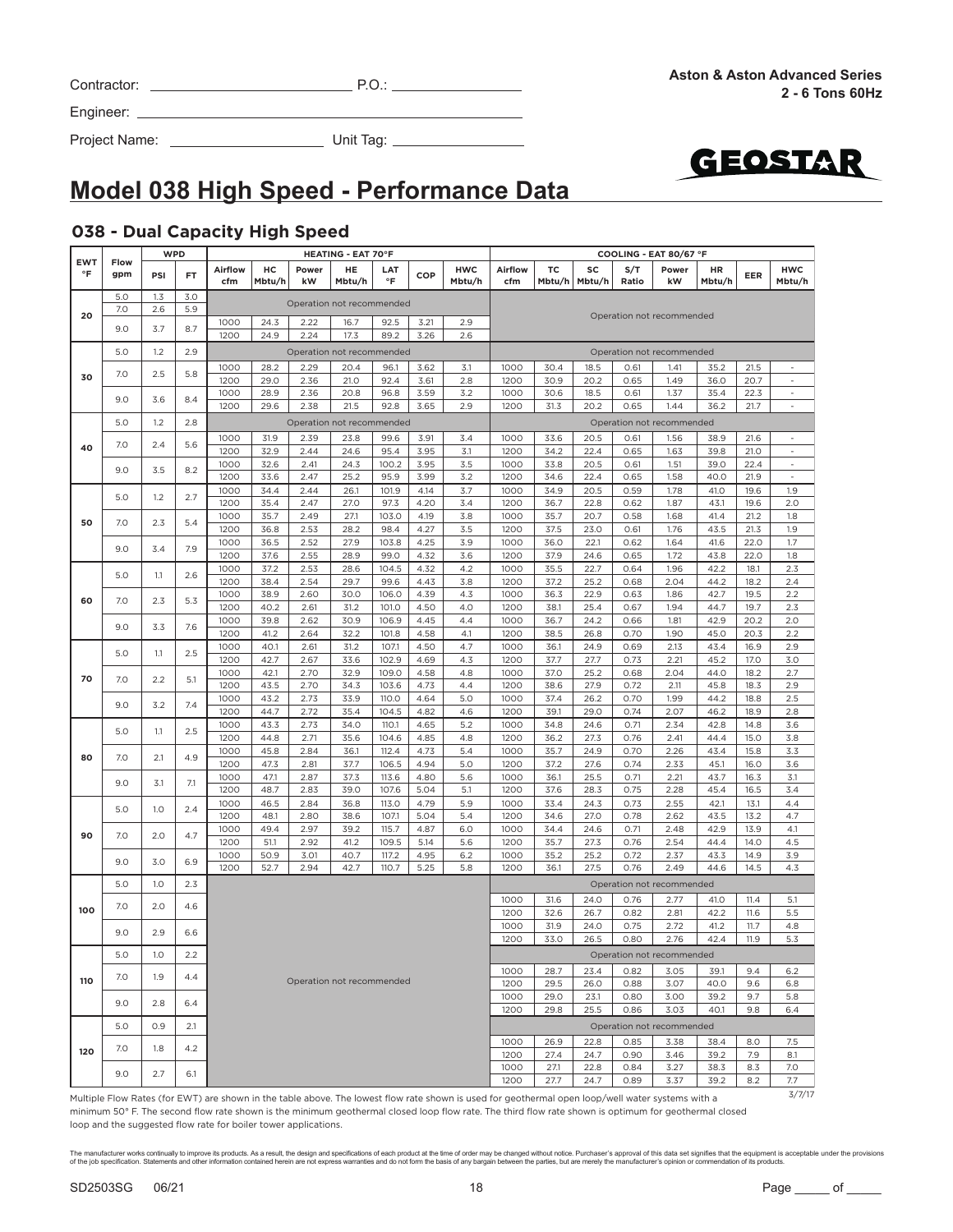| Contractor: |  |  |
|-------------|--|--|
|             |  |  |

Project Name: Unit Tag:



## **Model 049 Low Speed - Performance Data**

#### **049 - Dual Capacity Low Speed**

|                         |             | <b>WPD</b> |     |                |              |              | <b>HEATING - EAT 70°F</b> |                           |              |                      |                                                                                                                                                                  |              |              | COOLING - EAT 80/67 °F    |              |              |              |                                    |
|-------------------------|-------------|------------|-----|----------------|--------------|--------------|---------------------------|---------------------------|--------------|----------------------|------------------------------------------------------------------------------------------------------------------------------------------------------------------|--------------|--------------|---------------------------|--------------|--------------|--------------|------------------------------------|
| <b>EWT</b><br>$\circ$ F | Flow<br>gpm | PSI        | FT  | Airflow<br>cfm | нс<br>Mbtu/h | Power<br>kW  | HE<br>Mbtu/h              | LAT<br>°F                 | COP          | <b>HWC</b><br>Mbtu/h | Airflow<br>cfm                                                                                                                                                   | тc<br>Mbtu/h | SC<br>Mbtu/h | S/T<br>Ratio              | Power<br>kW  | HR<br>Mbtu/h | EER          | <b>HWC</b><br>Mbtu/h               |
|                         | 5.0         | 0.9        | 2.1 |                |              |              |                           |                           |              |                      |                                                                                                                                                                  |              |              |                           |              |              |              |                                    |
| 20                      | 8.0         | 2.2        | 5.1 |                |              |              |                           | Operation not recommended |              |                      |                                                                                                                                                                  |              |              | Operation not recommended |              |              |              |                                    |
|                         | 11.O        | 3.6        | 8.4 | 1200           | 21.1         | 2.25         | 13.4                      | 86.3                      | 2.75         | 4.2                  |                                                                                                                                                                  |              |              |                           |              |              |              |                                    |
|                         |             |            |     | 1400           | 21.6         | 2.28         | 13.8                      | 84.3                      | 2.78         | 3.8                  |                                                                                                                                                                  |              |              |                           |              |              |              |                                    |
|                         | 5.0         | 0.9        | 2.1 |                |              |              |                           | Operation not recommended |              |                      |                                                                                                                                                                  |              |              | Operation not recommended |              |              |              |                                    |
|                         |             |            |     | 1200           | 25.1         | 2.28         | 17.3                      | 89.3                      | 3.22         | 4.3                  | 1200                                                                                                                                                             | 34.3         | 22.1         | 0.64                      | 1.22         | 38.4         | 28.2         |                                    |
| 30                      | 8.0         | 2.2        | 5.0 | 1400           | 25.8         | 2.30         | 18.0                      | 87.1                      | 3.29         | 3.9                  | 1400                                                                                                                                                             | 34.8         | 24.1         | 0.69                      | 1.28         | 39.2         | 27.2         | $\overline{\phantom{a}}$           |
|                         |             |            |     | 1200           | 26.0         | 2.30         | 18.2                      | 90.1                      | 3.31         | 4.4                  | 1200                                                                                                                                                             | 34.5         | 22.1         | 0.64                      | 1.18         | 38.5         | 29.2         | $\sim$                             |
|                         | <b>11.0</b> | 3.5        | 8.2 | 1400           | 26.6         | 2.33         | 18.7                      | 87.6                      | 3.35         | 4.0                  | 1400                                                                                                                                                             | 35.3         | 24.1         | 0.68                      | 1.24         | 39.5         | 28.5         |                                    |
|                         | 5.0         | 0.9        | 2.0 |                |              |              |                           | Operation not recommended |              |                      |                                                                                                                                                                  |              |              | Operation not recommended |              |              |              |                                    |
|                         |             |            |     |                |              |              |                           |                           |              |                      |                                                                                                                                                                  |              |              |                           |              |              |              |                                    |
| 40                      | 8.0         | 2.1        | 4.8 | 1200           | 30.9         | 2.34         | 22.9                      | 93.8                      | 3.86         | 4.5<br>4.2           | 1200                                                                                                                                                             | 37.4         | 25.5         | 0.68                      | 1.35         | 42.0         | 27.8         | $\overline{\phantom{a}}$<br>$\sim$ |
|                         |             |            |     | 1400           | 32.0         | 2.34         | 24.0                      | 91.2                      | 4.00         |                      | 1400                                                                                                                                                             | 38.1         | 27.8         | 0.73                      | 1.41         | 42.9         | 27.0         | $\sim$                             |
|                         | 11.O        | 3.4        | 7.9 | 1200<br>1400   | 31.9<br>33.0 | 2.36<br>2.38 | 23.9<br>24.9              | 94.6<br>91.8              | 3.96<br>4.07 | 4.7<br>4.2           | 1200<br>1400                                                                                                                                                     | 37.7<br>38.5 | 25.5<br>27.8 | 0.68<br>0.72              | 1.31<br>1.37 | 42.1<br>43.2 | 28.9<br>28.2 | $\overline{\phantom{a}}$           |
|                         |             |            |     | 1200           | 34.1         | 2.33         | 26.1                      | 96.3                      | 4.29         | 4.8                  | 1200                                                                                                                                                             | 39.4         | 26.6         | 0.68                      | 1.74         | 45.3         | 22.7         | 1.6                                |
|                         | 5.0         | 0.8        | 2.0 | 1400           | 35.2         | 2.33         | 27.2                      | 93.3                      | 4.43         | 4.4                  | 1400                                                                                                                                                             | 40.6         | 31.4         | 0.77                      | 1.81         | 46.8         | 22.4         | 1.7                                |
|                         |             |            |     | 1200           | 36.7         | 2.40         | 28.5                      | 98.4                      | 4.48         | 4.9                  | 1200                                                                                                                                                             | 40.2         | 26.7         | 0.66                      | 1.50         | 45.4         | 26.7         | 1.5                                |
| 50                      | 8.0         | 2.0        | 4.7 | 1400           | 38.1         | 2.39         | 30.0                      | 95.2                      | 4.68         | 4.5                  | 1400                                                                                                                                                             | 41.5         | 31.5         | 0.76                      | 1.58         | 46.8         | 26.3         | 1.6                                |
|                         |             |            |     | 1200           | 38.1         | 2.42         | 29.9                      | 99.4                      | 4.62         | 5.1                  | 1200                                                                                                                                                             | 40.5         | 26.7         | 0.66                      | 1.42         | 45.6         | 28.6         | 1.4                                |
|                         | <b>11.0</b> | 3.3        | 7.7 | 1400           | 39.4         | 2.42         | 31.1                      | 96.1                      | 4.77         | 4.6                  | 1400                                                                                                                                                             | 41.7         | 31.5         | 0.76                      | 1.49         | 46.8         | 28.0         | 1.5                                |
|                         |             |            |     | 1200           | 36.3         | 2.40         | 28.1                      | 98.0                      | 4.43         | 5.2                  | 1200                                                                                                                                                             | 37.0         | 26.2         | 0.71                      | 1.91         | 43.5         | 19.3         | 2.3                                |
|                         | 5.0         | 0.8        | 1.9 | 1400           | 37.6         | 2.38         | 29.4                      | 94.8                      | 4.62         | 4.8                  | 1400                                                                                                                                                             | 38.2         | 30.9         | 0.81                      | 2.00         | 45.0         | 19.1         | 2.4                                |
|                         |             |            |     | 1200           | 39.2         | 2.46         | 30.8                      | 100.3                     | 4.68         | 5.4                  | 1200                                                                                                                                                             | 37.6         | 26.4         | 0.70                      | 1.70         | 43.4         | 22.1         | 2.1                                |
| 60                      | 8.0         | 2.0        | 4.5 | 1400           | 40.8         | 2.43         | 32.5                      | 97.0                      | 4.92         | 5.0                  | 1400                                                                                                                                                             | 38.8         | 31.1         | 0.80                      | 1.78         | 44.8         | 21.8         | 2.3                                |
|                         |             |            |     | 1200           | 40.9         | 2.48         | 32.4                      | 101.6                     | 4.83         | 5.5                  | 1200                                                                                                                                                             | 38.0         | 26.5         | 0.70                      | 1.61         | 43.5         | 23.6         | 1.9                                |
|                         | 11.0        | 3.2        | 7.4 | 1400           | 42.4         | 2.45         | 34.0                      | 98.0                      | 5.07         | 5.1                  | 1400                                                                                                                                                             | 39.2         | 31.2         | 0.79                      | 1.69         | 44.9         | 23.3         | 2.2                                |
|                         |             |            |     | 1200           | 38.5         | 2.47         | 30.1                      | 99.7                      | 4.57         | 5.8                  | 1200                                                                                                                                                             | 34.6         | 25.8         | 0.75                      | 2.09         | 41.8         | 16.6         | 3.2                                |
|                         | 5.0         | 0.8        | 1.8 | 1400           | 42.0         | 2.46         | 33.6                      | 97.8                      | 5.00         | 5.4                  | 1400                                                                                                                                                             | 35.7         | 30.4         | 0.85                      | 2.19         | 43.2         | 16.3         | 3.4                                |
|                         |             |            |     | 1200           | 41.8         | 2.51         | 33.2                      | 102.2                     | 4.88         | 6.0                  | 1200                                                                                                                                                             | 35.0         | 26.1         | 0.75                      | 1.89         | 42.0         | 18.5         | 3.0                                |
| 70                      | 8.0         | 1.9        | 4.4 | 1400           | 43.4         | 2.47         | 35.0                      | 98.7                      | 5.16         | 5.5                  | 1400                                                                                                                                                             | 36.1         | 30.7         | 0.85                      | 1.98         | 42.8         | 18.2         | 3.2                                |
|                         |             |            |     | 1200           | 43.7         | 2.54         | 35.0                      | 103.7                     | 5.04         | 6.1                  | 1200                                                                                                                                                             | 35.6         | 26.2         | 0.74                      | 1.81         | 42.3         | 19.7         | 2.8                                |
|                         | 11.O        | 3.1        | 7.2 | 1400           | 45.3         | 2.48         | 36.8                      | 100.0                     | 5.35         | 5.7                  | 1400                                                                                                                                                             | 36.7         | 30.8         | 0.84                      | 1.88         | 43.1         | 19.5         | 3.1                                |
|                         | 5.0         | 0.8        | 1.8 | 1200           | 41.3         | 2.50         | 32.7                      | 101.9                     | 4.83         | 6.5                  | 1200                                                                                                                                                             | 32.4         | 24.7         | 0.76                      | 2.33         | 40.4         | 13.9         | 4.4                                |
|                         |             |            |     | 1400           | 42.9         | 2.46         | 34.5                      | 98.4                      | 5.11         | 6.0                  | 1400                                                                                                                                                             | 33.4         | 29.1         | 0.87                      | 2.43         | 41.7         | 13.8         | 4.6                                |
| 80                      | 8.0         | 1.8        | 4.2 | 1200           | 44.8         | 2.53         | 36.2                      | 104.6                     | 5.19         | 6.7                  | 1200                                                                                                                                                             | 32.6         | 25.0         | 0.77                      | 2.16         | 40.0         | 15.1         | 4.1                                |
|                         |             |            |     | 1400           | 46.7         | 2.47         | 38.2                      | 100.9                     | 5.54         | 6.1                  | 1400                                                                                                                                                             | 33.6         | 29.4         | 0.88                      | 2.25         | 41.2         | 14.9         | 4.4                                |
|                         | <b>11.0</b> | 3.0        | 6.9 | 1200           | 47.1         | 2.56         | 38.4                      | 106.4                     | 5.39         | 6.9                  | 1200                                                                                                                                                             | 33.3         | 25.2         | 0.76                      | 2.07         | 40.4         | 16.1         | 3.8                                |
|                         |             |            |     | 1400           | 49.0         | 2.49         | 40.5                      | 102.4                     | 5.77         | 6.3                  | 1400                                                                                                                                                             | 34.4         | 29.6         | 0.86                      | 2.16         | 41.7         | 15.9         | 4.2                                |
|                         | 5.0         | 0.7        | 1.7 | 1200           | 44.1         | 2.54         | 35.4                      | 104.0                     | 5.08         | 7.2                  | 1200                                                                                                                                                             | 30.2         | 23.6         | 0.78                      | 2.56         | 38.3         | 11.8         | 5.9                                |
|                         |             |            |     | 1400           | 45.8         | 2.49         | 37.3                      | 100.3                     | 5.40         | 6.7                  | 1400                                                                                                                                                             | 31.2         | 27.7         | 0.89                      | 2.67         | 40.3         | 11.7         | 6.2                                |
| 90                      | 8.0         | 1.8        | 4.1 | 1200           | 47.9         | 2.56         | 39.2                      | 107.0                     | 5.50         | 7.4                  | 1200                                                                                                                                                             | 30.2         | 23.9         | 0.79                      | 2.43         | 38.5         | 12.4         | 5.5                                |
|                         |             |            |     | 1400           | 49.9         | 2.47         | 41.5                      | 103.0                     | 5.92         | 6.9                  | 1400                                                                                                                                                             | 31.0         | 28.1         | 0.91                      | 2.52         | 39.6         | 12.3         | 5.9                                |
|                         | 11.O        | 2.9        | 6.7 | 1200           | 50.6         | 2.58         | 41.8                      | 109.0                     | 5.74         | 7.7                  | 1200                                                                                                                                                             | 31.5         | 26.3         | 0.83                      | 2.35         | 39.5         | 13.4         | 5.1                                |
|                         |             |            |     | 1400           | 52.7         | 2.50         | 44.2                      | 104.9                     | 6.18         | 7.1                  | 1400                                                                                                                                                             | 32.0         | 28.4         | 0.89                      | 2.43         | 40.3         | 13.2         | 5.6                                |
|                         | 5.0         | O.7        | 1.6 |                |              |              |                           |                           |              |                      |                                                                                                                                                                  |              |              | Operation not recommended |              |              |              |                                    |
|                         |             | 1.7        | 3.9 |                |              |              |                           |                           |              |                      | 1200                                                                                                                                                             | 27.5         | 22.4         | 0.81                      | 2.73         | 36.9         | 10.1         | 7.1                                |
| 100                     | 8.0         |            |     |                |              |              |                           |                           |              |                      | 1400                                                                                                                                                             | 28.4         | 26.4         | 0.93                      | 2.84         | 38.1         | 10.0         | 7.7                                |
|                         | 11.O        | 2.8        | 6.5 |                |              |              |                           |                           |              |                      | 1200                                                                                                                                                             | 28.6         | 22.7         | 0.80                      | 2.64         | 37.6         | 10.8         | 6.6                                |
|                         |             |            |     |                |              |              |                           |                           |              |                      | 1400                                                                                                                                                             | 29.4         | 26.7         | 0.91                      | 2.75         | 38.8         | 10.7         | 7.3                                |
|                         | 5.0         | O.7        | 1.6 |                |              |              |                           |                           |              |                      |                                                                                                                                                                  |              |              | Operation not recommended |              |              |              |                                    |
|                         |             |            |     |                |              |              |                           |                           |              |                      | 1200                                                                                                                                                             | 24.9         | 20.9         | 0.84                      | 3.04         | 35.3         | 8.2          | 9.0                                |
| 110                     | 8.0         | 1.6        | 3.8 |                |              |              |                           | Operation not recommended |              |                      | 1400                                                                                                                                                             | 25.7         | 24.6         | 0.96                      | 3.16         | 36.5         | 8.1          | 9.8                                |
|                         |             |            |     |                |              |              |                           |                           |              |                      | 1200                                                                                                                                                             | 26.1         | 21.3         | 0.82                      | 2.94         | 36.1         | 8.9          | 8.4                                |
|                         | 11.O        | 2.7        | 6.2 |                |              |              |                           |                           |              |                      | 1400                                                                                                                                                             | 26.8         | 25.0         | 0.93                      | 3.07         | 37.3         | 8.7          | 9.3                                |
|                         |             |            |     |                |              |              |                           |                           |              |                      |                                                                                                                                                                  |              |              |                           |              |              |              |                                    |
|                         | 5.0         | 0.7        | 1.5 |                |              |              |                           |                           |              |                      |                                                                                                                                                                  |              |              | Operation not recommended |              |              |              |                                    |
| 120                     | 8.0         | 1.6        | 3.6 |                |              |              |                           |                           |              |                      | 1200                                                                                                                                                             | 23.9         | 21.4         | 0.90                      | 3.45         | 35.6         | 6.9          | 11.2                               |
|                         |             |            |     |                |              |              |                           |                           |              |                      | 1400                                                                                                                                                             | 24.3         | 23.2         | 0.95                      | 3.54         | 36.4         | 6.9          | 12.1                               |
|                         | 11.O        | 2.6        | 6.0 |                |              |              |                           |                           |              |                      | 1200                                                                                                                                                             | 24.1         | 21.4         | 0.89                      | 3.34         | 35.5         | 7.2          | 10.4                               |
|                         |             |            |     |                |              |              |                           |                           |              |                      | 1400<br>Multiple Flow Rates (for EWT) are shown in the table above The lowest flow rate shown is used for geothermal open loop/well water systems with a minimum | 24.6         | 23.2         | 0.94                      | 3.44         | 36.3         | 7.2          | 11.5<br>3/7/17                     |

Multiple Flow Rates (for EWT) are shown in the table above. The lowest flow rate shown is used for geothermal open loop/well water systems with a minimum 50° F. The second flow rate shown is the minimum geothermal closed loop flow rate. The third flow rate shown is optimum for geothermal closed loop and the suggested flow rate for boiler tower applications.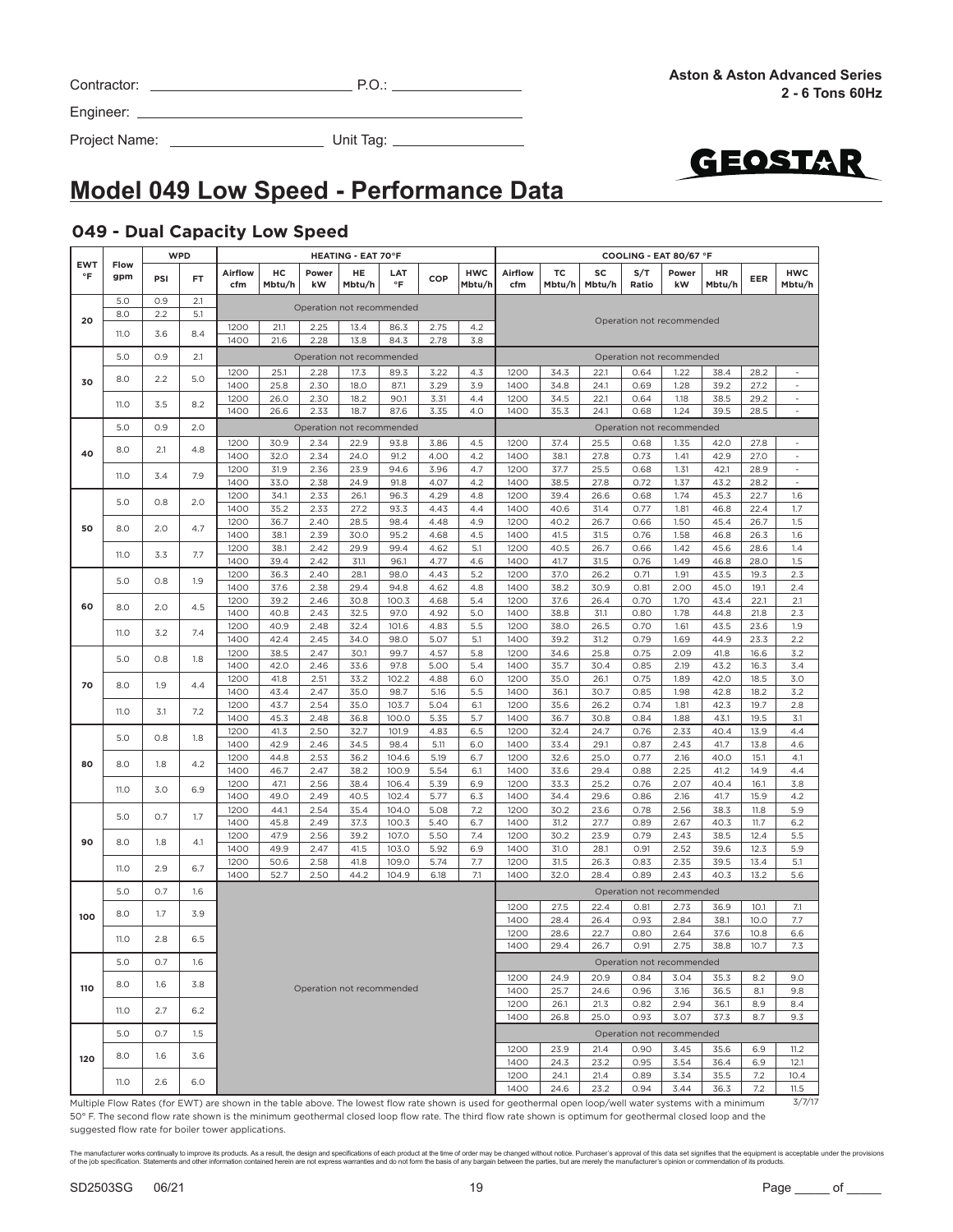| Contractor: | ה ר<br>ب |
|-------------|----------|

Project Name: Unit Tag:



# **Model 049 High Speed - Performance Data**

#### **049 - Dual Capacity High Speed**

| <b>EWT</b> | Flow |     | <b>WPD</b> |              |              |                           | <b>HEATING - EAT 70°F</b> |               |              |            |                                                                                                                                                   |              |              |              | COOLING - EAT 80/67 °F    |              |              |                          |
|------------|------|-----|------------|--------------|--------------|---------------------------|---------------------------|---------------|--------------|------------|---------------------------------------------------------------------------------------------------------------------------------------------------|--------------|--------------|--------------|---------------------------|--------------|--------------|--------------------------|
| $\circ$ F  | gpm  | PSI | <b>FT</b>  | Airflow      | нc           | Power                     | HE                        | LAT           | COP          | <b>HWC</b> | Airflow                                                                                                                                           | тc           | SC           | S/T          | Power                     | HR           | EER          | <b>HWC</b>               |
|            |      |     |            | cfm          | Mbtu/h       | kW                        | Mbtu/h                    | °F            |              | Mbtu/h     | cfm                                                                                                                                               | Mbtu/h       | Mbtu/h       | Ratio        | kW                        | Mbtu/h       |              | Mbtu/h                   |
|            | 6.0  | 1.3 | 3.1        |              |              |                           |                           |               |              |            |                                                                                                                                                   |              |              |              |                           |              |              |                          |
| 20         | 9.0  | 2.8 | 6.5        |              |              | Operation not recommended |                           |               |              |            |                                                                                                                                                   |              |              |              | Operation not recommended |              |              |                          |
|            | 12.0 | 4.3 | 9.9        | 1400         | 35.6         | 2.95                      | 25.5                      | 93.5          | 3.53         | 5.3        |                                                                                                                                                   |              |              |              |                           |              |              |                          |
|            |      |     |            | 1600         | 36.6         | 3.03                      | 26.3                      | 91.2          | 3.54         | 4.8        |                                                                                                                                                   |              |              |              |                           |              |              |                          |
|            | 6.0  | 1.3 | 3.0        |              |              | Operation not recommended |                           |               |              |            |                                                                                                                                                   |              |              |              | Operation not recommended |              |              |                          |
|            |      |     |            | 1400         | 37.1         | 3.15                      | 26.4                      | 94.5          | 3.45         | 5.6        | 1400                                                                                                                                              | 42.2         | 29.5         | 0.70         | 1.85                      | 48.5         | 22.9         | $\sim$                   |
| 30         | 9.0  | 2.7 | 6.3        | 1600         | 38.3         | 3.17                      | 27.4                      | 92.1          | 3.53         | 5.2        | 1600                                                                                                                                              | 42.9         | 32.2         | 0.75         | 1.94                      | 49.6         | 22.1         | $\overline{\phantom{a}}$ |
|            |      |     |            | 1400         | 38.3         | 3.14                      | 27.6                      | 95.3          | 3.57         | 5.6        | 1400                                                                                                                                              | 42.5         | 29.5         | 0.69         | 1.79                      | 48.6         | 23.7         | $\sim$                   |
|            | 12.0 | 4.2 | 9.6        | 1600         | 39.4         | 3.22                      | 28.4                      | 92.8          | 3.59         | 5.3        | 1600                                                                                                                                              | 43.5         | 32.2         | 0.74         | 1.88                      | 49.9         | 23.1         | $\overline{\phantom{a}}$ |
|            | 6.0  | 1.2 | 2.9        |              |              | Operation not recommended |                           |               |              |            |                                                                                                                                                   |              |              |              | Operation not recommended |              |              |                          |
|            |      |     |            |              |              |                           |                           |               |              |            |                                                                                                                                                   |              |              |              |                           |              |              |                          |
| 40         | 9.0  | 2.6 | 6.1        | 1400         | 42.0         | 3.28                      | 30.8                      | 97.8          | 3.76         | 6.2        | 1400                                                                                                                                              | 46.5         | 32.5         | 0.70         | 2.11                      | 53.7         | 22.0         | $\sim$                   |
|            |      |     |            | 1600         | 43.5         | 3.28                      | 32.3                      | 95.2          | 3.89         | 5.7        | 1600                                                                                                                                              | 47.4         | 35.5         | 0.75         | 2.22                      | 54.9         | 21.4         | $\omega$                 |
|            | 12.0 | 4.0 | 9.3        | 1400         | 43.4         | 3.30                      | 32.1                      | 98.7          | 3.85         | 6.4        | 1400                                                                                                                                              | 46.9         | 32.5         | 0.69         | 2.05                      | 53.9         | 22.8         | $\overline{\phantom{a}}$ |
|            |      |     |            | 1600         | 44.9         | 3.32                      | 33.5                      | 96.0          | 3.96         | 5.8        | 1600                                                                                                                                              | 47.9         | 35.5         | 0.74         | 2.15                      | 55.2         | 22.3         | $\sim$                   |
|            | 6.0  | 1.2 | 2.8        | 1400         | 43.5         | 3.29                      | 32.3                      | 98.8          | 3.88         | 6.7        | 1400                                                                                                                                              | 49.4         | 32.8         | 0.66         | 2.81                      | 58.0         | 17.6         | 3.0                      |
|            |      |     |            | 1600         | 44.9         | 3.29                      | 33.7                      | 96.0          | 4.00         | 6.2        | 1600                                                                                                                                              | 50.9         | 38.6         | 0.76         | 2.93                      | 60.5         | 17.4         | 3.2                      |
| 50         | 9.0  | 2.6 | 5.9        | 1400         | 46.9         | 3.40                      | 35.3                      | 101.0         | 4.05         | 6.9        | 1400                                                                                                                                              | 50.5         | 32.9         | 0.65         | 2.43                      | 58.6         | 20.7         | 2.8                      |
|            |      |     |            | 1600         | 48.7         | 3.38                      | 37.2                      | 98.2          | 4.23         | 6.4        | 1600                                                                                                                                              | 52.0         | 38.8         | 0.75         | 2.55                      | 60.7         | 20.4         | 3.0                      |
|            | 12.0 | 3.9 | 9.1        | 1400<br>1600 | 48.7         | 3.42                      | 37.0                      | 102.2         | 4.17         | 7.2        | 1400                                                                                                                                              | 50.8         | 32.9         | 0.65<br>0.74 | 2.29                      | 58.8         | 22.2         | 2.6<br>2.9               |
|            |      |     |            |              | 50.3<br>47.7 | 3.42                      | 38.6                      | 99.1          | 4.31<br>4.03 | 6.5<br>7.6 | 1600                                                                                                                                              | 52.3         | 38.8         |              | 2.41                      | 60.9         | 21.7<br>16.1 | 3.7                      |
|            | 6.0  | 1.2 | 2.7        | 1400<br>1600 | 49.4         | 3.47<br>3.45              | 35.8<br>37.6              | 101.5<br>98.6 | 4.20         | 7.0        | 1400<br>1600                                                                                                                                      | 48.0<br>49.5 | 32.1<br>37.9 | 0.67<br>0.77 | 2.99<br>3.12              | 58.2<br>60.1 | 15.9         | 3.9                      |
|            |      |     |            | 1400         | 51.6         | 3.56                      | 39.5                      | 104.1         | 4.25         | 7.8        | 1400                                                                                                                                              | 48.7         | 32.4         | 0.66         | 2.65                      | 57.8         | 18.4         | 3.4                      |
| 60         | 9.0  | 2.5 | 5.7        | 1600         | 53.6         | 3.51                      | 41.6                      | 101.0         | 4.47         | 7.2        | 1600                                                                                                                                              | 50.2         | 38.1         | 0.76         | 2.77                      | 59.7         | 18.1         | 3.7                      |
|            |      |     |            | 1400         | 53.8         | 3.59                      | 41.6                      | 105.6         | 4.39         | 8.0        | 1400                                                                                                                                              | 49.3         | 32.5         | 0.66         | 2.52                      | 57.9         | 19.6         | 3.2                      |
|            | 12.0 | 3.8 | 8.8        | 1600         | 55.7         | 3.55                      | 43.6                      | 102.2         | 4.61         | 7.4        | 1600                                                                                                                                              | 50.8         | 38.2         | 0.75         | 2.63                      | 59.8         | 19.3         | 3.5                      |
|            |      |     |            | 1400         | 51.9         | 3.65                      | 39.4                      | 104.3         | 4.17         | 8.5        | 1400                                                                                                                                              | 46.5         | 31.5         | 0.68         | 3.17                      | 57.2         | 14.7         | 4.6                      |
|            | 6.0  | 1.1 | 2.6        | 1600         | 57.3         | 3.58                      | 45.1                      | 103.2         | 4.69         | 7.9        | 1600                                                                                                                                              | 48.0         | 37.1         | 0.77         | 3.32                      | 58.3         | 14.5         | 4.9                      |
|            |      |     |            | 1400         | 56.3         | 3.71                      | 43.6                      | 107.2         | 4.45         | 8.8        | 1400                                                                                                                                              | 47.0         | 31.9         | 0.68         | 2.87                      | 57.8         | 16.4         | 4.3                      |
| 70         | 9.0  | 2.4 | 5.5        | 1600         | 58.5         | 3.65                      | 46.1                      | 103.9         | 4.70         | 8.1        | 1600                                                                                                                                              | 48.5         | 37.4         | 0.77         | 3.00                      | 58.7         | 16.2         | 4.6                      |
|            |      |     |            | 1400         | 58.9         | 3.76                      | 46.1                      | 108.9         | 4.60         | 9.0        | 1400                                                                                                                                              | 47.8         | 32.0         | 0.67         | 2.74                      | 57.9         | 17.4         | 4.0                      |
|            | 12.0 | 3.7 | 8.5        | 1600         | 61.1         | 3.67                      | 48.6                      | 105.4         | 4.88         | 8.3        | 1600                                                                                                                                              | 49.3         | 37.6         | 0.76         | 2.85                      | 59.0         | 17.3         | 4.4                      |
|            |      |     |            | 1400         | 55.6         | 3.83                      | 42.5                      | 106.7         | 4.26         | 9.6        | 1400                                                                                                                                              | 43.8         | 30.5         | 0.70         | 3.36                      | 54.3         | 13.0         | 5.8                      |
|            | 6.0  | 1.1 | 2.5        | 1600         | 57.7         | 3.76                      | 44.9                      | 103.4         | 4.50         | 8.8        | 1600                                                                                                                                              | 45.2         | 35.9         | 0.79         | 3.51                      | 56.2         | 12.9         | 6.2                      |
|            |      |     |            | 1400         | 60.3         | 3.87                      | 47.1                      | 109.9         | 4.57         | 9.8        | 1400                                                                                                                                              | 44.1         | 30.9         | 0.70         | 3.12                      | 54.7         | 14.1         | 5.4                      |
| 80         | 9.0  | 2.3 | 5.4        | 1600         | 62.8         | 3.77                      | 49.9                      | 106.3         | 4.88         | 9.1        | 1600                                                                                                                                              | 45.4         | 36.3         | 0.80         | 3.25                      | 56.5         | 14.0         | 5.9                      |
|            |      |     |            | 1400         | 63.4         | 3.91                      | 50.1                      | 111.9         | 4.75         | 10.1       | 1400                                                                                                                                              | 45.1         | 31.1         | 0.69         | 2.99                      | 55.2         | 15.1         | 5.0                      |
|            | 12.0 | 3.5 | 8.2        | 1600         | 66.0         | 3.81                      | 53.0                      | 108.2         | 5.08         | 9.4        | 1600                                                                                                                                              | 46.5         | 36.6         | 0.79         | 3.11                      | 57.1         | 14.9         | 5.6                      |
|            |      |     |            | 1400         | 59.2         | 4.01                      | 45.6                      | 109.2         | 4.33         | 10.7       | 1400                                                                                                                                              | 41.1         | 29.5         | 0.72         | 3.55                      | 53.3         | 11.6         | 7.3                      |
|            | 6.0  | 1.1 | 2.4        | 1600         | 61.5         | 3.92                      | 48.2                      | 105.6         | 4.60         | 9.9        | 1600                                                                                                                                              | 42.5         | 34.7         | 0.82         | 3.70                      | 55.1         | 11.5         | 7.7                      |
| 90         |      |     |            | 1400         | 64.4         | 4.03                      | 50.7                      | 112.6         | 4.69         | 11.1       | 1400                                                                                                                                              | 41.1         | 29.9         | 0.73         | 3.37                      | 53.6         | 12.2         | 6.8                      |
|            | 9.0  | 2.2 | 5.2        | 1600         | 67.1         | 3.90                      | 53.8                      | 108.8         | 5.04         | 10.2       | 1600                                                                                                                                              | 42.3         | 35.2         | 0.83         | 3.49                      | 54.2         | 12.1         | 7.4                      |
|            | 12.0 | 3.4 | 7.9        | 1400         | 68.0         | 4.07                      | 54.1                      | 114.9         | 4.89         | 11.4       | 1400                                                                                                                                              | 42.9         | 33.3         | 0.78         | 3.27                      | 54.1         | 13.1         | 6.3                      |
|            |      |     |            | 1600         | 70.8         | 3.94                      | 57.4                      | 111.O         | 5.27         | 10.6       | 1600                                                                                                                                              | 43.6         | 35.5         | 0.81         | 3.37                      | 55.1         | 12.9         | 7.0                      |
|            | 6.0  | 1.0 | 2.3        |              |              |                           |                           |               |              |            |                                                                                                                                                   |              |              |              | Operation not recommended |              |              |                          |
|            |      |     |            |              |              |                           |                           |               |              |            | 1400                                                                                                                                              | 38.5         | 28.9         | 0.75         | 3.71                      | 51.1         | 10.4         | 8.4                      |
| 100        | 9.0  | 2.2 | 5.0        |              |              |                           |                           |               |              |            | 1600                                                                                                                                              | 39.6         | 34.1         | 0.86         | 3.86                      | 52.8         | 10.3         | 9.2                      |
|            |      |     |            |              |              |                           |                           |               |              |            | 1400                                                                                                                                              | 39.9         | 29.4         | 0.74         | 3.58                      | 52.1         | 11.1         | 7.8                      |
|            | 12.0 | 3.3 | 7.6        |              |              |                           |                           |               |              |            | 1600                                                                                                                                              | 41.1         | 34.5         | 0.84         | 3.74                      | 53.8         | 11.O         | 8.7                      |
|            |      |     |            |              |              |                           |                           |               |              |            |                                                                                                                                                   |              |              |              |                           |              |              |                          |
|            | 6.0  | 1.0 | 2.3        |              |              |                           |                           |               |              |            |                                                                                                                                                   |              |              |              | Operation not recommended |              |              |                          |
| 110        | 9.0  | 2.1 | 4.8        |              |              |                           |                           |               |              |            | 1400                                                                                                                                              | 35.8         | 28.0         | 0.78         | 4.06                      | 49.6         | 8.8          | 10.3                     |
|            |      |     |            |              |              | Operation not recommended |                           |               |              |            | 1600                                                                                                                                              | 37.0         | 33.0         | 0.89         | 4.23                      | 51.4         | 8.7          | 11.2                     |
|            | 12.0 | 3.2 | 7.3        |              |              |                           |                           |               |              |            | 1400                                                                                                                                              | 37.5         | 28.5         | 0.76         | 3.93                      | 50.9         | 9.5          | 9.6                      |
|            |      |     |            |              |              |                           |                           |               |              |            | 1600                                                                                                                                              | 38.5         | 33.5         | 0.87         | 4.10                      | 52.5         | 9.4          | 10.7                     |
|            | 6.0  | 0.9 | 2.2        |              |              |                           |                           |               |              |            |                                                                                                                                                   |              |              |              | Operation not recommended |              |              |                          |
|            |      |     |            |              |              |                           |                           |               |              |            | 1400                                                                                                                                              | 34.0         | 29.6         | 0.87         | 4.57                      | 49.6         | 7.4          | 12.5                     |
| 120        | 9.0  | 2.0 | 4.6        |              |              |                           |                           |               |              |            | 1600                                                                                                                                              | 34.6         | 32.1         | 0.93         | 4.69                      | 50.6         | 7.4          | 13.5                     |
|            | 12.0 | 3.0 | 7.0        |              |              |                           |                           |               |              |            | 1400                                                                                                                                              | 34.3         | 29.6         | 0.86         | 4.42                      | 49.4         | 7.8          | 11.6                     |
|            |      |     |            |              |              |                           |                           |               |              |            | 1600                                                                                                                                              | 35.0         | 32.1         | 0.92         | 4.56                      | 50.6         | 7.7          | 12.9                     |
|            |      |     |            |              |              |                           |                           |               |              |            | Multiple Flow Rates (for EWT) are shown in the table above. The lowest flow rate shown is used for geothermal open loop/well water systems with a |              |              |              |                           |              |              | 3/7/17                   |

Multiple Flow Rates (for EWT) are shown in the table above. The lowest flow rate shown is used for geothermal open loop/well water systems with a minimum 50° F. The second flow rate shown is the minimum geothermal closed loop flow rate. The third flow rate shown is optimum for geothermal closed loop and the suggested flow rate for boiler tower applications.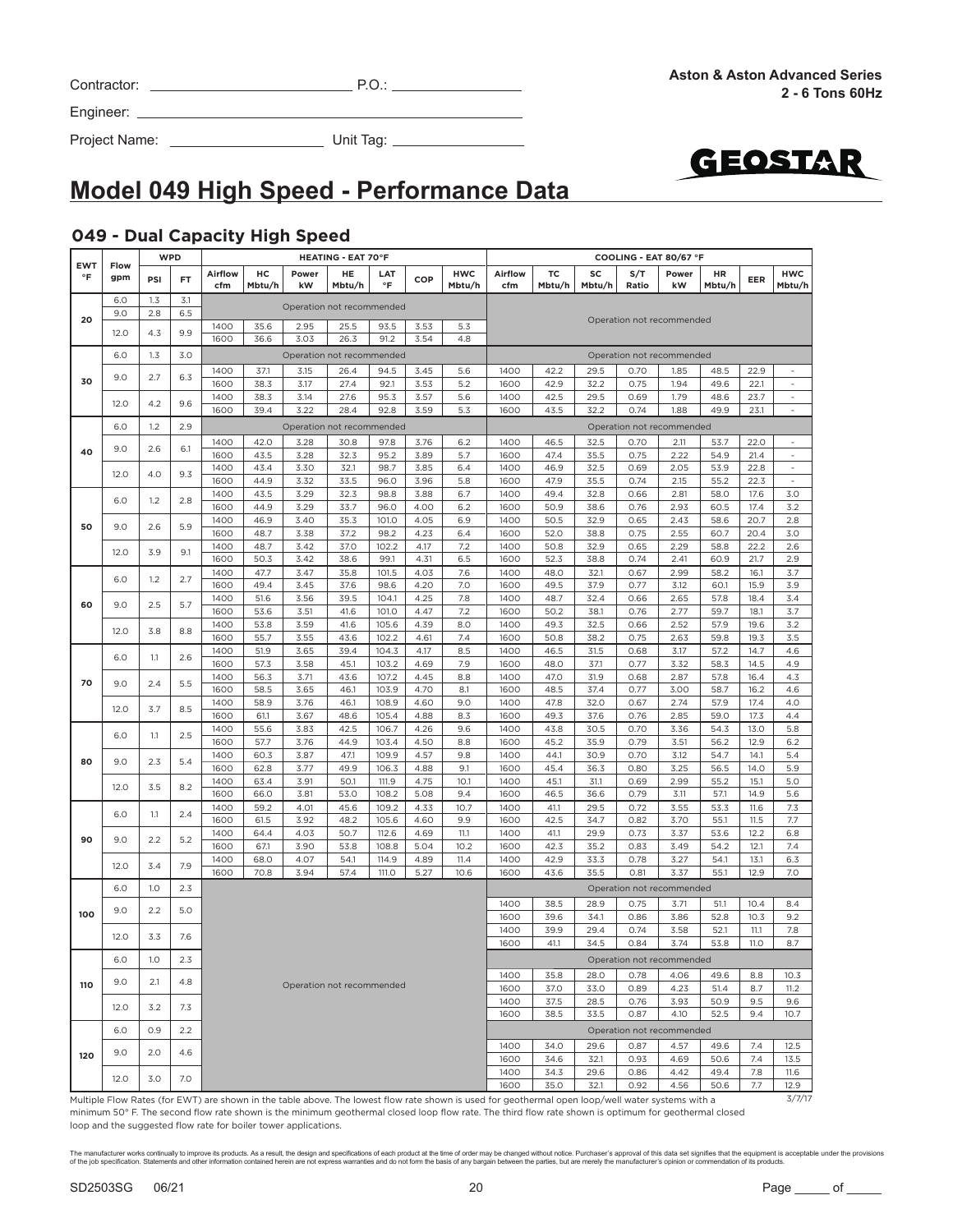| Contractor: | $P.O$ |
|-------------|-------|
|             |       |

Project Name: Unit Tag:



# **Model 064 Low Speed - Performance Data**

### **064 - Dual Capacity Low Speed**

| Airflow<br>нc<br><b>HWC</b><br>Airflow<br>тc<br>S/T<br>Power<br>HE<br>LAT<br>SC<br>Power<br>°F<br>gpm<br>PSI<br><b>FT</b><br>COP<br>$\circ$ F<br>Ratio<br>cfm<br>Mbtu/h<br>kW<br>Mbtu/h<br>Mbtu/h<br>cfm<br>Mbtu/h<br>Mbtu/h<br>kW<br>6.0<br>1.1<br>2.5<br>Operation not recommended<br>3.4<br>10.0<br>7.8<br>20<br>Operation not recommended<br>1200<br>26.2<br>2.79<br>90.2<br>2.76<br>4.9<br>16.7<br>5.8<br>14.0<br>13.4<br>1500<br>26.9<br>2.80<br>86.6<br>2.82<br>4.5<br>17.3<br>6.0<br>1.1<br>2.5<br>Operation not recommended<br>Operation not recommended<br>1200<br>30.1<br>3.10<br>5.0<br>1200<br>43.4<br>26.3<br>1.50<br>2.85<br>20.4<br>93.3<br>0.61<br>10.0<br>3.3<br>7.6<br>30<br>1500<br>31.2<br>21.4<br>89.3<br>3.17<br>4.6<br>1500<br>44.1<br>28.7<br>1.58<br>2.89<br>0.65<br>1200<br>31.5<br>2.88<br>21.7<br>94.3<br>3.21<br>5.1<br>1200<br>43.6<br>26.3<br>0.60<br>1.46<br>5.6<br>13.0<br>14.0<br>1500<br>32.3<br>2.89<br>22.4<br>89.9<br>3.28<br>4.7<br>28.7<br>1.53<br>1500<br>44.7<br>0.64<br>1.0<br>2.4<br>6.0<br>Operation not recommended<br>Operation not recommended<br>1200<br>35.5<br>2.93<br>25.5<br>97.4<br>3.55<br>5.3<br>1200<br>47.0<br>29.7<br>0.63<br>1.67<br>10.0<br>3.2<br>7.4<br>40<br>1500<br>92.5<br>3.64<br>4.9<br>47.9<br>32.5<br>0.68<br>1.75<br>36.4<br>2.94<br>26.4<br>1500<br>1200<br>36.6<br>2.94<br>98.3<br>3.66<br>5.5<br>1200<br>47.4<br>29.7<br>1.62<br>26.6<br>0.63<br>14.0<br>5.4<br>12.6<br>1500<br>5.0<br>32.5<br>37.6<br>2.95<br>27.6<br>93.2<br>3.74<br>1500<br>48.5<br>0.67<br>1.69<br>1200<br>40.1<br>2.95<br>101.0<br>3.99<br>5.6<br>1200<br>50.5<br>31.6<br>0.63<br>1.87<br>30.1<br>6.0<br>1.0<br>2.3<br>1500<br>5.2<br>0.69<br>1.97<br>41.2<br>2.95<br>31.1<br>95.4<br>4.10<br>1500<br>51.9<br>35.9<br>1200<br>40.7<br>3.00<br>30.5<br>101.4<br>3.98<br>5.7<br>1200<br>50.6<br>31.9<br>0.63<br>1.80<br>50<br>10.0<br>7.2<br>3.1<br>1500<br>41.7<br>2.98<br>31.5<br>95.7<br>4.09<br>5.3<br>1500<br>52.1<br>36.2<br>0.70<br>1.88<br>1200<br>5.9<br>1200<br>31.9<br>1.77<br>42.0<br>3.02<br>31.7<br>102.4<br>4.08<br>50.7<br>0.63<br>14.0<br>5.3<br>12.2<br>1500<br>42.9<br>3.00<br>32.7<br>5.4<br>1500<br>36.2<br>1.85<br>96.5<br>4.19<br>52.2<br>0.69<br>1200<br>44.9<br>3.02<br>104.7<br>4.35<br>6.1<br>1200<br>48.3<br>30.9<br>0.64<br>2.12<br>34.6<br>6.0<br>1.0<br>2.2<br>1500<br>45.9<br>3.00<br>35.6<br>98.3<br>4.48<br>5.7<br>1500<br>49.8<br>34.9<br>0.70<br>2.22<br>1200<br>46.3<br>3.08<br>105.7<br>4.41<br>6.3<br>1200<br>48.5<br>31.2<br>0.64<br>2.05<br>35.8<br>60<br>10.0<br>3.0<br>6.9 | <b>HWC</b><br>HR<br><b>EER</b>             |        |      | COOLING - EAT 80/67 °F |      |      |      |     |      |      | <b>HEATING - EAT 70°F</b> |      |      |      | <b>WPD</b> |      |            |
|---------------------------------------------------------------------------------------------------------------------------------------------------------------------------------------------------------------------------------------------------------------------------------------------------------------------------------------------------------------------------------------------------------------------------------------------------------------------------------------------------------------------------------------------------------------------------------------------------------------------------------------------------------------------------------------------------------------------------------------------------------------------------------------------------------------------------------------------------------------------------------------------------------------------------------------------------------------------------------------------------------------------------------------------------------------------------------------------------------------------------------------------------------------------------------------------------------------------------------------------------------------------------------------------------------------------------------------------------------------------------------------------------------------------------------------------------------------------------------------------------------------------------------------------------------------------------------------------------------------------------------------------------------------------------------------------------------------------------------------------------------------------------------------------------------------------------------------------------------------------------------------------------------------------------------------------------------------------------------------------------------------------------------------------------------------------------------------------------------------------------------------------------------------------------------------------------------------------------------------------------------------------------------------------------------------------------------------------------------------------------------------------------------------------------------------------------------------------------------------------------------------------------------------------------------------------|--------------------------------------------|--------|------|------------------------|------|------|------|-----|------|------|---------------------------|------|------|------|------------|------|------------|
|                                                                                                                                                                                                                                                                                                                                                                                                                                                                                                                                                                                                                                                                                                                                                                                                                                                                                                                                                                                                                                                                                                                                                                                                                                                                                                                                                                                                                                                                                                                                                                                                                                                                                                                                                                                                                                                                                                                                                                                                                                                                                                                                                                                                                                                                                                                                                                                                                                                                                                                                                                     | Mbtu/h                                     | Mbtu/h |      |                        |      |      |      |     |      |      |                           |      |      |      |            | Flow | <b>EWT</b> |
|                                                                                                                                                                                                                                                                                                                                                                                                                                                                                                                                                                                                                                                                                                                                                                                                                                                                                                                                                                                                                                                                                                                                                                                                                                                                                                                                                                                                                                                                                                                                                                                                                                                                                                                                                                                                                                                                                                                                                                                                                                                                                                                                                                                                                                                                                                                                                                                                                                                                                                                                                                     |                                            |        |      |                        |      |      |      |     |      |      |                           |      |      |      |            |      |            |
|                                                                                                                                                                                                                                                                                                                                                                                                                                                                                                                                                                                                                                                                                                                                                                                                                                                                                                                                                                                                                                                                                                                                                                                                                                                                                                                                                                                                                                                                                                                                                                                                                                                                                                                                                                                                                                                                                                                                                                                                                                                                                                                                                                                                                                                                                                                                                                                                                                                                                                                                                                     |                                            |        |      |                        |      |      |      |     |      |      |                           |      |      |      |            |      |            |
|                                                                                                                                                                                                                                                                                                                                                                                                                                                                                                                                                                                                                                                                                                                                                                                                                                                                                                                                                                                                                                                                                                                                                                                                                                                                                                                                                                                                                                                                                                                                                                                                                                                                                                                                                                                                                                                                                                                                                                                                                                                                                                                                                                                                                                                                                                                                                                                                                                                                                                                                                                     |                                            |        |      |                        |      |      |      |     |      |      |                           |      |      |      |            |      |            |
|                                                                                                                                                                                                                                                                                                                                                                                                                                                                                                                                                                                                                                                                                                                                                                                                                                                                                                                                                                                                                                                                                                                                                                                                                                                                                                                                                                                                                                                                                                                                                                                                                                                                                                                                                                                                                                                                                                                                                                                                                                                                                                                                                                                                                                                                                                                                                                                                                                                                                                                                                                     | 48.5<br>28.9<br>$\overline{\phantom{a}}$   |        |      |                        |      |      |      |     |      |      |                           |      |      |      |            |      |            |
|                                                                                                                                                                                                                                                                                                                                                                                                                                                                                                                                                                                                                                                                                                                                                                                                                                                                                                                                                                                                                                                                                                                                                                                                                                                                                                                                                                                                                                                                                                                                                                                                                                                                                                                                                                                                                                                                                                                                                                                                                                                                                                                                                                                                                                                                                                                                                                                                                                                                                                                                                                     | 49.5<br>27.9<br>$\sim$                     |        |      |                        |      |      |      |     |      |      |                           |      |      |      |            |      |            |
|                                                                                                                                                                                                                                                                                                                                                                                                                                                                                                                                                                                                                                                                                                                                                                                                                                                                                                                                                                                                                                                                                                                                                                                                                                                                                                                                                                                                                                                                                                                                                                                                                                                                                                                                                                                                                                                                                                                                                                                                                                                                                                                                                                                                                                                                                                                                                                                                                                                                                                                                                                     | 48.6<br>29.9<br>$\sim$                     |        |      |                        |      |      |      |     |      |      |                           |      |      |      |            |      |            |
|                                                                                                                                                                                                                                                                                                                                                                                                                                                                                                                                                                                                                                                                                                                                                                                                                                                                                                                                                                                                                                                                                                                                                                                                                                                                                                                                                                                                                                                                                                                                                                                                                                                                                                                                                                                                                                                                                                                                                                                                                                                                                                                                                                                                                                                                                                                                                                                                                                                                                                                                                                     | 49.9<br>29.2<br>$\overline{\phantom{a}}$   |        |      |                        |      |      |      |     |      |      |                           |      |      |      |            |      |            |
|                                                                                                                                                                                                                                                                                                                                                                                                                                                                                                                                                                                                                                                                                                                                                                                                                                                                                                                                                                                                                                                                                                                                                                                                                                                                                                                                                                                                                                                                                                                                                                                                                                                                                                                                                                                                                                                                                                                                                                                                                                                                                                                                                                                                                                                                                                                                                                                                                                                                                                                                                                     | 52.7<br>28.2<br>$\overline{\phantom{a}}$   |        |      |                        |      |      |      |     |      |      |                           |      |      |      |            |      |            |
|                                                                                                                                                                                                                                                                                                                                                                                                                                                                                                                                                                                                                                                                                                                                                                                                                                                                                                                                                                                                                                                                                                                                                                                                                                                                                                                                                                                                                                                                                                                                                                                                                                                                                                                                                                                                                                                                                                                                                                                                                                                                                                                                                                                                                                                                                                                                                                                                                                                                                                                                                                     | 53.9<br>27.4                               |        |      |                        |      |      |      |     |      |      |                           |      |      |      |            |      |            |
|                                                                                                                                                                                                                                                                                                                                                                                                                                                                                                                                                                                                                                                                                                                                                                                                                                                                                                                                                                                                                                                                                                                                                                                                                                                                                                                                                                                                                                                                                                                                                                                                                                                                                                                                                                                                                                                                                                                                                                                                                                                                                                                                                                                                                                                                                                                                                                                                                                                                                                                                                                     | 52.9<br>29.3<br>$\sim$                     |        |      |                        |      |      |      |     |      |      |                           |      |      |      |            |      |            |
|                                                                                                                                                                                                                                                                                                                                                                                                                                                                                                                                                                                                                                                                                                                                                                                                                                                                                                                                                                                                                                                                                                                                                                                                                                                                                                                                                                                                                                                                                                                                                                                                                                                                                                                                                                                                                                                                                                                                                                                                                                                                                                                                                                                                                                                                                                                                                                                                                                                                                                                                                                     | 54.2<br>28.7<br>$\overline{\phantom{a}}$   |        |      |                        |      |      |      |     |      |      |                           |      |      |      |            |      |            |
|                                                                                                                                                                                                                                                                                                                                                                                                                                                                                                                                                                                                                                                                                                                                                                                                                                                                                                                                                                                                                                                                                                                                                                                                                                                                                                                                                                                                                                                                                                                                                                                                                                                                                                                                                                                                                                                                                                                                                                                                                                                                                                                                                                                                                                                                                                                                                                                                                                                                                                                                                                     | 56.4<br>27.0<br>2.0<br>58.2<br>2.1<br>26.4 |        |      |                        |      |      |      |     |      |      |                           |      |      |      |            |      |            |
|                                                                                                                                                                                                                                                                                                                                                                                                                                                                                                                                                                                                                                                                                                                                                                                                                                                                                                                                                                                                                                                                                                                                                                                                                                                                                                                                                                                                                                                                                                                                                                                                                                                                                                                                                                                                                                                                                                                                                                                                                                                                                                                                                                                                                                                                                                                                                                                                                                                                                                                                                                     | 56.7<br>28.1<br>1.9                        |        |      |                        |      |      |      |     |      |      |                           |      |      |      |            |      |            |
|                                                                                                                                                                                                                                                                                                                                                                                                                                                                                                                                                                                                                                                                                                                                                                                                                                                                                                                                                                                                                                                                                                                                                                                                                                                                                                                                                                                                                                                                                                                                                                                                                                                                                                                                                                                                                                                                                                                                                                                                                                                                                                                                                                                                                                                                                                                                                                                                                                                                                                                                                                     | 58.5<br>27.6<br>2.0                        |        |      |                        |      |      |      |     |      |      |                           |      |      |      |            |      |            |
|                                                                                                                                                                                                                                                                                                                                                                                                                                                                                                                                                                                                                                                                                                                                                                                                                                                                                                                                                                                                                                                                                                                                                                                                                                                                                                                                                                                                                                                                                                                                                                                                                                                                                                                                                                                                                                                                                                                                                                                                                                                                                                                                                                                                                                                                                                                                                                                                                                                                                                                                                                     | 56.9<br>28.7<br>1.7                        |        |      |                        |      |      |      |     |      |      |                           |      |      |      |            |      |            |
|                                                                                                                                                                                                                                                                                                                                                                                                                                                                                                                                                                                                                                                                                                                                                                                                                                                                                                                                                                                                                                                                                                                                                                                                                                                                                                                                                                                                                                                                                                                                                                                                                                                                                                                                                                                                                                                                                                                                                                                                                                                                                                                                                                                                                                                                                                                                                                                                                                                                                                                                                                     | 28.7<br>28.2<br>1.9<br>2.8<br>55.4<br>22.8 |        |      |                        |      |      |      |     |      |      |                           |      |      |      |            |      |            |
|                                                                                                                                                                                                                                                                                                                                                                                                                                                                                                                                                                                                                                                                                                                                                                                                                                                                                                                                                                                                                                                                                                                                                                                                                                                                                                                                                                                                                                                                                                                                                                                                                                                                                                                                                                                                                                                                                                                                                                                                                                                                                                                                                                                                                                                                                                                                                                                                                                                                                                                                                                     | 57.0<br>22.4<br>3.0                        |        |      |                        |      |      |      |     |      |      |                           |      |      |      |            |      |            |
|                                                                                                                                                                                                                                                                                                                                                                                                                                                                                                                                                                                                                                                                                                                                                                                                                                                                                                                                                                                                                                                                                                                                                                                                                                                                                                                                                                                                                                                                                                                                                                                                                                                                                                                                                                                                                                                                                                                                                                                                                                                                                                                                                                                                                                                                                                                                                                                                                                                                                                                                                                     | 55.6<br>23.6<br>2.6                        |        |      |                        |      |      |      |     |      |      |                           |      |      |      |            |      |            |
|                                                                                                                                                                                                                                                                                                                                                                                                                                                                                                                                                                                                                                                                                                                                                                                                                                                                                                                                                                                                                                                                                                                                                                                                                                                                                                                                                                                                                                                                                                                                                                                                                                                                                                                                                                                                                                                                                                                                                                                                                                                                                                                                                                                                                                                                                                                                                                                                                                                                                                                                                                     | 57.3<br>23.3<br>2.9                        |        | 2.15 | 0.70                   | 35.2 | 50.0 | 1500 | 5.8 | 4.55 | 99.0 | 36.7                      | 3.03 | 47.0 | 1500 |            |      |            |
| 1200<br>47.4<br>106.6<br>4.48<br>6.5<br>1200<br>48.7<br>0.64<br>2.01<br>3.10<br>36.8<br>31.3<br>14.0<br>11.8<br>5.1<br>1500<br>48.2<br>3.06<br>37.7<br>99.7<br>4.61<br>6.0<br>1500<br>50.2<br>35.3<br>0.70<br>2.11                                                                                                                                                                                                                                                                                                                                                                                                                                                                                                                                                                                                                                                                                                                                                                                                                                                                                                                                                                                                                                                                                                                                                                                                                                                                                                                                                                                                                                                                                                                                                                                                                                                                                                                                                                                                                                                                                                                                                                                                                                                                                                                                                                                                                                                                                                                                                  | 55.7<br>24.2<br>2.5<br>57.4<br>23.8<br>2.7 |        |      |                        |      |      |      |     |      |      |                           |      |      |      |            |      |            |
| 1200<br>3.10<br>39.1<br>4.70<br>6.8<br>1200<br>46.2<br>30.2<br>0.65<br>2.38<br>49.7<br>108.4                                                                                                                                                                                                                                                                                                                                                                                                                                                                                                                                                                                                                                                                                                                                                                                                                                                                                                                                                                                                                                                                                                                                                                                                                                                                                                                                                                                                                                                                                                                                                                                                                                                                                                                                                                                                                                                                                                                                                                                                                                                                                                                                                                                                                                                                                                                                                                                                                                                                        | 54.3<br>4.0<br>19.4                        |        |      |                        |      |      |      |     |      |      |                           |      |      |      |            |      |            |
| 0.9<br>2.2<br>6.0<br>1500<br>49.6<br>3.07<br>39.1<br>100.6<br>4.74<br>6.3<br>1500<br>47.6<br>33.9<br>0.71<br>2.48                                                                                                                                                                                                                                                                                                                                                                                                                                                                                                                                                                                                                                                                                                                                                                                                                                                                                                                                                                                                                                                                                                                                                                                                                                                                                                                                                                                                                                                                                                                                                                                                                                                                                                                                                                                                                                                                                                                                                                                                                                                                                                                                                                                                                                                                                                                                                                                                                                                   | 56.1<br>19.2<br>4.2                        |        |      |                        |      |      |      |     |      |      |                           |      |      |      |            |      |            |
| 110.0<br>7.0<br>2.31<br>1200<br>51.8<br>3.15<br>41.1<br>4.82<br>1200<br>46.5<br>30.5<br>0.66<br>70<br>10.0<br>2.9<br>6.7                                                                                                                                                                                                                                                                                                                                                                                                                                                                                                                                                                                                                                                                                                                                                                                                                                                                                                                                                                                                                                                                                                                                                                                                                                                                                                                                                                                                                                                                                                                                                                                                                                                                                                                                                                                                                                                                                                                                                                                                                                                                                                                                                                                                                                                                                                                                                                                                                                            | 3.7<br>54.4<br>20.1                        |        |      |                        |      |      |      |     |      |      |                           |      |      |      |            |      |            |
| 1500<br>52.4<br>3.09<br>41.9<br>102.4<br>4.98<br>6.5<br>1500<br>47.9<br>34.3<br>0.72<br>2.41<br>42.0<br>7.2<br>2.26<br>1200<br>52.8<br>3.19<br>110.8<br>4.85<br>1200<br>46.8<br>30.6<br>0.65                                                                                                                                                                                                                                                                                                                                                                                                                                                                                                                                                                                                                                                                                                                                                                                                                                                                                                                                                                                                                                                                                                                                                                                                                                                                                                                                                                                                                                                                                                                                                                                                                                                                                                                                                                                                                                                                                                                                                                                                                                                                                                                                                                                                                                                                                                                                                                        | 56.1<br>19.9<br>4.0<br>54.5<br>20.7<br>3.5 |        |      |                        |      |      |      |     |      |      |                           |      |      |      |            |      |            |
| 14.0<br>4.9<br>11.4<br>1500<br>53.4<br>42.8<br>103.0<br>5.02<br>6.6<br>1500<br>48.2<br>34.4<br>0.71<br>2.36<br>3.12                                                                                                                                                                                                                                                                                                                                                                                                                                                                                                                                                                                                                                                                                                                                                                                                                                                                                                                                                                                                                                                                                                                                                                                                                                                                                                                                                                                                                                                                                                                                                                                                                                                                                                                                                                                                                                                                                                                                                                                                                                                                                                                                                                                                                                                                                                                                                                                                                                                 | 56.3<br>20.4<br>3.9                        |        |      |                        |      |      |      |     |      |      |                           |      |      |      |            |      |            |
| 1200<br>53.6<br>3.17<br>42.8<br>4.96<br>7.6<br>1200<br>43.1<br>28.6<br>0.66<br>2.71<br>111.4<br>0.9<br>6.0<br>2.1                                                                                                                                                                                                                                                                                                                                                                                                                                                                                                                                                                                                                                                                                                                                                                                                                                                                                                                                                                                                                                                                                                                                                                                                                                                                                                                                                                                                                                                                                                                                                                                                                                                                                                                                                                                                                                                                                                                                                                                                                                                                                                                                                                                                                                                                                                                                                                                                                                                   | 52.3<br>15.9<br>5.5                        |        |      |                        |      |      |      |     |      |      |                           |      |      |      |            |      |            |
| 1500<br>3.10<br>103.4<br>5.12<br>7.0<br>1500<br>44.4<br>31.9<br>0.72<br>2.81<br>54.1<br>43.5<br>1200<br>56.6<br>3.22<br>45.6<br>113.7<br>5.16<br>7.8<br>1200<br>43.4<br>28.9<br>0.66<br>2.64                                                                                                                                                                                                                                                                                                                                                                                                                                                                                                                                                                                                                                                                                                                                                                                                                                                                                                                                                                                                                                                                                                                                                                                                                                                                                                                                                                                                                                                                                                                                                                                                                                                                                                                                                                                                                                                                                                                                                                                                                                                                                                                                                                                                                                                                                                                                                                        | 53.9<br>15.8<br>5.9<br>52.5<br>16.4<br>5.2 |        |      |                        |      |      |      |     |      |      |                           |      |      |      |            |      |            |
| 6.5<br>80<br>10.0<br>2.8<br>1500<br>56.9<br>3.12<br>46.2<br>5.34<br>7.2<br>1500<br>44.7<br>32.3<br>0.72<br>2.75<br>105.1                                                                                                                                                                                                                                                                                                                                                                                                                                                                                                                                                                                                                                                                                                                                                                                                                                                                                                                                                                                                                                                                                                                                                                                                                                                                                                                                                                                                                                                                                                                                                                                                                                                                                                                                                                                                                                                                                                                                                                                                                                                                                                                                                                                                                                                                                                                                                                                                                                            | 54.1<br>5.6<br>16.3                        |        |      |                        |      |      |      |     |      |      |                           |      |      |      |            |      |            |
| 1200<br>57.3<br>3.26<br>114.2<br>8.0<br>1200<br>29.1<br>0.66<br>2.60<br>46.2<br>5.15<br>43.7<br>4.8<br><b>11.0</b><br>14.0                                                                                                                                                                                                                                                                                                                                                                                                                                                                                                                                                                                                                                                                                                                                                                                                                                                                                                                                                                                                                                                                                                                                                                                                                                                                                                                                                                                                                                                                                                                                                                                                                                                                                                                                                                                                                                                                                                                                                                                                                                                                                                                                                                                                                                                                                                                                                                                                                                          | 52.6<br>4.8<br>16.8                        |        |      |                        |      |      |      |     |      |      |                           |      |      |      |            |      |            |
| 1500<br>3.17<br>105.5<br>5.32<br>7.4<br>1500<br>45.1<br>32.5<br>0.72<br>2.70<br>57.5<br>46.7                                                                                                                                                                                                                                                                                                                                                                                                                                                                                                                                                                                                                                                                                                                                                                                                                                                                                                                                                                                                                                                                                                                                                                                                                                                                                                                                                                                                                                                                                                                                                                                                                                                                                                                                                                                                                                                                                                                                                                                                                                                                                                                                                                                                                                                                                                                                                                                                                                                                        | 54.3<br>16.7<br>5.3                        |        |      |                        |      |      |      |     |      |      |                           |      |      |      |            |      |            |
| 8.5<br>1200<br>57.5<br>3.23<br>46.5<br>114.3<br>5.22<br>1200<br>39.9<br>27.0<br>0.68<br>3.05<br>6.0<br>0.9<br>2.0<br>1500<br>7.8<br>1500<br>41.1<br>30.0<br>0.73<br>57.6<br>3.14<br>46.9<br>105.6<br>5.37<br>3.13                                                                                                                                                                                                                                                                                                                                                                                                                                                                                                                                                                                                                                                                                                                                                                                                                                                                                                                                                                                                                                                                                                                                                                                                                                                                                                                                                                                                                                                                                                                                                                                                                                                                                                                                                                                                                                                                                                                                                                                                                                                                                                                                                                                                                                                                                                                                                   | 50.3<br>13.1<br>7.4<br>51.8<br>13.1<br>7.8 |        |      |                        |      |      |      |     |      |      |                           |      |      |      |            |      |            |
| 8.7<br>2.98<br>1200<br>61.3<br>3.28<br>50.1<br>117.3<br>5.48<br>1200<br>40.4<br>27.2<br>0.67                                                                                                                                                                                                                                                                                                                                                                                                                                                                                                                                                                                                                                                                                                                                                                                                                                                                                                                                                                                                                                                                                                                                                                                                                                                                                                                                                                                                                                                                                                                                                                                                                                                                                                                                                                                                                                                                                                                                                                                                                                                                                                                                                                                                                                                                                                                                                                                                                                                                        | 50.5<br>6.9<br>13.6                        |        |      |                        |      |      |      |     |      |      |                           |      |      |      |            |      |            |
| 90<br>10.0<br>2.7<br>6.2<br>1500<br>107.9<br>5.69<br>8.1<br>41.6<br>0.73<br>3.08<br>61.3<br>3.16<br>50.6<br>1500<br>30.3                                                                                                                                                                                                                                                                                                                                                                                                                                                                                                                                                                                                                                                                                                                                                                                                                                                                                                                                                                                                                                                                                                                                                                                                                                                                                                                                                                                                                                                                                                                                                                                                                                                                                                                                                                                                                                                                                                                                                                                                                                                                                                                                                                                                                                                                                                                                                                                                                                            | 52.1<br>13.5<br>7.5                        |        |      |                        |      |      |      |     |      |      |                           |      |      |      |            |      |            |
| 1200<br>61.7<br>3.33<br>50.4<br>117.6<br>5.44<br>9.0<br>1200<br>40.2<br>28.0<br>0.70<br>2.94<br>14.0<br>4.6<br>10.6<br>1500<br>61.6<br>108.0<br>30.6<br>0.73<br>3.03                                                                                                                                                                                                                                                                                                                                                                                                                                                                                                                                                                                                                                                                                                                                                                                                                                                                                                                                                                                                                                                                                                                                                                                                                                                                                                                                                                                                                                                                                                                                                                                                                                                                                                                                                                                                                                                                                                                                                                                                                                                                                                                                                                                                                                                                                                                                                                                                | 50.7<br>13.7<br>6.4                        |        |      |                        |      |      |      |     |      |      |                           |      |      |      |            |      |            |
| 3.21<br>50.6<br>5.62<br>8.3<br>42.0<br>1500<br>0.8<br>2.0<br>6.0<br>Operation not recommended                                                                                                                                                                                                                                                                                                                                                                                                                                                                                                                                                                                                                                                                                                                                                                                                                                                                                                                                                                                                                                                                                                                                                                                                                                                                                                                                                                                                                                                                                                                                                                                                                                                                                                                                                                                                                                                                                                                                                                                                                                                                                                                                                                                                                                                                                                                                                                                                                                                                       | 52.3<br>13.9<br>7.1                        |        |      |                        |      |      |      |     |      |      |                           |      |      |      |            |      |            |
| 1200<br>37.6<br>26.3<br>0.70<br>3.40                                                                                                                                                                                                                                                                                                                                                                                                                                                                                                                                                                                                                                                                                                                                                                                                                                                                                                                                                                                                                                                                                                                                                                                                                                                                                                                                                                                                                                                                                                                                                                                                                                                                                                                                                                                                                                                                                                                                                                                                                                                                                                                                                                                                                                                                                                                                                                                                                                                                                                                                | 49.2<br>11.1<br>9.0                        |        |      |                        |      |      |      |     |      |      |                           |      |      |      |            |      |            |
| 10.0<br>2.6<br>6.0<br>100<br>0.75<br>3.49<br>1500<br>38.7<br>29.1                                                                                                                                                                                                                                                                                                                                                                                                                                                                                                                                                                                                                                                                                                                                                                                                                                                                                                                                                                                                                                                                                                                                                                                                                                                                                                                                                                                                                                                                                                                                                                                                                                                                                                                                                                                                                                                                                                                                                                                                                                                                                                                                                                                                                                                                                                                                                                                                                                                                                                   | 50.7<br>11.1<br>9.7                        |        |      |                        |      |      |      |     |      |      |                           |      |      |      |            |      |            |
| 1200<br>0.70<br>3.35<br>38.0<br>26.6<br>14.0<br>4.4<br>10.3<br>39.2<br>29.5<br>1500<br>0.75<br>3.44                                                                                                                                                                                                                                                                                                                                                                                                                                                                                                                                                                                                                                                                                                                                                                                                                                                                                                                                                                                                                                                                                                                                                                                                                                                                                                                                                                                                                                                                                                                                                                                                                                                                                                                                                                                                                                                                                                                                                                                                                                                                                                                                                                                                                                                                                                                                                                                                                                                                 | 49.4<br>11.3<br>8.3<br>9.2<br>50.9<br>11.4 |        |      |                        |      |      |      |     |      |      |                           |      |      |      |            |      |            |
| 1.9<br>6.0<br>0.8<br>Operation not recommended                                                                                                                                                                                                                                                                                                                                                                                                                                                                                                                                                                                                                                                                                                                                                                                                                                                                                                                                                                                                                                                                                                                                                                                                                                                                                                                                                                                                                                                                                                                                                                                                                                                                                                                                                                                                                                                                                                                                                                                                                                                                                                                                                                                                                                                                                                                                                                                                                                                                                                                      |                                            |        |      |                        |      |      |      |     |      |      |                           |      |      |      |            |      |            |
| 1200<br>34.8<br>25.4<br>0.73<br>3.82                                                                                                                                                                                                                                                                                                                                                                                                                                                                                                                                                                                                                                                                                                                                                                                                                                                                                                                                                                                                                                                                                                                                                                                                                                                                                                                                                                                                                                                                                                                                                                                                                                                                                                                                                                                                                                                                                                                                                                                                                                                                                                                                                                                                                                                                                                                                                                                                                                                                                                                                | 47.9<br>9.1<br>11.3                        |        |      |                        |      |      |      |     |      |      |                           |      |      |      |            |      |            |
| 2.5<br>10.0<br>5.8<br>110<br>Operation not recommended<br>1500<br>35.9<br>27.9<br>0.78<br>3.90                                                                                                                                                                                                                                                                                                                                                                                                                                                                                                                                                                                                                                                                                                                                                                                                                                                                                                                                                                                                                                                                                                                                                                                                                                                                                                                                                                                                                                                                                                                                                                                                                                                                                                                                                                                                                                                                                                                                                                                                                                                                                                                                                                                                                                                                                                                                                                                                                                                                      | 49.2<br>9.2<br>12.3                        |        |      |                        |      |      |      |     |      |      |                           |      |      |      |            |      |            |
| 1200<br>35.3<br>25.8<br>0.73<br>3.76<br>14.0<br>9.9<br>4.3                                                                                                                                                                                                                                                                                                                                                                                                                                                                                                                                                                                                                                                                                                                                                                                                                                                                                                                                                                                                                                                                                                                                                                                                                                                                                                                                                                                                                                                                                                                                                                                                                                                                                                                                                                                                                                                                                                                                                                                                                                                                                                                                                                                                                                                                                                                                                                                                                                                                                                          | 48.2<br>9.4<br>10.5                        |        |      |                        |      |      |      |     |      |      |                           |      |      |      |            |      |            |
| 1500<br>36.4<br>28.3<br>0.78<br>3.84<br>0.8<br>1.8                                                                                                                                                                                                                                                                                                                                                                                                                                                                                                                                                                                                                                                                                                                                                                                                                                                                                                                                                                                                                                                                                                                                                                                                                                                                                                                                                                                                                                                                                                                                                                                                                                                                                                                                                                                                                                                                                                                                                                                                                                                                                                                                                                                                                                                                                                                                                                                                                                                                                                                  | 49.5<br>9.5<br>11.7                        |        |      |                        |      |      |      |     |      |      |                           |      |      |      |            |      |            |
| 6.0<br>Operation not recommended<br>0.76<br>4.35<br>1200<br>31.8<br>24.0                                                                                                                                                                                                                                                                                                                                                                                                                                                                                                                                                                                                                                                                                                                                                                                                                                                                                                                                                                                                                                                                                                                                                                                                                                                                                                                                                                                                                                                                                                                                                                                                                                                                                                                                                                                                                                                                                                                                                                                                                                                                                                                                                                                                                                                                                                                                                                                                                                                                                            | 14.0<br>46.7<br>7.3                        |        |      |                        |      |      |      |     |      |      |                           |      |      |      |            |      |            |
| 10.0<br>2.4<br>5.6<br>120<br>1500<br>32.4<br>26.1<br>0.81<br>4.46                                                                                                                                                                                                                                                                                                                                                                                                                                                                                                                                                                                                                                                                                                                                                                                                                                                                                                                                                                                                                                                                                                                                                                                                                                                                                                                                                                                                                                                                                                                                                                                                                                                                                                                                                                                                                                                                                                                                                                                                                                                                                                                                                                                                                                                                                                                                                                                                                                                                                                   | 47.6<br>7.3<br>15.2                        |        |      |                        |      |      |      |     |      |      |                           |      |      |      |            |      |            |
| 4.21<br>1200<br>32.1<br>24.0<br>0.75<br>9.5<br>14.0<br>4.1                                                                                                                                                                                                                                                                                                                                                                                                                                                                                                                                                                                                                                                                                                                                                                                                                                                                                                                                                                                                                                                                                                                                                                                                                                                                                                                                                                                                                                                                                                                                                                                                                                                                                                                                                                                                                                                                                                                                                                                                                                                                                                                                                                                                                                                                                                                                                                                                                                                                                                          | 46.5<br>7.6<br>13.0                        |        |      |                        |      |      |      |     |      |      |                           |      |      |      |            |      |            |
| 1500<br>32.8<br>26.1<br>0.80<br>4.34<br>Multiple Flow Rates (for FWT) are shown in the table above The Jowest flow rate shown is used for geothermal open loop/well water systems with a                                                                                                                                                                                                                                                                                                                                                                                                                                                                                                                                                                                                                                                                                                                                                                                                                                                                                                                                                                                                                                                                                                                                                                                                                                                                                                                                                                                                                                                                                                                                                                                                                                                                                                                                                                                                                                                                                                                                                                                                                                                                                                                                                                                                                                                                                                                                                                            | 7.6<br>14.5                                | 47.6   |      |                        |      |      |      |     |      |      |                           |      |      |      |            |      |            |

Multiple Flow Rates (for EWT) are shown in the table above. The lowest flow rate shown is used for geothermal open loop/well water systems with a minimum 50° F. The second flow rate shown is the minimum geothermal closed loop flow rate. The third flow rate shown is optimum for geothermal closed loop and the suggested flow rate for boiler tower applications.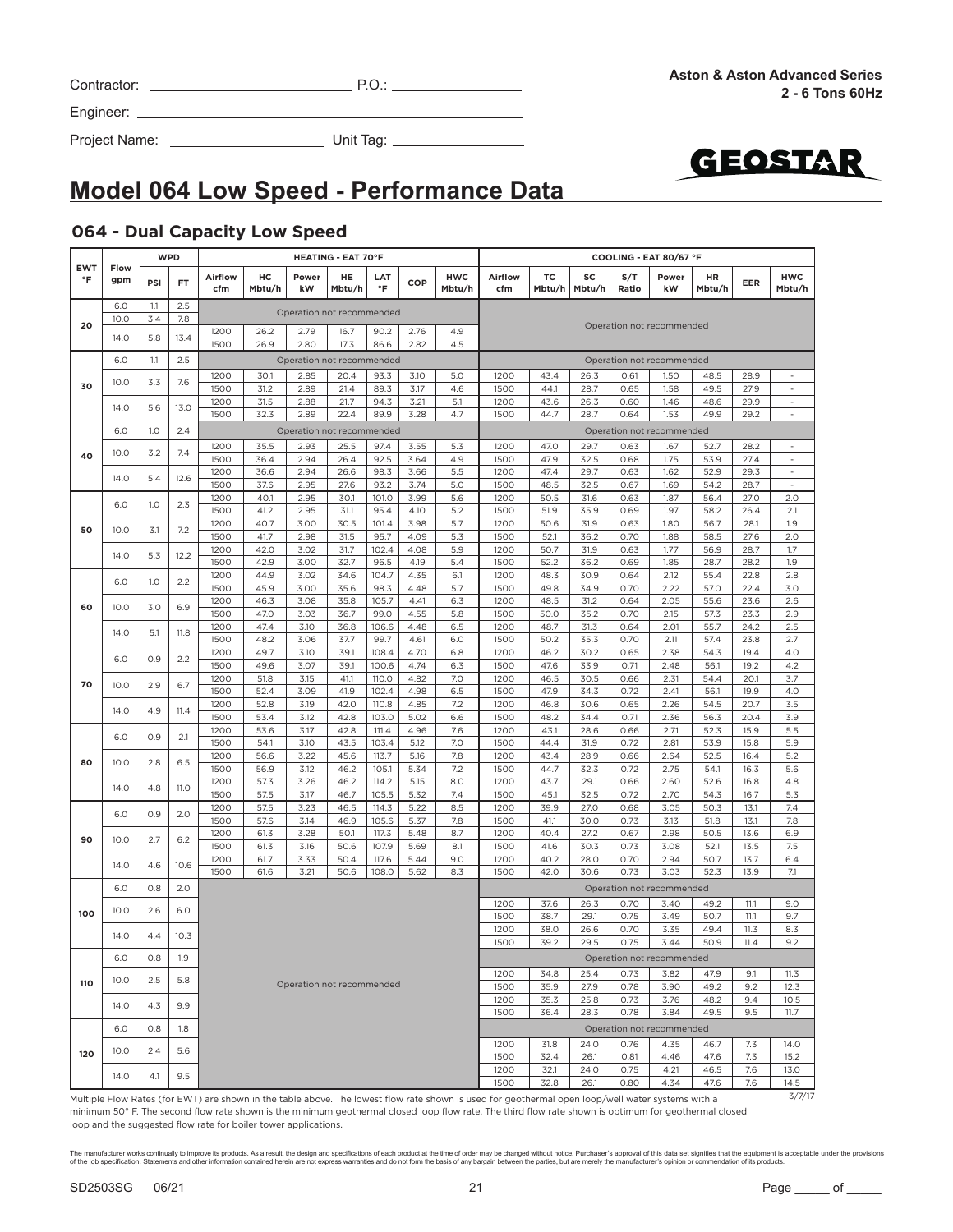| Contractor: |  |
|-------------|--|
|             |  |

Project Name: Unit Tag:



# **Model 064 High Speed - Performance Data**

#### **064 - Dual Capacity High Speed**

|                  |             |     | <b>WPD</b> |                                                                                                                                                   |              |              | <b>HEATING - EAT 70°F</b> |                  |              |                      |                |              |              |              | COOLING - EAT 80/67 °F    |              |              |                          |
|------------------|-------------|-----|------------|---------------------------------------------------------------------------------------------------------------------------------------------------|--------------|--------------|---------------------------|------------------|--------------|----------------------|----------------|--------------|--------------|--------------|---------------------------|--------------|--------------|--------------------------|
| <b>EWT</b><br>°F | Flow<br>gpm | PSI | FT.        | Airflow<br>cfm                                                                                                                                    | нc<br>Mbtu/h | Power<br>kW  | HE<br>Mbtu/h              | LAT<br>$\circ$ F | COP          | <b>HWC</b><br>Mbtu/h | Airflow<br>cfm | TC<br>Mbtu/h | SC<br>Mbtu/h | S/T<br>Ratio | Power<br>kW               | HR<br>Mbtu/h | EER          | <b>HWC</b><br>Mbtu/h     |
|                  | 8.0         | 1.9 | 4.3        |                                                                                                                                                   |              |              |                           |                  |              |                      |                |              |              |              |                           |              |              |                          |
| 20               | 12.0        | 4.2 | 9.7        |                                                                                                                                                   |              |              | Operation not recommended |                  |              |                      |                |              |              |              | Operation not recommended |              |              |                          |
|                  | 16.0        | 6.7 | 15.4       | 1500                                                                                                                                              | 37.1         | 3.77         | 24.3                      | 92.9             | 2.89         | 6.2                  |                |              |              |              |                           |              |              |                          |
|                  |             |     |            | 1800                                                                                                                                              | 37.7         | 3.80         | 24.7                      | 89.4             | 2.91         | 5.6                  |                |              |              |              |                           |              |              |                          |
|                  | 8.0         | 1.8 | 4.2        |                                                                                                                                                   |              |              | Operation not recommended |                  |              |                      |                |              |              |              | Operation not recommended |              |              |                          |
|                  |             |     |            | 1500                                                                                                                                              | 45.3         | 3.68         | 32.7                      | 97.9             | 3.61         | 6.5                  | 1500           | 56.2         | 34.2         | 0.61         | 2.49                      | 64.7         | 22.5         |                          |
| 30               | 12.0        | 4.1 | 9.5        | 1800                                                                                                                                              | 46.5         | 3.91         | 33.1                      | 93.9             | 3.48         | 6.0                  | 1800           | 57.1         | 37.4         | 0.65         | 2.63                      | 66.1         | 21.7         | $\overline{\phantom{a}}$ |
|                  | 16.0        | 6.5 | 14.9       | 1500                                                                                                                                              | 46.3         | 3.92         | 32.9                      | 98.6             | 3.46         | 6.7                  | 1500           | 56.5         | 34.2         | 0.61         | 2.42                      | 64.8         | 23.4         |                          |
|                  |             |     |            | 1800                                                                                                                                              | 47.0         | 3.95         | 33.5                      | 94.2             | 3.49         | 6.1                  | 1800           | 57.9         | 37.4         | 0.65         | 2.54                      | 66.6         | 22.8         | ä,                       |
|                  | 8.0         | 1.8 | 4.0        |                                                                                                                                                   |              |              | Operation not recommended |                  |              |                      |                |              |              |              | Operation not recommended |              |              |                          |
|                  |             |     |            | 1500                                                                                                                                              | 51.5         | 3.91         | 38.2                      | 101.8            | 3.86         | 7.2                  | 1500           | 60.4         | 37.7         | 0.62         | 2.75                      | 69.8         | 22.0         | $\bar{\phantom{a}}$      |
| 40               | 12.0        | 4.0 | 9.2        | 1800                                                                                                                                              | 52.7         | 4.07         | 38.8                      | 97.1             | 3.79         | 6.6                  | 1800           | 61.5         | 41.2         | 0.67         | 2.88                      | 71.3         | 21.3         | $\overline{\phantom{a}}$ |
|                  |             |     |            | 1500                                                                                                                                              | 52.3         | 3.98         | 38.7                      | 102.3            | 3.86         | 7.4                  | 1500           | 60.8         | 37.7         | 0.62         | 2.67                      | 69.9         | 22.8         | $\overline{\phantom{a}}$ |
|                  | 16.0        | 6.3 | 14.5       | 1800                                                                                                                                              | 53.5         | 4.12         | 39.5                      | 97.5             | 3.81         | 6.7                  | 1800           | 62.2         | 41.2         | 0.66         | 2.79                      | 71.7         | 22.3         |                          |
|                  | 8.0         | 1.7 | 3.9        | 1500                                                                                                                                              | 54.6         | 4.05         | 40.8                      | 103.7            | 3.95         | 7.8                  | 1500           | 63.9         | 40.5         | 0.63         | 2.97                      | 74.0         | 21.5         | 4.0                      |
|                  |             |     |            | 1800                                                                                                                                              | 55.8         | 4.18         | 41.5                      | 98.7             | 3.91         | 7.2                  | 1800           | 65.2         | 44.1         | 0.68         | 3.16                      | 76.0         | 20.6         | 4.2                      |
| 50               | 12.0        | 3.8 | 8.9        | 1500                                                                                                                                              | 57.8         | 4.13         | 43.7                      | 105.7            | 4.10         | 8.0                  | 1500           | 64.5         | 40.9         | 0.63         | 2.91                      | 74.5         | 22.2         | 3.7                      |
|                  |             |     |            | 1800                                                                                                                                              | 58.9         | 4.23         | 44.5                      | 100.3            | 4.08         | 7.4                  | 1800           | 65.8         | 44.5         | 0.68         | 3.09                      | 76.4         | 21.3         | 4.0                      |
|                  | 16.0        | 6.1 | 14.0       | 1500                                                                                                                                              | 58.7         | 4.18         | 44.5                      | 106.3            | 4.12         | 8.2                  | 1500           | 65.2         | 41.4         | 0.63         | 2.86                      | 75.0         | 22.8         | 3.4                      |
|                  |             |     |            | 1800                                                                                                                                              | 60.0         | 4.28         | 45.4                      | 100.9            | 4.11         | 7.5                  | 1800           | 66.5         | 44.9         | 0.68         | 3.04                      | 76.9         | 21.9         | 3.8                      |
|                  | 8.0         | 1.6 | 3.8        | 1500                                                                                                                                              | 60.7         | 4.29         | 46.0                      | 107.5            | 4.15         | 8.7                  | 1500           | 61.5         | 39.4         | 0.64         | 3.22                      | 72.4         | 19.1         | 4.8                      |
|                  |             |     |            | 1800<br>1500                                                                                                                                      | 62.0         | 4.36         | 47.1                      | 101.9            | 4.17<br>4.27 | 8.0<br>9.0           | 1800           | 63.0         | 42.8         | 0.68<br>0.64 | 3.42                      | 74.7<br>72.8 | 18.4<br>19.7 | 5.1<br>4.5               |
| 60               | 12.0        | 3.7 | 8.6        | 1800                                                                                                                                              | 63.5<br>64.8 | 4.36<br>4.42 | 48.6<br>49.8              | 109.2<br>103.3   | 4.30         | 8.3                  | 1500<br>1800   | 62.1<br>63.7 | 39.8<br>43.2 | 0.68         | 3.15<br>3.35              | 75.1         | 19.0         | 4.9                      |
|                  |             |     |            | 1500                                                                                                                                              | 64.8         | 4.41         | 49.8                      | 110.0            | 4.31         | 9.2                  | 1500           | 62.7         | 40.2         | 0.64         | 3.10                      | 73.3         | 20.2         | 4.2                      |
|                  | 16.0        | 5.9 | 13.6       | 1800                                                                                                                                              | 66.3         | 4.46         | 51.1                      | 104.1            | 4.36         | 8.5                  | 1800           | 64.3         | 43.7         | 0.68         | 3.30                      | 75.5         | 19.5         | 4.6                      |
|                  |             |     |            | 1500                                                                                                                                              | 66.7         | 4.52         | 51.3                      | 111.2            | 4.33         | 9.8                  | 1500           | 59.0         | 38.3         | 0.65         | 3.46                      | 70.8         | 17.0         | 6.1                      |
|                  | 8.0         | 1.6 | 3.7        | 1800                                                                                                                                              | 68.4         | 4.54         | 52.9                      | 105.2            | 4.42         | 9.0                  | 1800           | 60.8         | 41.6         | 0.68         | 3.69                      | 73.4         | 16.5         | 6.4                      |
|                  |             |     |            | 1500                                                                                                                                              | 69.2         | 4.59         | 53.5                      | 112.7            | 4.42         | 10.1                 | 1500           | 59.6         | 38.6         | 0.65         | 3.39                      | 71.2         | 17.6         | 5.7                      |
| 70               | 12.0        | 3.6 | 8.3        | 1800                                                                                                                                              | 70.7         | 4.60         | 55.1                      | 106.4            | 4.51         | 9.3                  | 1800           | 61.5         | 41.9         | 0.68         | 3.61                      | 73.8         | 17.0         | 6.1                      |
|                  | 16.0        | 5.7 | 13.1       | 1500                                                                                                                                              | 70.9         | 4.64         | 55.1                      | 113.8            | 4.48         | 10.4                 | 1500           | 60.2         | 39.0         | 0.65         | 3.34                      | 71.6         | 18.0         | 5.3                      |
|                  |             |     |            | 1800                                                                                                                                              | 72.6         | 4.64         | 56.8                      | 107.3            | 4.59         | 9.6                  | 1800           | 62.1         | 42.4         | 0.68         | 3.55                      | 74.2         | 17.5         | 5.8                      |
|                  | 8.0         | 1.5 | 3.5        | 1500                                                                                                                                              | 71.5         | 4.72         | 55.4                      | 114.2            | 4.44         | <b>11.0</b>          | 1500           | 57.2         | 36.9         | 0.65         | 3.80                      | 70.1         | 15.0         | 7.7                      |
|                  |             |     |            | 1800                                                                                                                                              | 73.2         | 4.70         | 57.2                      | 107.7            | 4.57         | 10.2                 | 1800           | 59.3         | 40.1         | 0.68         | 4.05                      | 73.1         | 14.6         | 8.1                      |
| 80               | 12.0        | 3.5 | 8.0        | 1500                                                                                                                                              | 73.2         | 4.78         | 56.9                      | 115.2            | 4.49         | 11.3                 | 1500           | 57.8         | 37.2         | 0.64         | 3.73                      | 70.5         | 15.5         | 7.1                      |
|                  |             |     |            | 1800                                                                                                                                              | 75.0         | 4.73         | 58.8                      | 108.6            | 4.64         | 10.5                 | 1800           | 59.9         | 40.4         | 0.68         | 3.96                      | 73.4         | 15.1         | 7.7                      |
|                  | 16.0        | 5.5 | 12.7       | 1500<br>1800                                                                                                                                      | 75.5<br>77.4 | 4.84         | 59.0                      | 116.6<br>109.8   | 4.57<br>4.74 | 11.7                 | 1500<br>1800   | 58.3<br>60.5 | 37.6<br>40.9 | 0.64<br>0.68 | 3.66                      | 70.8         | 15.9         | 6.6<br>7.4               |
|                  |             |     |            | 1500                                                                                                                                              | 76.3         | 4.78<br>4.92 | 61.0<br>59.5              | 117.1            | 4.55         | 10.8<br>12.4         | 1500           | 55.3         | 35.5         | 0.64         | 3.90<br>4.14              | 73.8<br>69.4 | 15.5<br>13.4 | 9.6                      |
|                  | 8.0         | 1.5 | 3.4        | 1800                                                                                                                                              | 78.2         | 4.85         | 61.6                      | 110.2            | 4.73         | 11.4                 | 1800           | 57.7         | 38.6         | 0.67         | 4.41                      | 72.8         | 13.1         | 10.2                     |
|                  |             |     |            | 1500                                                                                                                                              | 77.3         | 4.97         | 60.4                      | 117.7            | 4.56         | 12.7                 | 1500           | 55.9         | 35.8         | 0.64         | 4.06                      | 69.8         | 13.8         | 9.0                      |
| 90               | 12.0        | 3.4 | 7.7        | 1800                                                                                                                                              | 79.3         | 4.87         | 62.7                      | 110.8            | 4.77         | 11.8                 | 1800           | 58.3         | 38.9         | 0.67         | 4.32                      | 73.0         | 13.5         | 9.7                      |
|                  |             |     |            | 1500                                                                                                                                              | 80.0         | 5.03         | 62.8                      | 119.4            | 4.66         | 13.1                 | 1500           | 57.8         | 37.1         | 0.64         | 4.11                      | 71.8         | 14.1         | 8.3                      |
|                  | 16.0        | 5.3 | 12.2       | 1800                                                                                                                                              | 82.1         | 4.92         | 65.3                      | 112.2            | 4.89         | 12.2                 | 1800           | 58.9         | 39.3         | 0.67         | 4.25                      | 73.4         | 13.9         | 9.2                      |
|                  | 8.0         | 1.4 | 3.3        |                                                                                                                                                   |              |              |                           |                  |              |                      |                |              |              |              | Operation not recommended |              |              |                          |
|                  |             |     |            |                                                                                                                                                   |              |              |                           |                  |              |                      | 1500           | 52.3         | 34.6         | 0.66         | 4.53                      | 67.7         | 11.5         | 11.1                     |
| 100              | 12.0        | 3.2 | 7.5        |                                                                                                                                                   |              |              |                           |                  |              |                      | 1800           | 54.8         | 37.6         | 0.69         | 4.83                      | 71.2         | 11.3         | 12.1                     |
|                  |             |     |            |                                                                                                                                                   |              |              |                           |                  |              |                      | 1500           | 52.8         | 35.0         | 0.66         | 4.45                      | 68.0         | 11.9         | 10.3                     |
|                  | 16.0        | 5.1 | 11.8       |                                                                                                                                                   |              |              |                           |                  |              |                      | 1800           | 55.3         | 38.0         | 0.69         | 4.75                      | 71.5         | 11.6         | 11.5                     |
|                  | 8.0         | 1.4 | 3.2        |                                                                                                                                                   |              |              |                           |                  |              |                      |                |              |              |              | Operation not recommended |              |              |                          |
|                  |             |     |            |                                                                                                                                                   |              |              |                           |                  |              |                      | 1500           | 48.6         | 33.4         | 0.69         | 5.01                      | 65.7         | 9.7          | 13.6                     |
| 110              | 12.0        | 3.1 | 7.2        |                                                                                                                                                   |              |              | Operation not recommended |                  |              |                      | 1800           | 51.2         | 36.3         | 0.71         | 5.34                      | 69.5         | 9.6          | 14.8                     |
|                  |             |     |            |                                                                                                                                                   |              |              |                           |                  |              |                      | 1500           | 49.1         | 33.8         | 0.69         | 4.92                      | 65.9         | 10.0         | 12.7                     |
|                  | 16.0        | 4.9 | 11.4       |                                                                                                                                                   |              |              |                           |                  |              |                      | 1800           | 51.7         | 36.7         | 0.71         | 5.25                      | 69.6         | 9.8          | 14.1                     |
|                  | 8.0         | 1.3 | 3.0        |                                                                                                                                                   |              |              |                           |                  |              |                      |                |              |              |              | Operation not recommended |              |              |                          |
|                  |             |     |            |                                                                                                                                                   |              |              |                           |                  |              |                      |                |              |              |              |                           |              |              |                          |
| 120              | 12.0        | 3.0 | 6.9        |                                                                                                                                                   |              |              |                           |                  |              |                      | 1500<br>1800   | 46.8<br>47.6 | 31.0<br>33.7 | 0.66<br>0.71 | 5.55<br>5.69              | 65.7         | 8.4<br>8.4   | 16.5<br>17.9             |
|                  |             |     |            |                                                                                                                                                   |              |              |                           |                  |              |                      | 1500           | 47.2         | 31.0         | 0.66         | 5.37                      | 67.1<br>65.5 | 8.8          | 15.3                     |
|                  | 16.0        | 4.7 | 10.9       |                                                                                                                                                   |              |              |                           |                  |              |                      | 1800           | 48.2         | 33.7         | 0.70         | 5.54                      | 67.1         | 8.7          | 17.0                     |
|                  |             |     |            | Multiple Flow Rates (for EWT) are shown in the table above. The lowest flow rate shown is used for geothermal open loop/well water systems with a |              |              |                           |                  |              |                      |                |              |              |              |                           |              |              | 3/7/17                   |

Multiple Flow Rates (for EWT) are shown in the table above. The lowest flow rate shown is used for geothermal open loop/well water systems with a minimum 50° F. The second flow rate shown is the minimum geothermal closed loop flow rate. The third flow rate shown is optimum for geothermal closed loop and the suggested flow rate for boiler tower applications.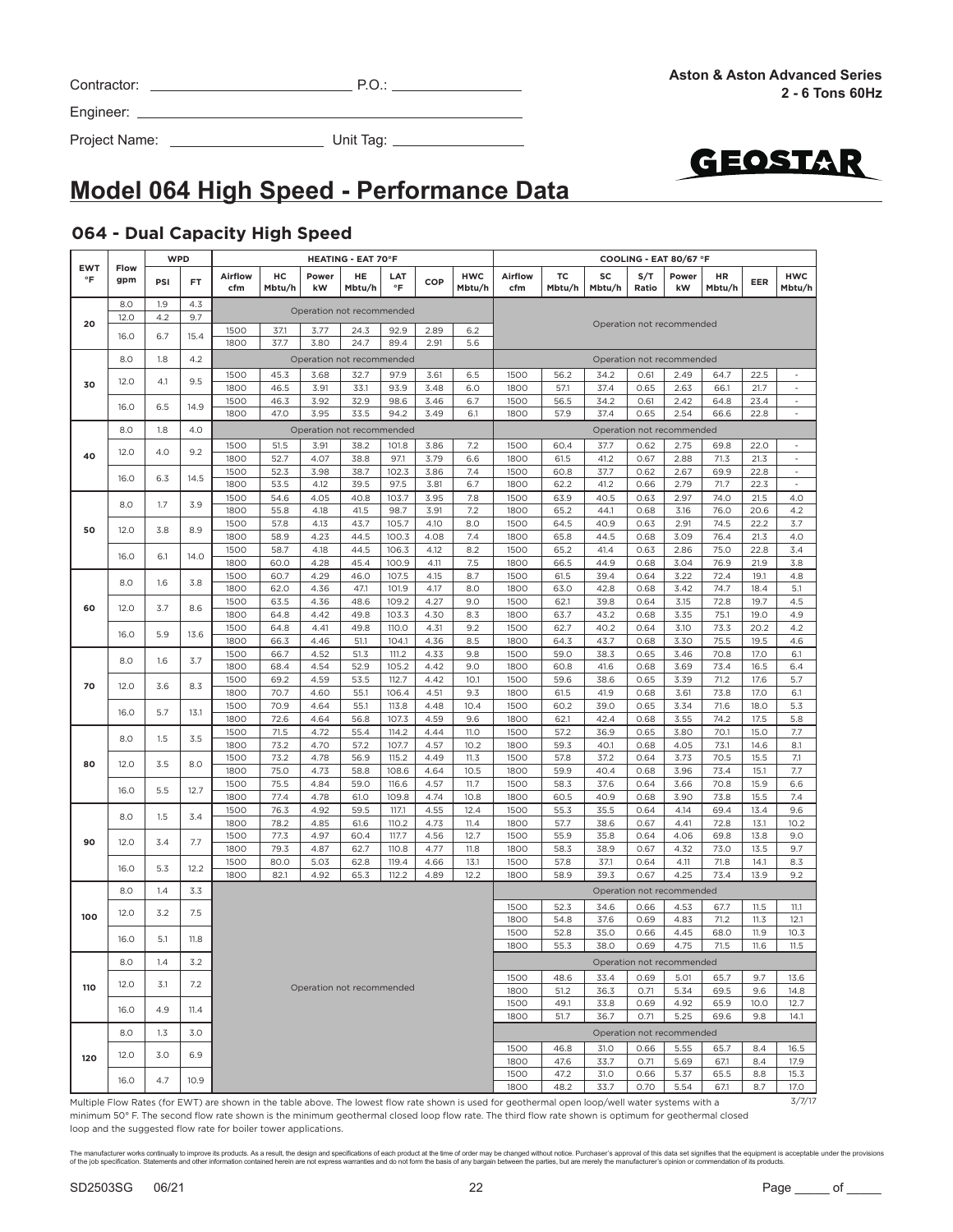| Contractor: | ັ∪ |
|-------------|----|
|             |    |

Project Name: Unit Tag:



# **Model 072 Low Speed - Performance Data**

### **072 - Dual Capacity Low Speed**

|                         |             |     | <b>WPD</b> |                |              |              | <b>HEATING - EAT 70°F</b> |                           |              |                      | COOLING - EAT 80/67 °F |              |              |              |                           |              |              |                          |      |      |      |      |      |      |      |     |
|-------------------------|-------------|-----|------------|----------------|--------------|--------------|---------------------------|---------------------------|--------------|----------------------|------------------------|--------------|--------------|--------------|---------------------------|--------------|--------------|--------------------------|------|------|------|------|------|------|------|-----|
| <b>EWT</b><br>$\circ$ F | Flow<br>gpm | PSI | <b>FT</b>  | Airflow<br>cfm | нc<br>Mbtu/h | Power<br>kW  | HE<br>Mbtu/h              | LAT<br>$\circ$ F          | COP          | <b>HWC</b><br>Mbtu/h | <b>Airflow</b><br>cfm  | TC<br>Mbtu/h | SC<br>Mbtu/h | S/T<br>Ratio | Power<br>kW               | HR<br>Mbtu/h | EER          | <b>HWC</b><br>Mbtu/h     |      |      |      |      |      |      |      |     |
|                         | 10.0        | 2.5 | 5.7        |                |              |              |                           | Operation not recommended |              |                      |                        |              |              |              |                           |              |              |                          |      |      |      |      |      |      |      |     |
| 20                      | 13.0        | 4.1 | 9.5        |                |              |              |                           |                           |              |                      |                        |              |              |              | Operation not recommended |              |              |                          |      |      |      |      |      |      |      |     |
|                         | 16.0        | 5.7 | 13.2       | 1400<br>1600   | 35.8<br>36.2 | 3.77<br>3.71 | 22.9<br>23.5              | 93.7<br>90.9              | 2.78<br>2.86 | 6.0<br>5.4           |                        |              |              |              |                           |              |              |                          |      |      |      |      |      |      |      |     |
|                         | 10.0        | 2.4 | 5.6        |                |              |              |                           | Operation not recommended |              |                      |                        |              |              |              | Operation not recommended |              |              |                          |      |      |      |      |      |      |      |     |
|                         |             |     |            | 1400           | 38.8         | 3.84         | 25.7                      | 95.6                      | 2.96         | 6.1                  | 1400                   | 50.6         | 30.1         | 0.60         | 1.76                      | 56.6         | 28.8         |                          |      |      |      |      |      |      |      |     |
| 30                      | 13.0        | 4.0 | 9.2        | 1600           | 40.7         | 3.89         | 27.4                      | 93.6                      | 3.07         | 5.6                  | 1600                   | 51.4         | 32.9         | 0.64         | 1.85                      | 57.7         | 27.8         | $\sim$                   |      |      |      |      |      |      |      |     |
|                         | 16.0        | 5.6 | 12.8       | 1400           | 41.9         | 3.95         | 28.4                      | 97.7                      | 3.11         | 6.3                  | 1400                   | 50.9         | 30.1         | 0.59         | 1.70                      | 56.7         | 29.8         | $\sim$                   |      |      |      |      |      |      |      |     |
|                         |             |     |            | 1600           | 42.4         | 3.89         | 29.1                      | 94.5                      | 3.19         | 5.7                  | 1600                   | 52.1         | 32.9         | 0.63         | 1.79                      | 58.2         | 29.1         | $\overline{\phantom{a}}$ |      |      |      |      |      |      |      |     |
|                         | 10.0        | 2.3 | 5.4        |                |              |              |                           | Operation not recommended |              |                      |                        |              |              |              | Operation not recommended |              |              |                          |      |      |      |      |      |      |      |     |
| 40                      | 13.0        | 3.9 | 8.9        | 1400<br>1600   | 44.9<br>46.8 | 4.00<br>4.01 | 31.2                      | 99.7<br>97.1              | 3.29         | 6.5<br>5.9           | 1400<br>1600           | 54.4         | 33.4         | 0.61<br>0.66 | 1.98                      | 61.2         | 27.5         | $\overline{\phantom{a}}$ |      |      |      |      |      |      |      |     |
|                         |             |     |            | 1400           | 46.4         | 4.01         | 33.1<br>32.7              | 100.7                     | 3.42<br>3.39 | 6.7                  | 1400                   | 55.4<br>54.8 | 36.5<br>33.4 | 0.61         | 2.08<br>1.92              | 62.5<br>61.4 | 26.7<br>28.5 | $\blacksquare$           |      |      |      |      |      |      |      |     |
|                         | 16.0        | 5.4 | 12.5       | 1600           | 48.5         | 4.03         | 34.8                      | 98.1                      | 3.53         | 6.1                  | 1600                   | 56.1         | 36.5         | 0.65         | 2.01                      | 62.9         | 27.9         | $\overline{\phantom{a}}$ |      |      |      |      |      |      |      |     |
|                         | 10.0        | 2.3 | 5.2        | 1400           | 50.1         | 4.12         | 36.1                      | 103.2                     | 3.57         | 6.8                  | 1400                   | 57.9         | 35.0         | 0.60         | 2.25                      | 64.6         | 25.8         | 2.3                      |      |      |      |      |      |      |      |     |
|                         |             |     |            | 1600           | 52.4         | 4.07         | 38.5                      | 100.3                     | 3.77         | 6.3                  | 1600                   | 59.7         | 39.7         | 0.66         | 2.36                      | 66.8         | 25.2         | 2.4                      |      |      |      |      |      |      |      |     |
| 50                      | 13.0        | 3.7 | 8.6        | 1400<br>1600   | 50.9<br>52.9 | 4.16<br>4.14 | 36.7<br>38.8              | 103.7<br>100.6            | 3.59<br>3.75 | 7.0<br>6.4           | 1400<br>1600           | 58.1<br>59.9 | 35.3<br>40.1 | 0.61<br>0.67 | 2.17<br>2.29              | 65.5<br>67.3 | 26.7<br>26.2 | 2.1<br>2.3               |      |      |      |      |      |      |      |     |
|                         |             |     |            | 1400           | 52.4         | 4.18         | 38.1                      | 104.6                     | 3.67         | 7.2                  | 1400                   | 58.2         | 35.3         | 0.61         | 2.11                      | 66.0         | 27.5         | 2.0                      |      |      |      |      |      |      |      |     |
|                         | 16.0        | 5.2 | 12.1       | 1600           | 54.6         | 4.16         | 40.4                      | 101.6                     | 3.85         | 6.6                  | 1600                   | 60.0         | 40.1         | 0.67         | 2.23                      | 67.6         | 26.9         | 2.2                      |      |      |      |      |      |      |      |     |
|                         | 10.0        |     |            | 2.2            |              |              |                           |                           |              |                      | 5.1                    | 1400         | 55.5         | 4.24         | 41.0                      | 106.7        | 3.83         | 7.5                      | 1400 | 55.2 | 34.3 | 0.62 | 2.60 | 63.7 | 21.2 | 3.2 |
|                         |             |     |            | 1600<br>1400   | 57.8<br>57.1 | 4.16<br>4.29 | 43.7<br>42.4              | 103.5<br>107.7            | 4.08<br>3.90 | 6.9<br>7.7           | 1600<br>1400           | 56.9<br>55.4 | 38.7<br>34.6 | 0.68<br>0.62 | 2.72<br>2.52              | 65.8<br>64.0 | 20.9<br>22.0 | 3.4<br>3.0               |      |      |      |      |      |      |      |     |
| 60                      | 13.0        | 3.6 | 8.4        | 1600           | 59.3         | 4.21         | 44.9                      | 104.3                     | 4.13         | 7.1                  | 1600                   | 57.1         | 39.1         | 0.69         | 2.63                      | 66.1         | 21.7         | 3.2                      |      |      |      |      |      |      |      |     |
|                         | 16.0        | 5.1 | 11.7       | 1400           | 58.4         | 4.33         | 43.6                      | 108.6                     | 3.95         | 7.9                  | 1400                   | 55.7         | 34.7         | 0.62         | 2.47                      | 64.4         | 22.5         | 2.8                      |      |      |      |      |      |      |      |     |
|                         |             |     | 1600       | 60.7           | 4.26         | 46.2         | 105.1                     | 4.18                      | 7.3          | 1600                 | 57.4                   | 39.2         | 0.68         | 2.58         | 66.2                      | 22.3         | 3.1          |                          |      |      |      |      |      |      |      |     |
|                         | 10.0        | 2.1 | 4.9        | 1400           | 60.9         | 4.37         | 46.0                      | 110.3                     | 4.08         | 8.3                  | 1400                   | 52.5         | 33.5         | 0.64         | 2.96                      | 62.3         | 17.8         | 4.5                      |      |      |      |      |      |      |      |     |
|                         |             |     |            | 1600<br>1400   | 64.5<br>63.2 | 4.33<br>4.41 | 49.7<br>48.1              | 107.3<br>111.8            | 4.37<br>4.19 | 7.7<br>8.5           | 1600<br>1400           | 54.0<br>52.8 | 37.7<br>33.9 | 0.70<br>0.64 | 3.07<br>2.86              | 64.1<br>62.6 | 17.6<br>18.5 | 4.8<br>4.2               |      |      |      |      |      |      |      |     |
| 70                      | 13.0        | 3.5 | 8.1        | 1600           | 65.6         | 4.29         | 51.0                      | 108.0                     | 4.49         | 7.9                  | 1600                   | 54.3         | 38.2         | 0.70         | 2.98                      | 64.5         | 18.3         | 4.5                      |      |      |      |      |      |      |      |     |
|                         | 4.9<br>16.0 |     | 11.3       | 1400           | 64.3         | 4.48         | 49.0                      | 112.5                     | 4.21         | 8.8                  | 1400                   | 53.1         | 34.1         | 0.64         | 2.82                      | 62.8         | 18.8         | 3.9                      |      |      |      |      |      |      |      |     |
|                         |             |     |            | 1600           | 66.8         | 4.35         | 52.0                      | 108.7                     | 4.50         | 8.1                  | 1600                   | 54.8         | 38.3         | 0.70         | 2.92                      | 64.8         | 18.8         | 4.3                      |      |      |      |      |      |      |      |     |
|                         | 10.0        | 2.0 | 4.7        | 1400<br>1600   | 65.4<br>67.8 | 4.49<br>4.33 | 50.1<br>53.0              | 113.3<br>109.2            | 4.27<br>4.59 | 9.2<br>8.5           | 1400<br>1600           | 48.2<br>51.2 | 32.1<br>35.9 | 0.67<br>0.70 | 3.35<br>3.45              | 59.7<br>63.0 | 14.4<br>14.9 | 6.2<br>6.6               |      |      |      |      |      |      |      |     |
|                         |             |     |            | 1400           | 68.9         | 4.55         | 53.3                      | 115.5                     | 4.44         | 9.5                  | 1400                   | 50.1         | 32.5         | 0.65         | 3.27                      | 61.3         | 15.3         | 5.8                      |      |      |      |      |      |      |      |     |
| 80                      | 13.0        | 3.4 | 7.8        | 1600           | 71.3         | 4.36         | 56.4                      | 111.3                     | 4.79         | 8.8                  | 1600                   | 51.6         | 36.3         | 0.70         | 3.36                      | 63.1         | 15.4         | 6.3                      |      |      |      |      |      |      |      |     |
|                         | 16.0        | 4.7 | 10.9       | 1400           | 69.7         | 4.61         | 53.9                      | 116.1                     | 4.43         | 9.8                  | 1400                   | 50.5         | 32.7         | 0.65         | 3.22                      | 61.5         | 15.7         | 5.4                      |      |      |      |      |      |      |      |     |
|                         |             |     |            | 1600<br>1400   | 72.1<br>70.0 | 4.44<br>4.62 | 56.9<br>54.2              | 111.7<br>116.3            | 4.76<br>4.44 | 9.1<br>10.3          | 1600<br>1400           | 50.5<br>43.9 | 36.6<br>30.7 | 0.72<br>0.70 | 3.31<br>3.75              | 61.8<br>56.7 | 15.3<br>11.7 | 6.0<br>8.3               |      |      |      |      |      |      |      |     |
|                         | 10.0        | 2.0 | 4.6        | 1600           | 72.3         | 4.42         | 57.2                      | 111.8                     | 4.79         | 9.5                  | 1600                   | 45.3         | 34.1         | 0.75         | 3.83                      | 58.3         | 11.8         | 8.8                      |      |      |      |      |      |      |      |     |
| 90                      | 13.0        | 3.3 | 7.5        | 1400           | 74.5         | 4.68         | 58.5                      | 119.3                     | 4.67         | 10.6                 | 1400                   | 44.4         | 31.0         | 0.70         | 3.67                      | 57.7         | 12.1         | 7.7                      |      |      |      |      |      |      |      |     |
|                         |             |     |            | 1600           | 77.0         | 4.44         | 61.8                      | 114.6                     | 5.08         | 9.8                  | 1600                   | 45.7         | 34.5         | 0.75         | 3.75                      | 58.5         | 12.2         | 8.4                      |      |      |      |      |      |      |      |     |
|                         | 16.0        | 4.6 | 10.5       | 1400<br>1600   | 75.0<br>77.3 | 4.74<br>4.53 | 58.8<br>61.8              | 119.6<br>114.7            | 4.63<br>5.00 | <b>11.0</b><br>10.2  | 1400<br>1600           | 46.8<br>46.2 | 33.2<br>34.8 | 0.71<br>0.75 | 3.73<br>3.69              | 59.5<br>58.8 | 12.5<br>12.5 | 7.2<br>8.0               |      |      |      |      |      |      |      |     |
|                         | 10.0        | 1.9 | 4.4        |                |              |              |                           |                           |              |                      |                        |              |              |              | Operation not recommended |              |              |                          |      |      |      |      |      |      |      |     |
|                         |             |     |            |                |              |              |                           |                           |              |                      | 1400                   | 41.9         | 29.6         | 0.71         | 4.30                      | 56.5         | 9.7          | 10.0                     |      |      |      |      |      |      |      |     |
| 100                     | 13.0        | 3.1 | 7.3        |                |              |              |                           |                           |              |                      | 1600                   | 43.2         | 32.7         | 0.76         | 4.35                      | 58.1         | 9.9          | 10.9                     |      |      |      |      |      |      |      |     |
|                         | 16.0        | 4.4 | 10.1       |                |              |              |                           |                           |              |                      | 1400                   | 42.4         | 29.9         | 0.70         | 4.23                      | 56.9         | 10.0         | 9.3                      |      |      |      |      |      |      |      |     |
|                         |             |     |            |                |              |              |                           |                           |              |                      | 1600                   | 43.7         | 33.1         | 0.76         | 4.29                      | 58.3         | 10.2         | 10.0                     |      |      |      |      |      |      |      |     |
|                         | 10.0        | 1.8 | 4.2        |                |              |              |                           |                           |              |                      |                        |              |              |              | Operation not recommended |              |              |                          |      |      |      |      |      |      |      |     |
| 110                     | 13.0        | 3.0 | 7.0        |                |              |              |                           | Operation not recommended |              |                      | 1400                   | 39.4         | 28.1         | 0.71         | 4.92                      | 56.2         | 8.0          | 12.7                     |      |      |      |      |      |      |      |     |
|                         |             |     |            |                |              |              |                           |                           |              |                      | 1600<br>1400           | 40.7<br>40.0 | 31.0<br>28.5 | 0.76<br>0.71 | 4.95<br>4.86              | 57.6<br>56.6 | 8.2<br>8.2   | 13.8<br>11.8             |      |      |      |      |      |      |      |     |
|                         | 16.0        | 4.2 | 9.8        |                |              |              |                           |                           |              |                      | 1600                   | 41.2         | 31.4         | 0.76         | 4.88                      | 57.9         | 8.4          | 13.1                     |      |      |      |      |      |      |      |     |
|                         | 10.0        | 1.8 | 4.1        |                |              |              |                           |                           |              |                      |                        |              |              |              | Operation not recommended |              |              |                          |      |      |      |      |      |      |      |     |
|                         |             |     |            |                |              |              |                           |                           |              |                      | 1400                   | 37.5         | 28.1         | 0.75         | 5.49                      | 56.2         | 6.8          | 15.8                     |      |      |      |      |      |      |      |     |
| 120                     | 13.0        | 2.9 | 6.7        |                |              |              |                           |                           |              |                      | 1600                   | 38.1         | 30.5         | 0.80         | 5.63                      | 57.4         | 6.8          | 17.1                     |      |      |      |      |      |      |      |     |
|                         | 16.0        | 4.1 | 9.4        |                |              |              |                           |                           |              |                      | 1400                   | 37.8         | 28.1         | 0.74         | 5.31                      | 55.9         | 7.1          | 14.6                     |      |      |      |      |      |      |      |     |
|                         |             |     |            |                |              |              |                           |                           |              |                      | 1600                   | 38.6         | 30.5         | 0.79         | 5.48                      | 57.3         | 7.0          | 16.3<br>3/7/17           |      |      |      |      |      |      |      |     |

Multiple Flow Rates (for EWT) are shown in the table above. The lowest flow rate shown is used for geothermal open loop/well water systems with a minimum 50° F. The second flow rate shown is the minimum geothermal closed loop flow rate. The third flow rate shown is optimum for geothermal closed loop and the suggested flow rate for boiler tower applications.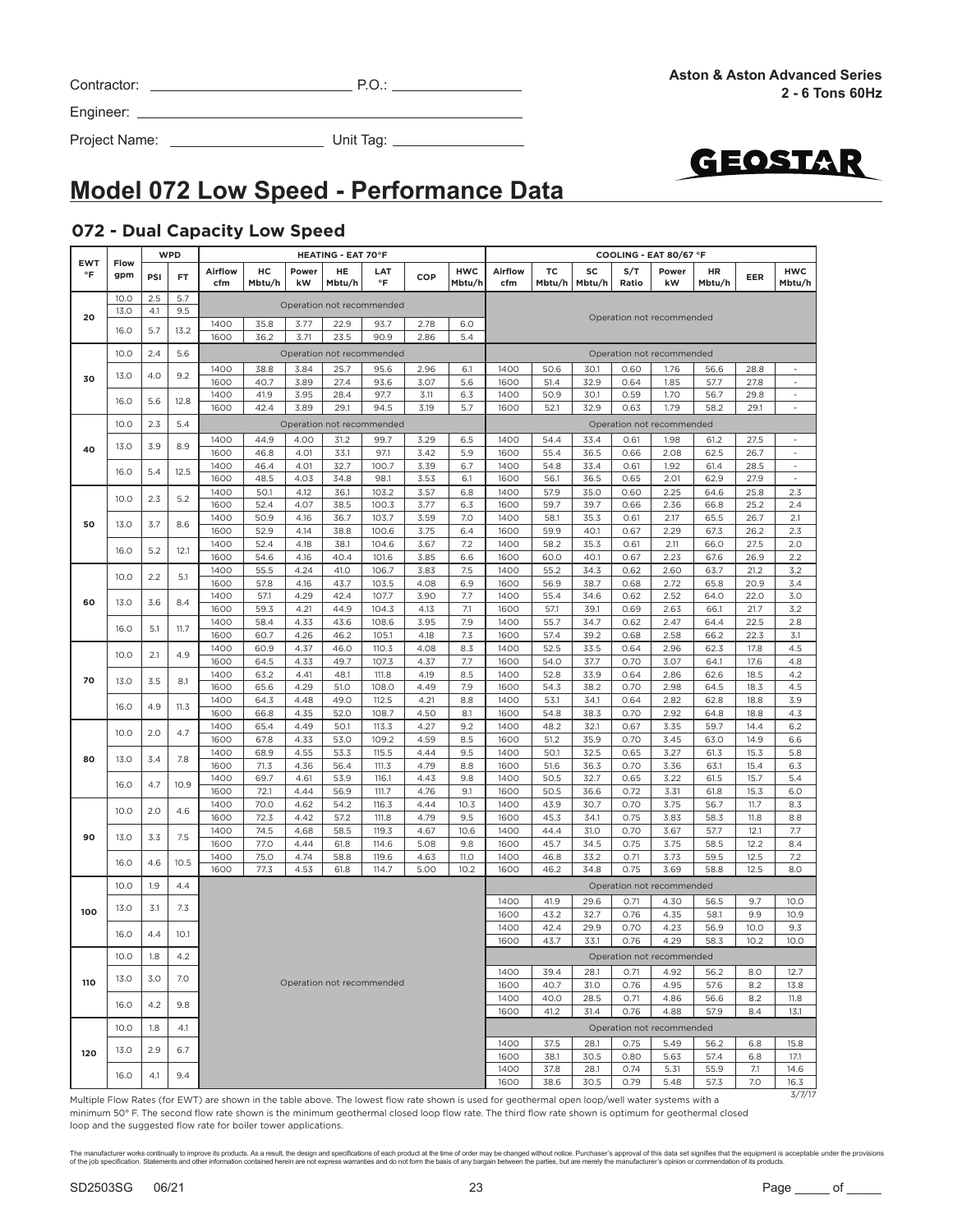| Contractor: |  |  |
|-------------|--|--|
|             |  |  |

Project Name: Unit Tag:



# **Model 072 High Speed - Performance Data**

### **072 - Dual Capacity High Speed**

|                              |             | <b>WPD</b>  |           |                |              |                           | <b>HEATING - EAT 70°F</b> |                  |              |                      |                |                           |              |              | COOLING - EAT 80/67 °F    |              |              |                          |
|------------------------------|-------------|-------------|-----------|----------------|--------------|---------------------------|---------------------------|------------------|--------------|----------------------|----------------|---------------------------|--------------|--------------|---------------------------|--------------|--------------|--------------------------|
| <b>EWT</b><br>$\,^{\circ}$ F | Flow<br>gpm | PSI         | <b>FT</b> | Airflow<br>cfm | нc<br>Mbtu/h | Power<br>kW               | HE<br>Mbtu/h              | LAT<br>$\circ$ F | COP          | <b>HWC</b><br>Mbtu/h | Airflow<br>cfm | тc<br>Mbtu/h              | SC<br>Mbtu/h | S/T<br>Ratio | Power<br>kW               | HR<br>Mbtu/h | EER          | <b>HWC</b><br>Mbtu/h     |
|                              | 12.0        | 3.4         | 7.9       |                |              | Operation not recommended |                           |                  |              |                      |                |                           |              |              |                           |              |              |                          |
| 20                           | <b>15.0</b> | 5.1         | 11.9      |                |              |                           |                           |                  |              |                      |                |                           |              |              |                           |              |              |                          |
|                              | 18.0        | 7.0         | 16.1      | 1800           | 36.7         | 4.41                      | 21.6                      | 88.9             | 2.44         | 7.9                  |                | Operation not recommended |              |              |                           |              |              |                          |
|                              |             |             |           | 2000           | 37.0         | 4.43                      | 21.9                      | 87.1             | 2.45         | 7.1                  |                |                           |              |              |                           |              |              |                          |
|                              | 12.0        | 3.3         | 7.7       |                |              | Operation not recommended |                           |                  |              |                      |                |                           |              |              | Operation not recommended |              |              |                          |
|                              |             |             |           | 1800           | 54.7         | 4.80                      | 38.3                      | 98.1             | 3.34         | 8.3                  | 1800           | 62.7                      | 37.3         | 0.60         | 2.87                      | 72.5         | 21.9         |                          |
| 30                           | 15.0        | 5.0         | 11.6      | 2000           | 56.6         | 5.11                      | 39.2                      | 96.2             | 3.25         | 7.6                  | 2000           | 63.8                      | 40.8         | 0.64         | 3.02                      | 74.1         | 21.1         | $\sim$                   |
|                              | 18.0        | 6.8         | 15.6      | 1800           | 56.7         | 5.14                      | 39.2                      | 99.2             | 3.23         | 8.6                  | 1800           | 63.1                      | 37.3         | 0.59         | 2.78                      | 72.6         | 22.7         | $\overline{\phantom{a}}$ |
|                              |             |             |           | 2000           | 57.2         | 5.16                      | 39.6                      | 96.5             | 3.25         | 7.8                  | 2000           | 64.6                      | 40.8         | 0.63         | 2.92                      | 74.6         | 22.1         | $\sim$                   |
|                              | 12.0        | 3.2         | 7.5       |                |              | Operation not recommended |                           |                  |              |                      |                |                           |              |              | Operation not recommended |              |              |                          |
|                              |             |             |           | 1800           | 61.8         | 5.07                      | 44.5                      | 101.8            | 3.57         | 9.2                  | 1800           | 67.5                      | 41.4         | 0.61         | 3.17                      | 78.3         | 21.3         | $\overline{\phantom{a}}$ |
| 40                           | 15.0        | 4.8         | 11.2      | 2000           | 63.9         | 5.30                      | 45.8                      | 99.6             | 3.53         | 8.4                  | 2000           | 68.7                      | 45.2         | 0.66         | 3.32                      | 80.1         | 20.7         | $\bar{\phantom{a}}$      |
|                              |             |             |           | 1800           | 62.6         | 5.12                      | 45.2                      | 102.2            | 3.58         | 9.5                  | 1800           | 68.0                      | 41.4         | 0.61         | 3.07                      | 78.5         | 22.1         | $\overline{\phantom{a}}$ |
|                              | 18.0        | 6.6         | 15.2      | 2000           | 64.8         | 5.36                      | 46.5                      | 100.0            | 3.55         | 8.6                  | 2000           | 69.5                      | 45.2         | 0.65         | 3.22                      | 80.5         | 21.6         | $\overline{\phantom{a}}$ |
|                              | 12.0        | 3.1         |           | 1800           | 65.2         | 5.22                      | 47.4                      | 103.5            | 3.66         | 9.9                  | 1800           | 71.5                      | 44.7         | 0.63         | 3.43                      | 83.2         | 20.9         | 4.3                      |
|                              |             |             | 7.2       | 2000           | 67.4         | 5.41                      | 48.9                      | 101.2            | 3.65         | 9.2                  | 2000           | 73.0                      | 48.6         | 0.67         | 3.64                      | 85.4         | 20.1         | 4.6                      |
| 50                           | 15.0        | 4.7         | 10.9      | 1800           | 68.9         | 5.32                      | 50.7                      | 105.4            | 3.79         | 10.3                 | 1800           | 72.2                      | 45.2         | 0.63         | 3.35                      | 83.7         | 21.5         | 4.0                      |
|                              |             |             |           | 2000           | 71.1         | 5.50                      | 52.4                      | 102.9            | 3.79         | 9.4                  | 2000           | 73.6                      | 49.1         | 0.67         | 3.57                      | 85.8         | 20.7         | 4.4                      |
|                              | 18.0        | 6.4         | 14.7      | 1800           | 70.1         | 5.39                      | 51.7                      | 106.1            | 3.81         | 10.6                 | 1800           | 73.0                      | 46.1         | 0.63         | 3.30                      | 84.2         | 22.1         | 3.7                      |
|                              |             |             |           | 2000           | 72.4         | 5.55                      | 53.5                      | 103.5            | 3.82         | 9.7                  | 2000           | 74.4                      | 49.6         | 0.67         | 3.51                      | 86.4         | 21.2         | 4.2                      |
|                              | 12.0        | 3.0         | 7.0       | 1800           | 74.1         | 5.46                      | 55.5                      | 108.1            | 3.98         | 11.1                 | 1800           | 67.7                      | 43.8         | 0.65         | 3.74                      | 80.4         | 18.1         | 5.3                      |
|                              |             |             |           | 2000<br>1800   | 76.5<br>77.3 | 5.57<br>5.55              | 57.5<br>58.4              | 105.4<br>109.8   | 4.03<br>4.08 | 10.3<br>11.5         | 2000<br>1800   | 69.1<br>68.3              | 47.3<br>44.2 | 0.68<br>0.65 | 3.98<br>3.67              | 82.6<br>80.8 | 17.4<br>18.6 | $5.6\,$<br>4.9           |
| 60                           | 15.0        | 4.5         | 10.5      | 2000           | 79.9         | 5.64                      | 60.6                      | 107.0            | 4.15         | 10.6                 | 2000           | 69.7                      | 47.8         | 0.69         | 3.89                      | 83.0         | 17.9         | 5.3                      |
|                              |             |             |           | 1800           | 79.1         | 5.62                      | 59.9                      | 110.7            | 4.13         | 11.8                 | 1800           | 69.1                      | 44.9         | 0.65         | 3.60                      | 81.4         | 19.2         | 4.6                      |
|                              | 18.0        | 6.2         | 14.2      | 2000           | 81.7         | 5.70                      | 62.3                      | 107.8            | 4.20         | 10.9                 | 2000           | 70.5                      | 48.3         | 0.69         | 3.84                      | 83.5         | 18.4         | 5.1                      |
|                              |             |             |           | 1800           | 82.9         | 5.68                      | 63.5                      | 112.7            | 4.28         | 12.5                 | 1800           | 63.8                      | 42.8         | 0.67         | 4.06                      | 77.7         | 15.7         | 6.6                      |
|                              | 12.0        | 2.9         | 6.8       | 2000           | 84.7         | 5.88                      | 64.6                      | 109.2            | 4.22         | 11.6                 | 2000           | 65.2                      | 46.0         | 0.71         | 4.32                      | 79.9         | 15.1         | 7.0                      |
| 70                           |             | 15.0<br>4.4 | 10.2      | 1800           | 85.9         | 5.77                      | 66.2                      | 114.2            | 4.36         | 12.9                 | 1800           | 64.5                      | 43.2         | 0.67         | 3.98                      | 78.0         | 16.2         | 6.2                      |
|                              |             |             |           | 2000           | 88.6         | 5.78                      | 68.8                      | <b>111.0</b>     | 4.49         | 11.9                 | 2000           | 65.8                      | 46.5         | 0.71         | 4.22                      | 80.2         | 15.6         | 6.7                      |
|                              | 6.0<br>18.0 |             | 13.8      | 1800           | 88.1         | 5.85                      | 68.1                      | 115.3            | 4.42         | 13.3                 | 1800           | 65.2                      | 43.7         | 0.67         | 3.90                      | 78.5         | 16.7         | 5.7                      |
|                              |             |             |           | 2000           | 91.0         | 5.85                      | 71.0                      | 112.1            | 4.56         | 12.3                 | 2000           | 66.5                      | 47.0         | 0.71         | 4.16                      | 80.7         | 16.0         | 6.4                      |
|                              |             | 12.0<br>2.8 | 6.5       | 1800           | 87.8         | 6.00                      | 67.3                      | 115.2            | 4.29         | 14.1                 | 1800           | 60.6                      | 40.9         | 0.67         | 4.52                      | 76.0         | 13.4         | 8.4                      |
|                              |             |             |           | 2000           | 91.1         | 6.03                      | 70.5                      | 112.2            | 4.43         | 13.0                 | 2000           | 61.9                      | 44.2         | 0.71         | 4.80                      | 78.3         | 12.9         | 8.9                      |
| 80                           | 15.0        | 4.3         | 9.8       | 1800<br>2000   | 90.3<br>93.2 | 6.15<br>6.07              | 69.3<br>72.5              | 116.5<br>113.1   | 4.30<br>4.50 | 14.5<br>13.4         | 1800<br>2000   | 61.2<br>62.5              | 41.3<br>44.6 | 0.67<br>0.71 | 4.42<br>4.71              | 76.3<br>78.5 | 13.8<br>13.3 | 7.8<br>8.4               |
|                              |             |             |           | 1800           | 93.1         | 6.23                      | 71.8                      | 117.9            | 4.38         | 15.0                 | 1800           | 61.9                      | 41.9         | 0.68         | 4.35                      | 76.7         | 14.2         | 7.2                      |
|                              | 18.0        | 5.7         | 13.3      | 2000           | 96.1         | 6.14                      | 75.2                      | 114.5            | 4.59         | 13.8                 | 2000           | 63.2                      | 45.1         | 0.71         | 4.63                      | 78.9         | 13.6         | 8.0                      |
|                              |             |             |           | 1800           | 93.5         | 6.46                      | 71.4                      | 118.1            | 4.24         | 15.8                 | 1800           | 57.4                      | 38.9         | 0.68         | 4.97                      | 74.4         | 11.5         | 10.5                     |
|                              | 12.0        | 2.7         | 6.3       | 2000           | 96.6         | 6.33                      | 75.0                      | 114.7            | 4.47         | 14.7                 | 2000           | 58.6                      | 42.3         | 0.72         | 5.29                      | 76.7         | 11.1         | 11.1                     |
|                              |             |             |           | 1800           | 94.8         | 6.53                      | 72.5                      | 118.8            | 4.25         | 16.3                 | 1800           | 58.0                      | 39.3         | 0.68         | 4.87                      | 74.6         | 11.9         | 9.8                      |
| 90                           | 15.0        | 4.1         | 9.5       | 2000           | 97.9         | 6.36                      | 76.2                      | 115.3            | 4.51         | 15.1                 | 2000           | 59.2                      | 42.7         | 0.72         | 5.19                      | 76.9         | 11.4         | 10.6                     |
|                              | 18.0        | 5.5         | 12.8      | 1800           | 98.0         | 6.62                      | 75.5                      | 120.4            | 4.34         | 16.8                 | 1800           | 59.8                      | 41.5         | 0.69         | 4.98                      | 76.8         | 12.0         | 9.1                      |
|                              |             |             |           | 2000           | 101.3        | 6.43                      | 79.4                      | 116.9            | 4.62         | 15.6                 | 2000           | 59.8                      | 43.1         | 0.72         | 5.10                      | 77.2         | 11.7         | 10.1                     |
|                              | 12.0        | 2.6         | 6.1       |                |              |                           |                           |                  |              |                      |                |                           |              |              | Operation not recommended |              |              |                          |
|                              |             |             |           |                |              |                           |                           |                  |              |                      | 1800           | 54.4                      | 37.6         | 0.69         | 5.45                      | 73.0         | 10.0         | 12.2                     |
| 100                          | 15.0        | 4.0         | 9.1       |                |              |                           |                           |                  |              |                      | 2000           | 55.5                      | 40.7         | 0.73         | 5.80                      | 75.3         | 9.6          | 13.2                     |
|                              | 18.0        | 5.3         | 12.3      |                |              |                           |                           |                  |              |                      | 1800           | 55.0                      | 38.2         | 0.69         | 5.36                      | 73.3         | 10.3         | 11.3                     |
|                              |             |             |           |                |              |                           |                           |                  |              |                      | 2000           | 56.2                      | 41.1         | 0.73         | 5.70                      | 75.6         | 9.9          | 12.5                     |
|                              | 12.0        | 2.5         | 5.8       |                |              |                           |                           |                  |              |                      |                |                           |              |              | Operation not recommended |              |              |                          |
|                              |             |             |           |                |              |                           |                           |                  |              |                      | 1800           | 50.9                      | 36.0         | 0.71         | 6.03                      | 71.4         | 8.4          | 14.9                     |
| 110                          | 15.0        | 3.8         | 8.8       |                |              | Operation not recommended |                           |                  |              |                      | 2000           | 51.9                      | 38.7         | 0.75         | 6.41                      | 73.8         | 8.1          | 16.1                     |
|                              |             |             |           |                |              |                           |                           |                  |              |                      | 1800           | 51.4                      | 36.4         | 0.71         | 5.92                      | 71.7         | 8.7          | 13.8                     |
|                              | 18.0        | 5.1         | 11.9      |                |              |                           |                           |                  |              |                      | 2000           | 52.5                      | 39.1         | 0.74         | 6.30                      | 74.0         | 8.3          | 15.3                     |
|                              | 12.0        | 2.4         | 5.6       |                |              |                           |                           |                  |              |                      |                |                           |              |              | Operation not recommended |              |              |                          |
|                              |             |             |           |                |              |                           |                           |                  |              |                      | 1800           | 48.5                      | 36.8         | 0.76         | 6.95                      | 72.3         | 7.0          | 18.0                     |
| 120                          | 15.0        | 3.7         | 8.4       |                |              |                           |                           |                  |              |                      | 2000           | 49.4                      | 39.9         | 0.81         | 7.13                      | 73.8         | 6.9          | 19.5                     |
|                              |             |             |           |                |              |                           |                           |                  |              |                      | 1800           | 49.0                      | 36.8         | 0.75         | 6.73                      | 71.9         | 7.3          | 16.7                     |
|                              | 18.0        | 4.9         | 11.4      |                |              |                           |                           |                  |              |                      | 2000           | 50.0                      | 39.9         | 0.80         | 6.94                      | 73.7         | 7.2          | 18.5                     |
|                              |             |             |           |                |              |                           |                           |                  |              |                      |                |                           |              |              |                           |              |              | 3/7/17                   |

Multiple Flow Rates (for EWT) are shown in the table above. The lowest flow rate shown is used for geothermal open loop/well water systems with a minimum 50° F. The second flow rate shown is the minimum geothermal closed loop flow rate. The third flow rate shown is optimum for geothermal closed loop and the suggested flow rate for boiler tower applications.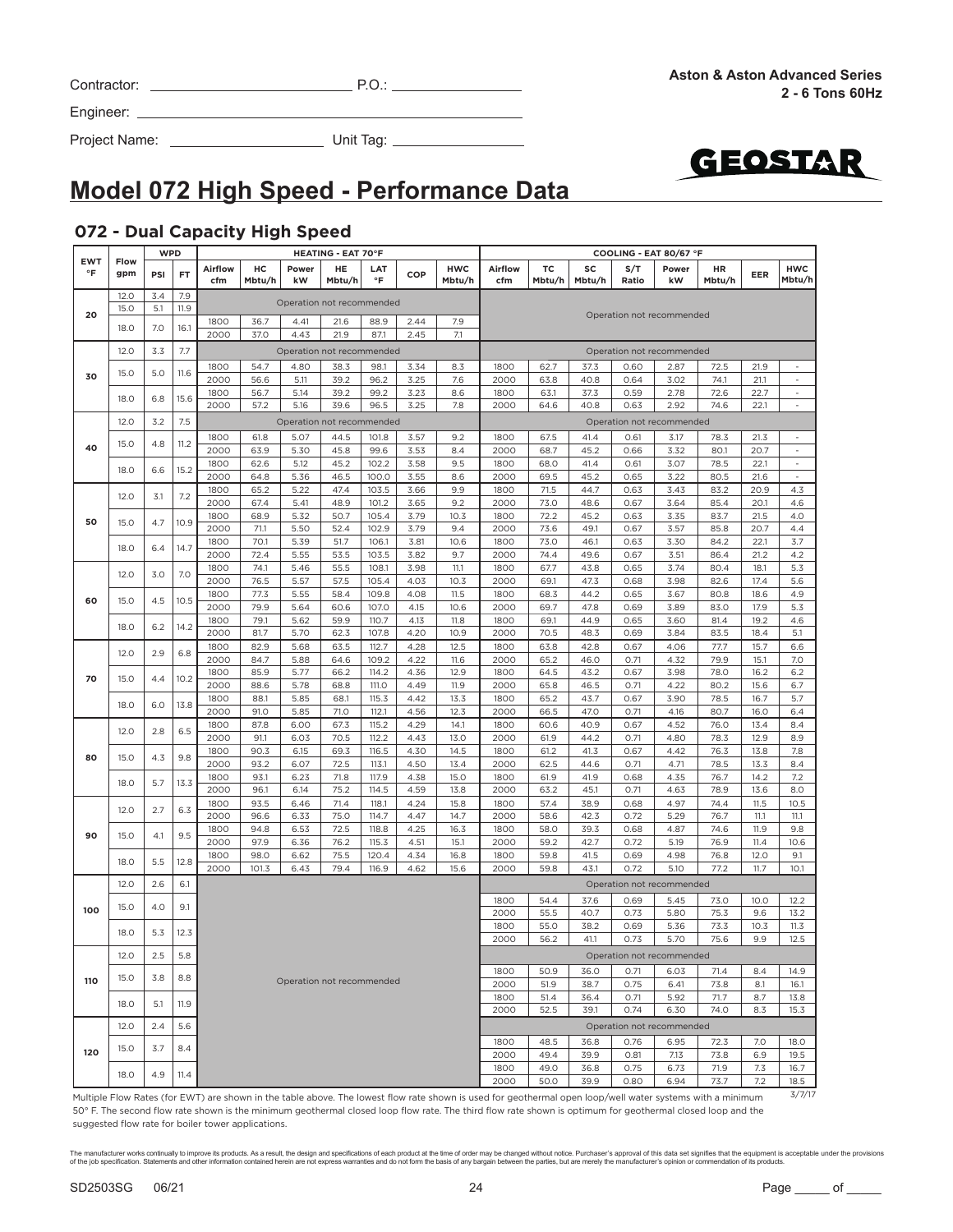| Contractor: ______________________ | P.O.:                                                                                                                                                                                                                          | <b>Aston &amp; Aston Advanced Series</b><br>2 - 6 Tons 60Hz |
|------------------------------------|--------------------------------------------------------------------------------------------------------------------------------------------------------------------------------------------------------------------------------|-------------------------------------------------------------|
|                                    | Engineer: All and the state of the state of the state of the state of the state of the state of the state of the state of the state of the state of the state of the state of the state of the state of the state of the state |                                                             |
| Project Name: __________________   | Unit Tag: _________________                                                                                                                                                                                                    |                                                             |
| MARINE ARTICLE CONTRACTOR          |                                                                                                                                                                                                                                | GEOSTAR                                                     |

### **Wiring Schematics**





The manufacturer works continually to improve this products. As a result, the design and specifications of each product at the time of order may be changed without notice. Purchaser's approval of this data set signifies th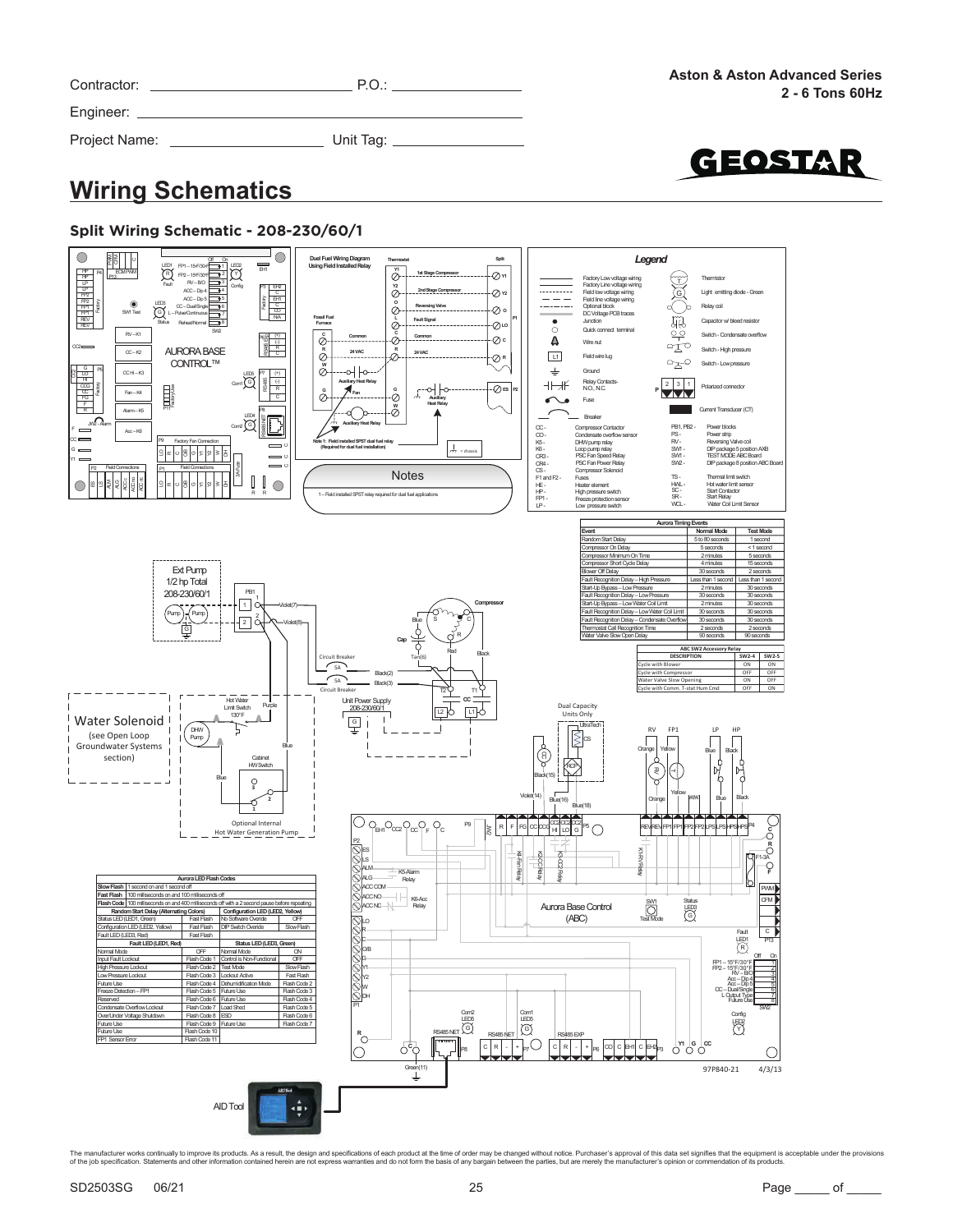| Contractor:   | P.O.                         | <b>Aston 8</b> |
|---------------|------------------------------|----------------|
|               |                              |                |
| Project Name: | Unit Tag: __________________ |                |
|               |                              |                |

**EOSTAR** 

# **Wiring Schematics cont.**

### **Split Wiring Schematic with IntelliStart - 208-230/60/1**

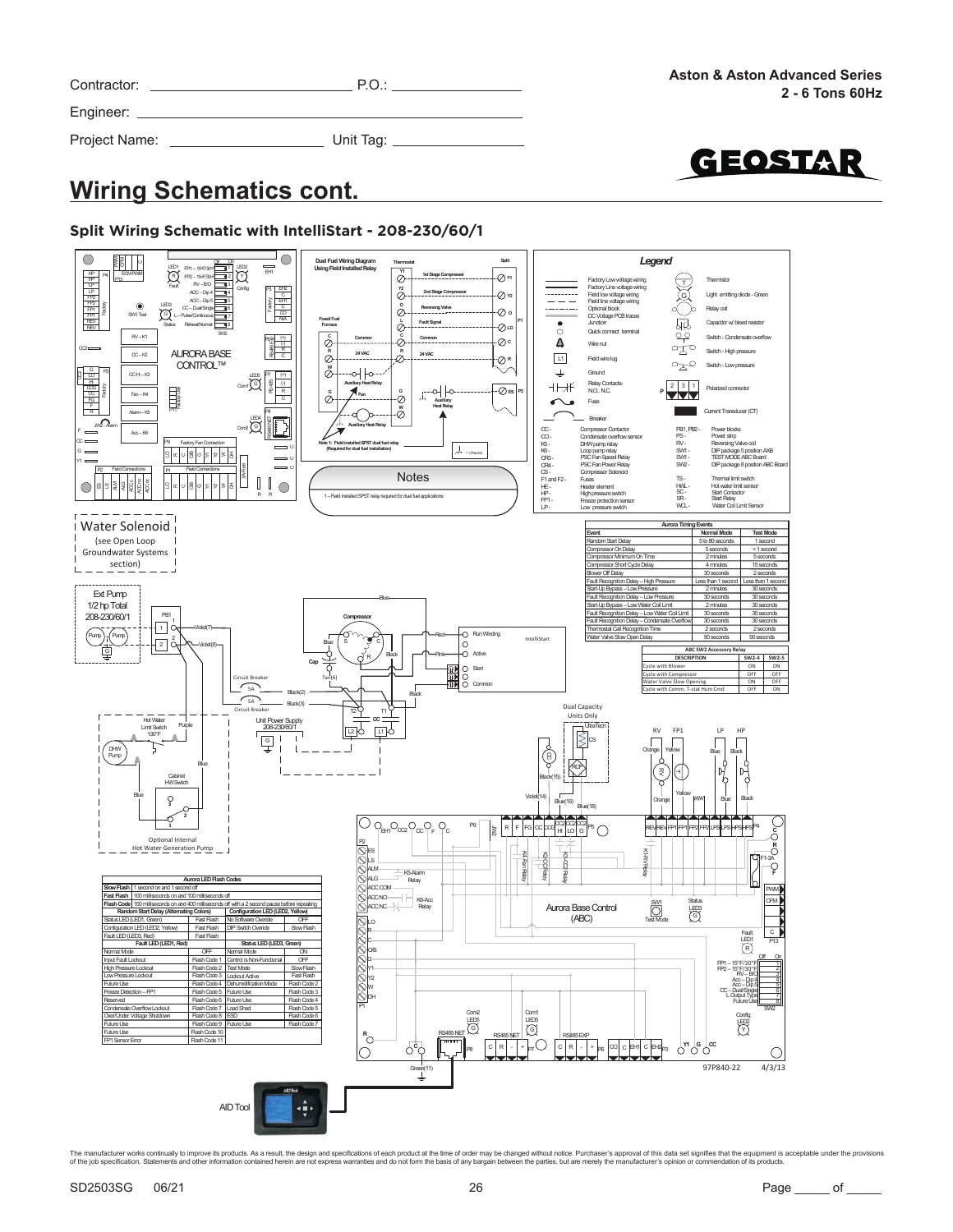| Contractor: |  |
|-------------|--|
| Engineer:   |  |

Project Name: Unit Tag:

GEOSTAR

# **Wiring Schematics cont.**

#### **Aurora Advanced Controls**

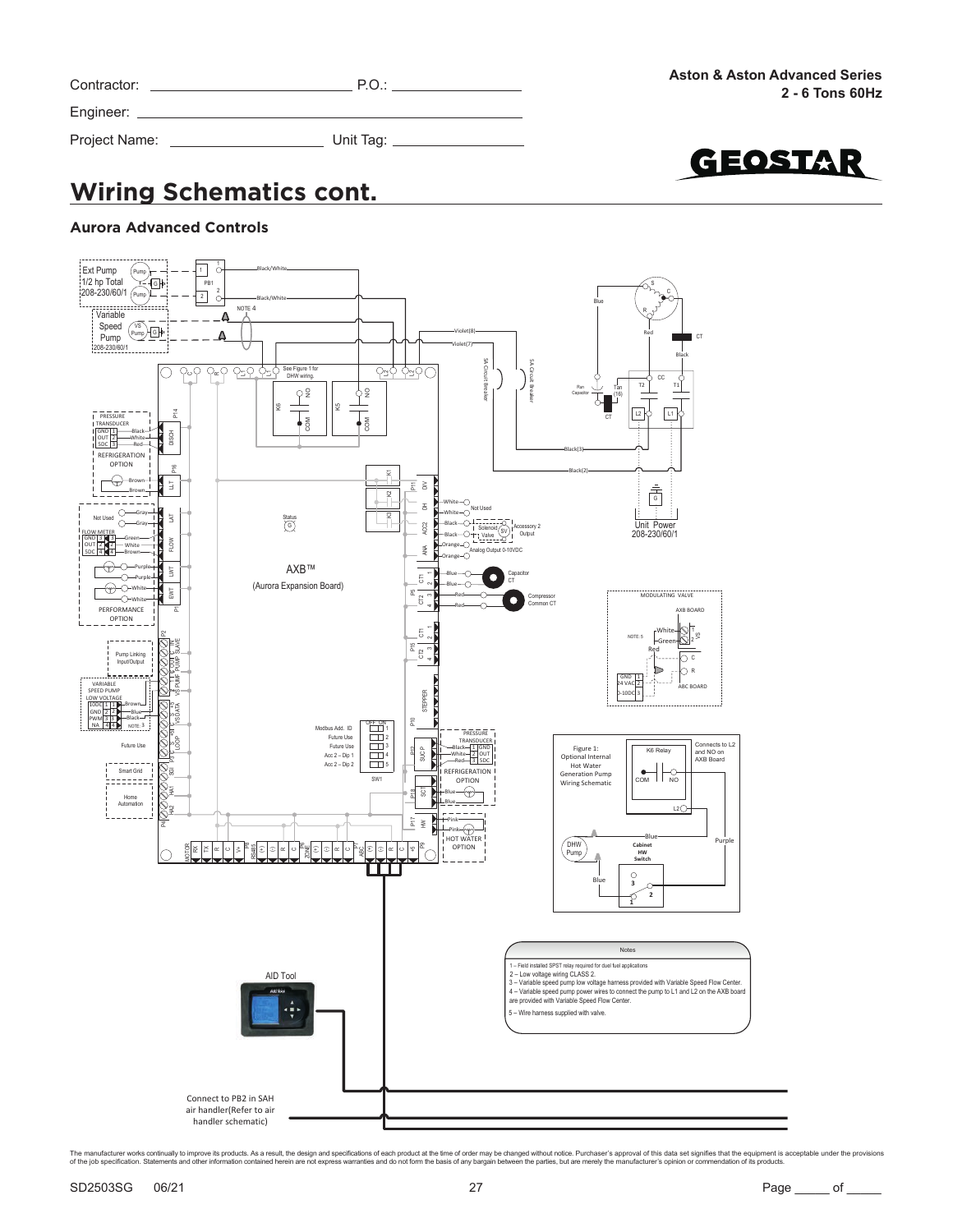| Contractor:   | P.O.      |
|---------------|-----------|
| Engineer: __  |           |
| Project Name: | Unit Tag: |



# **Wiring Schematics cont.**

#### **Aurora Advanced Controls**





| Aurora LED Flash Codes |                                                         |                          |                                                                                                |              |  |  |  |
|------------------------|---------------------------------------------------------|--------------------------|------------------------------------------------------------------------------------------------|--------------|--|--|--|
|                        | Slow Flash 1 second on and 1 second off                 |                          |                                                                                                |              |  |  |  |
|                        | Fast Flash 100 milliseconds on and 100 milliseconds off |                          |                                                                                                |              |  |  |  |
|                        |                                                         |                          | Flash Code 100 milliseconds on and 400 milliseconds off with a 2 second pause before repeating |              |  |  |  |
|                        | Random Start Delay (Alternating Colors)                 |                          | Configuration LED (LED2, Yellow)                                                               |              |  |  |  |
|                        | Status LED (LED1, Green)                                | Fast Flash               | No Software Overide                                                                            | OFF          |  |  |  |
|                        | Configuration LED (LED2, Yellow)                        | Fast Flash               | DIP Switch Overide                                                                             | Slow Flash   |  |  |  |
| Fault LED (LED3, Red)  |                                                         | Fast Flash               |                                                                                                |              |  |  |  |
|                        | Fault LED (LED1, Red)                                   | Status LED (LED3, Green) |                                                                                                |              |  |  |  |
| Normal Mode            |                                                         | OFF                      | Normal Mode                                                                                    | ON           |  |  |  |
| Input Fault Lockout    |                                                         | Flash Code 1             | Control is Non-Functional                                                                      | OFF          |  |  |  |
| High Pressure Lockout  |                                                         | Flash Code 2             | <b>Test Mode</b>                                                                               | Slow Flash   |  |  |  |
| Low Pressure Lockout   |                                                         | Flash Code 3             | Lockout Active                                                                                 | Fast Flash   |  |  |  |
| Future Use             |                                                         | Flash Code 4             | Dehumidification Mode                                                                          | Flash Code 2 |  |  |  |
| Freeze Detection - FP1 |                                                         | Flash Code 5             | Future Use                                                                                     | Flash Code 3 |  |  |  |
| Reserved               |                                                         | Flash Code 6             | Future Use                                                                                     | Flash Code 4 |  |  |  |
|                        | Condensate Overflow Lockout                             | Flash Code 7             | Load Shed                                                                                      | Flash Code 5 |  |  |  |
|                        | Over/Under Voltage Shutdown                             | Flash Code 8             | <b>ESD</b>                                                                                     | Flash Code 6 |  |  |  |
| Future Use             |                                                         | Flash Code 9             | Future Use                                                                                     | Flash Code 7 |  |  |  |
| Future Use             |                                                         | Flash Code 10            |                                                                                                |              |  |  |  |
| FP1 Sensor Error       |                                                         | Flash Code 11            |                                                                                                |              |  |  |  |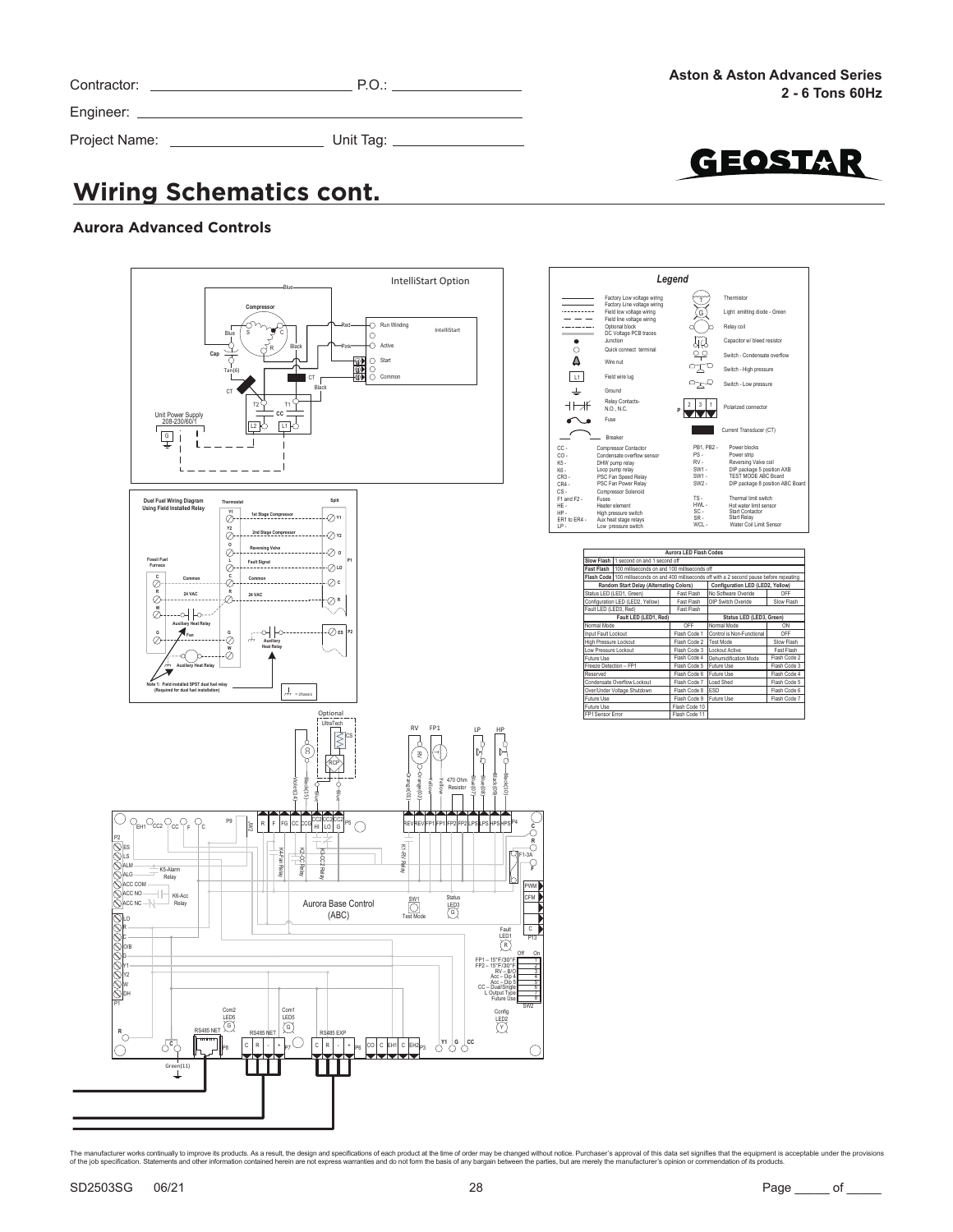| Contractor: |  |
|-------------|--|
| Engineer:   |  |

Project Name: Unit Tag:

 $P.0.:$ 



# **Engineering Guide Specifications**

### **General**

Furnish and install Water Source Heat Pumps, as indicated on the plans. The geothermal heating/cooling units shall be reverse cycle split system configuration designed for use with DX heating and cooling coils. Units shall be AHRI/ ISO 13256-1 certified and listed by a nationally recognized safety-testing laboratory or agency, such as ETL Testing Laboratory. Each unit shall be computer run-tested at the factory with conditioned water and operation verified to catalog data. Each unit shall be mounted on a pallet and shipped in a corrugated box or stretch-wrapped. The units shall be designed to operate with entering liquid temperature between 20°F and 120°F [-6.7°C and 48.9°C].

### **Casing and Cabinet**

The cabinet shall be fabricated from heavy-gauge galvanized steel and finished with corrosion-resistant powder coating. This corrosion protection system shall meet the stringent 1000 hour salt spray test per ASTM B117. The interior shall be insulated with 1/2-inch thick, multidensity, cleanable aluminum foil coated glass fiber with edges sealed or tucked under flanges. Standard cabinet panel insulation must meet NFPA 90A requirements, air erosion and mold growth limits of UL-181, stringent fungal resistance test per ASTM-C1071 and ASTM G21, and shall meet zero level bacteria growth per ASTM G22. Unit insulation must meet these stringent requirements or unit(s) will not be accepted.

### **Refrigerant Circuit**

All units shall contain a sealed refrigerant circuit including a hermetic motor-compressor, thermostatic expansion valve, reversing valve, coaxial tube water-to-refrigerant heat exchanger, compressor discharge muffler, accumulator, and service ports.

Compressors shall be high-efficiency scroll single speed or dual capacity type designed for heat pump duty and mounted on rubber vibration isolators. Compressor motors shall be single-phase PSC with overload protection.

The coaxial water-to-refrigerant heat exchanger shall be designed for low water pressure drop and constructed of a convoluted copper (cupronickel option) inner tube and a steel outer tube. Refrigerant to water heat exchangers shall be of copper inner water tube and steel refrigerant outer tube design, rated to withstand 600 psig (4135 kPa) working refrigerant pressure and 450 psig (3101 kPa) working water pressure. The thermostatic expansion valve shall provide proper superheat over the entire liquid temperature range with minimal "hunting."

All units shall have the source coaxial tube refrigerantto-water heat exchanger and the optional hot water generator coil coated with ThermaShield. Refrigerant suction lines shall be insulated to prevent condensation at low liquid temperatures.

### **Electrical**

A control box shall be located within the unit compressor compartment and shall contain a 2 pole compressor contactor, circuit breakers for protecting loop pumps, terminal block for thermostat wiring, and solid-state controller for complete unit operation. Electromechanical operation WILL NOT be accepted. Units shall be nameplated for use with time delay fuses or HACR circuit breakers. Unit controls shall be 24 volt and provide heating or cooling as required by the remote thermostat/sensor. An Aurora, a microprocessor-based controller, interfaces with a multi-stage electronic thermostat to monitor and control unit operation shall be provided. The control shall provide operational sequencing, high and low pressure switch monitoring, freeze detection, hot water limit thermistor sensing, lockout mode control, hot water and loop pump control, LED status and fault indicators, fault memory, field selectable options, and accessory output. The Lockout signal output shall have a pulsed option so that DDC systems can read specific lockout conditions from the control.

A detachable terminal block with screw terminals will be provided for field control wiring. All units shall have knockouts for entrance of low and line voltage wiring. The control box shall be harness plug wired for easy removal.

An optional Aurora Interface Diagnostic (AID) Tool shall communicate with the Aurora control allowing quick and easy access to setup, monitoring, and troubleshooting of any Aurora control. The device shall include the features of fault description and history, manual operation capability, sensor readings, timings, and other diagnostic tools.

*Optional IntelliStart® (compressor Soft Starter)* shall be factory installed for use in applications that require low starting amps, reduced compressor start-up noise, off-grid, and improved start-up behavior. IntelliStart shall reduce normal starting current by 60% on 208/60/1 units.

### **Piping**

Supply and return water connections shall be 1 in. [25.4 mm] FPT brass swivel fittings, which provide a union and eliminate the need for pipe wrenches and sealants when making field connections. The optional hot water generator shall have sweat type connections. All water piping shall be insulated to prevent condensation at low liquid temperatures.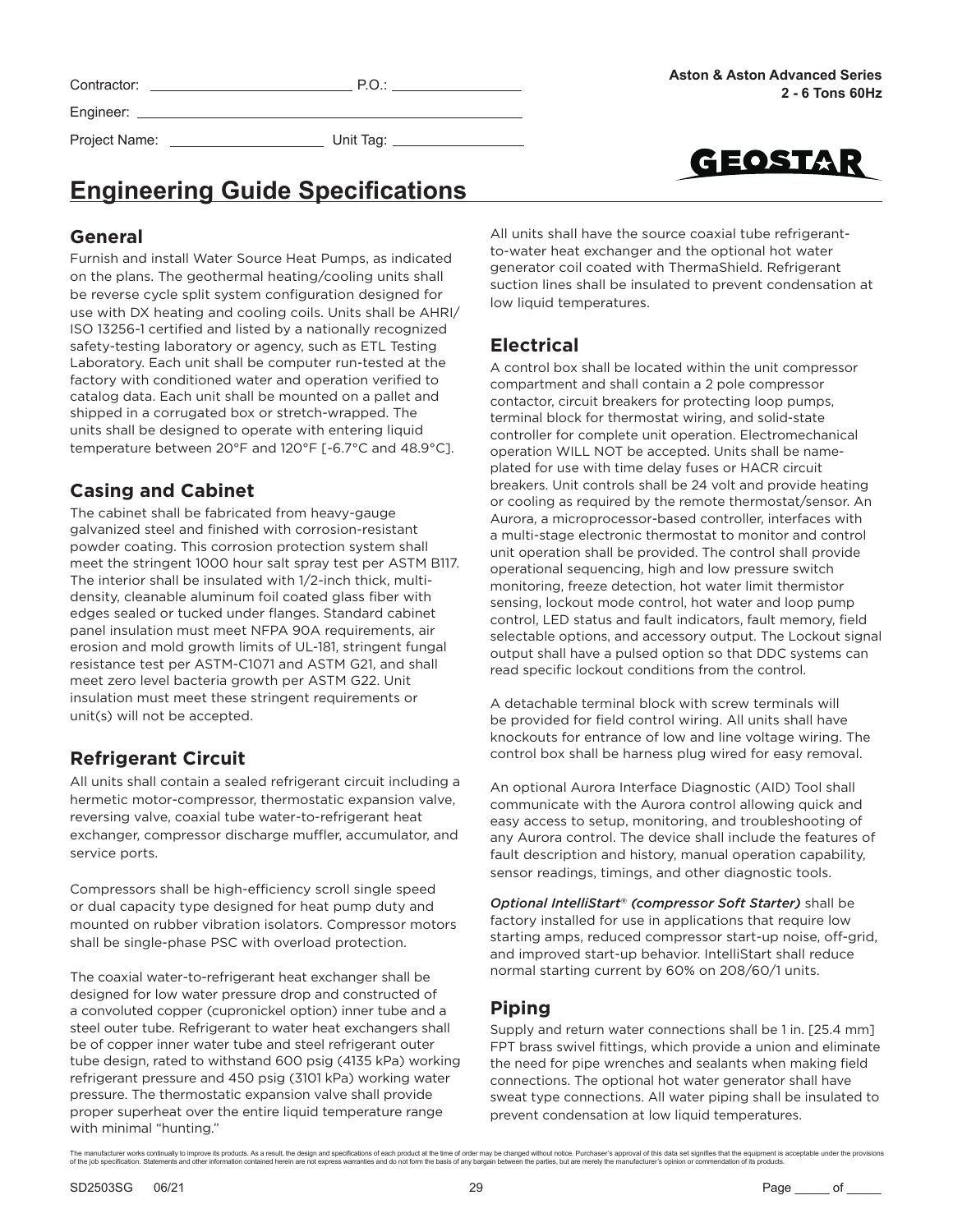| Contractor: |  |
|-------------|--|
|-------------|--|



Project Name: Unit Tag: \_



# **Engineering Guide Specifications cont.**

### **Options and Accessories**

#### **Cupronickel Heat Exchanger**

An optional cupronickel water-to-refrigerant heat exchanger shall be provided.

#### **Hot Water Generator**

An optional ThermaShield coated heat reclaiming hot water generator coil of vented double-wall copper construction suitable for potable water shall be provided. The coil and hot water circulating pump shall be factory mounted inside the unit with integral electronic high limit temperature monitoring and external on/off switch.

#### **Thermostat (field-installed)**

A multi-stage auto-changeover electronic digital thermostat shall be provided. The thermostat shall offer three heating and two cooling stages with precise temperature control. An OFF-HEAT-AUTO-COOL-EMERG system switch, OFF-AUTO blower switch, and indicating LEDs shall be provided. The thermostat shall display in °F or °C. The thermostat shall be a traditional 24 VAC type.

#### **Flow Center (field-installed)**

A self-contained module shall provide all liquid flow, fill and connection requirements for ground source closed loop systems up to 20 gpm. The pumps shall be wired to a power block located in the nearest unit. The heat pump units shall contain low voltage pump slaving control so that two units may share one flow center.